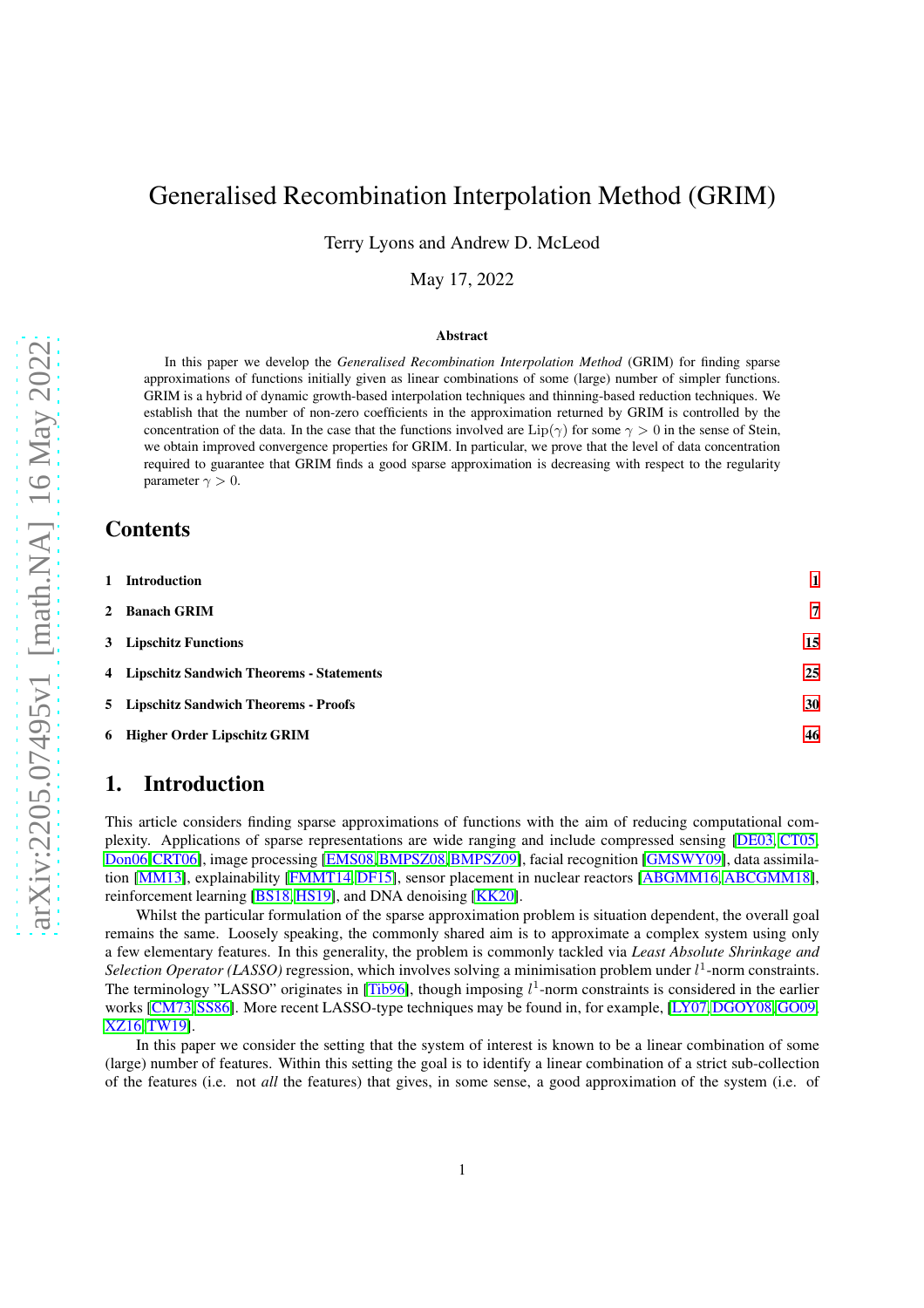the original given linear combination of all the features). Techniques for finding such sparse approximations include the pioneering *Empirical Interpolation Method* [\[BMNP04,](#page-63-4) [GMNP07,](#page-64-14) [MNPP09\]](#page-65-6) and its subsequent generalisation the *Generalised Empirical Interpolation Method* [\[MM13,](#page-65-0) [MMT14\]](#page-65-7). Moreover, the distribution approximation techniques *Kernel Herding* [\[Wel09a,](#page-65-8) [Wel09b,](#page-65-9) [CSW10,](#page-64-15) [BLL15,](#page-63-5) [BCGMO18,](#page-64-16) [TT21,](#page-65-10) [PTT22\]](#page-65-11) and *Kernel Thinning* [\[DM21a,](#page-64-17) [DM21b,](#page-64-18) [DMS21\]](#page-64-19) both operate within this framework. Of course one can still utilise the LASSO approach based on  $l^1$ -regularisation within this framework.

It is convenient for our purposes to consider the following loose categorisation of techniques for finding sparse approximations in this setting; those that are *growth-based*, and those that are *thinning-based*. Growth-based methods seek to inductively increase the size of a sub-collection of features, until the sub-collection is rich enough to well-approximate the entire collection of features. Thinning-based methods seek to inductively identify features that may be discarded without significantly affecting how well the remaining features can approximate the original entire collection. Of the techniques mentioned above, EIM, GEIM and Kernel Herding are growth-based, whilst LASSO and Kernel Thinning are thinning-based.

We develop the *Generalised Recombination Interpolation Method* (GRIM) for finding sparse approximations of a given linear combination of functions. GRIM is a hybrid of growth-based and thinning-based techniques. The growth-based aspect takes the form of dynamic greedy selection in a similar spirit to that employed in GEIM [\[MM13,](#page-65-0) [MMT14\]](#page-65-7). An important distinction from GEIM is that our greedy selection is *data-driven* rather than *feature-driven*. The thinning-based aspect arises through the use of *recombination* [\[LL12,](#page-65-12)[LL16\]](#page-65-13).

To allow a more detailed discussion of GRIM we must first fix notation. Let X be a Banach space and  $\mathcal{N} \in \mathbb{Z}_{>0}$ be a (large) positive integer. Suppose we are interested in a system corresponding to an element  $\varphi \in X$ . Further suppose that, for given non-zero real numbers  $a_1, \ldots, a_\mathcal{N} \in \mathbb{R} \setminus \{0\}$  and a given collection  $\mathcal{F} = \{f_1, \ldots, f_\mathcal{N}\} \subset X$ of non-zero elements in  $X$ , we have

<span id="page-1-0"></span>
$$
\varphi = \sum_{i=1}^{N} a_i f_i.
$$
\n(1.1)

Let  $X^*$  denote the dual of X. We suppose that  $\Sigma \subset X^*$  is a compact subset and consider the following sparse approximation problem. Given  $\varepsilon > 0$ , find an element  $u = \sum_{i=1}^{N} b_i f_i \in \text{Span}(\mathcal{F})$  such that the cardinality of the set  $\{i \in \{1,\ldots,N\} : b_i \neq 0\}$  is *less* than N and that u is close to  $\varphi$  throughout  $\Sigma$  in the sense that, for every  $\sigma \in \Sigma$ , we have  $|\sigma(\varphi - u)| \leq \varepsilon$ .

We assume that the data over which we want to approximate  $\varphi$  is a compact subset of the dual space  $X^*$ . Consider the choice  $X := C^0(\Omega)$  for a compact domain  $\Omega \subset \mathbb{R}^d$ . The identification of a point  $p \in \Omega$  with the dirac point mass  $\delta_p \in C^0(\Omega)^*$  supported at p enables us to take  $\Sigma := \Omega$ . Hence seeking a sparse approximation of a sum of continuous functions  $\Omega \to \mathbb{R}$  is within this framework.

GRIM uses a greedy selection algorithm to inductively grow a collection  $L \subset \Sigma$  of linear functionals at which we require our approximation to coincide with  $\varphi$ . The following extension step determines how we select new linear functionals in  $\Sigma$  to be added to an existing collection  $L' \subset \Sigma$ .

#### Banach Extension Step

Assume  $L' \subset \Sigma$  and  $u \in \text{Span}(\mathcal{F})$  are both given. Let  $m \in \mathbb{Z}_{\geq 1}$  and take  $\sigma_1 := \arg \max \{ |\sigma(\varphi - u)| : \sigma \in \Sigma \}.$ Inductively for  $j = 2, 3, \ldots, m$  take  $\sigma_j := \argmax \{ |\sigma(\varphi - u)| : \sigma \in \Sigma \setminus \{\sigma_1, \ldots, \sigma_{j-1}\} \}$ . Once  $\sigma_1, \ldots, \sigma_m \in$  $\Sigma$  have been defined, we extend  $L'$  to  $L := L' \cup \{\sigma_1, \ldots, \sigma_m\}.$ 

After each extension of the subset  $L \subset \Sigma$  of linear functionals, we use recombination [\[LL12,](#page-65-12) [LL16\]](#page-65-13) to find an element  $u \in Span(\mathcal{F})$  satisfying that  $u \equiv \varphi$  throughout L. Originating in [\[LL12\]](#page-65-12) as a technique for reducing the support of a probability measure whilst preserving a specified list of moments, at its core recombination is a method of reducing the number of non-zero components in a solution of a system of linear equations. We apply recombination to the linear system determined by the set { $\sigma(\varphi): \sigma \in L$ } via the expansion [\(1.1\)](#page-1-0) (see Lemma [2.1\)](#page-7-0).

We propose the following **Banach GRIM** algorithm to find a sparse approximation of  $\varphi$ .

#### <span id="page-1-1"></span>Banach GRIM

- (A) Fix  $\varepsilon > 0$  as the target accuracy threshold.
- (B) Choose  $k_1 \in \mathbb{Z}_{\geq 1}$  and apply the **Banach Extension Step**, with  $L' = \emptyset$ ,  $u \equiv 0$  and  $m := k_1$ , to obtain a subset  $\Sigma_1 = \{\sigma_{1,1},\ldots,\sigma_{1,k_1}\}\subset \Sigma$ . Apply recombination (cf. Lemma [2.1\)](#page-7-0) to  $\varphi$  to find an element  $u_1 \in \text{Span}(\mathcal{F})$ satisfying, for every  $\sigma \in \Sigma_1$ , that  $\sigma(\varphi - u_1) = 0$ .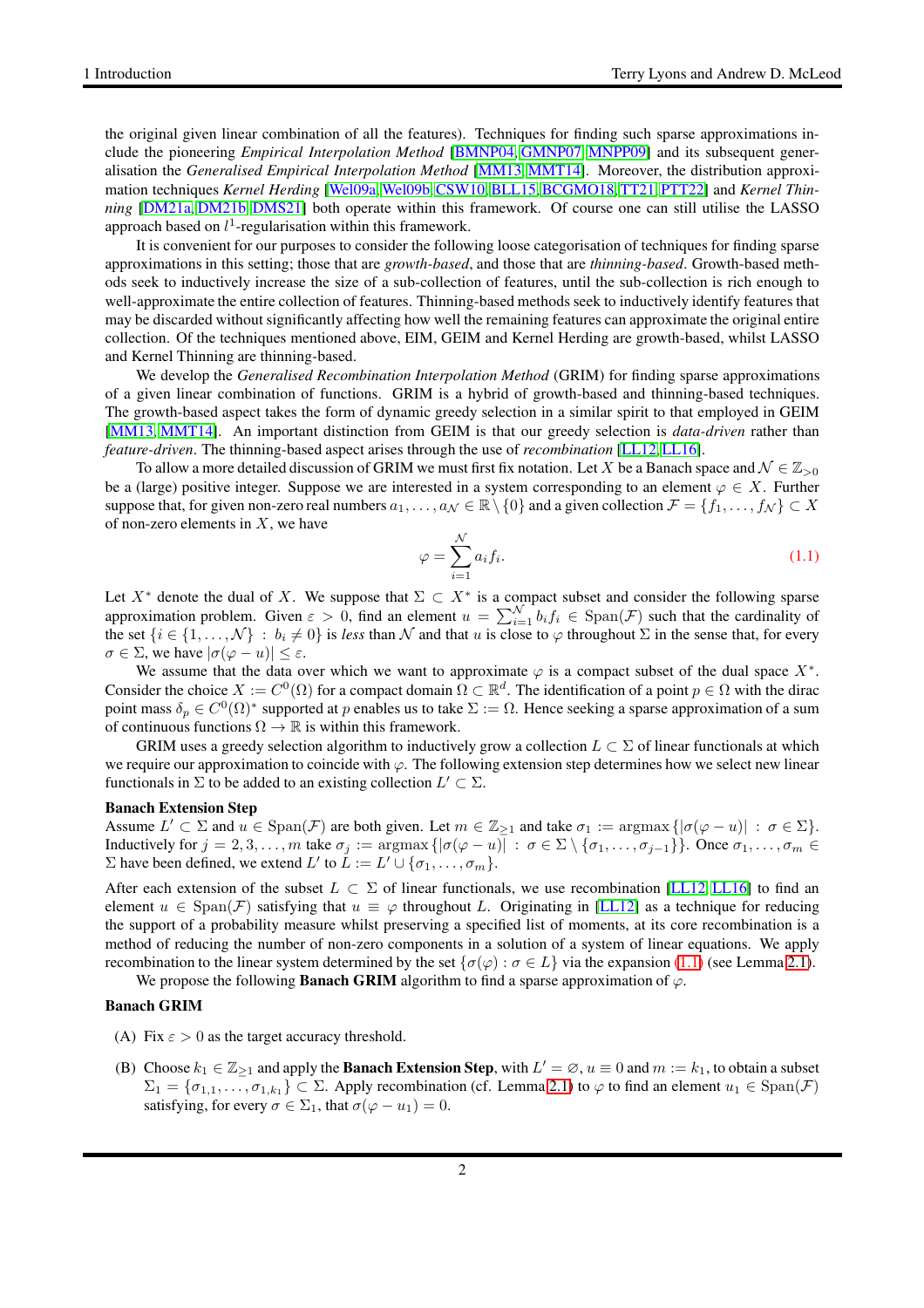(C) For  $s \in \mathbb{Z}_{\geq 2}$  we proceed inductively. If  $|\sigma(\varphi - u_{s-1})| \leq \varepsilon$  for every  $\sigma \in \Sigma$  then we stop since  $u_{s-1}$  is an approximation of  $\varphi$  possessing the desired level of accuracy. If this is not the case, then choose  $k_s \in \mathbb{Z}_{\geq 1}$ and apply the **Banach Extension Step**, with  $L' = \sum_{s=1}^{\infty} u_i = u_{s-1}$  and  $m := k_s$ , to obtain a subset  $\sum_s =$  $\Sigma_{s-1} \cup \{\sigma_{s,1},\ldots,\sigma_{s,k_s}\}\subset \Sigma$ . Apply recombination (cf. Lemma [2.1\)](#page-7-0) to  $\varphi$  to find an element  $u_s \in \text{Span}(\mathcal{F})$ satisfying, for every  $\sigma \in \Sigma_s$ , that  $\sigma(\varphi - u_s) = 0$ .

Similarly to GEIM [\[MM13,](#page-65-0) [MMT14\]](#page-65-7), GRIM involves dynamically growing a subset  $L \subset \Sigma$  specifying the functionals in  $\Sigma$  at which an approximation is required to agree with  $\varphi$ . In GEIM this growth is primarily *feature-driven*. GEIM additionally dynamically grows a subset  $S \subset \mathcal{F}$  determining the elements from  $\mathcal{F}$  to be used to construct the approximation. The growth is driven at each step by first determining the new element from  $\mathcal F$  to be added to S, before subsequently using this new elements to determine the new functional from  $\Sigma$  to be added to L. That is the new feature to be used by the approximation is selected first, and the new information to be matched by the next approximation is determined using the new feature.

GRIM, however, uses *data-driven* growth. For each  $m \in \mathbb{Z}_{\geq 2}$ , GRIM first determines the new linear functionals in Σ to be added to  $\Sigma_{m-1}$  to form  $\Sigma_m \subset \Sigma$  before using recombination to find an approximation coinciding with  $\varphi$  on  $\Sigma_m$ . That is, we first choose the new information that we want our approximation to match *before* using recombination to both select the elements from  $\mathcal F$  and use them to construct our approximation.

Evidently we have the nesting property that  $\Sigma_{t_1} \subset \Sigma_{t_2}$  for integers  $t_1 \leq t_2$ , ensuring that at each step we are increasing the amount of information that we require our approximation to match. For each integer  $m \in \mathbb{Z}_{\geq 1}$ let  $S_m \subset \mathcal{F}$  denote the sub-collection of elements from  $\mathcal{F}$  used to form the approximation  $u_m$ . Recombination is applied to a system of  $1 + k_1 + \ldots + k_m$  linear equations when finding  $u_m$ , hence we may conclude that  $\#(S_m) \leq \min\{1 + k_1 + \ldots + k_m, \mathcal{N}\}\$  (cf. Lemma [2.1\)](#page-7-0). Besides this upper bound for  $\#(S_m)$ , we have *no* control on the sets  $S_m$ . We impose only that the linear functionals are greedily chosen; the selection of the elements from  $F$  to form the approximation  $u_m$  is left up to recombination and determined by the data. In contrast to GEIM, there is *no* requirement that elements from F used to form  $u_m$  must also be used for  $u_l$  for  $l > m$ .

For the case that, for each  $s \in \mathbb{Z}_{\geq 1}$ , we choose  $k_s := 1$  we are able to establish the following upper bound on the number of steps the **Banach GRIM** algorithm requires to find an approximation  $u \in Span(\mathcal{F})$  satisfying that  $|\sigma(\varphi - u)| \leq \varepsilon$  for every  $\sigma \in \Sigma$ .

<span id="page-2-3"></span>Theorem 1.1 (Banach GRIM Convergence). *Let* X *be a Banach space and* X<sup>∗</sup> *denote its dual space. Assume*  $\varepsilon > 0$ , that  $\mathcal{N} \in \mathbb{Z}_{\geq 1}$ , that  $\mathcal{F} = \{f_1, \ldots, f_N\} \subset X$  is a collection of non-zero elements in X, and that  $\Sigma \subset X^*$  is *compact. Let*  $a_1, \ldots, a_\mathcal{N} \in \mathbb{R} \setminus \{0\}$  *and define*  $\varphi \in \text{Span}(\mathcal{F})$  *and a constant*  $C > 0$  *by* 

<span id="page-2-2"></span>
$$
\varphi := \sum_{i=1}^{N} a_i f_i \quad \text{and} \quad C := \sum_{i=1}^{N} |a_i| ||f_i||_X > 0. \tag{1.2}
$$

*Let*  $N \in \mathbb{Z}_{\geq 0}$  *denote the*  $\epsilon/2C$ *-packing number for*  $\Sigma$ *. That is,* 

<span id="page-2-0"></span>
$$
N := \max\left\{d \in \mathbb{Z} \;:\; \exists \sigma_1, \ldots, \sigma_d \in \Sigma \text{ for which } ||\sigma_a - \sigma_c||_{X^*} > \frac{\varepsilon}{2C} \text{ if } a \neq c\right\}.
$$
 (1.3)

*Then if we apply the Banach GRIM algorithm to approximate*  $\varphi$ *, with the target accuracy threshold in Banach GRIM* [\(A\)](#page-1-1) as  $\varepsilon$  and the choice that  $k_s = 1$  for every  $s \in \mathbb{Z}_{\geq 1}$ , then after at most N steps the algorithm terminates. *That is, if we let*  $M \in \{1, \ldots, N\}$  *be the integer for which the algorithm terminates after step* M and  $Q_M :=$ min  $\{N, M+1\}$ , then there are coefficients  $c_1, \ldots, c_{Q_M} \in \mathbb{R}$  and indices  $e_1, \ldots, e_{Q_M} \in \{1, \ldots, N\}$  for which *the element*  $u \in Span(F)$  *defined by* 

<span id="page-2-1"></span>
$$
u := \sum_{s=1}^{Q_M} c_s f_{e_s} \qquad \text{satisfies, for every } \sigma \in \Sigma, \text{ that } \qquad |\sigma(\varphi - u)| \le \varepsilon. \tag{1.4}
$$

This theorem will be a special case of the more elaborate Theorem [2.2](#page-8-0) which will additionally establish a robustness estimate for the approximation  $u$  and account for numerical errors arising in the use of recombination.

The number of steps required for the **Banach GRIM** algorithm to converge is no greater than the  $\epsilon/2C$ packing number of  $\Sigma$  defined in [\(1.3\)](#page-2-0) and denoted by N. When N is strictly smaller than  $\mathcal{N} - 1$ , the conclusion [\(1.4\)](#page-2-1) guarantees that the algorithm will find a linear combination of *fewer* than N of the elements  $f_1, \ldots, f_N$  that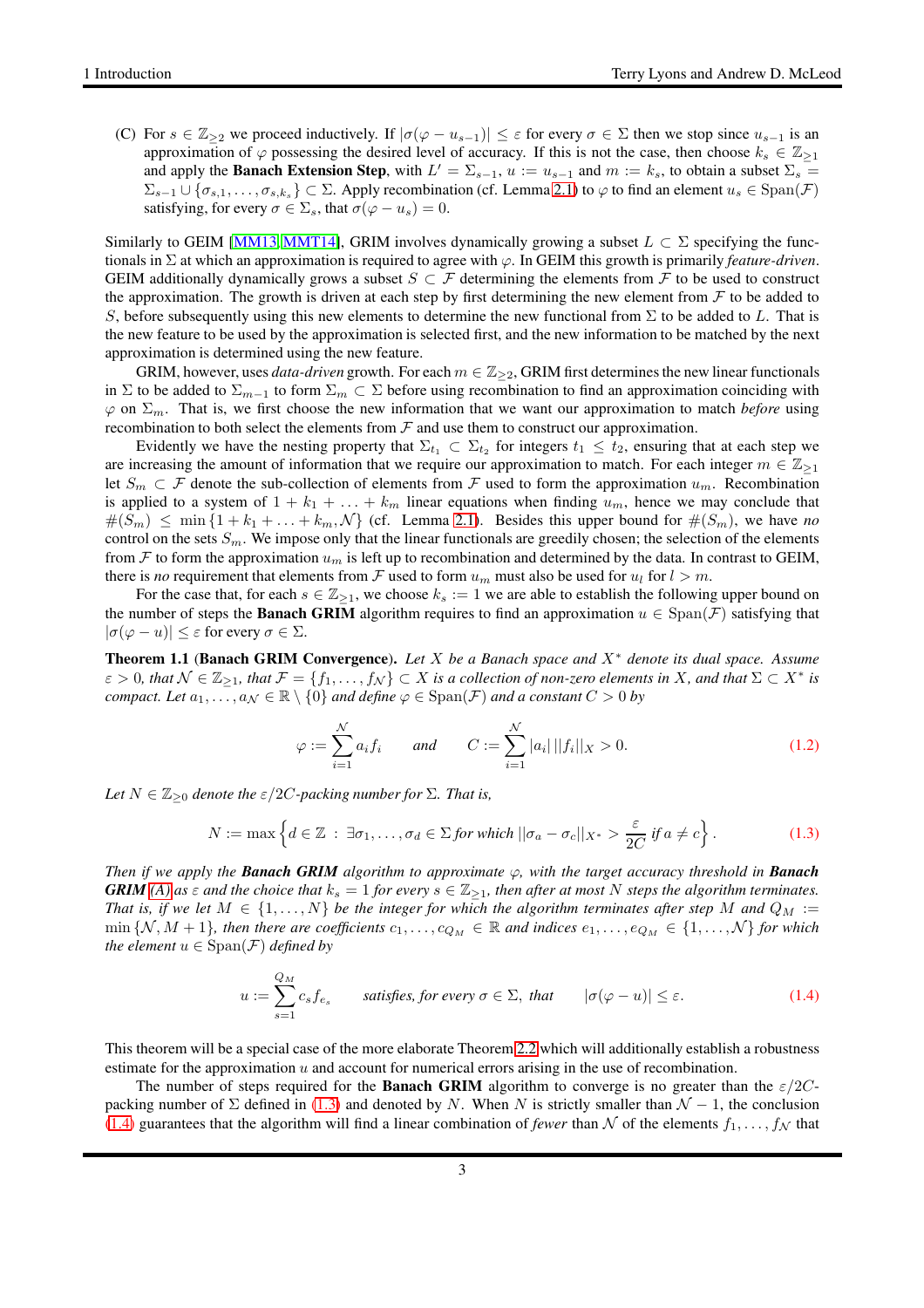is within  $\varepsilon$  of  $\varphi$  throughout  $\Sigma$ . The number of elements from F required to yield the desired approximation of  $\varphi$  is bounded above by the  $\varepsilon/2C$ -packing number of  $\Sigma$ . This bound depends on both the features  $\mathcal F$  (through the constant C defined in [\(1.2\)](#page-2-2)) and the data  $\Sigma$ .

The theoretical guarantees of Theorem [1.1](#page-2-3) are of limited use in the common setting that  $X = C^0(\Omega)$  and  $\Sigma$  is a collection of dirac point masses supported at points in  $\Omega$ . To illustrate the issue let p,  $q \in \Omega$  with  $p \neq q$  and consider the dirac point masses  $\delta_p, \delta_q \in C^0(\Omega)^*$ . The existence of a function  $f \in C^0(\Omega)$  with  $||f||_{C^0(\Omega)} = 1$  and  $f(p) = 1$ and  $f(q) = -1$  means that  $||\delta_p - \delta_q||_{C^0(\Omega)^*} = \sup \{ |(\delta_p - \delta_q)(f)| : f \in C^0(\Omega) \text{ with } ||f||_{C^0(\Omega)} = 1 \} = 2.$ Consequently, if  $\varepsilon/2C < 2$  then the positive integer N defined in [\(1.3\)](#page-2-0) is simply given by the cardinality of  $\Sigma$ , i.e.  $N = \#(\Sigma)$ . In this case, the upper bound provided by Theorem [1.1](#page-2-3) is the obvious (and essentially useless) fact that once we require our approximation u to coincide with  $\varphi$  at every  $\sigma \in \Sigma$ , we are guaranteed that u is within  $\varepsilon$  of  $\varphi$  at every  $\sigma \in \Sigma$ .

The underlying problem is that, without imposing further assumptions, knowing the value of a continuous function  $\phi \in C^0(\Omega)$  at a point  $p \in \Omega$  tells us nothing better than the bound  $|\phi(q)| \le ||\phi||_{C^0(\Omega)}$  at points  $q \in \Omega \setminus \{p\}.$ In order for the value  $\phi(p)$  to provide information about the value of  $\phi$  at other points  $q \in \Omega$ , we must necessarily impose greater regularity than continuity on  $\phi$ . The class of Lip( $\gamma$ ) functions, for some  $\gamma > 0$ , in the sense of Stein [\[Ste70\]](#page-65-14) exhibit an appropriate level of regularity.

To introduce  $\text{Lip}(\gamma)$  functions we suppose that V and W are both Banach spaces, and that  $\Sigma \subset V$  is a closed subset. We additionally assume that all the tensor products of V are equipped with *admissible* norms; see Definition [3.1](#page-14-1) in this paper for the precise details. Given any  $\gamma \in (0, 1]$ , the space Lip $(\gamma, \Sigma, W)$  is the familiar space of bounded  $\gamma$ -Hölder continuous functions  $\Sigma \to W$ . That is,  $\psi \in \text{Lip}(\gamma, \Sigma, W)$  means that  $\psi : \Sigma \to W$  and there exists a constant  $C > 0$  such that whenever  $x, y \in \Sigma$  we have both  $||\psi(x)||_W \leq C$  and  $||\psi(y) - \psi(x)||_W \leq C||y - x||_V^{\gamma}$ . For  $\gamma > 1$  the space Lip( $\gamma$ ,  $\Sigma$ , W) gives a sensible higher-order generalisation of Hölder continuity.

 $(\psi^{(0)}, \dots, \psi^{(k)})$ , where for each  $l \in \{0, \dots, k\}$  the function  $\psi^{(l)}$  is defined on  $\Sigma$  and takes its values in the space If we let  $k \in \mathbb{Z}_{\geq 0}$  be such that  $\gamma \in (k, k + 1]$ , then an element in  $\text{Lip}(\gamma, \Sigma, W)$  is a collection  $\psi =$ of symmetric l-linear forms from V to W (denoted  $\mathcal{L}(V^{\otimes l}; W)$ ), satisfying the following conditions. Firstly, for each  $l \in \{0, \ldots, k\}$  the function  $\psi^{(l)}$  is bounded on  $\Sigma$ . Secondly the collection  $\psi$  satisfy Taylor-like expansions with appropriately regular remainder terms. To be more precise, given  $l \in \{0, \ldots, k\}$ ,  $x, y \in \Sigma$  and  $v \in V^{\otimes l}$ , it is required that the difference between  $\psi^{(l)}(y)[v]$  and  $\psi^{(l)}_x(y)[v] := \sum_{s=0}^{k-l} \frac{1}{s!} \psi^{l+s}(x) \left[ v \otimes (y-x)^{\otimes s} \right]$  is bounded above by  $C||y-x||_V^{\gamma-l}$  for some constant  $C \ge 0$ . The precise definition of a  $\text{Lip}(\gamma, \Sigma, W)$  function may be found in Definition [3.2](#page-14-2) of this paper.

A good way to understand a  $\text{Lip}(\gamma, \Sigma, W)$  function is as a function that "locally looks like a polynomial" function". Given any point  $x \in \Sigma$ , consider the function  $\Psi_x : V \to W$  defined for  $y \in V$  by

<span id="page-3-0"></span>
$$
\Psi_x(y) := \sum_{s=0}^k \frac{1}{s!} \psi^{(s)}(x) \left[ (y-x)^{\otimes s} \right].
$$
\n(1.5)

The function  $\Psi_x$  defined in [\(1.5\)](#page-3-0) gives a proposal, based at the point  $x \in \Sigma$ , for how the function  $\psi^{(0)} : \Sigma \to \Sigma$ W could be extended to the entirety of V. The collection of functions  $\psi^{(0)}, \dots, \psi^{(k)}$  are related to  $\Psi_x$  in the following sense. For each  $l \in \{0, \ldots, k\}$  the element  $\psi^{(l)}(x) \in \mathcal{L}(V^{\otimes l}; W)$  is the  $l^{th}$  derivative of  $\Psi_x(\cdot)$  at x. The  $\text{Lip}(\gamma, \Sigma, W)$  requirement ensures that the proposal  $\Psi_x(y)$  varies in a Lipschitz manner as both the basepoint x and the evaluation point y vary across  $\Sigma$ . Loosely, if the points  $x_1, x_2, y_1, y_2 \in \Sigma$  are all mututally close in the  $|| \cdot ||_V$ norm sense, then the values  $\Psi_{x_1}(y_1)$  and  $\Psi_{x_2}(y_2)$  must be close in the  $||\cdot||_W$  norm sense. The proposal functions  $\Psi_x$  for points  $x \in \Sigma$  enable one to view a  $\text{Lip}(\gamma, \Sigma, W)$  function in a more traditional manner as the single function  $\Sigma \times \Sigma \rightarrow W$  defined by the mapping  $(x, y) \mapsto \Psi_x(y)$ .

Returning to considering the collection  $\psi = (\psi^{(0)}, \dots, \psi^{(k)}) \in \text{Lip}(\gamma, \Sigma, W)$ , we observe that on the interior of  $\Sigma$  the functions  $\psi^{(1)}, \dots, \psi^{(k)}$  are determined by  $\psi^{(0)}$ . The bounds satisfied by  $\psi^{(l)}(y)[v] - \psi^{(l)}_x(y)[v]$  for each  $l \in \{0,\ldots,k\}$  and  $v \in V^{\otimes l}$  ensure, for each  $j \in \{1,\ldots,k\}$ , that  $\psi^{(j)}$  is the classical  $j^{th}$  derivative of  $\psi^{(0)}$ on the interior of  $\Sigma$ . Thus, on the interior of  $\Sigma$ , the function  $\psi^{(0)}$  is k times continuously differentiable, and its  $k^{th}$  derivative is  $(\gamma - k)$ -Hölder continuous. The original work of Stein [\[Ste70\]](#page-65-14) provides further evidence for the sensibility of this notion of a  $\text{Lip}(\gamma, \Sigma, W)$  function. In a similar spirit to the original Whitney extension theorems (cf. Theorem I in [\[Whi34\]](#page-65-15) and Theorem I in [\[Whi44\]](#page-65-16)), Stein proves that when  $V = \mathbb{R}^d$ ,  $W = \mathbb{R}$  and  $\Sigma \subset \mathbb{R}^d$  is closed, a function  $\psi \in \text{Lip}(\gamma, \Sigma, \mathbb{R})$  can be extended to an element  $\tilde{\psi} \in \text{Lip}(\gamma, \mathbb{R}^d, \mathbb{R})$  (cf. Chapter VI, Theorem 4 in [\[Ste70\]](#page-65-14)).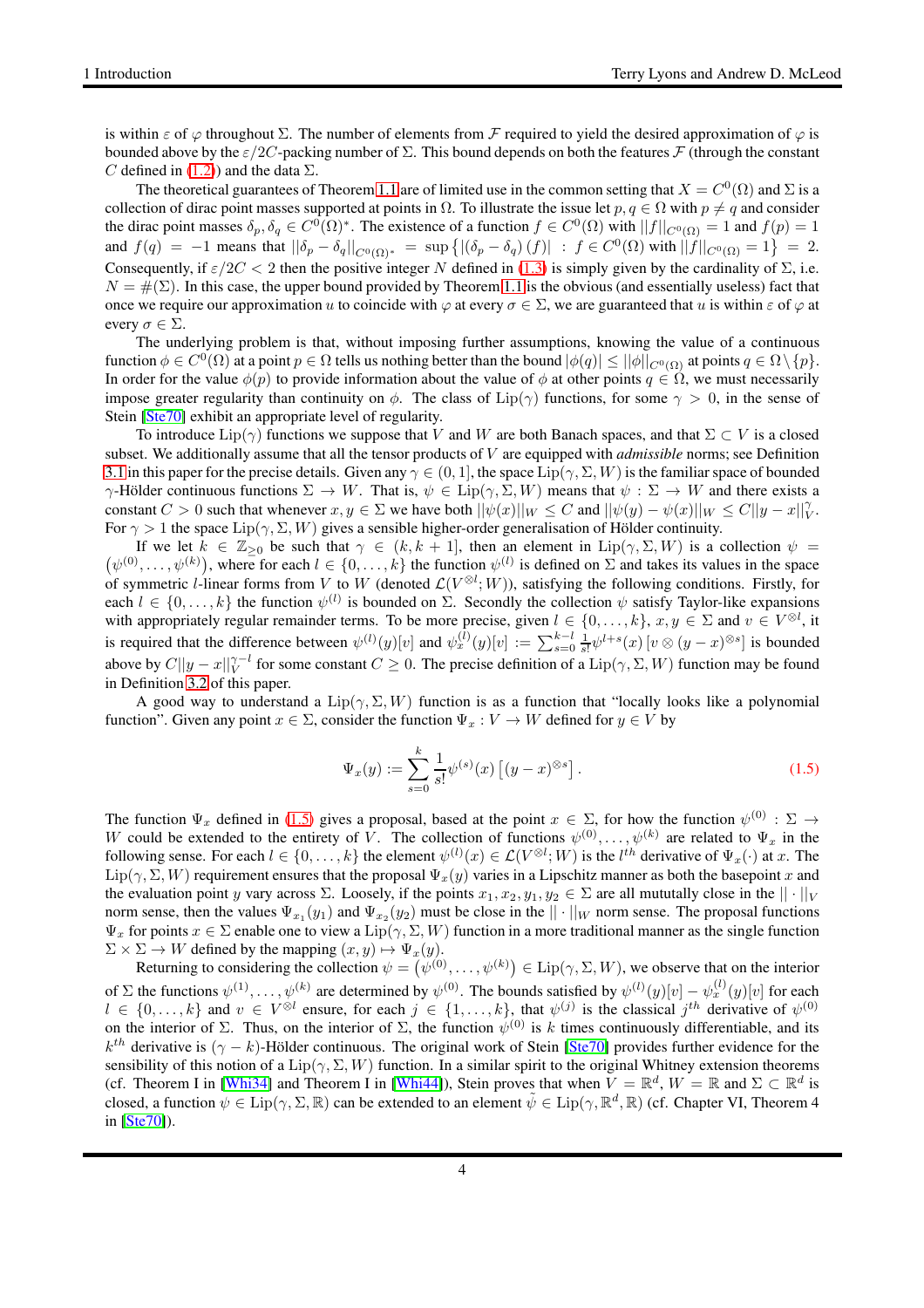A key benefit of the class  $\text{Lip}(\gamma, \Sigma, W)$  is that it well-defined for *any* closed subset  $\Sigma$ , even those with empty interiors such as finite subsets. The condition that  $\psi = (\psi^{(0)}, \dots, \psi^{(k)}) \in \text{Lip}(\gamma, \Sigma, W)$  imposes a higher order notion of regularity using only the values of the functions  $\psi^{(0)}, \dots, \psi^{(k)}$  at the points in  $\Sigma$ . No knowledge of their behaviour outside  $\Sigma$  is required; we do not need to even define their value at *any* point in  $V \setminus \Sigma$ . Moreover, the value of  $\psi$  at a point  $p \in \Sigma$  determines the pointwise behaviour of  $\psi$ , up to arbitrarily small errors, within a ball centred at p whose radius increases as γ increases (see the *pointwise Lipschitz sandwich theorem* [4.8](#page-27-0) for precise details). These properties make the class of  $\text{Lip}(\gamma, \Sigma, W)$  functions attractive from a learning perspective.

We consider our sparse approximation problem in the  $\text{Lip}(\gamma, \Sigma, W)$  setting. That is, for each  $i \in \{1, \ldots, \mathcal{N}\}\$ we suppose that  $f_i = \left(f_i^{(0)}, \ldots, f_i^{(k)}\right) \in \text{Lip}(\gamma, \Sigma, W)$ . A consequence is that  $\varphi$  defined in [\(1.1\)](#page-1-0) is an element in  $\text{Lip}(\gamma, \Sigma, W)$ . To ease notation, given  $\phi = (\phi^{(0)}, \dots, \phi^{(k)}) \in \text{Lip}(\gamma, \Sigma, W)$ , and  $x \in \Sigma$  we define

$$
\Lambda_{\phi}^{k}(x) := \max_{j \in \{0, \dots, k\}} \left\{ \left| \left| \phi^{(j)}(x) \right| \right|_{\mathcal{L}(V^{\otimes j}; W)} \right\}.
$$
\n(1.6)

Our strategy is as follows. We use a greedy selection algorithm to inductively grow a collection of points  $L \subset \Sigma$  on which we will require an approximation u to agree with  $\varphi$  in the sense that  $\Lambda_{\varphi-u}^k(x) = 0$  for every  $x \in L$ . At each step the thinning of recombination is used to find the desired approximation. We propose the following  $\text{Lip}(\gamma)$ **Extension Step** for the purpose of determining new points in  $\Sigma$  to be added to an existing collection  $L' \subset \Sigma$ .

#### $Lip(\gamma)$  Extension Step

Assume that  $L' \subset \Sigma$  and  $u = (u^{(0)}, \ldots, u^{(k)}) \in \text{Span}(\mathcal{F})$  are both given. Let  $m \in \mathbb{Z}_{\geq 1}$  and first take  $z_1 := \argmax \left\{ \Lambda_{\varphi-u}^k(z) : z \in \Sigma \right\}$ . Inductively for  $j = 2, 3, ..., m$  we choose  $z_j \in \Sigma$  by taking  $z_j :=$  $\argmax \left\{ \Lambda_{\varphi-u}^k(z) : z \in \Sigma \setminus \{z_1, \ldots, z_{j-1}\} \right\}$ . Once  $z_1, \ldots, z_m \in \Sigma$  have been defined, we extend  $L'$  to  $L :=$  $L' \cup \{z_1, \ldots, z_m\}.$ 

For a given set  $L \subset \Sigma$ , recombination can be used to find an element  $u \in Span(\mathcal{F})$  such that  $\varphi$  and u coincide in the sense that  $\Lambda_{\varphi-u}^k(z) = 0$  at every  $z \in L$  (cf. Lemma [6.1\)](#page-46-0). We propose the following GRIM algorithm to approximate  $\varphi$ .

#### <span id="page-4-0"></span> $\text{Lip}(\gamma)$  GRIM

- (A) Fix  $\varepsilon > 0$  as the target accuracy threshold.
- (B) Choose  $k_1 \in \mathbb{Z}_{\geq 1}$  and apply the  $\text{Lip}(\gamma)$  Extension Step, with  $L' = \emptyset$ ,  $u \equiv 0$  and  $m := k_1$ , to obtain a subset  $\Sigma_1 = \{z_{1,1}, \ldots, z_{1,k_1}\} \subset \Sigma$ . Apply recombination (cf. Lemma [6.1\)](#page-46-0) to  $\varphi$  to find an element  $u_1 \in \text{Span}(\mathcal{F})$ satisfying, for every  $z \in \Sigma_1$ , that  $\Lambda_{\varphi-u_1}^k(z) = 0$ .
- (C) For  $s \in \mathbb{Z}_{\geq 2}$  we proceed inductively. If  $|\varphi(z) u_{s-1}(z)| \leq \varepsilon$  for every  $z \in \Sigma$  then we stop since  $u_{s-1}$  is an approximation of  $\varphi$  possessing the desired level of accuracy. If this is not the case, then choose  $k_s \in \mathbb{Z}_{\geq 1}$ and apply the  $\text{Lip}(\gamma)$  Extension Step, with  $L' = \sum_{s=1}^{\infty} u_i = u_{s-1}$  and  $m := k_s$ , to obtain a subset  $\Sigma_s =$  $\Sigma_{s-1} \cup \{z_{s,1},\ldots,z_{s,k_s}\} \subset \Sigma$ . Apply recombination (cf. Lemma [6.1\)](#page-46-0) to  $\varphi$  to find an element  $u_s \in \text{Span}(\mathcal{F})$ satisfying, for every  $z \in \Sigma_s$ , that  $\Lambda_{\varphi-u_s}^k(z) = 0$ .

The dynamic growth is *data-driven*; we first choose the information that our approximation is required to match *before* using recombination to both select the elements from  $F$  and use them to construct the desired approximation. The greedy selection of the points from  $\Sigma$  results in the nesting property that  $\Sigma_{t_1} \subset \Sigma_{t_2}$  for integers  $t_1 \le t_2$ , ensuring that at each step we increase the information our approximation will be required to match.

For each integer  $m \in \mathbb{Z}_{\geq 1}$  let  $S_m \subset \mathcal{F}$  denote the sub-collection of elements from  $\mathcal{F}$  that are used to form

the approximation  $u_m$ . If we let  $D := \dim(W) \sum$ k  $s=0$  $\int \dim(V) + s - 1$ s  $\int$  then recombination is applied to a system of  $1 + (k_1 + \ldots + k_m)D$  linear equations when finding  $u_m$ . Hence we may conclude that  $\#(S_m) \leq$ 

 $\min\{1 + (k_1 + \ldots + k_m)D, \mathcal{N}\}\$  (cf. Lemma [6.1\)](#page-46-0). Besides this upper bound for  $\#(S_m)$ , we have *no* control on the sets  $S_m$ . There is no requirement that elements from F used to form  $u_m$  must also be used for  $u_l$  for  $l > m$ .

For the case that, for each  $s \in \mathbb{Z}_{\geq 1}$ , we choose  $k_s := 1$  we are able to establish the following upper bound on the number of steps the  $\text{Lip}(\gamma)$  GRIM algorithm requires to find approximation  $u \in \text{Span}(\mathcal{F})$  satisfying, for every  $z \in \Sigma$ , that  $\Lambda^k_{\varphi-u}(z) \leq \varepsilon$ .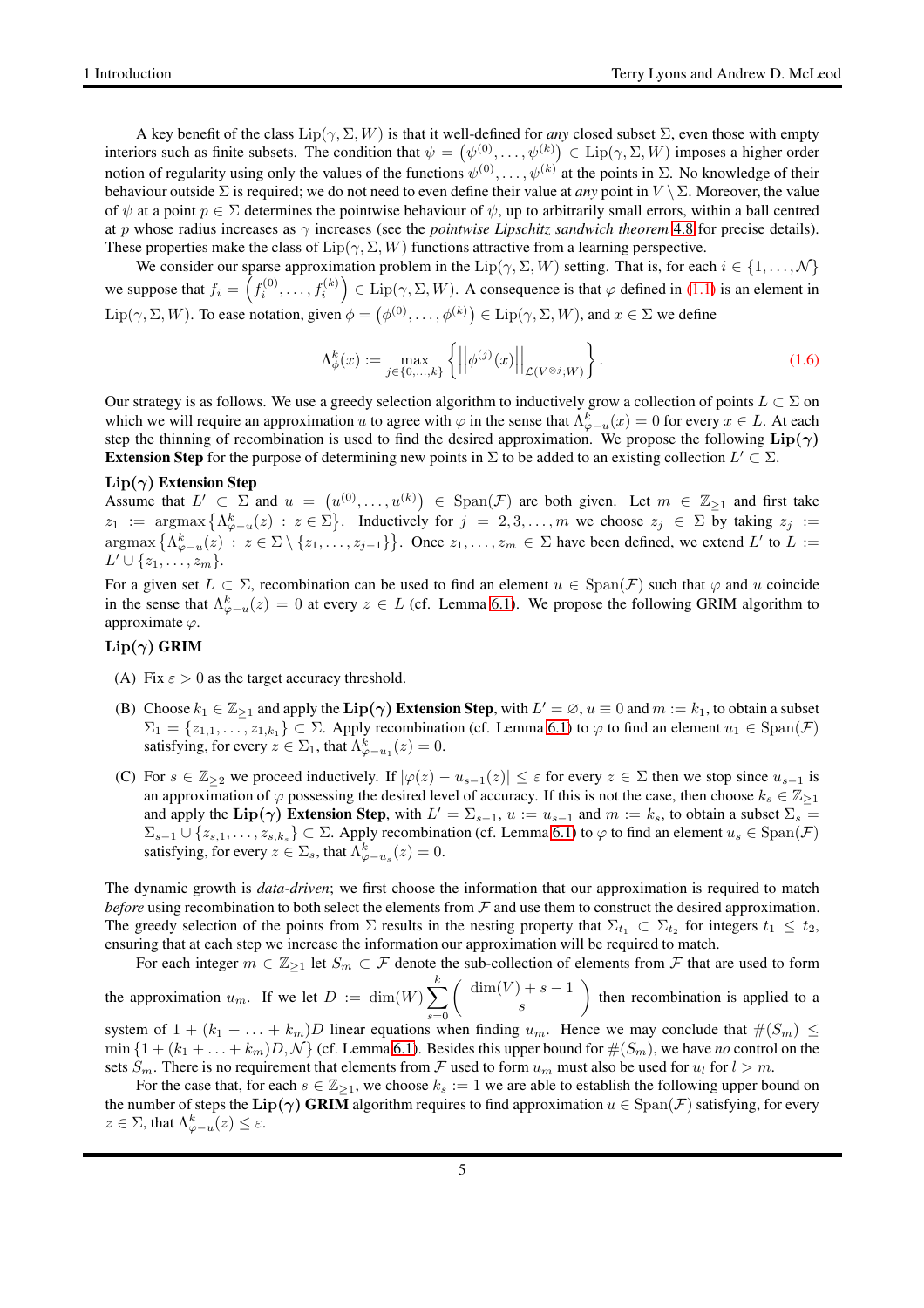<span id="page-5-3"></span>**Theorem 1.2** (Lip( $\gamma$ ) GRIM Convergence). Let V and W be finite dimensional Banach spaces with  $\Sigma \subset V$  com*pact. Assume that the tensor products of* V *are all equipped with admissible norms (cf. Definition* [3.1\)](#page-14-1)*.* Let  $\mathcal{N} \in \mathbb{Z}_{>0}$ *be a positive integer and*  $\gamma > 0$  *with*  $k \in \mathbb{Z}_{\geq 0}$  *such that*  $\gamma \in (k, k + 1]$ *. Assume that for every*  $i \in \{1, ..., N\}$ the element  $f_i \;=\; \left(f_i^{(0)},\ldots,f_i^{(k)}\right) \;\in\; \operatorname{Lip}(\gamma,\Sigma,W)$  is non-zero and define  $\mathcal{F} \;:=\; \{f_i \,:\, i\in\{1,\ldots,\mathcal{N}\}\} \;\subset\;$  $\text{Lip}(\gamma, \Sigma, W)$ *.* Given  $a_1, \ldots, a_\mathcal{N} \in \mathbb{R} \setminus \{0\}$ *, define*  $\varphi = (\varphi^{(0)}, \ldots, \varphi^{(k)}) \in \text{Span}(\mathcal{F}) \subset \text{Lip}(\gamma, \Sigma, W)$  and *constants*  $C, D > 0$  *by* 

<span id="page-5-2"></span>
$$
\textbf{(I)} \quad \varphi := \sum_{i=1}^{N} a_i f_i, \quad \left( \begin{array}{c} \varphi^{(l)} := \sum_{i=1}^{N} a_i f_i^{(l)} \\ \text{for every } l \in \{0, \dots, k\} \end{array} \right) \quad \text{and} \quad \textbf{(II)} \quad C := \sum_{i=1}^{N} |a_i| ||f_i||_{\text{Lip}(\gamma, \Sigma, W)} > 0 \tag{1.7}
$$

*and*  $D := \dim(W) \sum$ k  $s=0$  $\int \dim(V) + s - 1$ s *. Let*  $N = N(\Sigma, C, \gamma, \varepsilon) \in \mathbb{Z}_{\geq 0}$  *denote the*  $(\varepsilon/2C)^{1/(\gamma - k)}$  *packing number for* Σ*. That is*

<span id="page-5-0"></span>
$$
N := \max\left\{d \in \mathbb{Z} \;:\; \exists x_1, \ldots, x_d \in \Sigma \text{ for which } ||x_a - x_c||_V > \left(\frac{\varepsilon}{2C}\right)^{\frac{1}{\gamma - k}} \text{ if } a \neq c\right\}.
$$
 (1.8)

*Then if we apply the*  $\text{Lip}(\gamma)$  *GRIM* algorithm, with the choice that  $k_s := 1$  for every integer  $s \in \mathbb{Z}_{\geq 1}$ , to ap*proximate*  $\varphi$  *on*  $\Sigma$ *, with the target accuracy threshold in*  $\text{Lip}(\gamma)$  *GRIM* [\(A\)](#page-4-0) *as*  $\varepsilon$ *, then after at most* N *steps, the algorithm terminates. That is, if we let*  $M \in \{1, \ldots, N\}$  *be the integer for which the algorithm terminates*  $a$ *fter step* M *and define*  $Q_M := \min\{N, 1 + M_D\}$ *, there are coefficients*  $c_{M,1}, \ldots, c_{M,Q_M} \in \mathbb{R}$  *and indices*  $e_M(1), \ldots, e_M(Q_M) \in \{1, \ldots, \mathcal{N}\}$  such that  $u_M = \left(u_M^{(0)}, \ldots u_M^{(k)}\right)$  $\binom{(k)}{M} \in \text{Span}(\mathcal{F}) \subset \text{Lip}(\gamma, \Sigma, W)$  *defined by* 

<span id="page-5-1"></span>
$$
u_M := \sum_{s=1}^{Q_M} c_{M,s} f_{e_M(s)} \begin{pmatrix} u_M^{(l)} := \sum_{s=1}^{Q_M} c_{M,s} f_{e_M(s)}^{(l)} \\ \text{for every } l \in \{0, \dots, k\} \end{pmatrix} \text{ satisfies } \sup_{x \in \Sigma} \Lambda_{\varphi - u_M}^k(x) \le \varepsilon. \tag{1.9}
$$

This theorem will be a special case of the more elaborate Theorem [6.2](#page-50-0) which will additionally establish a robustness estimate for the approximation u and account for numerical errors arising in the use of recombination.

The number of steps required for the  ${\rm Lip}(\gamma)$  GRIM algorithm to converge is no greater than the  $(\varepsilon/2C)^{1/(\gamma-k)}$ packing number of  $\Sigma$  defined in [\(1.8\)](#page-5-0) and denoted by N. When  $N < \frac{N-1}{D}$ , the conclusion [\(1.9\)](#page-5-1) guarantees that the algorithm will find a linear combination u of *fewer* than N of the elements  $f_1, \ldots, f_N$  that is within  $\varepsilon$  of  $\varphi$ throughout  $\Sigma$  in the pointwise sense that  $\Lambda_{\varphi-u}^k(z)\leq \varepsilon$  for every  $z\in\Sigma$ . The number of elements from  ${\mathcal F}$  required to yield the desired approximation of  $\varphi$  is bounded above by the  $(\varepsilon/2C)^{1/(\gamma-k)}$  packing number of  $\Sigma$ , which depends on both the features F (through the constant C defined in (II) of [\(1.7\)](#page-5-2)) and the data  $\Sigma$ .

A key step in our proof of Theorem [1.2](#page-5-3) is to establish that if two  $\text{Lip}(\gamma, \Sigma, W)$  functions coincide at a point  $p \in \Sigma$ , then they must remain close in a pointwise sense on a ball of a definite radius centred at p. A variant of this phenomenon is recored in the following result.

<span id="page-5-5"></span>Theorem 1.3 (Pointwise Lipschitz Sandwich Theorem). *Let* V *and* W *be Banach spaces, and assume that the tensor powers of V* are all equipped with admissible norms (cf. Definition [3.1\)](#page-14-1). Assume that  $\Sigma \subset V$  *is closed. Let*  $K_0, \gamma, \varepsilon > 0$  with  $k \in \mathbb{Z}_{\geq 0}$  such that  $\gamma \in (k, k + 1]$ . Then there exists a constant  $\delta_0 = \delta_0(\varepsilon, K_0, \gamma) > 0$ , defined by  $\delta_0:=\min\left\{1\ ,\ \left(\frac{\varepsilon}{2K_0}\right)^{\frac{1}{\gamma-k}}\right\}>0,$  for which the following is true.

 $Suppose B \subset \Sigma$  *is a*  $\delta_0$ -cover of  $\Sigma$  *in the sense that*  $\Sigma \subset B_{\delta_0} := \{v \in V : \exists z \in B \text{ such that } ||v - z||_V \leq \delta_0\}.$  $\mathit{Suppose}\ \psi=\left(\psi^{(0)},\ldots,\psi^{(k)}\right), \varphi=\left(\varphi^{(0)},\ldots,\varphi^{(k)}\right)\in \mathrm{Lip}(\gamma,\Sigma,W) \text{ with } ||\psi||_{\mathrm{Lip}(\gamma,\Sigma,W)}, ||\varphi||_{\mathrm{Lip}(\gamma,\Sigma,W)}\leq K_0.$ *Further suppose that*  $\psi \equiv \varphi$  *throughout* B. That is, for every  $j \in \{0, \ldots, k\}$  and every  $x \in B$  *we have*  $\psi^{(j)}(x) =$  $\varphi^{(j)}(x)$  *in*  $\mathcal{L}(V^{\otimes j}; W)$ *. Then we may conclude that for every*  $s \in \{0, \ldots, k\}$  *and every*  $x \in \Sigma$  *that* 

<span id="page-5-4"></span>
$$
\left| \left| \psi^{(s)}(x) - \varphi^{(s)}(x) \right| \right|_{\mathcal{L}(V^{\otimes s};w)} \leq \varepsilon. \tag{1.10}
$$

This theorem will be a special case of the more elaborate *pointwise Lipschitz sandwich theorem* [4.8](#page-27-0) which will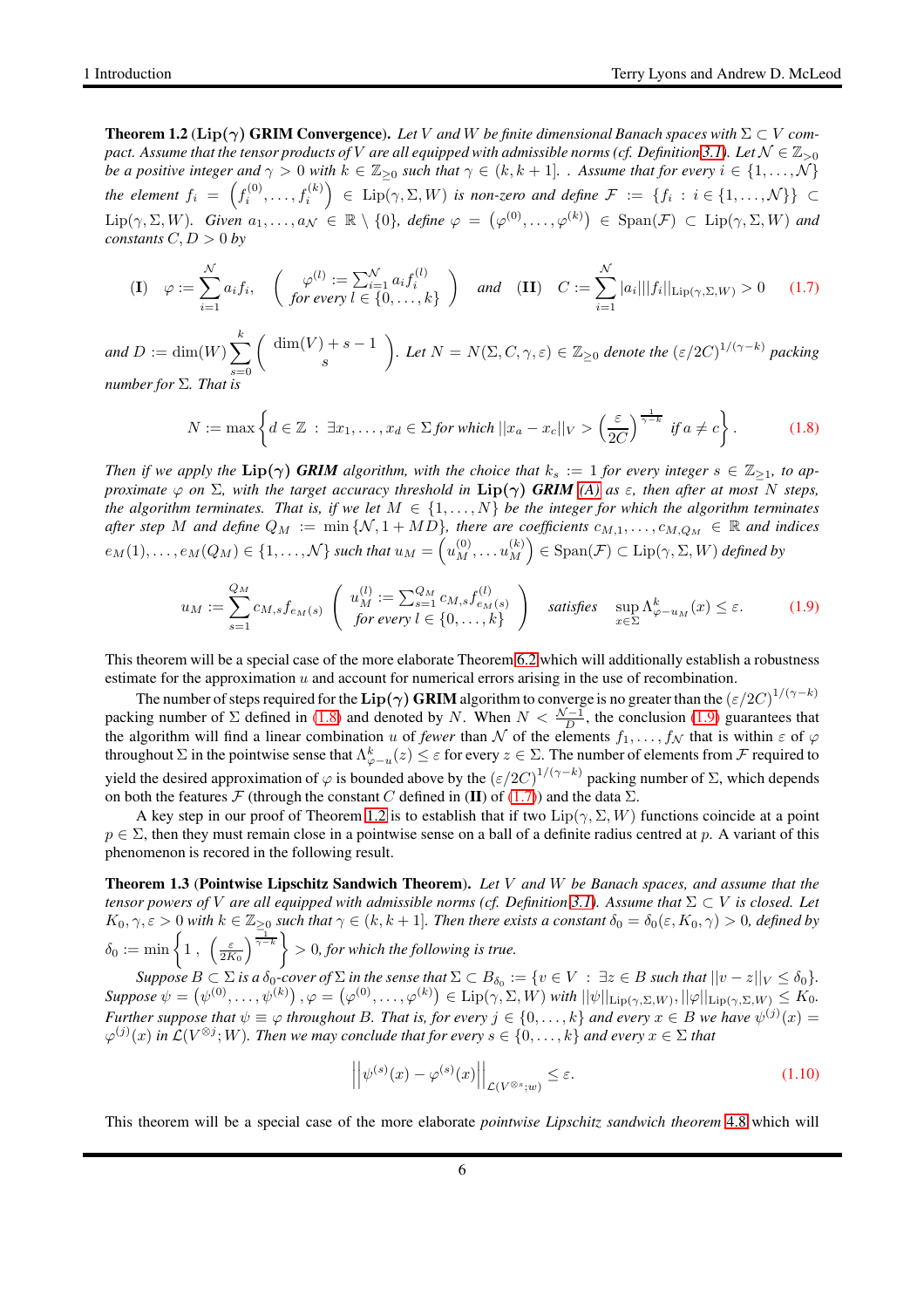establish a similar conclusion under the weaker assumption that the elements  $\psi, \varphi \in \text{Lip}(\gamma, \Sigma, W)$  are merely close throughout B in the sense that  $\Lambda_{\psi-\varphi}^k(z)$  is small for every  $z \in B$ . Moreover, given any  $\eta \in (0, \gamma)$ , we additionally prove the *Lipschitz sandwich theorem* [4.1](#page-25-0) in which the pointwise conclusion [\(1.10\)](#page-5-4) is replaced by the estimate that the Lip( $\eta$ ,  $\Sigma$ , W) norm of the difference  $\psi - \varphi$  is no greater than  $\varepsilon$ . The restriction to  $\eta < \gamma$  is essential and the result is *not* true for  $\eta := \gamma$  (see Section [4](#page-24-0) for full details).

The remainder of the paper is structured as follows. In Section [2](#page-6-0) we present and analyse a more detailed version of the Banach GRIM algorithm. In particular, the convergence properties claimed in Theorem [1.1](#page-2-3) are a particular consequence of the more detailed Theorem [2.2.](#page-8-0) In Section [3](#page-14-0) we both rigorously define the notion, for  $\gamma > 0$ , of a Lip( $\gamma$ ,  $\Sigma$ , W) function, and collect together several well-known properties of Lip( $\gamma$ ,  $\Sigma$ , W) functions. In Section [4](#page-24-0) we state several results detailing how the Lip( $\gamma$ )-behaviour of a function on a subset  $B \subset \Sigma$  impacts its Lip( $\eta$ ), for η < γ, behaviour on the entirety of Σ. In particular, Theorem [1.3](#page-5-5) is a consequence of the more involved *pointwise Lipschitz sandwich theorem* [4.8,](#page-27-0) and we establish the full *Lipschitz sandwich theorem* [4.1.](#page-25-0) In Section [5](#page-29-0) we prove all the results stated in Section [4](#page-24-0) along with several supplementary lemmata. In Section [6](#page-45-0) we present a more detailed version of the  $\text{Lip}(\gamma)$  GRIM algorithm, and analyse it using the results of Section [4.](#page-24-0) The convergence properties claimed in Theorem [1.2](#page-5-3) are a particular consequence of the more elaborate Lip(γ) *GRIM Convergence* theorem [6.2.](#page-50-0) Additionally, given  $\eta \in (0, \gamma)$ , Theorem [6.3](#page-52-0) establishes that the Lip( $\gamma$ ) GRIM algorithm can be applied to find an approximation of  $\varphi \in \text{Lip}(\gamma, \Sigma, W)$  that is close to  $\varphi$  in the space  $\text{Lip}(\eta, \Sigma, W)$ .

*Acknowledgements*: This work was supported by both the DataSig Program under the EPSRC grant ES/S026347/1 and the Alan Turing Institute under the EPSRC grant EP/N510129/1.

# <span id="page-6-0"></span>2. Banach GRIM

Let X be a Banach space and denote its dual space by  $X^*$ . Throughout, when referring to metric balls we use the convention that those denoted by  $\mathbb B$  are taken to be open, whilst those denoted by  $\overline{\mathbb B}$  are taken to be closed. In this section we consider searching for a sparse approximation of a given linear combination of elements in  $X$ .

To make this more precise, assume that  $\Sigma \subset X^*$  is non-empty and compact, and that  $\mathcal{N} \in \mathbb{Z}_{\geq 1}$  is a (large) positive integer. For every  $i \in \{1, \ldots, N\}$  we assume that  $f_i \in X \setminus \{0\}$  and define  $\mathcal{F} := \{f_1, \ldots, f_N\} \subset X$ . Given  $a_1, \ldots, a_\mathcal{N} \in \mathbb{R} \setminus \{0\}$ , define  $\varphi \in X$  by

$$
\varphi := \sum_{i=1}^{N} a_i f_i \tag{2.1}
$$

Given  $\varepsilon > 0$  we aim to find an element  $u \in \text{Span}(\mathcal{F}) \subset X$  that is both a sparse linear combination of the elements  $f_1, \ldots, f_N$  and gives a good approximation of  $\varphi$  in the following sense. For every linear functional  $\sigma \in \Sigma$ , we have that  $|\sigma(\varphi - u)| \leq \varepsilon$ .

To find our desired approximation u of  $\varphi$ , we use a combination of dynamic growth driven interpolation techniques and thinning techniques. A loose summary of our approach is as follows. We use a greedy selection algorithm to inductively grow a collection of linear functionals  $L \subset \Sigma$  at which we want our approximation to agree with  $\varphi$ . At each step, recombination is used to thin the coefficients  $a_1, \ldots, a_N$  to find an element  $u \in Span(\mathcal{F}) \subset X$  that coincides with  $\varphi$  throughout the current choice of  $L \subset \Sigma$ .

The following **Banach Extension Step** is used to dynamically grow a collection of linear functionals from  $\Sigma$ at which we require our next approximation of  $\varphi$  to agree with  $\varphi$ .

#### Banach Extension Step

Assume that  $L' \subset \Sigma$  and  $u \in \text{Span}(\mathcal{F})$  are both given. Let  $m \in \mathbb{Z}_{\geq 1}$  and take

$$
\sigma_1 := \operatorname{argmax} \left\{ |\sigma(\varphi - u)| \, : \, \sigma \in \Sigma \right\}.
$$
\n
$$
(2.2)
$$

Inductively for  $j = 2, 3, \ldots, m$  take

$$
\sigma_j := \operatorname{argmax} \left\{ |\sigma(\varphi - u)| \, : \, \sigma \in \Sigma \setminus \{ \sigma_1, \dots, \sigma_{j-1} \} \right\}.
$$
 (2.3)

Once  $\sigma_1, \ldots, \sigma_m \in \Sigma$  have been defined, we extend  $L'$  to  $L := L' \cup \{\sigma_1, \ldots, \sigma_m\}.$ 

For each choice of subset  $L \subset \Sigma$ , we use recombination to find  $u \in \text{Span}(\mathcal{F})$  agreeing with  $\varphi$  throughout L. That this is possible is the content of the following result.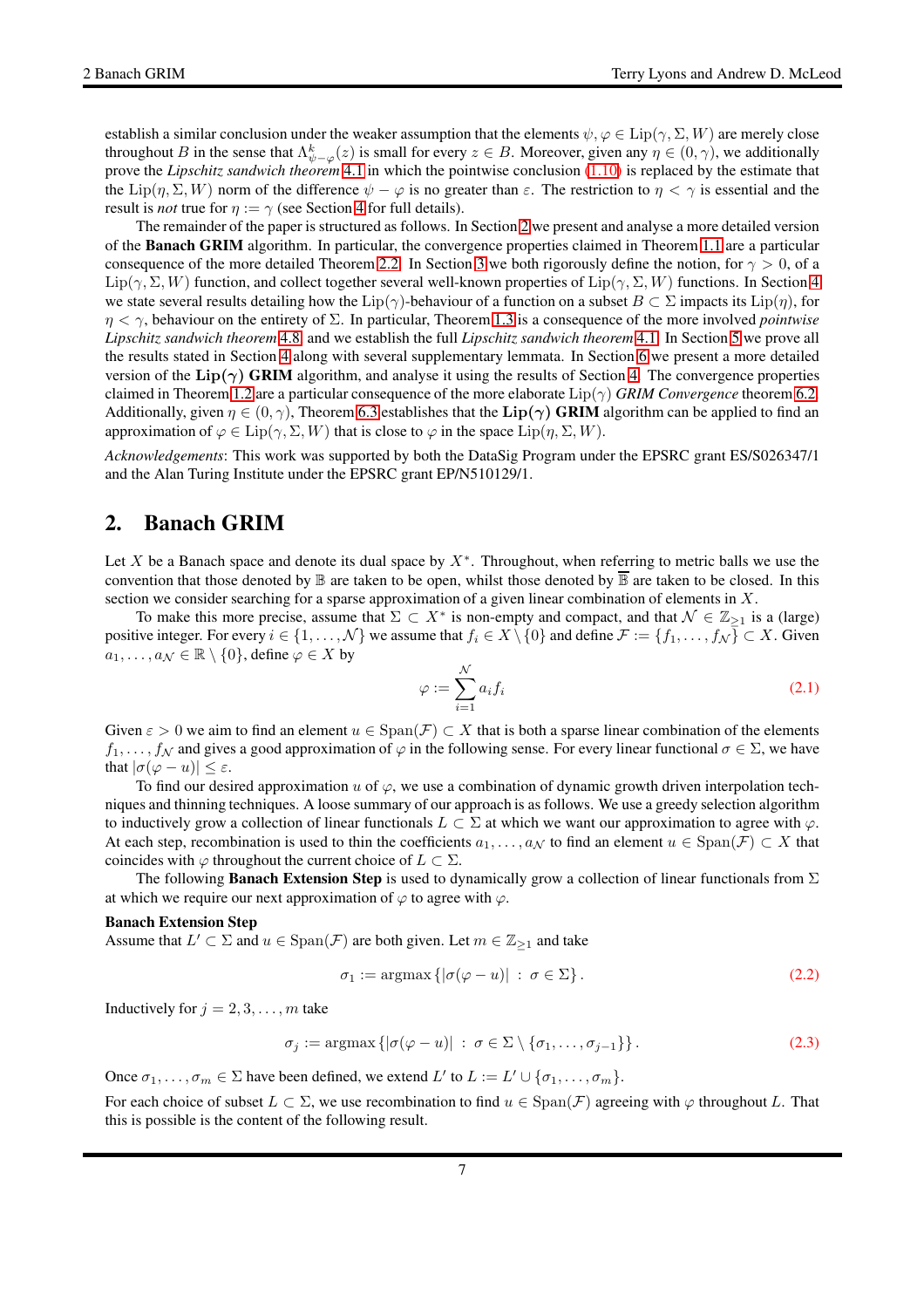<span id="page-7-0"></span>**Lemma 2.1 (Banach Space Recombination).** Assume X is a Banach space with dual space  $X^*$ . Let  $\mathcal{N} \in \mathbb{Z}_{\geq 1}$ *and*  $\mathcal{F} := \{f_1, \ldots, f_N\}$  ⊂ X *be a collection of non-zero elements. Suppose that*  $L \subset X^*$  *is finite with cardinality*  $m \in \mathbb{Z}_{\geq 0}$ , i.e.  $\#(L) = m$ . Let  $a_1, \ldots, a_\mathcal{N} > 0$  and consider the element  $\varphi \in \text{Span}(\mathcal{F}) \subset X$  defined by  $\varphi := \sum_{i=1}^{\mathcal{N}} a_i f_i$ . Set  $\mathcal{M} := \min\{\mathcal{N}, m+1\}$ . Then recombination can be applied to find non-negative coefficients  $b_1, \ldots, b_{\mathcal{M}} \geq 0$  and indices  $e(1), \ldots, e(\mathcal{M}) \in \{1, \ldots, \mathcal{N}\}\$  satisfying that

<span id="page-7-2"></span>
$$
\sum_{j=1}^{M} b_j = \sum_{i=1}^{N} a_i,
$$
\n(2.4)

*and such that the element*  $u \in \text{Span}(\mathcal{F}) \subset X$  *defined by* 

<span id="page-7-3"></span>
$$
u := \sum_{j=1}^{M} b_j f_{e(j)}
$$
 satisfies, for every  $\sigma \in L$ , that  $\sigma(\varphi - u) = 0$ . (2.5)

*Proof of Lemma [2.1.](#page-7-0)* Let  $L = {\sigma_1, \ldots, \sigma_m} \subset X^*$ . Since  $\varphi := \sum_{i=1}^N a_i f_i$ , the values  $\sigma_1(\varphi), \ldots, \sigma_m(\varphi)$  and the sum of the coefficients  $\sum_{i=1}^{N} a_i$  give rise to the linear system of equations

<span id="page-7-1"></span>
$$
\begin{pmatrix}\n1 & 1 & \cdots & 1 \\
\sigma_1(f_1) & \sigma_1(f_2) & \cdots & \sigma_1(f_N) \\
\vdots & \vdots & \ddots & \vdots \\
\sigma_m(f_1) & \sigma_m(f_2) & \cdots & \sigma_m(f_N)\n\end{pmatrix}\n\begin{pmatrix}\na_1 \\
a_2 \\
\vdots \\
\vdots \\
a_N\n\end{pmatrix}\n=\n\begin{pmatrix}\n\sum_{i=1}^N a_i \\
\sigma_1(\varphi) \\
\vdots \\
\sigma_m(\varphi)\n\end{pmatrix}
$$
\n(2.6)

which we denote more compactly by  $\mathbf{A}\mathbf{x} = \mathbf{y}$ .

The positivity of the coefficients  $a_1, \ldots, a_N$  allows us to apply recombination [\[LL12\]](#page-65-12) to this linear system. Recombination uses non-zero elements in the kernel ker( $A$ ) to kill (i.e. make 0) as many of the coefficients of x as possible. Altering x by elements  $e \in \text{ker}(A)$  leaves the equality  $Ax = y$  unchanged since  $A(x + \theta e) = Ax$  for any  $\theta \in \mathbb{R}$ . Observe that dim (ker(A)) >  $\mathcal{N}-\mathcal{M}$  for  $\mathcal{M} := \min\{\mathcal{N}, m+1\}$ . Therefore there are at least  $\mathcal{N}-\mathcal{M}$  linearly independent elements in  $\ker(A)$  which may be used to kill coefficients of x; that is, recombination transforms x to a solution with at most  $M$  non-zero coefficients. Thus once recombination has been applied, examining  $(2.6)$  reveals that we have non-negative coefficients  $b_1, \ldots, b_{\mathcal{M}} \geq 0$  and indices  $e(1), \ldots, e(\mathcal{M}) \in \{1, \ldots, \mathcal{N}\}\$  that satisfy [\(2.4\)](#page-7-2), and such that the element u defined [\(2.5\)](#page-7-3) satisfies that  $\sigma_j(\varphi - u) = 0$  for every  $j \in \{1, ..., m\}$ . That is, the estimates claimed in (2.5) are satisfied. This completes the proof of Lemma 2.1 estimates claimed in  $(2.5)$  are satisfied. This completes the proof of Lemma [2.1.](#page-7-0)

Theoretically, Lemma [2.1](#page-7-0) verifies that recombination can be used to find an approximation u of  $\varphi$  for which  $\sigma(\varphi$ u) = 0 for all linear functionals  $\sigma \in L$  for a given finite subset  $L \subset \Sigma \subset X^*$ . However, practical implementations of recombination will inevitably result in numerical errors entering into the equations. That is, the returned coefficients will only solve the equations modulo some (hopefully) small error term. To account for this in our analysis, whenever we apply Lemma [2.1](#page-7-0) we will only assume that the resulting approximation  $u \in Span(\mathcal{F})$  is *close* to  $\varphi$  at each functional  $\sigma \in L$ . That is, for each  $\sigma \in L$ , we have that  $|\sigma(\varphi - u)| \leq \varepsilon_0$  for some (small) constant  $\varepsilon_0 \geq 0$ .

We now rigorously define our proposed GRIM algorithm to find an approximation  $u \in Span(\mathcal{F})$  of  $\varphi \in$ Span(F) that is close to  $\varphi$  at every linear functional in  $\Sigma$ .

#### <span id="page-7-4"></span>Banach GRIM

- <span id="page-7-6"></span>(A) Fix  $\varepsilon > 0$  as the target accuracy threshold and fix  $\varepsilon_0 \in [0, \varepsilon)$  as the acceptable recombination error bound.
- <span id="page-7-5"></span>(B) For each  $i \in \{1, \ldots, \mathcal{N}\}\$ , if  $a_i < 0$  then replace  $a_i$  and  $f_i$  by  $-a_i$  and  $-f_i$  respectively. This ensures that  $a_1, \ldots, a_\mathcal{N} > 0$  whilst leaving the expansion  $\varphi = \sum_{i=1}^N a_i f_i$  unaltered. Additionally, rescale each  $f_i$  to have unit X norm. That is, for each  $i \in \mathbb{N}$  we replace  $f_i$  by  $h_i := \frac{f_i}{||f_i||_X}$ . Then  $\varphi = \sum_{i=1}^N \alpha_i h_i$  where, for each  $i \in \{1, \ldots, \mathcal{N}\},$  we have  $\alpha_i := a_i ||f_i||_X$ .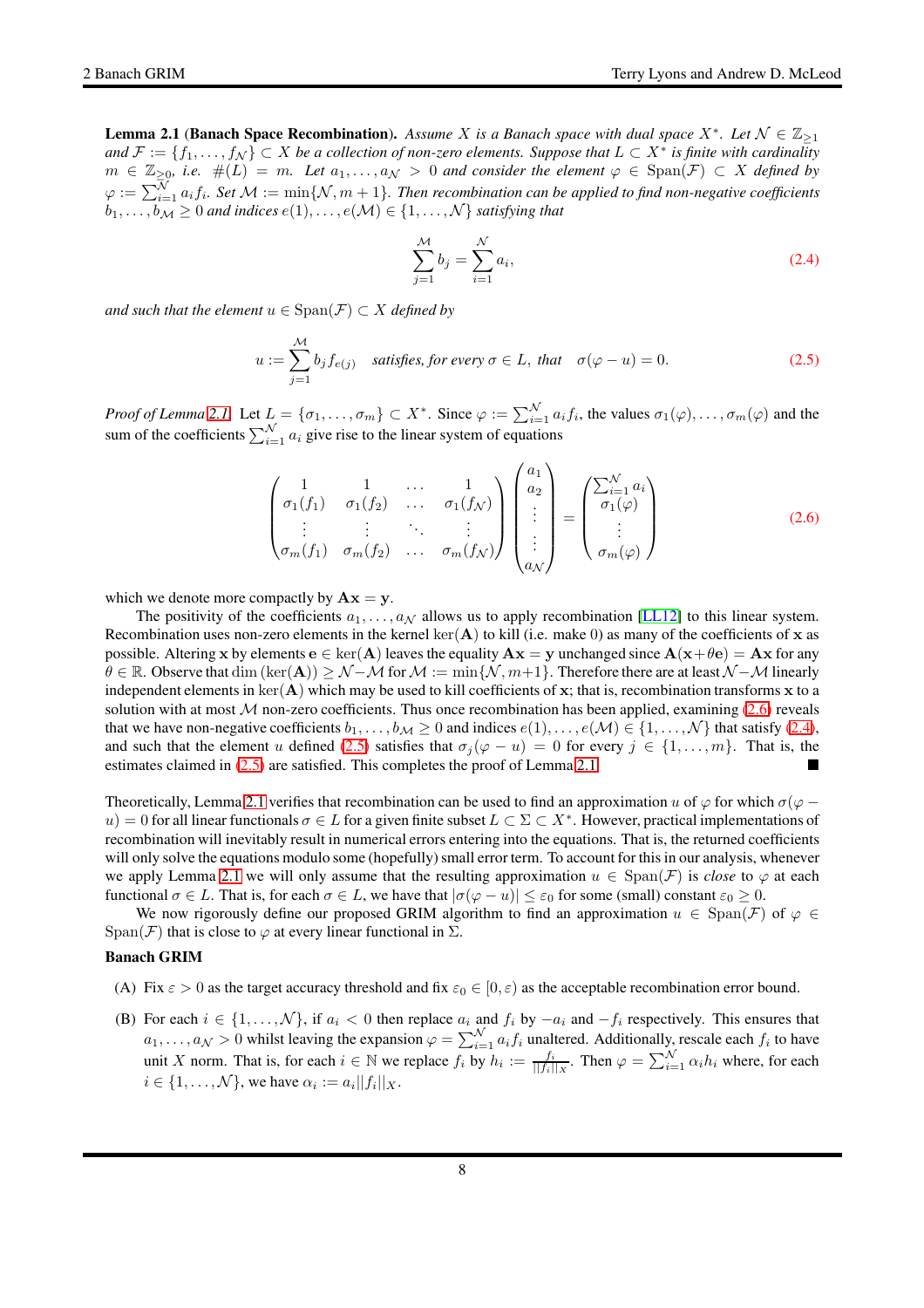- (C) Choose  $k_1 \in \mathbb{Z}_{\geq 1}$  and apply the **Banach Extension Step**, with  $L' = \emptyset$ ,  $u \equiv 0$  and  $m := k_1$ , to obtain a subset  $\Sigma_1 = \{\sigma_{1,1}, \ldots, \sigma_{1,k_1}\} \subset \Sigma$ . Apply recombination (cf. Lemma [2.1\)](#page-7-0) to find an element  $u_1 \in \text{Span}(\mathcal{F})$ satisfying, for every  $\sigma \in \Sigma_1$ , that  $|\sigma(\varphi - u)| \leq \varepsilon_0$ .
- <span id="page-8-1"></span>(D) For  $s \ge 2$  we proceed inductively. If  $|\sigma(\varphi - u_{s-1})| \le \varepsilon$  for every  $\sigma \in \Sigma$  then we stop and  $u_{s-1}$  is an approximation of  $\varphi$  possessing the desired level of accuracy. Otherwise, we choose  $k_s \in \mathbb{Z}_{\geq 1}$  and apply the **Banach Extension Step**, with  $L' = \Sigma_s$ ,  $u := u_{s-1}$  and  $m := k_s$ , to obtain a subset  $\Sigma_s := \Sigma_{s-1} \cup$  ${\sigma_{s,1}, \ldots, \sigma_{s,k_s}} \subset \Sigma$ . Apply recombination (cf. Lemma [2.1\)](#page-7-0) to find an element  $u \in Span(\mathcal{F})$  satisfying, for every  $\sigma \in \Sigma_s$ , that  $|\sigma(\varphi - u)| \leq \varepsilon_0$ .

We can establish the following convergence theorem for the **Banach GRIM** algorithm with the choice that  $k_s := 1$ for every integer  $s \in \mathbb{Z}_{\geq 1}$ .

<span id="page-8-0"></span>**Theorem 2.2 (Banach GRIM Convergence).** Assume X is a Banach space with dual-space  $X^*$ . Let  $\varepsilon > \varepsilon_0 \ge 0$ . *Let*  $\mathcal{N} \in \mathbb{Z}_{\geq 1}$  *and assume that*  $\mathcal{F} := \{f_1, \ldots, f_\mathcal{N}\} \subset X$  *is a collection of non-zero elements in* X*. Further assume that*  $\Sigma \subset X^*$  *is compact. Let*  $a_1, \ldots, a_\mathcal{N} > 0$  *and define*  $\varphi \in \text{Span}(\mathcal{F})$  *and a constant*  $C > 0$  *by* 

(I) 
$$
\varphi := \sum_{i=1}^{N} a_i f_i
$$
 and (II)  $C := \sum_{i=1}^{N} |a_i|| |f_i||_X > 0.$  (2.7)

*Then, given any*  $\lambda > 1$ *, there are positive constants*  $r_1 = r_1(C, \varepsilon, \varepsilon_0) > 0$  *and*  $r_2 = r_2(C, \varepsilon, \lambda) > 0$ *, given by* 

$$
\text{(I)} \quad r_1 := \frac{\varepsilon - \varepsilon_0}{2C} > 0 \qquad \text{and} \qquad \text{(II)} \quad r_2 := \frac{(\lambda - 1)\varepsilon}{2C} > 0 \tag{2.8}
$$

*and a non-negative integer*  $N = N(\Sigma, C, \varepsilon, \varepsilon_0) \in \mathbb{Z}_{\geq 0}$ , given by

$$
N := \max\left\{d \in \mathbb{Z} \;:\; \exists \sigma_1, \ldots, \sigma_d \in \Sigma \text{ for which } ||\sigma_a - \sigma_c||_{X^*} > r_1 \text{ if } a \neq c\right\},\tag{2.9}
$$

*for which the following is true.*

*If we apply the Banach GRIM algorithm, with the choice that*  $k_s := 1$  *for every integer*  $s \in \mathbb{Z}_{\geq 1}$ *, to approximate* ϕ *on* Σ*, with the target accuracy threshold and the acceptable recombination error bound in Banach GRIM [\(A\)](#page-7-4)* as  $\varepsilon$  and  $\varepsilon_0$  *respectively, then after at most* N *steps, the algorithm terminates. That is, if we let*  $M \in \{1, \ldots, N\}$ *be the integer for which the algorithm terminates after step* M and  $Q_M := \min \{N, 1 + M\}$ *, there are coefficients*  $c_{M,1}, \ldots, c_{M,Q_M} \in \mathbb{R}$  and indices  $e_M(1), \ldots, e_M(Q_M) \in \{1, \ldots, N\}$  with

<span id="page-8-3"></span>
$$
\sum_{s=1}^{Q_M} |c_{M,s}| ||f_{e_M(s)}||_X = C,
$$
\n(2.10)

*and such that the element*  $u_M \in \text{Span}(\mathcal{F})$  *defined by* 

<span id="page-8-4"></span>
$$
u_M := \sum_{s=1}^{Q_M} c_{M,s} f_{e_M(s)} \qquad \text{satisfies, for every } \sigma \in \Sigma, \text{ that } \qquad |\sigma(\varphi - u_M)| \le \varepsilon. \tag{2.11}
$$

*Moreover, suppose*  $\Omega \subset \Sigma_{r_2} \subset X^*$  *where*  $\Sigma_{r_2}$  *denotes the*  $r_2$ -fattening of  $\Sigma$  *in*  $X^*$ *, i.e.*  $\Sigma_{r_2}$  *is defined by*  $\Sigma_{r_2} :=$  $\{\omega \in X^* : \exists \sigma \in \Sigma \text{ such that } ||\sigma - \omega||_{X^*} \leq r_2\}$ . Then  $\varphi$  remains well-approximated by  $u_M$  throughout  $\Omega$  in the *sense that for every*  $\sigma \in \Omega$  *we have that* 

<span id="page-8-5"></span>
$$
|\sigma(\varphi - u_M)| \le \lambda \varepsilon. \tag{2.12}
$$

The remainder of this section is dedicated to proving the *Banach GRIM Convergence* theorem [2.2.](#page-8-0) The following lemma records that the linear functionals selected during the **Banach GRIM** algorithm, for the choice  $k_s := 1$  for every integer  $s \in \mathbb{Z}_{\geq 1}$ , are a definite  $X^*$ -distance apart.

<span id="page-8-2"></span>Lemma 2.3 (Banach GRIM Functional Separation). *Assume* X *is a Banach space with dual-space* X<sup>∗</sup> *. Suppose that*  $\theta > \theta_0 \geq 0$ . Let  $\mathcal{N} \in \mathbb{Z}_{\geq 1}$  and assume that  $\mathcal{F} := \{f_1, \ldots, f_{\mathcal{N}}\} \subset X$  is a collection of non-zero elements of X.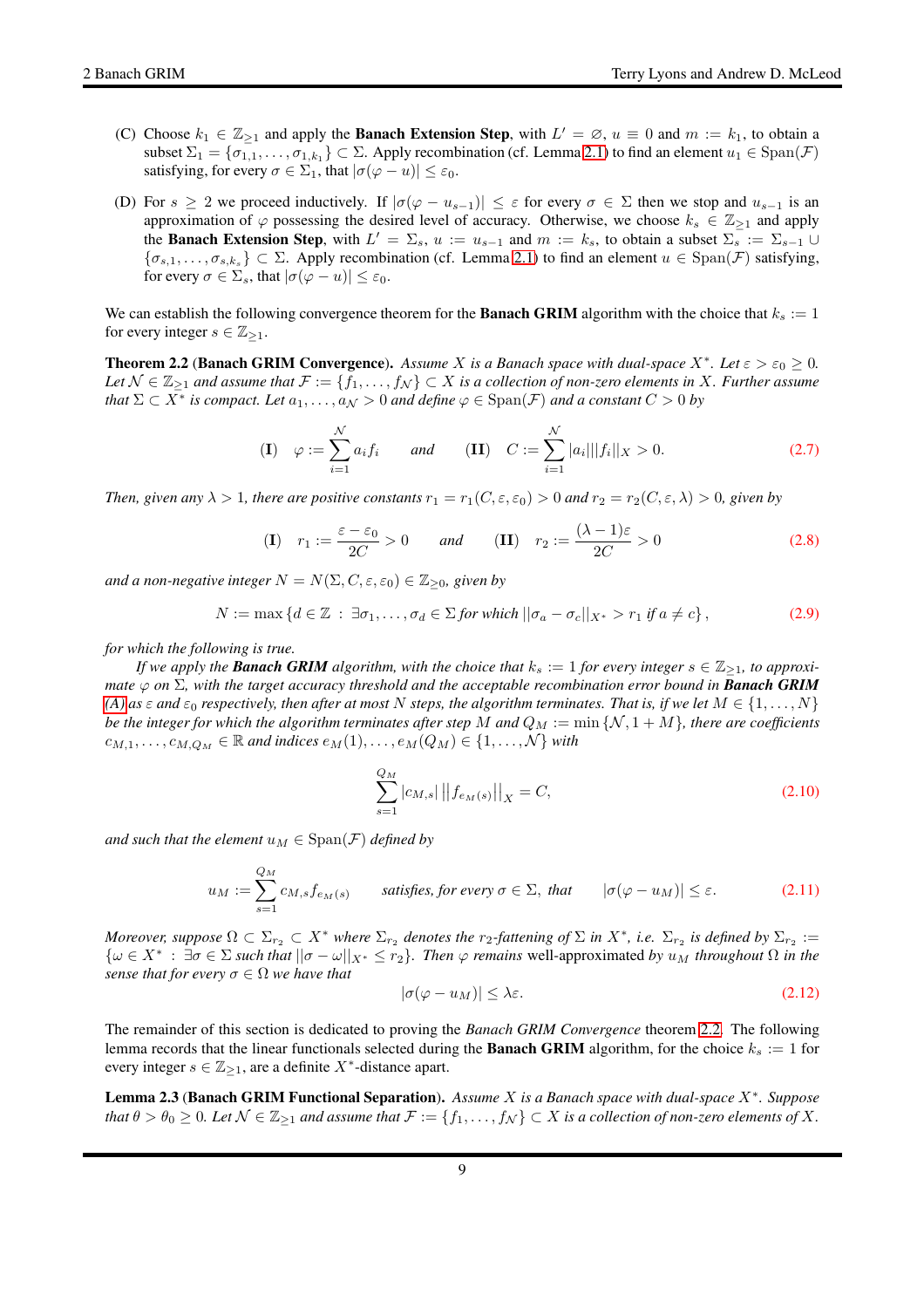*Further suppose that*  $\Gamma \subset X^*$  *is compact and that*  $D > 0$  *is such that*  $\Gamma \subset \overline{\mathbb{B}}_{X^*}(0, D)$ *. Let*  $a_1, \ldots, a_\mathcal{N} \in \mathbb{R} \setminus \{0\}$ *and define an element*  $\varphi \in \text{Span}(\mathcal{F})$  *and a constant*  $C > 0$  *by* 

<span id="page-9-0"></span>
$$
\textbf{(I)} \quad \varphi := \sum_{i=1}^{N} a_i f_i \qquad \text{and} \qquad \textbf{(II)} \quad C := \sum_{i=1}^{N} |a_i| ||f_i||_X > 0. \tag{2.13}
$$

*Then there exists a positive constant*  $r = r(C, \theta, \theta_0) > 0$ *, given by* 

<span id="page-9-2"></span>
$$
r := \frac{\theta - \theta_0}{2C} > 0,\tag{2.14}
$$

*for which the following is true.*

*Consider applying the Banach GRIM algorithm, with*  $k_s := 1$  *for every*  $s \in \mathbb{Z}_{>1}$ *, to approximate*  $\varphi$  *on*  $\Gamma$  *with*  $\theta$ *as the accuracy threshold and*  $\theta_0$  *as the acceptable recombination error bound (cf. Banach GRIM [\(A\)\)](#page-7-4). Suppose that*  $m \in \mathbb{Z}_{\geq 2}$  and the algorithm reaches and carries out the  $m^{th}$  step without terminating. Then the linear functionals  $\sigma_1, \ldots, \sigma_m \in \Gamma$  at which recombination ensures that, for each  $s \in \{1, \ldots, m\}$ , we have  $|\sigma_s(\varphi - u_m)| \leq \theta_0$  (cf. *Banach GRIM [\(C\)](#page-7-5)* and *(D))* satisfy that for every  $i, j \in \{1, ..., m\}$  with  $i \neq j$  we have that

<span id="page-9-5"></span>
$$
\|\sigma_i - \sigma_j\|_{X^*} > r. \tag{2.15}
$$

*Moreover, for every*  $\sigma \in \Gamma$ *,* 

<span id="page-9-4"></span>
$$
|\sigma(\varphi - u_m)| \le \min\left\{2CD\,,\,2C\,\text{dist}(\sigma,\Gamma_m) + \theta_0\right\} \tag{2.16}
$$

*where*  $\Gamma_m := {\sigma_1, \ldots, \sigma_m}$ *.* 

*Proof of Lemma* [2.3.](#page-8-2) Assume X is a Banach space with dual-space  $X^*$ . Let  $\theta > \theta_0 \ge 0$  and  $\mathcal{N} \in \mathbb{Z}_{\ge 1}$ . Assume that  $\mathcal{F} := \{f_1, \ldots, f_N\} \subset X$  is a collection of non-zero element in X, and that  $\Gamma \subset X^*$  is compact with  $D > 0$ such that  $\Gamma \subset \overline{\mathbb{B}}_{X^*}(0, D)$ . Let  $a_1, \ldots, a_\mathcal{N} \in \mathbb{R} \setminus \{0\}$  and define  $\varphi \in \text{Span}(\mathcal{F}) \subset X$  and  $C > 0$  by (I) and (II) of [\(2.13\)](#page-9-0) respectively.

With a view to later applying **Banach GRIM** to approximate  $\varphi$  on  $\Gamma$ , for each  $i \in \{1, \ldots, \mathcal{N}\}$  let  $\tilde{a}_i := |a_i|$ and  $\tilde{f}_i$  be given by  $f_i$  if  $a_i > 0$  and  $-f_i$  if  $a_i < 0$ . For every  $i \in \{1, ..., \mathcal{N}\}$  we evidently have  $\left\|\tilde{f}_i\right\|_X = ||f_i||_X$ .  $\vert\vert$ '' $\vert\vert$ Moreover, we also have that  $\tilde{a}_1, \ldots, \tilde{a}_N > 0$  and  $\varphi = \sum_{i=1}^N \tilde{a}_i \tilde{f}_i$ . Further, we rescale  $\tilde{f}_i$  for each  $i \in \{1, \ldots, N\}$  to have unit X norm. That is (cf. **Banach GRIM** [\(B\)\)](#page-7-6), for each  $i \in \{1, ..., \mathcal{N}\}\$  set  $h_i := \frac{\tilde{f}_i}{||f_i||_X}$  and  $\alpha_i := \tilde{a}_i||f_i||_X$ . Then observe both that  $C$  satisfies

<span id="page-9-1"></span>
$$
C := \sum_{i=1}^{N} |a_i|| |f_i||_X = \sum_{i=1}^{N} \tilde{a}_i ||f_i||_X = \sum_{i=1}^{N} \alpha_i,
$$
\n(2.17)

and, for every  $i \in \{1, ..., \mathcal{N}\}\$ , that  $\alpha_i h_i = \tilde{a}_i \tilde{f}_i = a_i f_i$ . Therefore the expansion for  $\varphi$  in (I) of [\(2.13\)](#page-9-0) is equivalent to

<span id="page-9-3"></span>
$$
\varphi = \sum_{i=1}^{N} \alpha_i h_i, \quad \text{and hence} \quad ||\varphi||_X \le \sum_{i=1}^{N} \alpha_i ||h_i||_X = \sum_{i=1}^{N} \alpha_i \stackrel{(2.17)}{=} C. \quad (2.18)
$$

Define a positive constant  $r = r(C, \theta, \theta_0) > 0$  as in [\(2.14\)](#page-9-2). That is

<span id="page-9-6"></span>
$$
r := \frac{\theta - \theta_0}{2C} > 0. \tag{2.19}
$$

With the constant  $r$  defined, we turn our attention to verifying the claims of the lemma.

Consider applying the **Banach GRIM** algorithm, with  $k_s := 1$  for every integer  $s \in \mathbb{Z}_{\geq 1}$ , to approximate  $\varphi$  on Γ, with the target accuracy threshold and the acceptable recombination error bound as  $\theta$  and  $\theta_0$  here respectively (cf. **Banach GRIM** [\(A\)\)](#page-7-4). Suppose that  $m \in \mathbb{Z}_{\geq 2}$  and that the algorithm reaches and carries out the  $m^{th}$  step without terminating. Let  $\Gamma_m = \{\sigma_1, \ldots, \sigma_m\} \subset \Gamma$  denote the m linear functionals chosen after the m<sup>th</sup> step is completed. Then for every  $l \in \{1, ..., m\}$ , if we let  $\Gamma_l := \{\sigma_1, ..., \sigma_l\} \subset \Gamma$ , we have, recalling **Banach GRIM** [\(C\)](#page-7-5)

10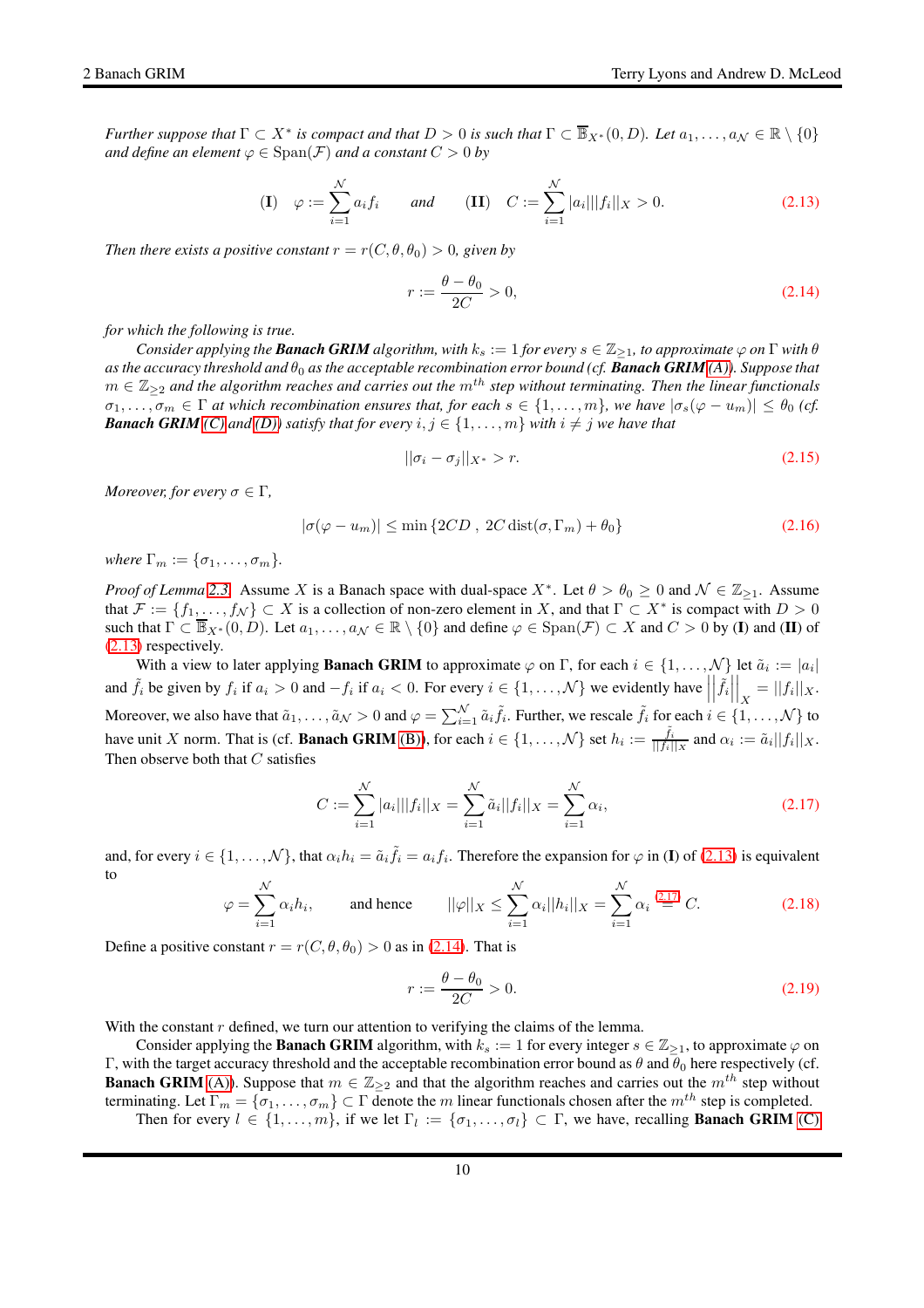and [\(D\),](#page-8-1) that recombination has been applied via Lemma [2.1](#page-7-0) to find an approximation  $u_l \in Span(\mathcal{F}) \subset X$  of  $\varphi$ satisfying, for every  $s \in \{1, \ldots, l\}$ , that  $|\sigma_s(\varphi - u_l)| \leq \theta_0$ .

Let  $Q_l := \min \{N, l + 1\}$ . Then Lemma [2.1](#page-7-0) additionally tells us that there are non-negative coefficients  $b_{l,1}, \ldots, b_{l,Q_l} \geq 0$  and indices  $e_l(1), \ldots, e_l(Q_l) \in \{1, \ldots, \mathcal{N}\}\)$  for which

<span id="page-10-0"></span>
$$
u_{l} = \sum_{s=1}^{Q_{l}} b_{l,s} h_{e_{l}(s)} \quad \text{and} \quad \sum_{s=1}^{Q_{l}} b_{l,s} = \sum_{i=1}^{N} \alpha_{i}.
$$
 (2.20)

A consequence of [\(2.20\)](#page-10-0) is that

<span id="page-10-1"></span>
$$
||u_l||_X \le \sum_{s=1}^{Q_l} b_{l,s} ||h_{e_l(s)}||_X = \sum_{s=1}^{Q_l} b_{l,s} \stackrel{(2.20)}{=} \sum_{i=1}^{\mathcal{N}} \alpha_i \stackrel{(2.17)}{=} C. \tag{2.21}
$$

Suppose  $D > 0$  is such that  $\Gamma \subset \overline{\mathbb{B}}_{X^*}(0, D)$ . Then given any  $\sigma \in \Gamma$  we may compute

<span id="page-10-3"></span>
$$
|\sigma(\varphi - u_l)| \le ||\sigma||_{X^*} ||\varphi - u_l||_X \stackrel{(2.18) \& (2.21)}{\leq} 2CD. \tag{2.22}
$$

Alternatively, we may consider any  $n \in \{1, \ldots, l\}$  and use that  $|\sigma_n(\varphi - u_l)| \leq \theta_0$  to compute that

<span id="page-10-2"></span>
$$
|\sigma(\varphi - u_l)| \le ||\sigma - \sigma_n||_{X^*} ||\varphi - u_l||_X + \theta_0 \stackrel{(2.18) \& (2.21)}{\leq} 2C||\sigma - \sigma_n||_{X^*} + \theta_0. \tag{2.23}
$$

Taking the minimum over  $n \in \{1, \ldots, l\}$  in [\(2.23\)](#page-10-2) yields

<span id="page-10-4"></span>
$$
|\sigma(\varphi - u_l)| \le 2C \operatorname{dist}(\sigma, \Gamma_l) + \theta_0. \tag{2.24}
$$

Together, [\(2.22\)](#page-10-3) and [\(2.24\)](#page-10-4) yield that for any  $\sigma \in \Gamma$  we have

<span id="page-10-5"></span>
$$
|\sigma(\varphi - u_l)| \le \min\left\{2CD\,,\ 2C\,\text{dist}(\sigma,\Gamma_l) + \theta_0\right\}.\tag{2.25}
$$

The choice of  $l := m$  in [\(2.25\)](#page-10-5) yields [\(2.16\)](#page-9-4) as claimed.

To establish the separation of the linear functionals  $\sigma_1, \ldots, \sigma_m$  making up  $\Gamma_m$  claimed in [\(2.15\)](#page-9-5), we take  $i, j \in \{1, \ldots, m\}$  such that  $i \neq j$ . Without loss of generality we may assume  $i < j$ . Then by assumption  $\sigma_j = \argmax_{\sigma \in \Gamma} |\sigma(\varphi - u_{j-1})|$  and, since  $j \leq m$  means that the **Banach GRIM** algorithm does not terminate before the  $j^{th}$  step is carried out, we must have that

<span id="page-10-6"></span>
$$
|\sigma_j(\varphi - u_{j-1})| > \theta. \tag{2.26}
$$

Hence by considering  $l := j - 1$  and  $\sigma := \sigma_j$  in [\(2.24\)](#page-10-4) we observe that

<span id="page-10-7"></span>
$$
\theta \stackrel{(2.26)}{<} |\sigma_j(\varphi - u_{j-1})| \stackrel{(2.24)}{\leq} 2C \operatorname{dist}(\sigma_j, \Gamma_{j-1}) + \theta_0 \leq 2C ||\sigma_j - \sigma_i||_{X^*} + \theta_0,
$$
\n(2.27)

where the last inequality holds since  $i \leq j - 1$  means that  $\sigma_i \in \Gamma_{j-1}$ . A direct consequence of [\(2.27\)](#page-10-7) is that

$$
||\sigma_j - \sigma_i||_{X^*} > \frac{\theta - \theta_0}{2C} \stackrel{(2.19)}{=} r,
$$
\n(2.28)

which is precisely the separation claimed in  $(2.15)$  This completes the proof of Lemma [2.3.](#page-8-2)

We can use Lemma [2.3](#page-8-2) to establish an upper bound on the number of steps the **Banach GRIM** algorithm, for the choice that  $k_s := 1$  for every integer  $s \in \mathbb{Z}_{\geq 1}$ , requires to find an approximation  $u \in \text{Span}(\mathcal{F})$  that is *close* to  $\varphi$  for every linear functional in  $\Sigma$ . The precise statement is the following lemma.

<span id="page-10-8"></span>**Lemma 2.4 (Banach GRIM Number of Steps Bound).** Assume that  $X$  is a Banach space with dual-space  $X^*$ . *Let*  $\theta > \theta_0 \geq 0$ *. Let*  $\mathcal{N} \in \mathbb{Z}_{\geq 1}$  *and assume that*  $\mathcal{F} = \{f_1, \ldots, f_N\} \subset X$  *is a collection of non-zero elements in* X*. Further suppose that*  $\Gamma \subset \overline{X}^*$  *is compact. Let*  $a_1, \ldots, a_\mathcal{N} \in \mathbb{R} \setminus \{0\}$  *and define an element*  $\varphi \in \text{Span}(\mathcal{F})$  *and a*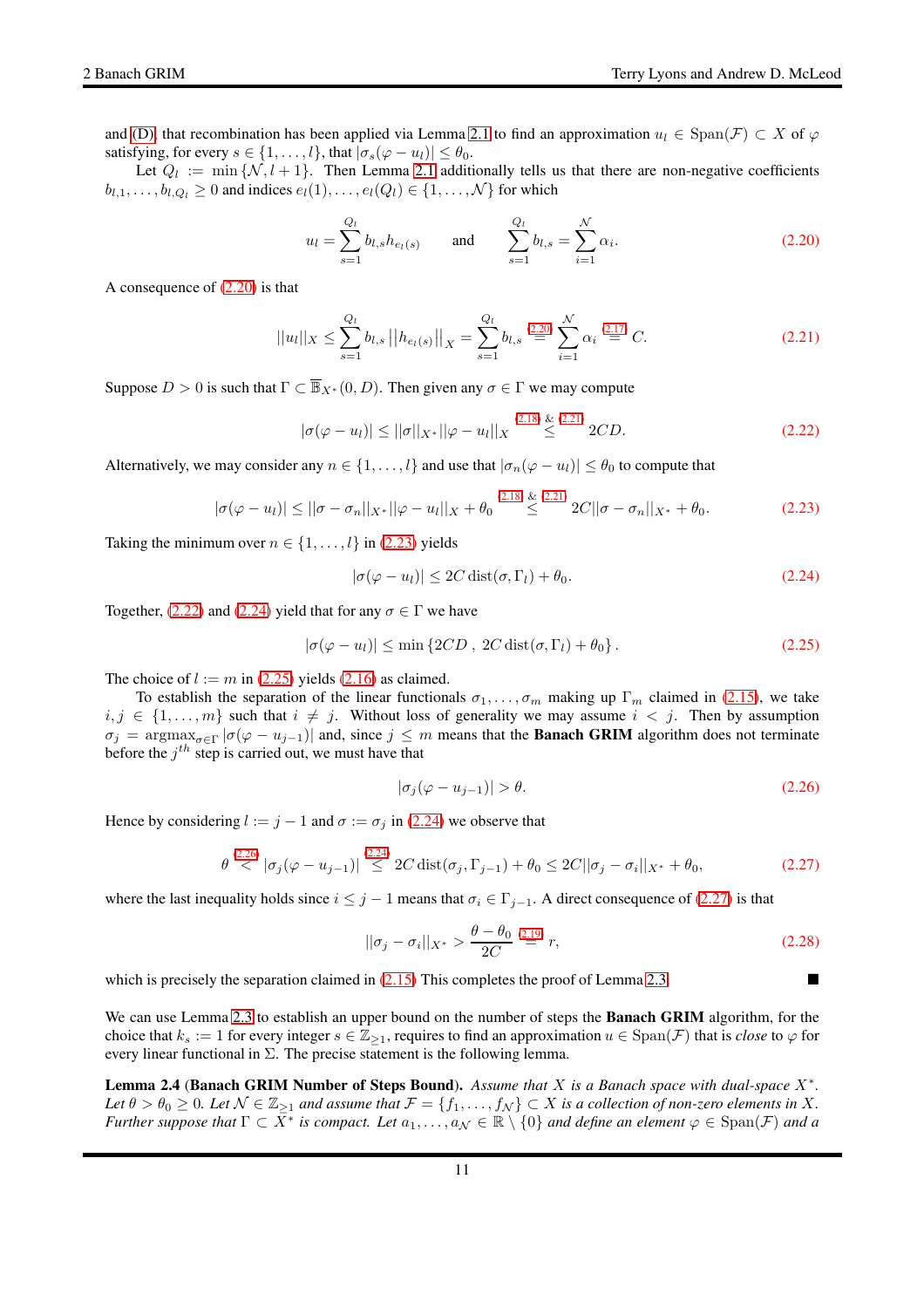*constant*  $C > 0$  *by* 

<span id="page-11-1"></span>
$$
\text{(I)} \quad \varphi := \sum_{i=1}^{N} a_i f_i \qquad \text{and} \qquad \text{(II)} \quad C := \sum_{i=1}^{N} |a_i| ||f_i||_X > 0. \tag{2.29}
$$

*Then there is a positive constant*  $r = r(C, \theta, \theta_0) > 0$ *, given by* 

$$
r := \frac{\theta - \theta_0}{2C} > 0,\tag{2.30}
$$

*and a non-negative integer*  $N = N(\Gamma, C, \theta, \theta_0) \in \mathbb{Z}_{\geq 0}$ , given by the r-packing number of  $\Gamma$ 

<span id="page-11-0"></span>
$$
N := \max\left\{d \in \mathbb{Z} \;:\; \exists \sigma_1, \ldots, \sigma_d \in \Gamma \text{ such that } ||\sigma_a - \sigma_c||_{X^*} > r \text{ if } a \neq c\right\},\tag{2.31}
$$

*for which the following is true.*

*If we apply the Banach GRIM algorithm, with the choice that*  $k_s := 1$  *for every integer*  $s \in \mathbb{Z}_{\geq 1}$ *, to approximate* ϕ *on* Γ*, with the target accuracy threshold and the acceptable recombination error bound in Banach GRIM*  $(A)$  *as*  $\theta$  *and*  $\theta_0$  *respectively, then after at most* N *steps the algorithm terminates. That is, if we let*  $M \in \{1, \ldots, N\}$ *be the integer for which the algorithm terminates after step M* and  $Q_M := \min \{N, M + 1\}$ , there are coefficients  $c_1, \ldots, c_{Q_M} \in \mathbb{R}$  and indices  $e(1), \ldots, e(Q_M) \in \{1, \ldots, \mathcal{N}\}\$  with

<span id="page-11-4"></span>
$$
\sum_{s=1}^{Q_M} |c_s| ||f_{e(s)}||_X = C,\tag{2.32}
$$

*and such that the element*  $u_M \in \text{Span}(\mathcal{F})$  *defined by* 

<span id="page-11-3"></span>
$$
u_M := \sum_{s=1}^{Q_M} c_s f_{e(s)} \qquad \text{satisfies, for every } \sigma \in \Gamma, \text{ that } \qquad |\sigma(\varphi - u_M)| \le \theta. \tag{2.33}
$$

**Remark 2.5.** Lemma [2.4](#page-10-8) guarantees that if N defined in [\(2.31\)](#page-11-0) satisfies that  $N < N - 1$  then the **Banach GRIM** algorithm will find an approximation  $u \in Span(\mathcal{F})$  of  $\varphi$  that is a linear combination of *less* than N of the elements  $f_1, \ldots, f_N$  but is within  $\theta$  of  $\varphi$  throughout  $\Gamma$  in the sense that  $|\sigma(\varphi - u)| \leq \theta$  for every  $\sigma \in \Gamma$ .

**Remark 2.6.** By invoking Lemma [2.3,](#page-8-2) we can additionally conclude that, for every  $m \in \{1, ..., M\}$  and any  $D > 0$  for which  $\Gamma \subset \overline{\mathbb{B}}_{X^*}(0, D)$ , the approximation  $u_m \in \text{Span}(\mathcal{F})$  found at the  $m^{th}$  step satisfies that for every  $\sigma \in \Gamma$  that  $|\sigma(\varphi - u_m)| \le \min \{2CD, \theta_0 + 2C \operatorname{dist}(\sigma, \Gamma_m)\}\$  where  $\Gamma_m$  denotes the m-linear functionals in  $\Gamma$  that have been selected once the  $m^{th}$  step is complete.

*Proof of Lemma* [2.4.](#page-10-8) Assume that X is a Banach space with dual-space  $X^*$ . Let  $\theta > \theta_0 \ge 0$ . Let  $\mathcal{N} \in \mathbb{Z}_{\ge 1}$  and assume that  $\mathcal{F} = \{f_1, \ldots, f_N\} \subset X$  is a collection of non-zero elements in X. Further suppose that  $\Gamma \subset X^*$  is compact. Let  $a_1, \ldots, a_\mathcal{N} \in \mathbb{R} \setminus \{0\}$  and define an element  $\varphi \in \text{Span}(\mathcal{F})$  and a constant  $C > 0$  by (I) and (II) of [\(2.29\)](#page-11-1) respectively.

With a view to later applying **Banach GRIM** to approximate  $\varphi$  on  $\Gamma$ , for each  $i \in \{1, \ldots, N\}$  let  $\tilde{a}_i := |a_i|$ and  $\tilde{f}_i$  be given by  $f_i$  if  $a_i > 0$  and  $-f_i$  if  $a_i < 0$ . For every  $i \in \{1, ..., \mathcal{N}\}\$  we evidently have  $\left| \tilde{f}_i \right|$  $\Big|_X = ||f_i||_X.$ Moreover, we also have that  $\tilde{a}_1, \ldots, \tilde{a}_N > 0$  and  $\varphi = \sum_{i=1}^N \tilde{a}_i \tilde{f}_i$ . Further, we rescale  $\tilde{f}_i$  for each  $i \in \{1, \ldots, N\}$  to have unit X norm. That is (cf. **Banach GRIM** [\(B\)\)](#page-7-6), for each  $i \in \{1, ..., \mathcal{N}\}\$  set  $h_i := \frac{\tilde{f}_i}{||f_i||_X}$  and  $\alpha_i := \tilde{a}_i||f_i||_X$ . Observe both that  $C$  satisfies

<span id="page-11-2"></span>
$$
C := \sum_{i=1}^{N} |a_i|| |f_i||_X = \sum_{i=1}^{N} \tilde{a}_i ||f_i||_X = \sum_{i=1}^{N} \alpha_i,
$$
\n(2.34)

and, for every  $i \in \{1, ..., \mathcal{N}\}\$ , that  $\alpha_i h_i = \tilde{a}_i \tilde{f}_i = a_i f_i$ . Therefore the expansion for  $\varphi$  in (I) of [\(2.13\)](#page-9-0) is equivalent to

$$
\varphi = \sum_{i=1}^{N} \alpha_i h_i, \quad \text{and hence} \quad ||\varphi||_X \le \sum_{i=1}^{N} \alpha_i ||h_i||_X = \sum_{i=1}^{N} \alpha_i \stackrel{(2.34)}{=} C. \quad (2.35)
$$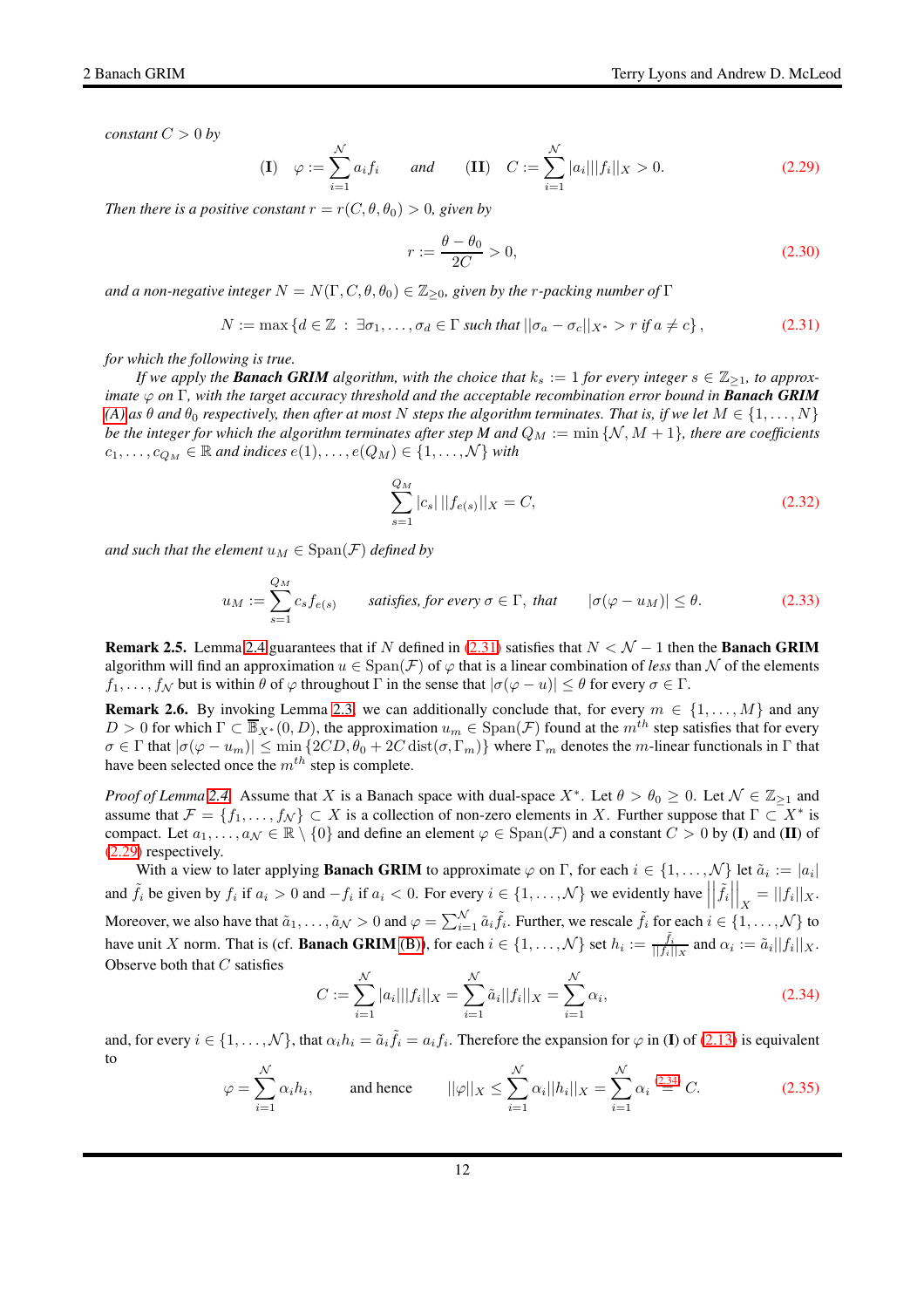Define a positive constant  $r = r(C, \theta, \theta_0) > 0$  by

<span id="page-12-0"></span>
$$
r := \frac{\theta - \theta_0}{2C} > 0,\tag{2.36}
$$

and a non-negative integer  $N = N(\Gamma, C, \theta, \theta_0) \in \mathbb{Z}_{\geq 0}$  by the r-packing number of  $\Gamma$ 

<span id="page-12-2"></span>
$$
N := \max\left\{d \in \mathbb{Z} \;:\; \exists \sigma_1, \ldots, \sigma_d \in \Gamma \text{ such that } ||\sigma_a - \sigma_c||_{X^*} > r \text{ if } a \neq c\right\}.
$$
 (2.37)

Observe that the constant  $r > 0$  defined in [\(2.36\)](#page-12-0) agrees with the constant r arising in Lemma [2.3.](#page-8-2) Now consider applying the **Banach GRIM** algorithm, with the choice that  $k_s := 1$  for every integer  $s \in \mathbb{Z}_{\geq 1}$ , to approximate  $\varphi$ on Γ with the target accuracy threshold and the acceptable recombination error bound in **Banach GRIM** [\(A\)](#page-7-4) as  $\theta$ and  $\theta_0$  respectively.

Suppose  $m \in \mathbb{Z}_{\geq 1}$  and that the algorithm does not terminate before or at the  $m^{th}$  step. Therefore, recalling **Banach GRIM** [\(C\)](#page-7-5) and [\(D\),](#page-8-1) distinct linear functionals  $\sigma_1, \ldots, \sigma_m \in \Gamma$  have been selected, and recombination has been used via Lemma [2.1](#page-7-0) to find an approximation  $u_m \in \text{Span}(\mathcal{F}) \subset X$  of  $\varphi$  satisfying, for every  $s \in \{1, \ldots, m\}$ , that  $|\sigma_s(\varphi - u_m)| \leq \theta_0$ . Moreover, we may appeal to Lemma [2.3](#page-8-2) to deduce that whenever  $s, t \in \{1, ..., m\}$  with  $s \neq t$  we have

<span id="page-12-1"></span>
$$
\|\sigma_s - \sigma_t\|_{X^*} > r. \tag{2.38}
$$

A consequence of [\(2.38\)](#page-12-1) is that N defined in [\(2.37\)](#page-12-2) must satisfy that  $N \geq m$ . Therefore if the **Banach GRIM** algorithm, with the choice that  $k_s := 1$  for every integer  $s \in \mathbb{Z}_{\geq 1}$ , does not terminate at the  $m^{th}$  step we must have that  $m \leq N$ , and so the algorithm terminates after at most N steps as claimed.

Let  $M \in \{1, \ldots, N\}$  be the integer for which the **Banach GRIM** algorithm terminates after step M. The termination criterion (cf. **Banach GRIM** [\(D\)\)](#page-8-1) means that the element  $u_M \in \text{Span}(\mathcal{F}) \subset X$  found at the  $M^{th}$  step must satisfy, for every  $\sigma \in \Gamma$ , that  $|\sigma(\varphi - u_M)| \leq \theta$  as claimed in the second part of [\(2.33\)](#page-11-3). Moreover, if we let  $Q_M := \min \{N, M+1\}$ , then Lemma [2.1](#page-7-0) tells us that there are non-negative coefficients  $b_{M,1}, \ldots, b_{M,Q_M} \geq 0$ , with

<span id="page-12-4"></span>
$$
\sum_{s=1}^{Q_M} b_{M,s} = \sum_{i=1}^{N} \alpha_i \stackrel{(2.34)}{=} C,\tag{2.39}
$$

and indices  $e_M(1), \ldots, e_M(Q_M) \in \{1, \ldots, \mathcal{N}\}\)$  for which the element  $u_M \in \text{Span}(\mathcal{F})$  is given by

<span id="page-12-3"></span>
$$
u_M = \sum_{s=1}^{Q_M} b_{M,s} h_{e_M(s)} = \sum_{s=1}^{Q_M} \frac{b_{M,s}}{||f_{e_M(s)}||_X} \tilde{f}_{e_M(s)}.
$$
\n(2.40)

For each  $s \in \{1, \ldots, Q_M\}$ , we define  $c_{M,s} := \frac{b_{M,s}}{||f_{f_{s,s}(s)}||}$  $\frac{b_{M,s}}{||f_{e_M(s)}||_X}$  if  $\tilde{f}_{e_M(s)} = f_{e_M(s)}$  (which we recall is the case if  $a_{e_M(s)} > 0$ ) and  $c_{M,s} := -\frac{b_{M,s}}{||f_{e_M(s)}||}$  $\frac{b_{M,s}}{||f_{e_M(s)}||_X}$  if  $\tilde{f}_{e_M(s)} = -f_{e_M(s)}$  (which we recall is the case if  $a_{e_M(s)} < 0$ ). Then [\(2.40\)](#page-12-3) gives the expansion for  $u_M \in \text{Span}(\mathcal{F}) \subset X$  in terms of the elements  $f_1, \ldots, f_N$  claimed in the first part of [\(2.33\)](#page-11-3). Moreover, from [\(2.39\)](#page-12-4) we have that

$$
\sum_{s=1}^{Q_M} |c_{M,s}| \left| \left| f_{e_M(s)} \right| \right|_X = \sum_{s=1}^{Q_M} b_{M,s} \stackrel{(2.39)}{=} C \tag{2.41}
$$

as claimed in [\(2.32\)](#page-11-4). This completes the proof of Lemma [2.4.](#page-10-8)

The following result records a quantified version of the statement that an approximation of  $\varphi$  on  $\Gamma$ , of the form found by the **Banach GRIM** algorithm, remains a good approximation of  $\varphi$  on an enlargement of the set Γ. The precise result is the following lemma.

<span id="page-12-5"></span>**Lemma 2.7 (Banach GRIM Robustness).** Assume that X is a Banach space with dual-space  $X^*$ . Let  $\theta > \theta_0 \ge 0$ . *Let*  $\mathcal{N}$  ∈  $\mathbb{Z}_{\geq 1}$  *and assume that*  $\mathcal{F} = \{f_1, \ldots, f_N\}$  ⊂ X *is a collection of non-zero elements in* X. Further suppose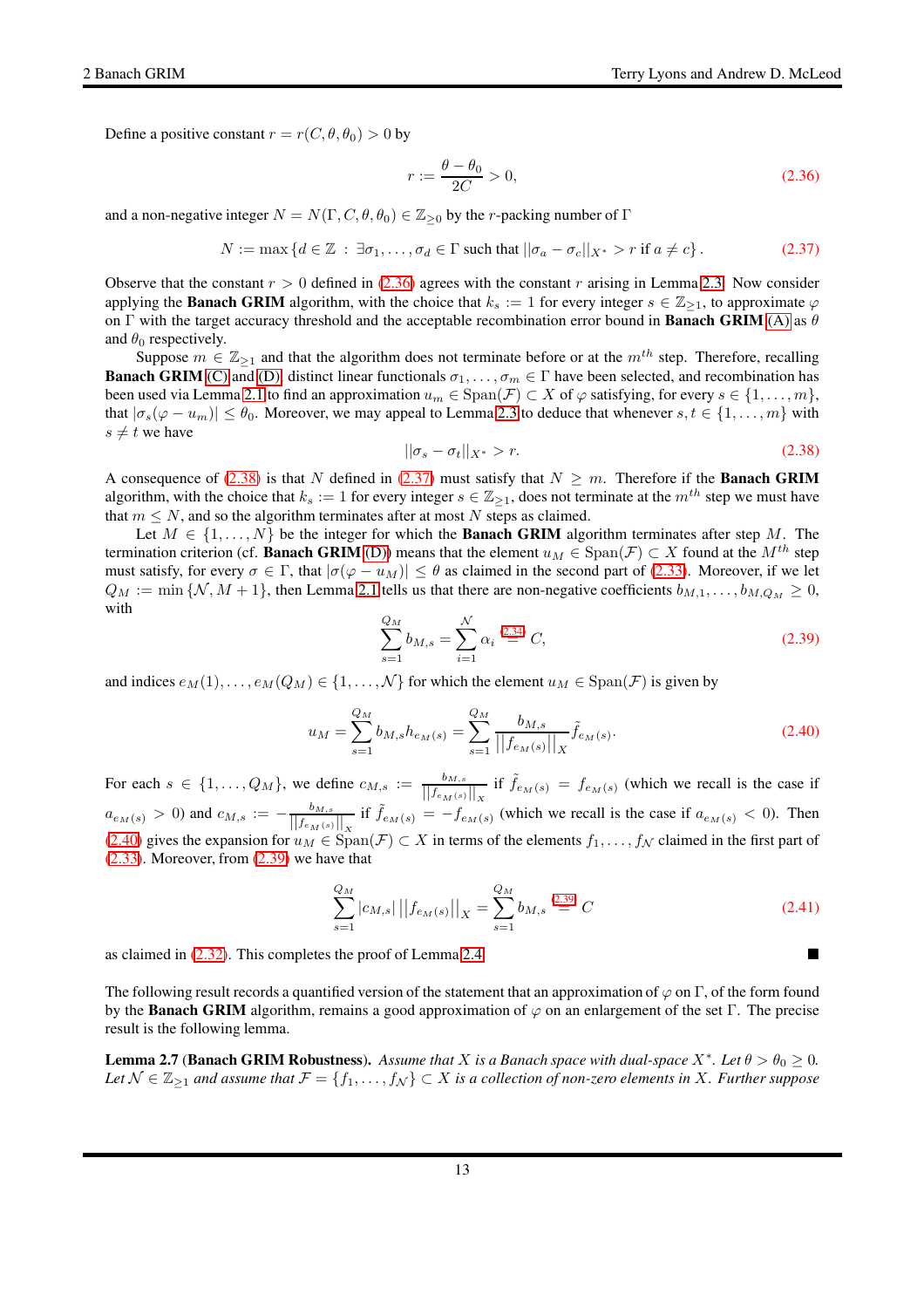*that*  $\Gamma \subset X^*$  *is compact. Let*  $a_1, \ldots, a_\mathcal{N} \in \mathbb{R} \setminus \{0\}$  *and define an element*  $\varphi \in \text{Span}(\mathcal{F})$  *and a constant*  $C > 0$  *by* 

<span id="page-13-0"></span>(I) 
$$
\varphi := \sum_{i=1}^{N} a_i f_i
$$
 and (II)  $C := \sum_{i=1}^{N} |a_i|| |f_i||_X > 0.$  (2.42)

*Then there exists a positive constant*  $r = r(C, \theta, \theta_0) > 0$ , given by

$$
r := \frac{\theta - \theta_0}{2C} > 0,\tag{2.43}
$$

*for which the following is true.*

*Suppose that*  $u \in \text{Span}(\mathcal{F})$  *satisfies*  $||u||_X \leq C$  *and, for every*  $\sigma \in \Gamma$  *we have*  $|\sigma(\varphi - u)| \leq \theta_0$ *. Then for every*  $\sigma \in \Gamma_r$ , where  $\Gamma_r := \{ \sigma \in X^* \; : \; \exists \omega \in \Gamma \text{ such that } ||\sigma - \omega||_{X^*} \leq r \}$  is the r-fattening of  $\Gamma$ , we have that

<span id="page-13-3"></span>
$$
|\sigma(\varphi - u)| \le \theta. \tag{2.44}
$$

*Proof of Lemma* [2.7.](#page-12-5) Assume that X is a Banach space with dual-space  $X^*$ . Let  $\theta > \theta_0 \ge 0$ . Let  $\mathcal{N} \in \mathbb{Z}_{\ge 1}$  and assume that  $\mathcal{F} = \{f_1, \ldots, f_N\} \subset X$  is a collection of non-zero elements in X. Further suppose that  $\Gamma \subset X^*$ . Let  $a_1, \ldots, a_\mathcal{N} \in \mathbb{R} \setminus \{0\}$  and define an element  $\varphi \in \text{Span}(\mathcal{F})$  and a constant  $C > 0$  by (I) and (II) in [\(2.42\)](#page-13-0) respectively. Now define  $r = r(C, \theta, \theta_0) > 0$  by

<span id="page-13-2"></span>
$$
r := \frac{\theta - \theta_0}{2C} > 0. \tag{2.45}
$$

With the constant  $r$  defined we turn to verifying that the claims of the lemma are valid.

Suppose that  $u \in \text{Span}(\mathcal{F})$  with  $||u||_X \leq C$  and such that for every  $\sigma \in \Gamma$  we have  $|\sigma(\varphi - u)| \leq \theta_0$ . Observe that the definition of  $\varphi$  and the constant C (cf. (I) and (II) of [\(2.42\)](#page-13-0)) allow us to deduce that  $||\varphi||_X \leq C$ . Now consider  $\sigma \in \Gamma_r$  for  $\Gamma_r$  denoting the r-fattening of  $\Gamma$  defined by  $\Gamma_r := \{ \sigma \in X^* : \exists \omega \in \Gamma \text{ such that } ||\sigma - \omega||_{X^*} \leq r \}.$ Then for any choice of  $\omega \in \Gamma$  we have

<span id="page-13-1"></span>
$$
|\sigma(\varphi - u)| \le |(\sigma - \omega)(\varphi - u)| + |\omega(\varphi - u)| \le ||\sigma - \omega||_{X^*} ||\varphi - u||_X + \theta_0 \le 2C||\sigma - \omega||_{X^*} + \theta_0.
$$
 (2.46)

Since  $\sigma \in \Gamma_r$  we know that we may choose  $\omega \in \Gamma$  such that  $||\sigma - \omega||_{X^*} \leq r$ . By making such a choice for  $\omega$  in [\(2.46\)](#page-13-1), we see that  $|\sigma(\varphi - u)| \le 2Cr + \theta_0 \stackrel{(2.45)}{=} \theta$  $|\sigma(\varphi - u)| \le 2Cr + \theta_0 \stackrel{(2.45)}{=} \theta$  $|\sigma(\varphi - u)| \le 2Cr + \theta_0 \stackrel{(2.45)}{=} \theta$  as claimed in [\(2.44\)](#page-13-3). This completes the proof of Lemma [2.7.](#page-12-5)

We now prove the *Banach GRIM Convergence* theorem by combining Lemmas [2.3,](#page-8-2) [2.4,](#page-10-8) and [2.7.](#page-12-5)

*Proof of Theorem* [2.2.](#page-8-0) Assume X is a Banach space with dual-space  $X^*$ . Let  $\varepsilon > \varepsilon_0 \geq 0$ . Let  $\mathcal{N} \in \mathbb{Z}_{\geq 1}$  and assume that  $\mathcal{F} := \{f_1, \ldots, f_{\mathcal{N}}\} \subset X$  is a collection of non-zero elements in X. Further assume that  $\Sigma \subset X^*$  is compact. Let  $a_1, \ldots, a_\mathcal{N} \in \mathbb{R} \setminus \{0\}$  and define  $\varphi \in \text{Span}(\mathcal{F})$  and a constant  $C > 0$  by

(I) 
$$
\varphi := \sum_{i=1}^{N} a_i f_i
$$
 and (II)  $C := \sum_{i=1}^{N} |a_i|| |f_i||_X > 0.$  (2.47)

Let  $\lambda > 1$  and define positive constants  $r_1 = r_1(C, \varepsilon, \varepsilon_0) > 0$  and  $r_2 = r_2(C, \varepsilon, \lambda) > 0$  by

<span id="page-13-4"></span>
$$
\text{(I)} \quad r_1 := \frac{\varepsilon - \varepsilon_0}{2C} > 0 \qquad \text{and} \qquad \text{(II)} \quad r_2 := \frac{(\lambda - 1)\varepsilon}{2C} > 0. \tag{2.48}
$$

Further define a non-negative integer  $N = N(\Sigma, C, \varepsilon, \varepsilon_0) \in \mathbb{Z}_{\geq 0}$  to be the  $r_1$ -packing number of  $\Sigma$ 

<span id="page-13-5"></span>
$$
N := \max \left\{ d \in \mathbb{Z} \; : \; \exists \sigma_1, \dots, \sigma_d \in \Sigma \text{ for which } ||\sigma_a - \sigma_c||_{X^*} > r_1 \text{ if } a \neq c \right\}.
$$
 (2.49)

Now consider applying the **Banach GRIM** algorithm, with the choice that  $k_s := 1$  for every integer  $s \in \mathbb{Z}_{\geq 1}$ , to approximate  $\varphi$  on  $\Sigma$ , with the target accuracy threshold and the acceptable recombination error bound in **Banach GRIM** [\(A\)](#page-7-4) as  $\varepsilon$  and  $\varepsilon_0$  respectively. Since the constant  $r_1$  defined in (I) of [\(2.48\)](#page-13-4) and the integer N defined in [\(2.49\)](#page-13-5)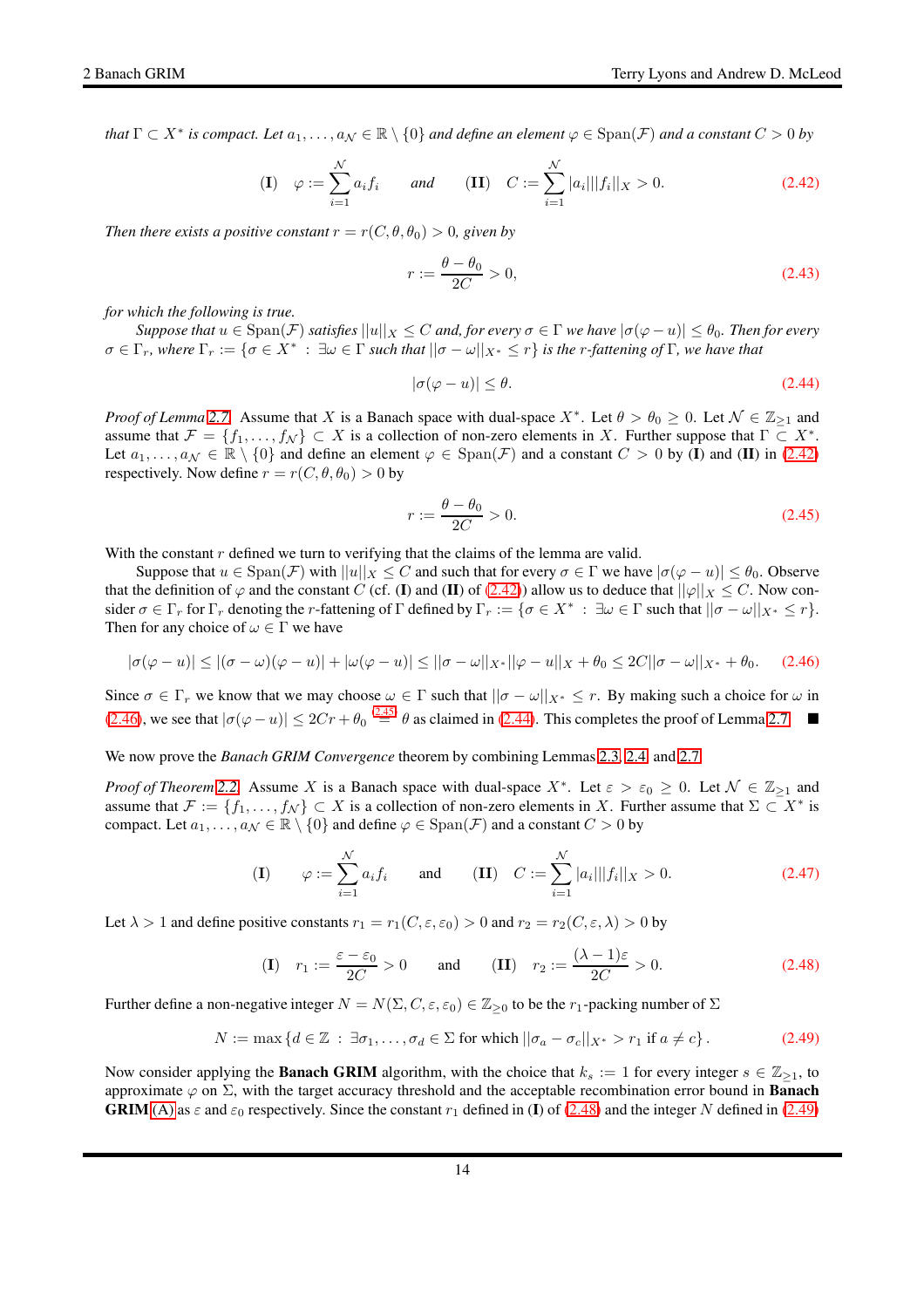agree with the definition of the constant r and the integer N arising in Lemma [2.4,](#page-10-8) with  $\Gamma := \Sigma, C := C, \theta := \varepsilon$ and  $\theta_0 := \varepsilon_0$ , we may apply Lemma [2.4](#page-10-8) to conclude that the algorithm terminates after M steps for some integer  $M \in \mathbb{Z}_{\geq 1}$  satisfying  $M \leq N$  as claimed. Additionally, if  $Q_M := \min \{ \mathcal{N}, M + 1 \}$ , then Lemma [2.4](#page-10-8) tells us there are coefficients  $c_{M,1}, \ldots, c_{M,Q_M} \geq 0$  and indices  $e_M(1), \ldots, e_M(Q_M) \in \{1, \ldots, N\}$  with

<span id="page-14-3"></span>
$$
\sum_{s=1}^{Q_M} |c_{M,s}| ||f_{e_M(s)}||_X = C,
$$
\n(2.50)

and such that the element  $u_M \in \text{Span}(\mathcal{F}) \subset X$  defined by

<span id="page-14-4"></span>
$$
u_M := \sum_{s=1}^{Q_M} c_{M,s} f_{e_M(s)} \qquad \text{satisfies, for every } \sigma \in \Sigma, \text{ that } \qquad |\sigma(\varphi - u_M)| \le \varepsilon. \tag{2.51}
$$

Together  $(2.50)$  and  $(2.51)$  establish the claims  $(2.10)$  and  $(2.11)$  respectively.

Now suppose  $\Omega \subset \Sigma_{r_2} \subset X^*$  where  $\Sigma_{r_2} := \{ \omega \in X^* : \exists \sigma \in \Sigma \text{ such that } ||\sigma - \omega||_{X^*} \leq r_2 \}$  is the  $r_2$ fattening of  $\Sigma$  in  $X^*$ . Since the constant  $r_2$  defined in (II) of [\(2.48\)](#page-13-4) coincides with the constant r arising in Lemma [2.7](#page-12-5) for the choices  $C := C$ ,  $\theta_0 := \varepsilon$  and  $\theta := \lambda \varepsilon$ , we may apply Lemma [2.7](#page-12-5) to conclude, for every  $\sigma \in \Sigma_{r_2}$ , that  $|\sigma(\varphi - u_M)| \leq \lambda \varepsilon$ . Since  $\Omega \subset \Sigma_{r_2}$  this establishes [\(2.12\)](#page-8-5) and completes the proof of Theorem [2.2.](#page-8-0)

# <span id="page-14-0"></span>3. Lipschitz Functions

Let V and W be Banach spaces and assume that  $\Sigma \subset V$  is a closed subset. In this section we define the space  $\text{Lip}(\gamma, \Sigma, W)$  and record some related properties. To define  $\text{Lip}(\gamma, \Sigma, W)$  functions, we must first make a choice of norm on the tensor powers of V . We restrict to considering norms that are *admissible* in the following sense.

<span id="page-14-1"></span>**Definition 3.1** (Admissible Norms on Tensor Powers). Let  $V$  be a Banach space. We say that its tensor powers are endowed with admissible norms if for each  $n \in \mathbb{Z}_{\geq 1}$  we have equipped the tensor power  $V^{\otimes n}$  of V with a norm  $|| \cdot ||_{V^{\otimes n}}$  such that the following conditions hold.

• For each  $n \in \mathbb{Z}_{\geq 1}$  the symmetric group  $S_n$  acts by isometries on  $V^{\otimes n}$ , i.e. for any  $\rho \in S_n$  and any  $v \in V^{\otimes n}$ we have

$$
||\rho(v)||_{V^{\otimes n}} = ||v||_{V^{\otimes n}}.
$$
\n(3.1)

The action of  $S_n$  on  $V^{\otimes n}$  is given by permuting the order of the letters, i.e. if  $a_1 \otimes \ldots \otimes a_n \in V^{\otimes n}$  and  $\rho \in S_n$  then  $\rho(a_1 \otimes \ldots \otimes a_n) := a_{\rho(1)} \otimes \ldots \otimes a_{\rho(n)}$ , and the action is extended to the entirety of  $V^{\otimes n}$  by linearity.

• For any  $n, m \in \mathbb{Z}_{\geq 1}$  and any  $v \in V^{\otimes n}$  and  $w \in V^{\otimes m}$  we have

<span id="page-14-5"></span>
$$
||v \otimes w||_{V^{\otimes (n+m)}} \le ||v||_{V^{\otimes n}} ||w||_{V^{\otimes m}}.
$$
\n(3.2)

• For any  $n, m \in \mathbb{Z}_{\geq 1}$  and any  $\phi \in (V^{\otimes n})^*$  and  $\sigma \in (V^{\otimes m})^*$  we have

<span id="page-14-6"></span>
$$
\left| \left| \phi \otimes \sigma \right| \right|_{\left( V^{\otimes (n+m)} \right)^*} \leq \left| \left| \phi \right| \right|_{\left( V^{\otimes n} \right)^*} \left| \left| \sigma \right| \right|_{\left( V^{\otimes m} \right)^*}.
$$
\n(3.3)

Here, given any  $k \in \mathbb{Z}_{\geq 1}$ , the norm  $|| \cdot ||_{(V^{\otimes k})^*}$  denotes the dual-norm induced by  $|| \cdot ||_{V^{\otimes k}}$ .

It turns out (see [\[Rya13\]](#page-65-17)) that having *both* the inequalities [\(3.2\)](#page-14-5) and [\(3.3\)](#page-14-6) ensures that we in fact have equality in both estimates. Hence if the tensor powers of V are equipped with admissible norms, we have equality in both  $(3.2)$ and [\(3.3\)](#page-14-6).

We can now give a rigorous definition of a  $\text{Lip}(\gamma, \Sigma, W)$  function.

<span id="page-14-2"></span>**Definition 3.2** (Lip( $\gamma$ ,  $\Sigma$ , W) functions). Let V and W be Banach spaces,  $\Sigma \subset V$  a closed subset, and assume that the tensor powers of V are all equipped with admissible norms. Let  $\gamma > 0$  with  $k \in \mathbb{Z}_{\geq 0}$  such that  $\gamma \in$  $(k, k + 1]$ . Suppose that  $\psi^{(0)} : \Sigma \to W$  is a function, and that for each  $l \in \{1, ..., k\}$  we have a function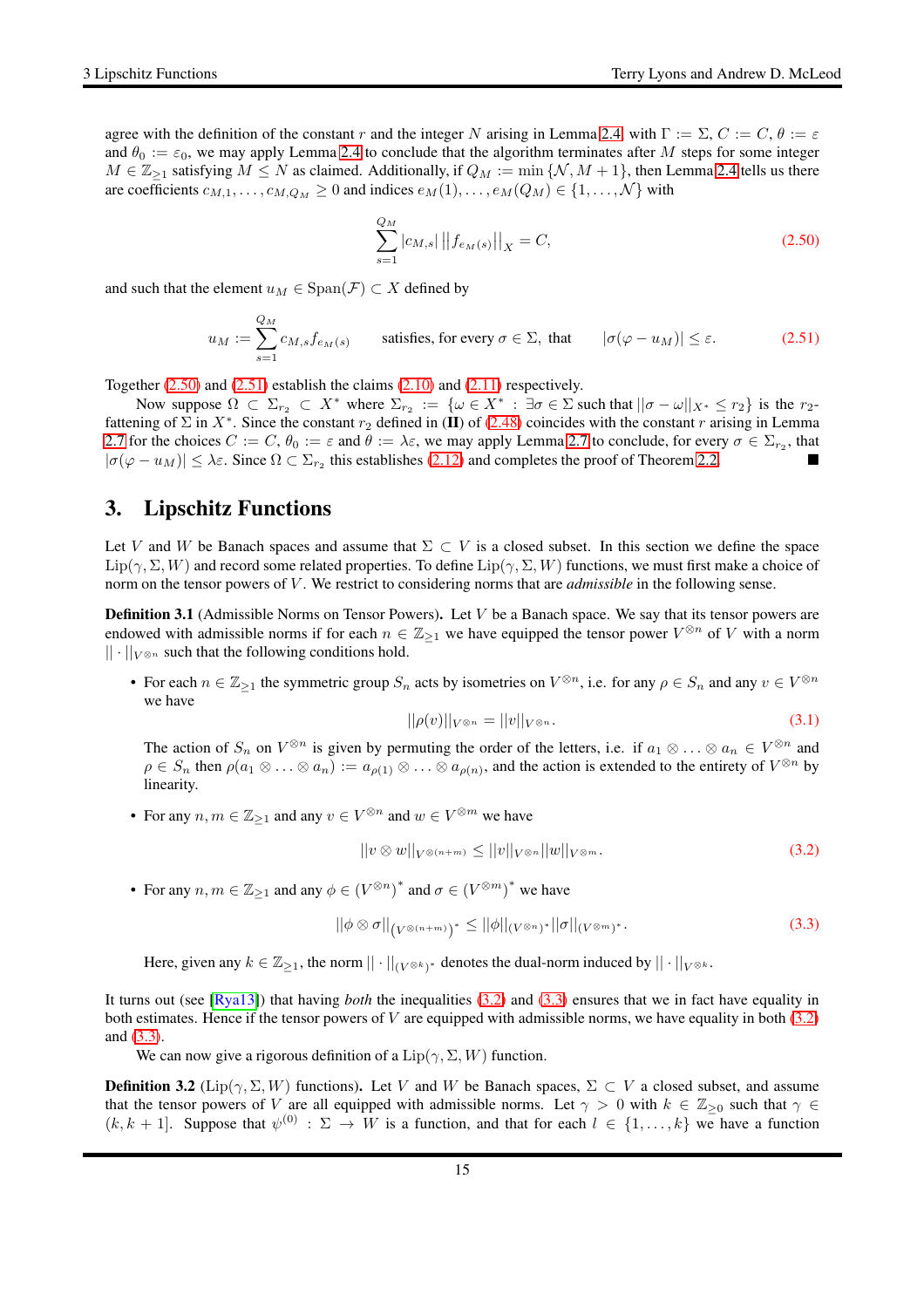$\psi^{(l)} : \Sigma \to \mathcal{L}(V^{\otimes l}; W)$  taking its values in the space of symmetric l-linear forms from V to W. Then the collection  $\psi = (\psi^{(0)}, \psi^{(1)}, \dots, \psi^{(k)})$  is an element of  $\text{Lip}(\gamma, \Sigma, W)$  if there exists a constant  $M \ge 0$  for which the following conditions hold:

• For each  $l \in \{0, \ldots, k\}$  and every  $x \in \Sigma$  we have that

<span id="page-15-0"></span>
$$
||\psi^{(l)}(x)||_{\mathcal{L}(V^{\otimes l};W)} \leq M\tag{3.4}
$$

• For each  $j \in \{0, \ldots, k\}$  define  $R_j^{\psi}: \Sigma \times \Sigma \to \mathcal{L}(V^{\otimes j}; W)$  for  $z, p \in \Sigma$  and  $v \in V^{\otimes j}$  by

<span id="page-15-3"></span>
$$
R_j^{\psi}(z, p)[v] := \psi^{(j)}(p)[v] - \sum_{s=0}^{k-j} \frac{1}{s!} \psi^{(j+s)}(z) \left[ v \otimes (p-z)^{\otimes s} \right]. \tag{3.5}
$$

Then whenever  $l \in \{0, \ldots, k\}$  and  $x, y \in \Sigma$  we have

<span id="page-15-1"></span>
$$
\left| \left| R_l^{\psi}(x, y) \right| \right|_{\mathcal{L}(V^{\otimes l}; W)} \le M ||y - x||_V^{\gamma - l}.
$$
\n(3.6)

We sometimes say that  $\psi \in \text{Lip}(\gamma, \Sigma, W)$  without explicitly mentioning the functions  $\psi^{(0)}, \dots, \psi^{(k)}$ . Furthermore, given  $l \in \{0, \ldots, k\}$ , we introduce the notation that  $\psi_{[l]} := (\psi^{(0)}, \ldots, \psi^{(l)})$ . The  $\text{Lip}(\gamma, \Sigma, W)$  norm of  $\psi$ , denoted by  $||\psi||_{\text{Lip}(\gamma,\Sigma,W)}$ , is the smallest  $M \geq 0$  satisfying the requirements [\(3.4\)](#page-15-0) and [\(3.6\)](#page-15-1).

Suppose  $\gamma > 0$  with  $k \in \mathbb{Z}_{\geq 0}$  such that  $\gamma \in (k, k + 1]$ , and let  $\psi = (\psi^{(0)}, \dots, \psi^{(k)}) \in \text{Lip}(\gamma, \Sigma, W)$ . A good way to understand a  $\text{Lip}(\gamma, \Sigma, W)$  function is as a function that "locally looks like a polynomial function". That is, for each  $x \in \Sigma$  we can define the function  $\Psi_x : V \to W$  for  $y \in V$  by

<span id="page-15-2"></span>
$$
\Psi_x(y) := \sum_{s=0}^k \frac{1}{s!} \psi^{(s)}(x) \left[ (y-x)^{\otimes s} \right].
$$
\n(3.7)

The function  $\Psi_x$  defined in [\(3.7\)](#page-15-2) gives a proposal, based at the point  $x \in \Sigma$ , for how the function  $\psi^{(0)} : \Sigma \to W$ could be extended to the entirety of V. It is related to the collection of functions  $\psi^{(0)}, \dots, \psi^{(k)}$  in the sense that, for each  $l \in \{0, ..., k\}$ , the element  $\psi^{(l)}(x) \in \mathcal{L}(V^{\otimes l}; W)$  is the  $l^{th}$  derivative of  $\Psi_x(\cdot)$  at x. The expansions [\(3.5\)](#page-15-3) and the estimates [\(3.6\)](#page-15-1) then ensure that the proposals  $\Psi_x(y)$  must vary in a Lipschitz manner as both the basepoint x and the evaluation point y vary across  $\Sigma$ . Loosely, if the points  $x_1, x_2, y_1, y_2 \in \Sigma$  are all mututally close in the  $|| \cdot ||_V$  norm sense, then the values  $\Psi_{x_1}(y_1)$  and  $\Psi_{x_2}(y_2)$  must be close in the  $|| \cdot ||_W$  norm sense.

On the interior of  $\Sigma$  the functions  $\psi^{(1)},\ldots,\psi^{(k)}$  are the classical derivatives of  $\psi^{(0)}$ , though this interior may be empty. In general, the functions  $\psi^{(1)}, \ldots, \psi^{(k)}$  are not necessarily uniquely determined by  $\psi^{(0)}$ . A consequence of Definition [3.2](#page-14-2) is that  $\psi^{(0)} \in C^0(\Sigma; W)$  with  $||\psi^{(0)}||_{C^0(\Sigma; W)} \le ||\psi||_{\text{Lip}(\gamma, \Sigma, W)}$ . Moreover, in [\[Ste70\]](#page-65-14) Stein proves that the Lip( $\gamma$ ) spaces are nested in the sense that given any  $\eta \in (0, \gamma)$ , if  $q \in \mathbb{Z}_{\geq 0}$  is such that  $\eta \in (q, q + 1]$ , then  $\psi_{[q]} = (\psi^{(0)}, \dots, \psi^{(q)}) \in \text{Lip}(\eta, \Sigma, W)$ . But it is *not* necessarily true that  $||\psi_{[q]}||_{\text{Lip}(\eta, \Sigma, W)} \le ||\psi_{[k]}||_{\text{Lip}(\gamma, \Sigma, W)}$ .

For example, consider  $\Sigma := [-1,1] \subset \mathbb{R}$  and define functions  $\psi^{(0)} : \Sigma \to \mathbb{R}$  and  $\psi^{(1)} : \Sigma \to \mathcal{L}(\mathbb{R};\mathbb{R})$  by  $\psi^{(0)}(x) := x^2$  and  $\psi^{(1)}(x)[v] := 2xv$  respectively. Let  $\psi = (\psi^{(0)}, \psi^{(1)})$ . Then the associated remainder terms are  $R_0^{\psi}(x,y):=\psi^{(0)}(y)-\psi^{(0)}(x)-\psi^{(1)}(x)[y-x]=(y-x)^2\text{ and }R_1^{\psi}(x,y)[v]:=\psi^{(1)}(y)[v]-\psi^{(1)}_-(x)[v]=2(y-x)v.$ It follows that  $\psi \in \text{Lip}(2, \Sigma, \mathbb{R})$  with  $||\psi||_{\text{Lip}(2, \Sigma, \mathbb{R})} = 2$ . However  $R_1^{\psi}(-1, 1)[v] = 4v = 2\sqrt{2}|1 - (-1)|^{\frac{1}{2}}v$  and so  $||\psi||_{\text{Lip}(3/2,\Sigma,\mathbb{R})} = 2\sqrt{2} = \sqrt{2}||\psi||_{\text{Lip}(2,\Sigma,\mathbb{R})}.$ 

Our next goal is to obtain an estimate of the form  $|| \cdot ||_{\text{Lip}(\eta,\Sigma,W)} \leq C|| \cdot ||_{\text{Lip}(\gamma,\Sigma,W)}$  for an explicit constant  $C \geq 1$  in a form convenient for our purposes. The remainder term bounds recorded in the following result form our first step in this direction.

<span id="page-15-4"></span>Lemma 3.3 (Remainder Term Estimates). *Let* V *and* W *be Banach spaces, and assume that the tensor powers of* V *are all equipped with admissible norms (cf. Definition* [3.1\)](#page-14-1). Assume that  $\Gamma \subset V$  *is closed. Let*  $\rho > 0$  *with*  $n \in \mathbb{Z}_{\geq 0}$  $\mathsf{such that}\ \rho\in(n,n+1],\ \mathsf{let}\ \theta\in(0,\rho)\text{, and suppose}\ \psi=(\psi^{(0)},\ldots,\psi^{(n)})\in\mathrm{Lip}(\rho,\Gamma,W)\text{.}\ \mathsf{For}\ l\in\{0,\ldots,n\}\ \mathsf{let}$  $R_l^{\psi}: \Gamma \times \Gamma \to \mathcal{L}(V^{\otimes l}; W)$  denote the remainder term associated to  $\psi^{(l)}$  (cf. [\(3.5\)](#page-15-3) in Definition [3.2\)](#page-14-2). If  $\theta \in (n, \rho)$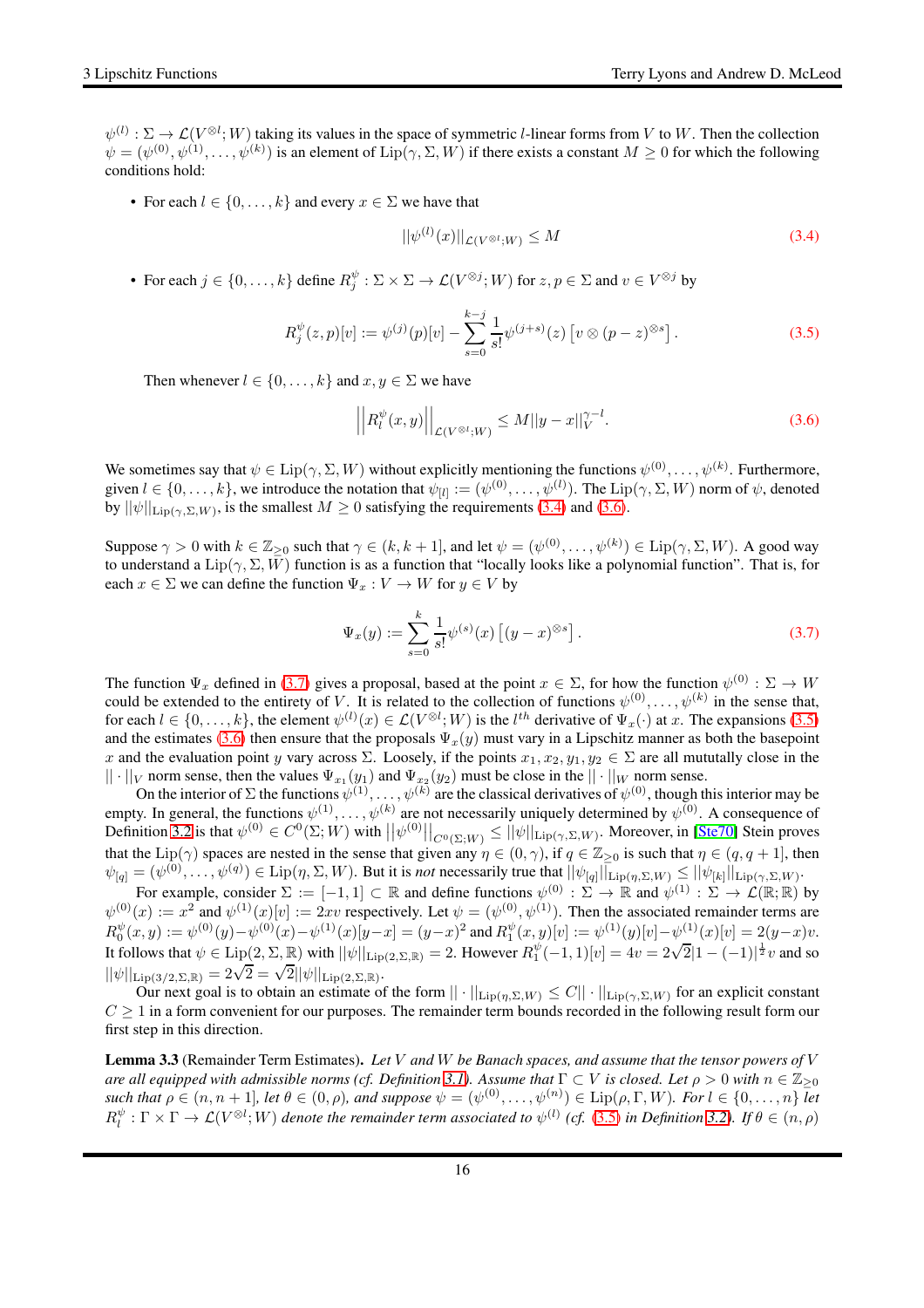*then for every*  $l \in \{0, \ldots, n\}$  *we have that for every*  $x, y \in \Gamma$  *with*  $x \neq y$  *that* 

<span id="page-16-0"></span>
$$
\frac{\left| \left| R_l^{\psi}(x,y) \right| \right|_{\mathcal{L}(V^{\otimes l};W)}}{\left| |y-x| \right|_V^{\theta-l}} \le \min \left\{ \operatorname{diam}(\Gamma)^{\rho-\theta}, G(\rho,\theta,l,\Gamma) \right\} ||\psi||_{\operatorname{Lip}(\rho,\Gamma,W)} \tag{3.8}
$$

*where*  $G(\rho, \theta, l, \Gamma)$  *is defined by* 

$$
G(\rho, \theta, l, \Gamma) := \inf_{r \in (0, \text{diam}(\Gamma))} \left\{ \max \left\{ r^{\rho - \theta}, \frac{1}{r^{\theta - l}} \left( 1 + \sum_{s=0}^{n-l} \frac{r^s}{s!} \right) \right\} \right\}.
$$
 (3.9)

*If*  $\theta \in (0, n]$  *(which is only possible if*  $n \geq 1$ *) then let*  $q \in \{0, \ldots, n-1\}$  *be such that*  $\theta \in (q, q+1]$ *. For each*  $l \in \{0,\ldots,q\}$  let  $\tilde{R}^{\psi}_l : \Gamma \times \Gamma \to \mathcal{L}(V^{\otimes l};W)$  denote the alteration of the remainder term  $R^{\psi}_l$  defined for  $x, y \in \Gamma$ *and*  $v \in V^{\otimes l}$  *by* 

<span id="page-16-3"></span>
$$
\tilde{R}_l^{\psi}(x,y)[v] := R_l^{\psi}(x,y)[v] + \sum_{s=q-l+1}^{n-l} \frac{1}{s!} \psi^{l+s}(x) \left[ v \otimes (y-x)^{\otimes s} \right]. \tag{3.10}
$$

*Then for every*  $l \in \{0, \ldots, q\}$  *and every*  $x, y \in \Gamma$  *with*  $x \neq y$  *we have that* 

<span id="page-16-1"></span>
$$
\frac{\left| \left| \tilde{R}_l^{\psi}(x,y) \right| \right|_{\mathcal{L}(V^{\otimes l};W)}}{\left| \left| y - x \right| \right|_{V}^{\theta - l}} \le \min \left\{ \operatorname{diam}(\Gamma)^{\rho - \theta} + \sum_{i=q+1}^{n} \frac{\operatorname{diam}(\Gamma)^{i-\theta}}{(i-l)!}, H(\rho, \theta, l, \Gamma) \right\} \left| \left| \psi \right| \right|_{\operatorname{Lip}(\rho, \Gamma, W)} \tag{3.11}
$$

*where*  $H(\rho, \theta, l, \Gamma)$  *is defined by* 

<span id="page-16-5"></span>
$$
H(\rho, \theta, l, \Gamma) := \inf_{r \in (0, \text{diam}(\Gamma))} \left\{ \max \left\{ r^{\rho - \theta} + \sum_{i=q+1}^{n} \frac{r^{i-\theta}}{(i-l)!}, \frac{1}{r^{\theta - l}} \left( 1 + \sum_{s=0}^{q-l} \frac{r^s}{s!} \right) \right\} \right\}.
$$
 (3.12)

*Proof of Lemma [3.3.](#page-15-4)* Let V and W be Banach spaces, and assume that the tensor powers of V are all equipped with admissible norms (cf. Definition [3.1\)](#page-14-1). Assume that  $\Gamma \subset V$  is closed and that  $\rho > 0$  with  $n \in \mathbb{Z}_{\geq 0}$  such that  $\rho \in (n, n + 1]$ . Suppose that, for  $l \in \{0, ..., n\}$ , we have functions  $\psi^{(l)} : \Gamma \to \mathcal{L}(V^{\otimes l}; W)$  such that  $\psi = (\psi^{(0)}, \dots, \psi^{(n)})$  defines an element of  $\text{Lip}(\rho, \Gamma, W)$ . For each  $l \in \{0, \dots, n\}$  define  $R_l^{\psi}: \Gamma \times \Gamma \to \mathcal{L}(V^{\otimes l}; W)$ for  $x, y \in \Gamma$  and  $v \in V^{\otimes l}$  by

<span id="page-16-2"></span>
$$
R_l^{\psi}(x, y)[v] := \psi^{(l)}(y)[v] - \sum_{s=0}^{n-l} \frac{1}{s!} \psi^{l+s}(x) \left[ v \otimes (y-x)^{\otimes s} \right]. \tag{3.13}
$$

We claim that the estimates [\(3.8\)](#page-16-0) and [\(3.11\)](#page-16-1) are immediate when  $||\psi||_{\text{Lip}(\rho,\Gamma,W)} = 0$ . To see this, note that if  $||\psi||_{\text{Lip}(\rho,\Gamma,W)} = 0$  then for each  $l \in \{0,\ldots,n\}$  and any  $x \in \Gamma$  we have that  $\psi^{(l)}(x) \equiv 0$  in  $\mathcal{L}(V^{\otimes l}; W)$ . Conseuqently, for each  $l \in \{0, ..., n\}$  and any  $x, y \in \Gamma$ , we have via [\(3.13\)](#page-16-2) that  $R_l^{\psi}(x, y) \equiv 0$  in  $\mathcal{L}(V^{\otimes l}; W)$ . When  $\theta \in (n, \rho)$ , this tells us that the estimate [\(3.8\)](#page-16-0) is true since both sides are zero.

When  $\theta \in (0, n]$  (which is only possible if  $n \ge 1$ ) then, if  $q \in \{0, \ldots, n-1\}$  is such that  $\theta \in (q, q + 1]$ , for each  $l \in \{0, \ldots, q\}$  and any  $x, y \in \Gamma$  we have via [\(3.10\)](#page-16-3) that the alteration  $\tilde{R}^{\psi}_l$  of  $R^{\psi}_l$  satisfies that  $\tilde{R}^{\psi}_l(x, y) \equiv 0$  in  $\mathcal{L}(V^{\otimes l}; W)$ . Hence the estimate [\(3.11\)](#page-16-1) is true since both sides are again zero.

If  $||\psi||_{\text{Lip}(\rho,\Gamma,W)} \neq 0$  then by replacing  $\psi$  by  $\psi/||\psi||_{\text{Lip}(\rho,\Gamma,W)}$  it suffices to prove the estimates [\(3.8\)](#page-16-0) and [\(3.11\)](#page-16-1) under the additional assumption that  $||\psi||_{\text{Lip}(\rho,\Gamma,W)} = 1$ . As a consequence, whenever  $l \in \{0,\ldots,n\}$  and  $x, y \in \Gamma$ , we have the bounds (cf. [\(3.4\)](#page-15-0) and cf. [\(3.6\)](#page-15-1))

<span id="page-16-4"></span>
$$
\textbf{(I)} \quad \left| \left| \psi^{(l)}(x) \right| \right|_{\mathcal{L}(V^{\otimes l};W)} \le 1 \qquad \text{and} \qquad \textbf{(II)} \quad \left| \left| R_l^{\psi}(x,y) \right| \right|_{\mathcal{L}(V^{\otimes l};W)} \le ||y-x||_V^{\rho-l}.\tag{3.14}
$$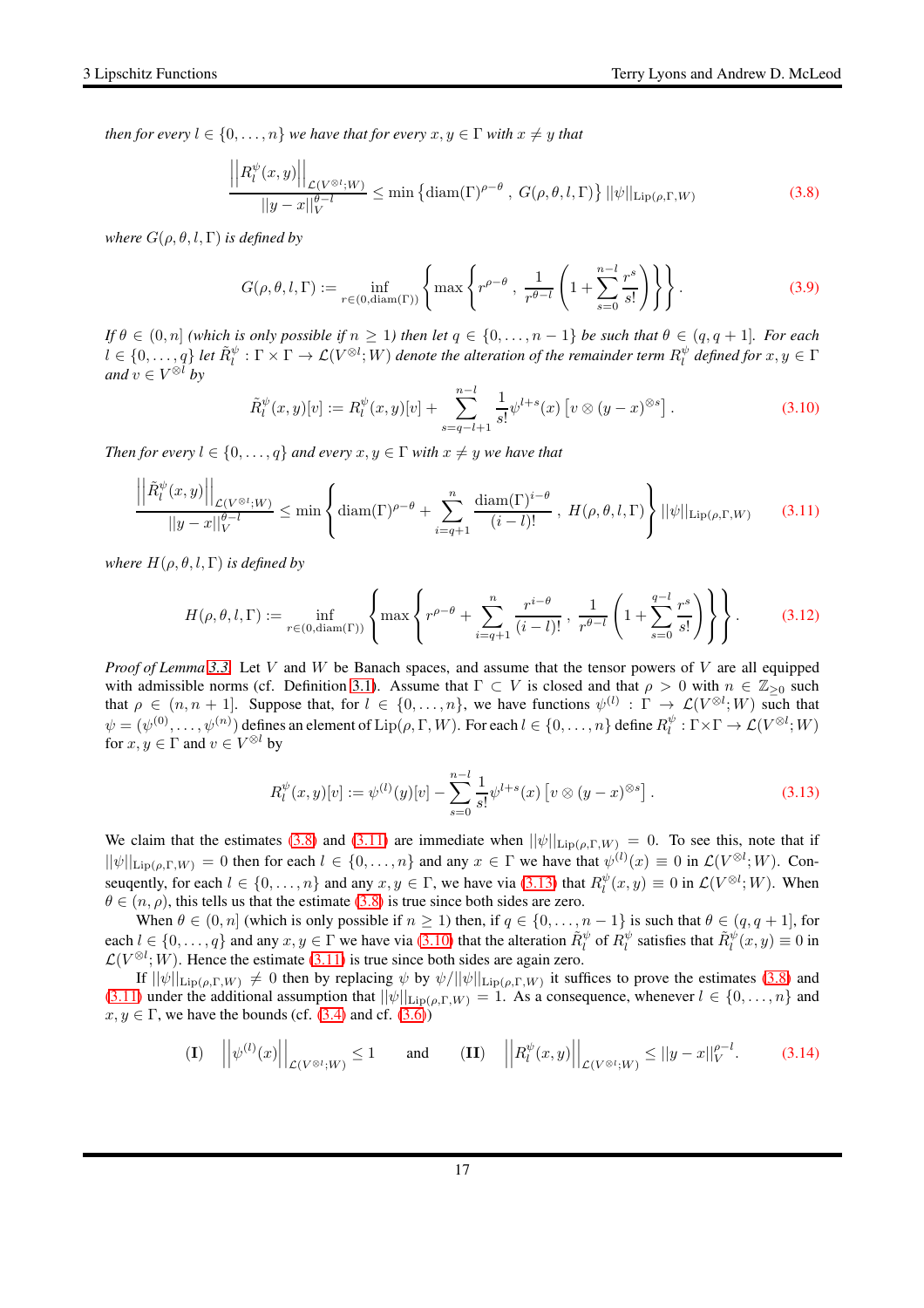First suppose  $\theta \in (n, \rho)$  and let  $l \in \{0, \ldots, n\}$ . For any  $x, y \in \Gamma$  we have that

<span id="page-17-0"></span>
$$
\left| \left| R_l^{\psi}(x,y) \right| \right|_{\mathcal{L}(V^{\otimes l};W)} \stackrel{\text{(II) of (3.14)}}{\leq} ||y-x||_V^{\rho-l} = ||y-x||_V^{\rho-\theta} ||y-x||_V^{\theta-l}.
$$
\n(3.15)

A first consequence of [\(3.15\)](#page-17-0) is

<span id="page-17-4"></span>
$$
\left| \left| R_l^{\psi}(x, y) \right| \right|_{\mathcal{L}(V^{\otimes l}; W)} \leq \text{diam}(\Gamma)^{\rho - \theta} ||y - x||_V^{\theta - l}.
$$
\n(3.16)

A second consequence of [\(3.15\)](#page-17-0) is that, for any fixed  $r \in (0, \text{diam}(\Gamma)),$  if  $||y - x||_V \leq r$  then

<span id="page-17-1"></span>
$$
\left| \left| R_l^{\psi}(x, y) \right| \right|_{\mathcal{L}(V^{\otimes l}; W)} \le r^{\rho - \theta} ||y - x||_V^{\theta - l}.
$$
\n(3.17)

If  $||y - x||_V > r$  then we use [\(3.13\)](#page-16-2) and that the tensor powers of V are equipped with admissible norms (cf. Definition [3.1\)](#page-14-1) to compute for any  $v \in V^{\otimes l}$  that

$$
\left| \left| R_l^{\psi}(x, y)[v] \right| \right|_W \stackrel{(3.13)}{\leq} \left| \left| \psi^{(l)}(y)[v] \right| \right|_W + \sum_{j=0}^{n-l} \frac{1}{j!} \left| \left| \psi^{(l+j)}(x) \left[ v \otimes (y-x)^{\otimes j} \right] \right| \right|_W
$$
  
\n(I) of (3.14)  
\n
$$
\leq (1 + \sum_{j=0}^{n-l} \frac{1}{j!} ||y-x||_V^j ||v||_{V^{\otimes l}} \leq r^{-(\theta-l)} \left( 1 + \sum_{j=0}^{n-l} \frac{r^j}{j!} \right) ||y-x||_V^{\theta-l} ||v||_{V^{\otimes l}}.
$$

In the last line we have used that, for any  $j \in \{0, ..., n-l\}$ , that  $||y-x||_V^{j-(\theta-l)} < r^{j-(\theta-l)}$ . This is itself a consequence of the facts that for any  $j \in \{0, ..., n - l\}$  that  $j - (\theta - l) \le n - \theta < 0$ , and that  $r < ||y - x||_V$ . By taking the supremum over  $v \in V^{\otimes l}$  with unit  $V^{\otimes l}$  norm, we may conclude that when  $||y - x||_V > r$  we have

<span id="page-17-2"></span>
$$
\left| \left| R_l^{\psi}(x, y) \right| \right|_{\mathcal{L}(V^{\otimes l}; W)} \le r^{-(\theta - l)} \left( 1 + \sum_{s=0}^{n-l} \frac{r^s}{s!} \right) ||y - x||_V^{\theta - l}.
$$
 (3.18)

By combining [\(3.17\)](#page-17-1) and [\(3.18\)](#page-17-2) we deduce that for every  $x, y \in \Gamma$  we have

$$
\left| R_l^{\psi}(x, y) \right| \Big|_{\mathcal{L}(V^{\otimes l}; W)} \le \max \left\{ r^{\rho - \theta} \, , \, \frac{1}{r^{\theta - l}} \left( 1 + \sum_{s=0}^{n-l} \frac{r^s}{s!} \right) \right\} \left| |y - x| \right|_{V}^{\theta - l}.
$$

Recall that the choice of  $r \in (0, \text{diam}(\Gamma))$  was arbitrary. Consequently we may take the infimum over the choice of  $r \in (0, \text{diam}(\Gamma))$  in [\(3.19\)](#page-17-3) to obtain that whenever  $x \neq y$  we have

$$
\frac{R_l^{\psi}(x,y)}{||y-x||_V^{\theta-l}} \le \inf_{r \in (0,\text{diam}(\Gamma))} \left\{ \max \left\{ r^{\rho-\theta} , \frac{1}{r^{\theta-l}} \left( 1 + \sum_{s=0}^{n-l} \frac{r^s}{s!} \right) \right\} \right\}.
$$
 (3.20)

If we define

$$
G(\rho, \theta, l, \Gamma) := \inf_{r \in (0, \text{diam}(\Gamma))} \left\{ \max \left\{ r^{\rho - \theta}, \frac{1}{r^{\theta - l}} \left( 1 + \sum_{s=0}^{n-l} \frac{r^s}{s!} \right) \right\} \right\},\tag{3.21}
$$

then  $(3.16)$  and  $(3.20)$  yield that

<span id="page-17-3"></span> $\overline{\phantom{a}}$  $\overline{\phantom{a}}$  $\overline{\phantom{a}}$ 

<span id="page-17-5"></span> $\overline{\phantom{a}}$  $\overline{\phantom{a}}$  $\overline{a}$  $\overline{\phantom{a}}$  $\overline{\phantom{a}}$  $\overline{\phantom{a}}$ 

<span id="page-17-6"></span>
$$
\frac{\left| \left| R_l^{\psi}(x,y) \right| \right|_{\mathcal{L}(V^{\otimes l};W)}}{\left| |y-x| \right|_V^{\theta-l}} \le \min \left\{ \operatorname{diam}(\Gamma)^{\rho-\theta}, G(\rho,\theta,l,\Gamma) \right\}. \tag{3.22}
$$

The arbitrariness of  $l \in \{0, \ldots, n\}$  and the points  $x, y \in \Gamma$  with  $x \neq y$  mean that [\(3.22\)](#page-17-6) establishes the estimates claimed in [\(3.8\)](#page-16-0) for the case that  $||\psi||_{\text{Lip}(\rho,\Gamma,W)} = 1$ .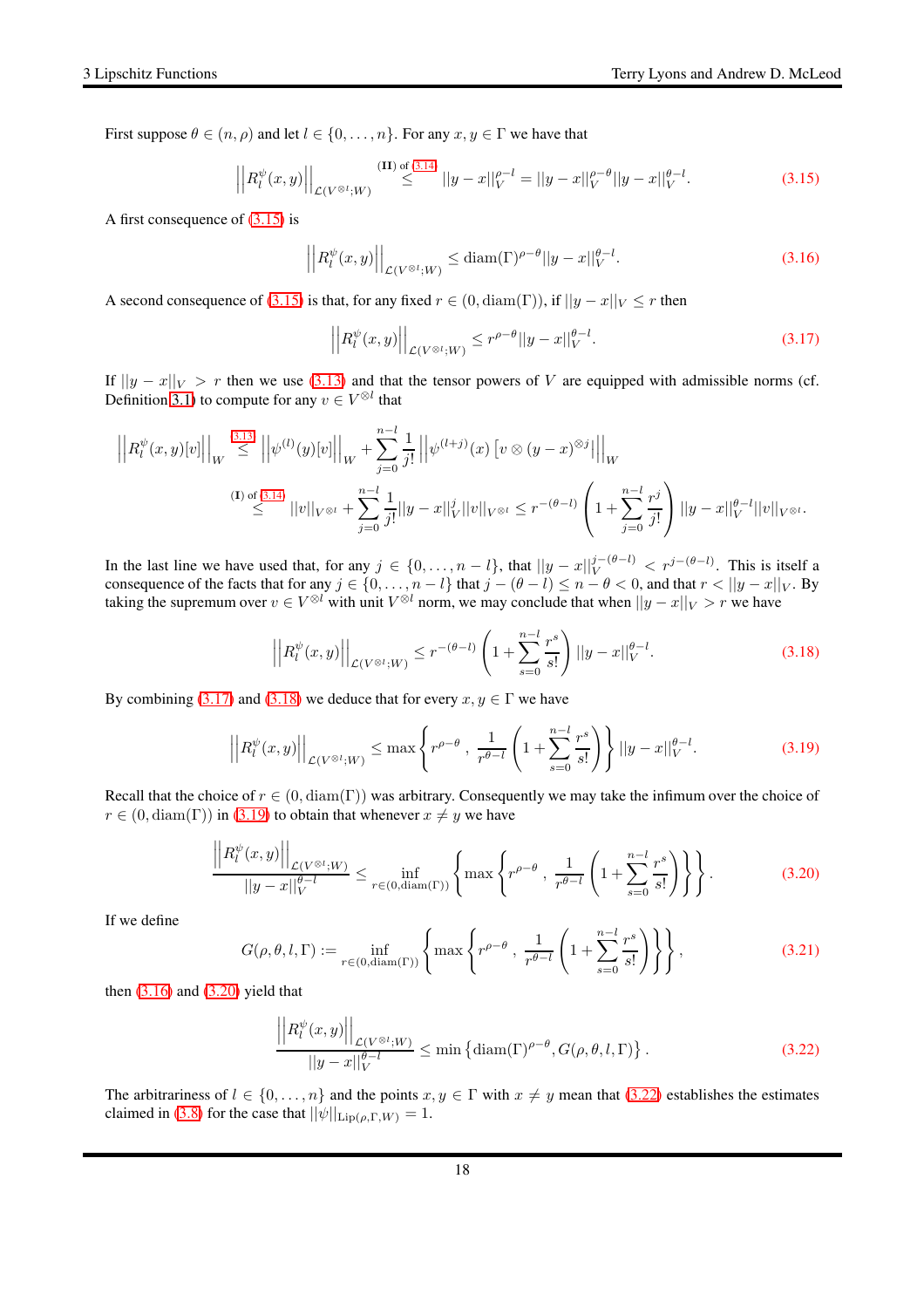Now assume that  $0 < \theta \le n < \rho \le n + 1$  which requires  $n \ge 1$ . Let  $q \in \{0, ..., n - 1\}$  be such that  $\theta \in (q, q + 1]$ . For each  $l \in \{0, ..., q\}$  let  $\tilde{R}_l^{\psi} : \Gamma \times \Gamma \to \mathcal{L}(V^{\otimes l}; W)$  denote the alteration of the remainder term  $R_l^{\psi}$  defined for  $x, y \in \Gamma$  and  $v \in V^{\otimes l}$  by

<span id="page-18-0"></span>
$$
\tilde{R}_l^{\psi}(x,y)[v] := R_l^{\psi}(x,y)[v] + \sum_{s=q-l+1}^{n-l} \frac{1}{s!} \psi^{l+s}(x) \left[ v \otimes (y-x)^{\otimes s} \right]. \tag{3.23}
$$

Let  $l \in \{0, ..., q\}, x, y \in \Gamma$  and  $v \in V^{\otimes l}$ . Recalling that the tensor powers of V are all equipped with admissible norms (cf. Definition [3.1\)](#page-14-1), we may compute that

$$
\left| \left| \tilde{R}_{l}^{\psi}(x,y)[v] \right| \right|_{W} \stackrel{(3.23)}{\leq} \left| \left| R_{l}^{\psi}(x,y)[v] \right| \right|_{W} + \sum_{s=q-l+1}^{n-l} \frac{1}{s!} \left| \left| \psi^{l+s}(x) \left[ v \otimes (y-x)^{\otimes s} \right] \right| \right|_{W}
$$
  

$$
\stackrel{(3.14)}{\leq} \left( \left| |y-x| \right|_{V}^{\rho-l} + \sum_{s=q-l+1}^{n-l} \frac{1}{s!} \left| |y-x| \right|_{V}^{\psi} \right) \left| |v| \right|_{V^{\otimes l}}
$$
  

$$
= \left( \left| |y-x| \right|_{V}^{\rho-\theta} + \sum_{i=q+1}^{n} \frac{1}{(i-l)!} \left| |y-x| \right|_{V}^{i-\theta} \right) \left| |y-x| \right|_{V}^{\rho-l} \left| |v| \right|_{V^{\otimes l}}.
$$

By taking the supremum over  $v \in V^{\otimes l}$  with unit  $V^{\otimes l}$  norm we may conclude that

<span id="page-18-1"></span>
$$
\left| \left| \tilde{R}_l^{\psi}(x,y) \right| \right|_{\mathcal{L}(V^{\otimes l};W)} \leq \left( ||y-x||_V^{\rho-\theta} + \sum_{i=q+1}^n \frac{||y-x||_V^{i-\theta}}{(i-l)!} \right) ||y-x||_V^{\theta-l}.
$$
 (3.24)

A first consequence of  $(3.24)$  is that

<span id="page-18-4"></span>
$$
\left| \left| \tilde{R}_l^{\psi}(x,y) \right| \right|_{\mathcal{L}(V^{\otimes l};W)} \leq \left( \operatorname{diam}(\Gamma)^{\rho-\theta} + \sum_{i=q+1}^n \frac{\operatorname{diam}(\Gamma)^{i-\theta}}{(i-l)!} \right) ||y-x||_V^{\theta-l}.
$$
 (3.25)

Now consider a fixed choice of constant  $r \in (0, \text{diam}(\Gamma))$ . If  $||y - x||_V \leq r$  then a consequence of [\(3.24\)](#page-18-1) is that

<span id="page-18-3"></span>
$$
\left| \left| \tilde{R}_l^{\psi}(x, y) \right| \right|_{\mathcal{L}(V^{\otimes l}; W)} \le \left( r^{\rho - \theta} + \sum_{i=q+1}^n \frac{r^{i-\theta}}{(i-l)!} \right) ||y - x||_V^{\theta - l}.
$$
 (3.26)

If  $||y - x||_V > r$  then we may first observe via [\(3.13\)](#page-16-2) and [\(3.23\)](#page-18-0) that for any  $v \in V^{\otimes l}$  we have

<span id="page-18-2"></span>
$$
\tilde{R}_l^{\psi}(x,y)[v] = \psi^{(l)}(y)[v] - \sum_{s=0}^{q-l} \frac{1}{s!} \psi^{(l+s)}(x) \left[ v \otimes (y-x)^{\otimes s} \right]. \tag{3.27}
$$

We may use  $(3.27)$  and that the tensor powers of V are equipped with admissible norms (cf. Definition [3.1\)](#page-14-1) to compute for any  $v \in V^{\otimes l}$  that

$$
\left| \left| \tilde{R}^{\psi}_{l}(x, y)[v] \right| \right|_{W} \stackrel{(3.27)}{\leq} \left| \left| \psi^{(l)}(y)[v] \right| \right|_{W} + \sum_{j=0}^{q-l} \frac{1}{j!} \left| \left| \psi^{(l+j)}(x)[v \otimes (y-x)^{\otimes j}] \right| \right|_{W}
$$
  

$$
\stackrel{(3.14)}{\leq} ||v||_{V^{\otimes l}} + \sum_{j=0}^{q-l} \frac{1}{j!} ||y-x||_{V}^{j} ||v||_{V^{\otimes l}} \leq r^{-(\theta-l)} \left( 1 + \sum_{j=0}^{q-l} \frac{r^{j}}{j!} \right) ||y-x||_{V}^{\theta-l} ||v||_{V^{\otimes l}}.
$$

For the last inequality we have used that, for any  $j \in \{0, \ldots, q - l\}$ , that  $||y - x||_V^{j-(\theta-l)} < r^{j-(\theta-l)}$ . This is itself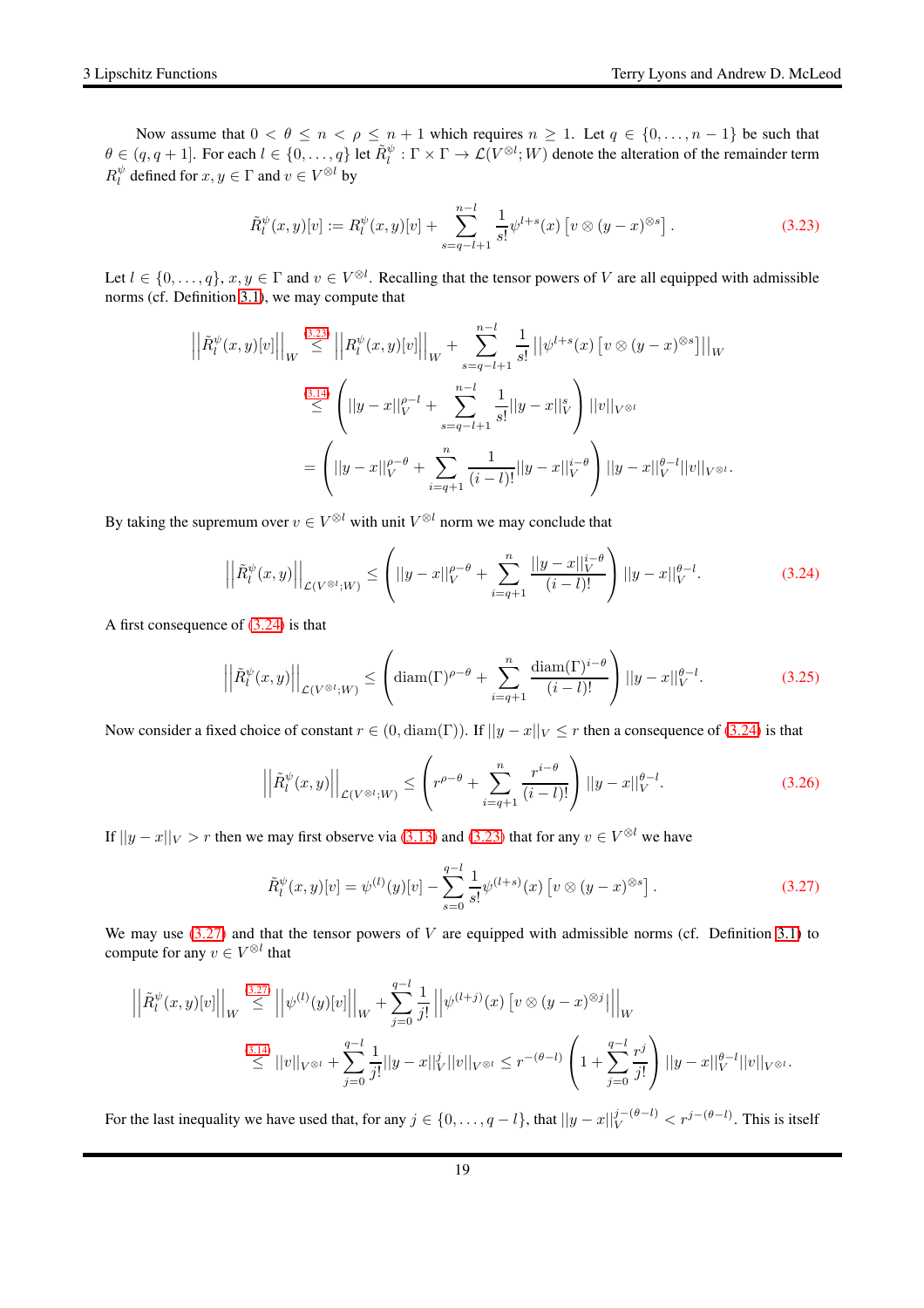a consequence of the facts that for any  $j \in \{0, \ldots, q - l\}$  that  $j - (\theta - l) \le q - \theta < 0$ , and that  $r < ||y - x||_V$ . By taking the supremum over  $v \in V^{\otimes l}$  with unit  $V^{\otimes l}$  norm, we may conclude that when  $||y - x||_V > r$  we have

<span id="page-19-0"></span>
$$
\left| \left| \tilde{R}_l^{\psi}(x, y) \right| \right|_{\mathcal{L}(V^{\otimes l}; W)} \le r^{-(\theta - l)} \left( 1 + \sum_{s=0}^{q-l} \frac{r^s}{s!} \right) ||y - x||_V^{\theta - l}.
$$
 (3.28)

Together [\(3.26\)](#page-18-3) and [\(3.28\)](#page-19-0) give that for every  $x, y \in \Gamma$  with  $x \neq y$  we have

<span id="page-19-1"></span>
$$
\frac{\left\| \tilde{R}_l^{\psi}(x,y) \right\|_{\mathcal{L}(V^{\otimes l};W)}}{\left\| y-x \right\|_{V}^{\theta-l}} \le \max \left\{ r^{\rho-\theta} + \sum_{i=q+1}^{n} \frac{r^{i-\theta}}{(i-l)!}, \frac{1}{r^{\theta-l}} \left( 1 + \sum_{s=0}^{q-l} \frac{r^s}{s!} \right) \right\}.
$$
 (3.29)

Recall that the choice of  $r \in (0, \text{diam}(\Gamma))$  was arbitrary. Consequently we may take the infimum over the choice of  $r \in (0, \text{diam}(\Gamma))$  in [\(3.29\)](#page-19-1) to obtain that whenever  $x \neq y$  we have

<span id="page-19-2"></span>
$$
\frac{\left| \left| \tilde{R}_l^{\psi}(x,y) \right| \right|_{\mathcal{L}(V^{\otimes l};W)}}{\left| |y-x| \right|_{V}^{\theta-l}} \le H(\rho,\theta,l,\Gamma) \tag{3.30}
$$

for  $H(\rho, \theta, l, \Gamma)$  defined by

$$
H(\rho, \theta, l, \Gamma) := \inf_{r \in (0, \text{diam}(\Gamma))} \left\{ \max \left\{ r^{\rho - \theta} + \sum_{i=q+1}^{n} \frac{r^{i-\theta}}{(i-l)!} , \frac{1}{r^{\theta - l}} \left( 1 + \sum_{s=0}^{q-l} \frac{r^s}{s!} \right) \right\} \right\}.
$$
 (3.31)

Together  $(3.25)$  and  $(3.30)$  yield

<span id="page-19-3"></span>
$$
\frac{\left\|\tilde{R}_l^{\psi}(x,y)\right\|_{\mathcal{L}(V^{\otimes l};W)}}{\left\|y-x\right\|_{V}^{\theta-l}} \leq \min\left\{\mathrm{diam}(\Gamma)^{\rho-\theta} + \sum_{i=q+1}^{n} \frac{\mathrm{diam}(\Gamma)^{i-\theta}}{(i-l)!}, H(\rho,\theta,l,\Gamma)\right\}.
$$
(3.32)

The arbitrariness of  $l \in \{0, ..., q\}$  and the points  $x, y \in \Gamma$  with  $x \neq y$  mean that [\(3.32\)](#page-19-3) establishes the estimates claimed in (3.11) for the case that  $||\psi||_{\text{Hence}}$   $\Gamma$  W) = 1. This completes the proof of Lemma 3.3. claimed in [\(3.11\)](#page-16-1) for the case that  $||\psi||_{\text{Lip}(\rho,\Gamma,W)} = 1$ . This completes the proof of Lemma [3.3.](#page-15-4)

We use Lemma [3.3](#page-15-4) to obtain an estimate of the form  $|| \cdot ||_{\text{Lip}(\eta,\Sigma,W)} \leq C || \cdot ||_{\text{Lip}(\gamma,\Sigma,W)}$  for an explicit constant  $C \geq 1$  in a form that is convenient for our purposes.

<span id="page-19-7"></span>**Lemma 3.4** ( $\text{Lip}(\gamma, \Sigma, W)$  Nesting). Let V and W be Banach spaces, and assume that the tensor powers of V *are all equipped with admissible norms (cf. Definition* [3.1\)](#page-14-1)*. Assume that*  $\Gamma \subset V$  *is closed. Let*  $\rho > 0$  *with*  $n \in \mathbb{Z}_{\geq 0}$  *such that*  $\rho \in (n, n + 1]$ *, and*  $\theta \in (0, \rho)$  *with*  $q \in \{0, \ldots, n\}$  *such that*  $\theta \in (q, q + 1]$ *. Suppose that*  $\psi = (\psi^{(0)}, \dots, \psi^{(n)}) \in \text{Lip}(\rho, \Gamma, W)$ *. Then*  $\psi_{[q]} = (\psi^{(0)}, \dots, \psi^{(q)}) \in \text{Lip}(\theta, \Gamma, W)$ *. Further, if*  $\theta \in (n, \rho)$  *then we have the estimate that*

<span id="page-19-4"></span>
$$
\left| |\psi_{[q]}| \right|_{\text{Lip}(\theta,\Gamma,W)} \leq \max\left\{ 1 \ , \ \min\left\{ 1 + e \ , \ \text{diam}(\Gamma)^{\rho-\theta} \right\} \right\} ||\psi||_{\text{Lip}(\rho,\Gamma,W)}.\tag{3.33}
$$

*If*  $\theta \in (0, n]$  *then we have the estimate that* 

<span id="page-19-5"></span>
$$
||\psi_{[q]}||_{\text{Lip}(\theta,\Gamma,W)} \le \min \left\{ C_1 \, , \, C_2 \right\} ||\psi||_{\text{Lip}(\rho,\Gamma,W)} \tag{3.34}
$$

*where*  $C_1, C_2 > 0$  *are constants, depending only on* diam(Γ),  $\rho$ , and  $\theta$ , defined by

<span id="page-19-6"></span>
$$
C_1 := \max\left\{1, \min\left\{1 + e, \ \operatorname{diam}(\Sigma)^{\rho-\theta} + \sum_{j=q+1}^n \frac{\operatorname{diam}(\Gamma)^{j-\theta}}{(j-q)!}\right\}\right\}
$$
(3.35)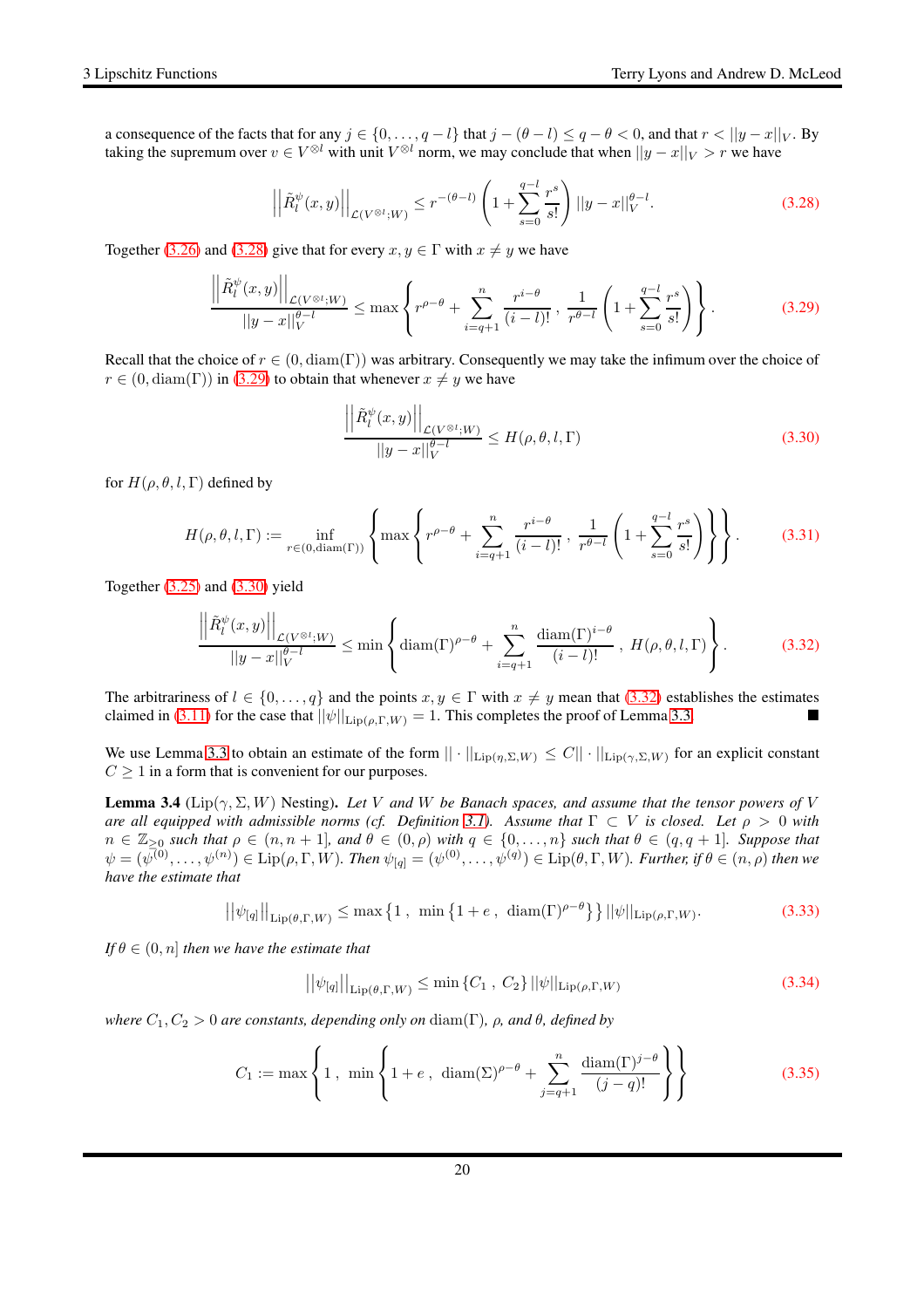*and*

<span id="page-20-0"></span>
$$
C_2 = \max\left\{1, \min\left\{1 + e, \operatorname{diam}(\Gamma)^{q+1-\theta}\right\}\right\} \left(1 + \min\left\{e, \operatorname{diam}(\Gamma)^{\rho-n}\right\}\right) \left(1 + \min\left\{e, \operatorname{diam}(\Gamma)\right\}\right)^{n-(q+1)}.\tag{3.36}
$$

*Finally, as a simple consequence of* [\(3.33\)](#page-19-4) *and* [\(3.34\)](#page-19-5)*, for any*  $\theta \in (0, \rho)$  *we have the estimate* 

<span id="page-20-6"></span>
$$
\left| |\psi_{[q]}| \right|_{\text{Lip}(\theta,\Gamma,W)} \le (1+e) ||\psi||_{\text{Lip}(\rho,\Gamma,W)}.
$$
\n(3.37)

**Remark 3.5.** The integers  $n, q \in \mathbb{Z}_{\geq 0}$  are determined by  $\rho$  and  $\theta$  respectively. Consequently, any apparent depen-dence on n and q in [\(3.35\)](#page-19-6) and [\(3.36\)](#page-20-0) is really dependence on  $\rho$  and  $\theta$  respectively.

**Remark 3.6.** We can have equality in [\(3.33\)](#page-19-4). To see this, let  $\Gamma := [-1,1] \subset \mathbb{R}$  and define  $\psi^{(0)} : \Gamma \to \mathbb{R}$  by  $\psi^{(0)}(x) := x^2, \, \psi^{(1)} : \Gamma \to \mathcal{L}(\mathbb{R}; \mathbb{R})$  by  $\psi^{(1)}(x)[v] := 2xv, R_0(x, y) := \psi^{(0)}(y) - \psi^{(0)}(x) - \psi^{(1)}[y - x] =$  $(y-x)^2$  and  $R_1(x,y)[v] := \psi^{(1)}(y)[v] - \psi^{(1)}(x)[v] = 2(y-x)v$ . Then  $\psi = (\psi^{(0)}, \psi^{(1)}) \in \text{Lip}(2,\Gamma,\mathbb{R})$ with  $||\psi||_{\text{Lip}(2,\Gamma,\mathbb{R})} = 2$ . However  $R_1(-1,1)[v] = 4v = 2\sqrt{2}|1-(-1)|^{\frac{1}{2}}v$  and so  $||\psi||_{\text{Lip}(3/2,\Gamma,\mathbb{R})} = 2\sqrt{2} =$  $\sqrt{2}$ || $\psi$ ||<sub>Lip(2,Γ,R)</sub>. Here diam(Γ) = 2,  $\rho = 2$  and  $\theta = 3/2$ . Thus we observe that  $1 < \text{diam}(\Gamma)^{2-\frac{3}{2}} = \sqrt{2} < 1 + e$ , which establishes equality in  $(3.33)$ .

**Remark 3.7.** We can have equality in [\(3.34\)](#page-19-5). As an example, let  $\Gamma := \{0, 1\} \subset \mathbb{R}$  and define  $\psi^{(0)} : \Gamma \to \mathbb{R}$  by  $\psi^{(0)}(0) := -A$  and  $\psi^{(0)}(1) := A$  for some  $A > 0$ , and define  $\psi^{(1)} : \Gamma \to \mathcal{L}(\mathbb{R}; \mathbb{R})$  by  $\psi^{(1)}(x)[v] := Av$  for every  $x \in \Gamma$ . Then given  $x, y \in \Gamma$ 

<span id="page-20-1"></span>
$$
\psi^{(0)}(y) - \psi^{(0)}(x) - \psi^{(1)}[y - x] = \begin{cases}\nA & \text{if } x = 0, y = 1 \\
-A & \text{if } x = 1, y = 0 \\
0 & \text{if } x = y.\n\end{cases}
$$
\n(3.38)

It follows from [\(3.38\)](#page-20-1) that  $\psi = (\psi^{(0)}, \psi^{(1)}) \in \text{Lip}(2, \Gamma, \mathbb{R})$  with  $||\psi||_{\text{Lip}(2,\Gamma,\mathbb{R})} = A$ . Moreover, we also have that  $\psi_{[0]} = \psi^{(0)} \in \text{Lip}(1, \Gamma, \mathbb{R})$  with  $||\psi_{[0]}||_{\text{Lip}(1, \Gamma, \mathbb{R})} = 2A = 2||\psi||_{\text{Lip}(2, \Gamma, \mathbb{R})}$ . Here  $\text{diam}(\Gamma) = 1$ ,  $n := 1$ ,  $\rho := 2$ ,  $\theta := 1$  and  $q = 0$ . Consequently, both  $C_1$  defined in [\(3.35\)](#page-19-6) and  $C_2$  defined in [\(3.36\)](#page-20-0) are equal to 2. Hence  $\min \{C_1, C_2\} = 2$ , and so we have equality in [\(3.34\)](#page-19-5).

*Proof of Lemma [3.4.](#page-19-7)* Let V and W be Banach spaces, and assume that the tensor powers of V are all equipped with admissible norms (cf. Definition [3.1\)](#page-14-1). Assume that  $\Gamma \subset V$  is closed. Let  $\rho > 0$  with  $n \in \mathbb{Z}_{\geq 0}$  such that  $\rho \in (n, n+1]$ , and let  $\theta \in (0, \rho)$  with  $q \in \{0, \ldots, n\}$  such that  $\theta \in (q, q+1]$ . To deal with the case that  $\theta \in (n, \rho)$ , we first establish the following claim.

<span id="page-20-2"></span>Claim 3.8. *Suppose* V *and* W *be Banach spaces, and that the tensor powers of* V *are all equipped with admissible norms (cf. Definition* [3.1\)](#page-14-1). Assume that  $D \subset V$  is closed. Let  $\lambda > 0$  with  $m \in \mathbb{Z}_{\geq 0}$  such that  $\lambda \in (m, m + 1]$ , and  $\sigma \in (m, \lambda)$ . If  $\phi = (\phi^{(0)}, \dots, \phi^{(m)}) \in \text{Lip}(\lambda, \mathcal{D}, W)$  then  $\phi \in \text{Lip}(\sigma, \mathcal{D}, W)$ , and we have the estimate that

<span id="page-20-3"></span>
$$
||\phi||_{\text{Lip}(\sigma,\mathcal{D},W)} \le \max\left\{1\,,\,\min\left\{1+e\,,\,\dim(\mathcal{D})^{\lambda-\sigma}\right\}\right\} ||\phi||_{\text{Lip}(\lambda,\mathcal{D},W)}.\tag{3.39}
$$

*Proof of Claim* [3.8.](#page-20-2) For each  $l \in \{0, ..., m\}$  define  $R_l^{\phi} : \mathcal{D} \times \mathcal{D} \to \mathcal{L}(V^{\otimes l}; W)$  for  $x, y \in \mathcal{D}$  and  $v \in V^{\otimes l}$  by

<span id="page-20-4"></span>
$$
R_l^{\phi}(x, y)[v] := \phi^{(l)}(y)[v] - \sum_{s=0}^{n-l} \frac{1}{s!} \phi^{l+s}(x) \left[ v \otimes (y-x)^{\otimes s} \right]. \tag{3.40}
$$

Since the estimate [\(3.39\)](#page-20-3) is trivial when  $||\phi||_{\text{Lip}(\lambda,\mathcal{D},W)} = 0$ , we need only establish the validity of (3.39) when  $||\phi||_{\text{Lip}(\lambda,\mathcal{D},W)} \neq 0$ . But in this case, by replacing  $\phi$  by  $\phi/||\phi||_{\text{Lip}(\lambda,\mathcal{D},W)}$  it suffices to prove [\(3.39\)](#page-20-3) under the additional assumption that  $||\phi||_{\text{Lip}(\lambda,\mathcal{D},W)} = 1$ 

A consequence of  $\phi \in \text{Lip}(\lambda, \mathcal{D}, W)$  with  $||\phi||_{\text{Lip}(\lambda, \mathcal{D}, W)} = 1$  is that, whenever  $l \in \{0, ..., m\}$  and  $x, y \in \mathcal{D}$ , we have the bounds (cf.  $(3.4)$  and  $(3.6)$ )

<span id="page-20-5"></span>
$$
\textbf{(I)} \quad \left| \left| \phi^{(l)}(x) \right| \right|_{\mathcal{L}(V^{\otimes l};W)} \le 1 \qquad \text{and} \qquad \textbf{(II)} \quad \left| \left| R_l^{\phi}(x,y) \right| \right|_{\mathcal{L}(V^{\otimes l};W)} \le ||y-x||_V^{\lambda-l}. \tag{3.41}
$$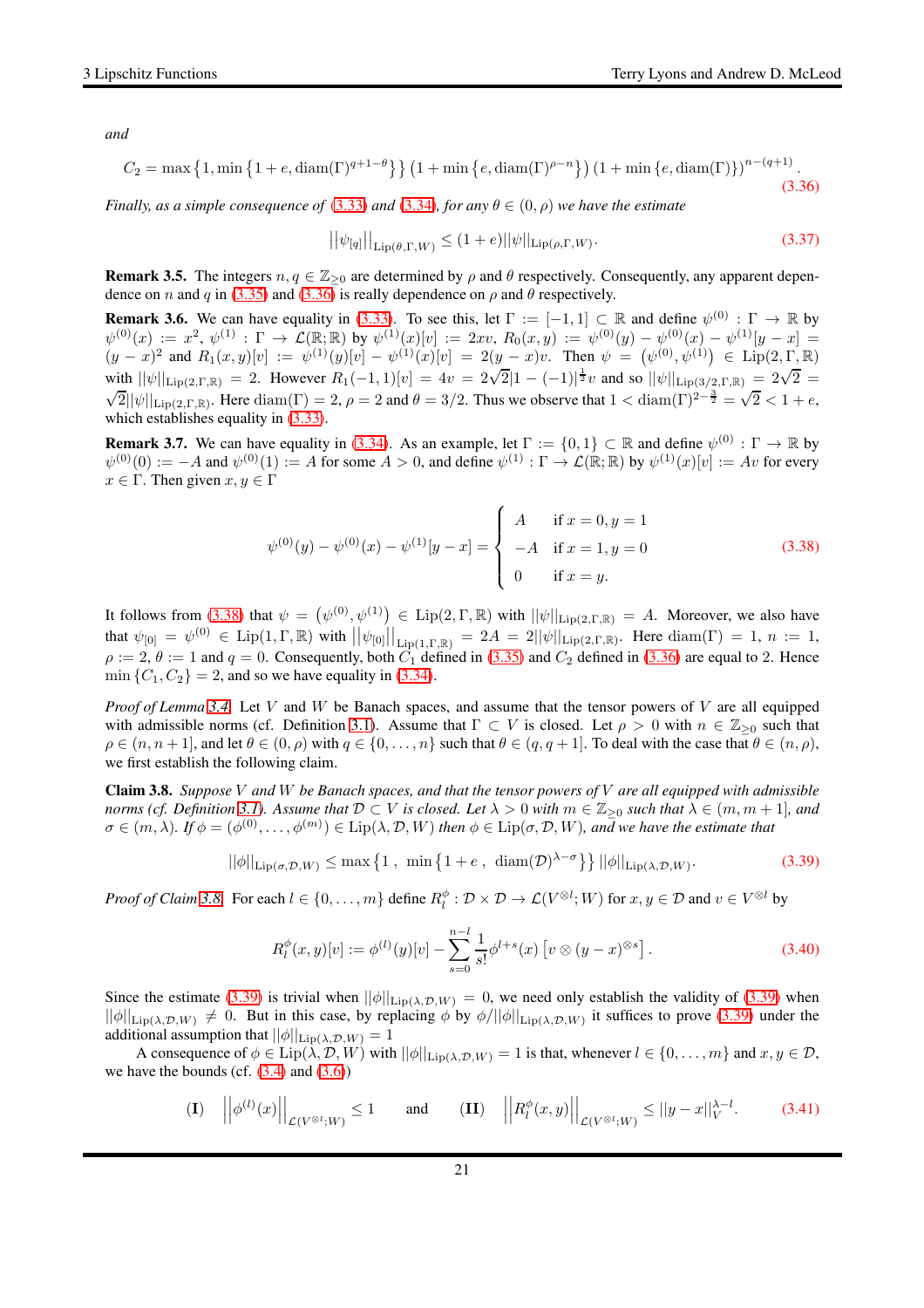Given any  $l \in \{0, \ldots, m\}$  and any point  $x \in \mathcal{D}$ , we can conclude from [\(3.40\)](#page-20-4) that  $R_l^{\psi}(x, x) \equiv 0$  in  $\mathcal{L}(V^{\otimes l}; W)$ . Hence controlling the  $\mathcal{L}(V^{\otimes l}; W)$  norm of the remainder term  $R_l^{\psi}$  is trivial on the diagonal of  $\mathcal{D} \times \mathcal{D}$ .

Given any  $l \in \{0, ..., m\}$ , we now estimate the  $\mathcal{L}(V^{\otimes l}; W)$  norm of  $R_l^{\psi}$  off the diagonal of  $\mathcal{D} \times \mathcal{D}$ . For any points  $x, y \in \mathcal{D}$  with  $x \neq y$ , we apply Lemma [3.3,](#page-15-4) recalling that  $||\phi||_{\text{Lip}(\lambda, \mathcal{D}, W)} = 1$ , to conclude that (cf. [\(3.8\)](#page-16-0))

<span id="page-21-1"></span>
$$
\frac{\left| \left| R_l^{\phi}(x,y) \right| \right|_{\mathcal{L}(V^{\otimes l};W)}}{\left| |y-x| \right|_V^{\sigma-l}} \le \min \left\{ \text{diam}(\mathcal{D})^{\lambda-\sigma}, G(\lambda,\sigma,l,\mathcal{D}) \right\}
$$
\n(3.42)

where  $G(\lambda, \sigma, l, \mathcal{D})$  is defined by

$$
G(\lambda, \sigma, l, \mathcal{D}) := \inf_{r \in (0, \text{diam}(\mathcal{D}))} \left\{ \max \left\{ r^{\lambda - \sigma}, \frac{1}{r^{\sigma - l}} \left( 1 + \sum_{s=0}^{m-l} \frac{r^s}{s!} \right) \right\} \right\}.
$$
 (3.43)

We now prove that

<span id="page-21-0"></span>
$$
\min\left\{\mathrm{diam}(\mathcal{D})^{\lambda-\sigma}, G(\lambda,\sigma,l,\mathcal{D})\right\} \le 1+e. \tag{3.44}
$$

If diam( $\mathcal{D}$ )  $\leq$  1, then [\(3.44\)](#page-21-0) is obtained by observing that

$$
\min\left\{\mathrm{diam}(\mathcal{D})^{\lambda-\sigma}, G(\lambda,\sigma,l,\mathcal{D})\right\} \leq \mathrm{diam}(\mathcal{D})^{\lambda-\sigma} \leq 1 < 1 + e.
$$

If  $\text{diam}(\mathcal{D}) > 1$  then [\(3.44\)](#page-21-0) is obtained by observing that

$$
\min\left\{\mathrm{diam}(\mathcal{D})^{\lambda-\sigma}, G(\lambda,\sigma,l,\mathcal{D})\right\} \leq G(\lambda,\sigma,l,\mathcal{D}) \leq \max\left\{1, 1+\sum_{s=0}^{m-l} \frac{1}{s!}\right\} \leq (1+e).
$$

Hence  $(3.44)$  is proven. Together  $(3.42)$  and  $(3.44)$  yield that

<span id="page-21-2"></span>
$$
\frac{\left| \left| R_l^{\phi}(x, y) \right| \right|_{\mathcal{L}(V^{\otimes l}; W)}}{\left| |y - x| \right|_{V}^{\sigma - l}} \le 1 + e \tag{3.45}
$$

Thus we may combine  $(3.42)$  and  $(3.45)$  to conclude that

<span id="page-21-3"></span>
$$
\frac{\left| \left| R_l^{\phi}(x, y) \right| \right|_{\mathcal{L}(V^{\otimes l}; W)}}{\left| |y - x| \right|_{V}^{\sigma - l}} \le \min \left\{ \operatorname{diam}(D)^{\lambda - \sigma}, 1 + e \right\}.
$$
\n(3.46)

Both the choice of  $l \in \{0, \ldots, m\}$  and the choice of points  $x, y \in \mathcal{D}$  with  $x \neq y$  were arbitrary. Hence we may conclude that the estimate [\(3.46\)](#page-21-3) is valid for every  $l \in \{0, \ldots, m\}$  and all points  $x, y \in \mathcal{D}$  with  $x \neq y$ . The pointwise bounds for the functions  $\phi^{(0)}, \ldots, \phi^{(m)}$  given in (I) of [\(3.41\)](#page-20-5) and the remainder term bounds [\(3.46\)](#page-21-3) establish that

<span id="page-21-4"></span>
$$
||\phi||_{\text{Lip}(\sigma,\mathcal{D},W)} \leq \max\left\{1\,,\,\,\min\left\{\text{diam}(\mathcal{D})^{\lambda-\sigma}\,,\,1+e\right\}\right\}.\tag{3.47}
$$

The estimate [\(3.47\)](#page-21-4) is precisely the estimate claimed in [\(3.39\)](#page-20-3) for the case that  $||\phi||_{\text{Lip}(\lambda,\mathcal{D},W)} = 1$ . This completes the proof of Claim 3.8 the proof of Claim [3.8.](#page-20-2)

The estimate claimed in the case that  $\theta \in (n, \rho)$  is an immediate consequence of Claim [3.8.](#page-20-2) Indeed, assuming that  $\theta \in (n, \rho)$ , we appeal to Claim [3.8](#page-20-2) with  $\mathcal{D} := \Gamma$ ,  $m := n, \lambda := \rho$  and  $\sigma := \theta$  to conclude from [\(3.39\)](#page-20-3) that

$$
||\psi||_{\text{Lip}(\theta,\Gamma,W)} \le \max\left\{1\,,\,\min\left\{1+e\,,\,\dim(\Gamma)^{\rho-\theta}\right\}\right\} ||\psi||_{\text{Lip}(\rho,\Gamma,W)},\tag{3.48}
$$

which is precisely the estimate claimed in  $(3.33)$ .

It remains only to establish the estimate claimed in [\(3.34\)](#page-19-5) for the case that  $0 < \theta \le n < \rho \le n + 1$ . Observe that this requires  $n \geq 1$  and  $q \in \{0, \ldots, n-1\}$ . We begin by establishing the following claim.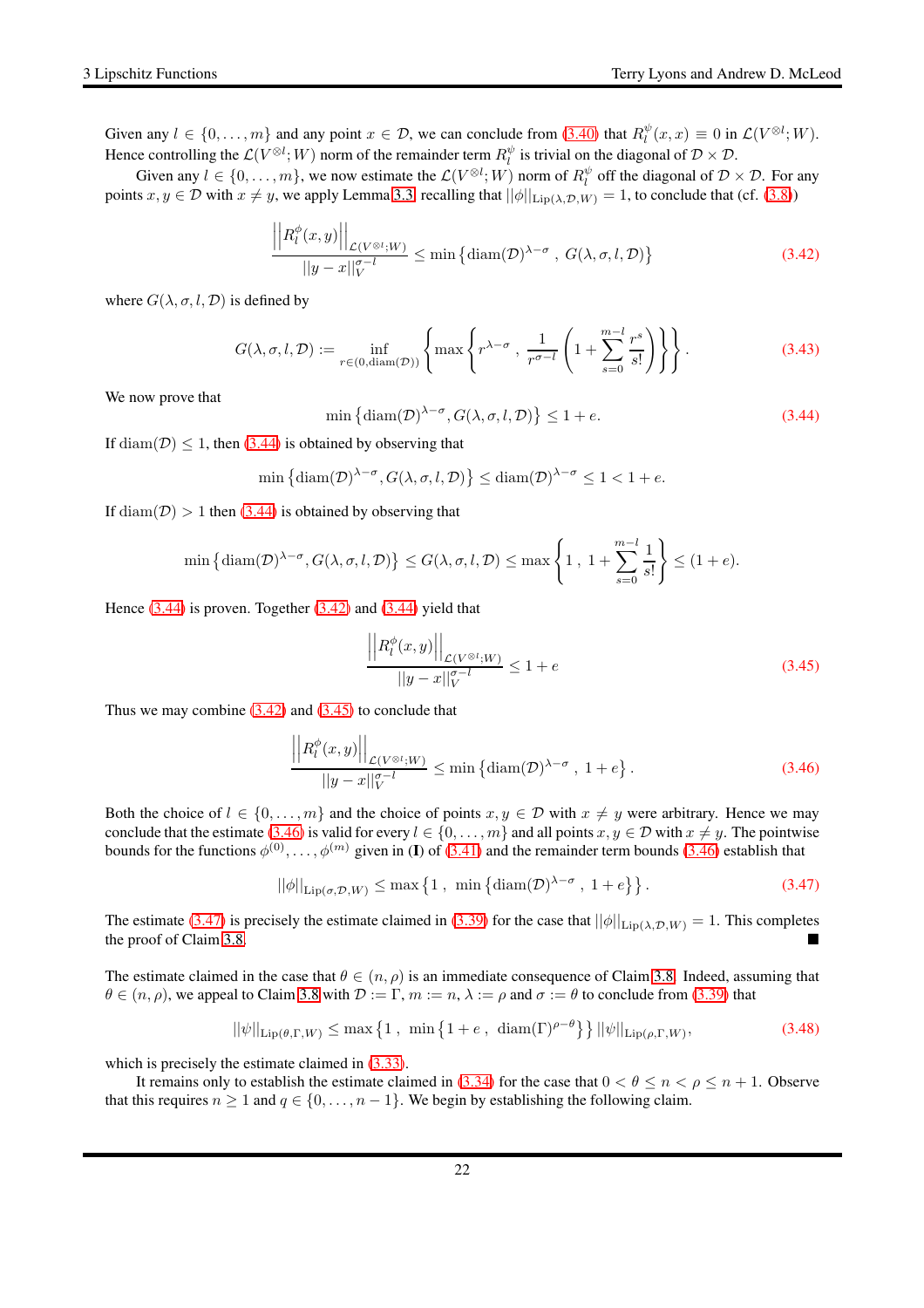<span id="page-22-0"></span>Claim 3.9. *Suppose* V *and* W *are Banach spaces, and that the tensor powers of* V *are all equipped with admissible norms (cf. Definition* [3.1\)](#page-14-1)*.* Assume that  $D \subset V$  is closed. Let  $\lambda > 1$  with  $m \in \mathbb{Z}_{\geq 1}$  such that  $\lambda \in (m, m + 1]$ *,*  $\alpha$  and  $\sigma \in (0, m]$  with  $p \in \{0, \ldots, m-1\}$  such that  $\sigma \in (p, p+1]$ . If  $\phi = (\phi^{(0)}, \ldots, \phi^{(m)}) \in \text{Lip}(\lambda, \mathcal{D}, W)$  then  $\phi_{[p]} = (\phi^{(0)}, \dots, \phi^{(p)}) \in \text{Lip}(\sigma, \mathcal{D}, W)$ *, and we have the estimate that* 

<span id="page-22-1"></span>
$$
||\phi_{[p]}||_{\text{Lip}(\sigma,\mathcal{D},W)} \leq \max\left\{1\,,\,\,\min\left\{1+e\,,\,\,\text{diam}(\mathcal{D})^{\lambda-\sigma}+\sum_{j=p+1}^{m}\frac{\text{diam}(\mathcal{D})^{j-\sigma}}{(j-p)!}\right\}\right\}||\phi||_{\text{Lip}(\lambda,\mathcal{D},W)}.\tag{3.49}
$$

*Proof of Claim* [3.9.](#page-22-0) For each  $l \in \{0, ..., m\}$  define  $R_l^{\phi} : \mathcal{D} \times \mathcal{D} \to \mathcal{L}(V^{\otimes l}; W)$  for  $x, y \in \mathcal{D}$  and  $v \in V^{\otimes l}$  by

<span id="page-22-2"></span>
$$
R_l^{\phi}(x, y)[v] := \phi^{(l)}(y)[v] - \sum_{j=0}^{m-l} \frac{1}{j!} \phi^{(j+l)}(x) \left[ v \otimes (y-x)^{\otimes j} \right]. \tag{3.50}
$$

Since the estimate [\(3.49\)](#page-22-1) is trivial when  $||\phi||_{\text{Lip}(\lambda,\mathcal{D},W)} = 0$ , we need only establish the validity of (3.49) when  $||\phi||_{\text{Lip}(\lambda,\mathcal{D},W)} \neq 0$ . But in this case, by replacing  $\phi$  by  $\phi/||\phi||_{\text{Lip}(\lambda,\mathcal{D},W)}$  it suffices to prove [\(3.49\)](#page-22-1) under the additional assumption that  $||\phi||_{\text{Lip}(\lambda,\mathcal{D},W)} = 1$ 

A consequence of  $\phi \in \text{Lip}(\lambda, \mathcal{D}, W)$  with  $||\phi||_{\text{Lip}(\lambda, \mathcal{D}, W)} = 1$  is that, whenever  $l \in \{0, ..., m\}$  and  $x, y \in \mathcal{D}$ , we have the bounds (cf.  $(3.4)$  and  $(3.6)$ )

<span id="page-22-6"></span>
$$
\textbf{(I)} \quad \left| \left| \phi^{(l)}(x) \right| \right|_{\mathcal{L}(V^{\otimes l};W)} \le 1 \qquad \text{and} \qquad\n \textbf{(II)} \quad \left| \left| R_l^{\phi}(x,y) \right| \right|_{\mathcal{L}(V^{\otimes l};W)} \le ||y-x||_V^{\lambda-l}.\n \tag{3.51}
$$

Our goal is to show that  $\phi_{[p]} = (\phi^{(0)}, \dots, \phi^{(p)})$  is in  $\text{Lip}(\sigma, \mathcal{D}, W)$ . For this purpose, given  $s \in \{0, \dots, p\}$ , let  $\tilde{R}_s^{\phi}: \mathcal{D} \times \mathcal{D} \to \mathcal{L}(V^{\otimes s}; W)$  be defined for all  $x, y \in \mathcal{D}$  and  $v \in V^{\otimes s}$  by

<span id="page-22-3"></span>
$$
\tilde{R}_s^{\phi}(x, y)[v] := \phi^{(s)}(y)[v] - \sum_{j=0}^{p-s} \frac{1}{j!} \phi^{(s+j)}(x) \left[ v \otimes (y-x)^{\otimes j} \right]. \tag{3.52}
$$

Together,  $(3.50)$  and  $(3.52)$  yield that

<span id="page-22-4"></span>
$$
\tilde{R}_s^{\phi}(x,y)[v] = R_s^{\phi}(x,y)[v] + \sum_{j=p+1-s}^{m-s} \frac{1}{(k-j)!} \phi^{(s+j)}(x) \left[ v \otimes (y-x)^{\otimes j} \right]. \tag{3.53}
$$

Given any  $l \in \{0, \ldots, p\}$  and any point  $x \in \mathcal{D}$ , we conclude from [\(3.53\)](#page-22-4) that  $\tilde{R}_l^{\psi}(x, x) \equiv 0$  in  $\mathcal{L}(V^{\otimes l}; W)$ . Hence controlling the  $\mathcal{L}(V^{\otimes l}; W)$  norm of  $\tilde{R}^{\psi}_l$  is trivial on the diagonal of  $\mathcal{D} \times \mathcal{D}$ .

Given any  $l \in \{0, \ldots, p\}$  we now estimate the  $\mathcal{L}(V^{\otimes l}; W)$  norm of  $\tilde{R}_l^{\psi}$  off of the diagonal of  $\mathcal{D} \times \mathcal{D}$ . The alteration in  $(3.53)$  is exactly the same as the alteration defined in  $(3.10)$  of Lemma [3.3.](#page-15-4) Consequently, recalling that  $||\phi||_{\text{Lip}(\lambda,\mathcal{D},W)} = 1$ , we may apply that result (Lemma [3.3\)](#page-15-4) to deduce that for every  $x, y \in \mathcal{D}$  with  $x \neq y$  we have that  $(cf. (3.11))$  $(cf. (3.11))$  $(cf. (3.11))$ 

<span id="page-22-5"></span>
$$
\frac{\left| \left| \tilde{R}_l^{\phi}(x,y) \right| \right|_{\mathcal{L}(V^{\otimes l};W)}}{\left| |y-x| \right|_V^{\sigma-l}} \le \min \left\{ \operatorname{diam}(\mathcal{D})^{\lambda-\sigma} + \sum_{i=p+1}^m \frac{\operatorname{diam}(\mathcal{D})^{i-\sigma}}{(i-l)!}, H(\lambda,\sigma,l,\mathcal{D}) \right\} \tag{3.54}
$$

where  $H(\lambda, \sigma, l, \mathcal{D})$  is defined by (cf. [\(3.12\)](#page-16-5))

$$
H(\lambda, \sigma, l, \mathcal{D}) := \inf_{r \in (0, \text{diam}(\mathcal{D}))} \left\{ \max \left\{ r^{\lambda - \sigma} + \sum_{i=p+1}^{m} \frac{r^{i-\sigma}}{(i-l)!}, \frac{1}{r^{\sigma-l}} \left( 1 + \sum_{s=0}^{p-l} \frac{r^s}{s!} \right) \right\} \right\}.
$$
 (3.55)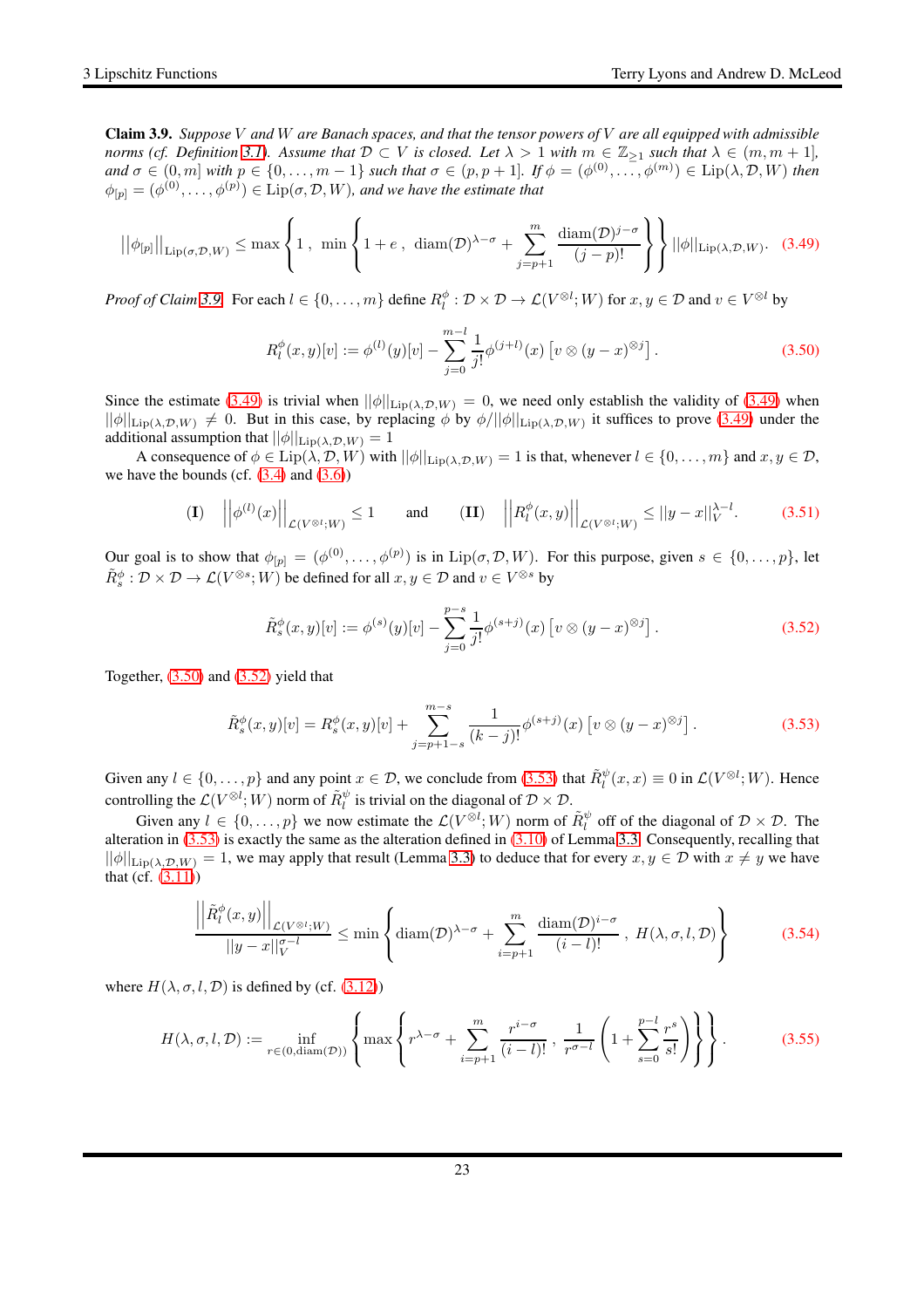We now prove that

<span id="page-23-0"></span>
$$
\mathcal{H} := \min \left\{ \operatorname{diam}(\mathcal{D})^{\lambda - \sigma} + \sum_{i=p+1}^{m} \frac{\operatorname{diam}(\mathcal{D})^{i-\sigma}}{(i-l)!}, H(\lambda, \sigma, l, \mathcal{D}) \right\} \le 1 + e. \tag{3.56}
$$

If  $\text{diam}(\mathcal{D}) \leq 1$  then we obtain [\(3.56\)](#page-23-0) by observing, for every  $i \in \{p+1,\ldots,m\}$ , that  $(i-l)! \geq (i-p)!$  and hence

$$
\mathcal{H} \leq \text{diam}(\mathcal{D})^{\lambda-\sigma} + \sum_{i=p+1}^{m} \frac{\text{diam}(\mathcal{D})^{i-\sigma}}{(i-l)!} \leq 1 + \sum_{i=p+1}^{m} \frac{1}{(i-p)!} < 1+e.
$$

If  $\text{diam}(\mathcal{D}) > 1$  then we obtain [\(3.56\)](#page-23-0) by observing that

$$
\mathcal{H} \leq H(\lambda, \sigma, l, \mathcal{D}) \leq \max \left\{ 1 + \sum_{i=p+1}^{m} \frac{1}{(i-l)!}, 1 + \sum_{s=0}^{p-l} \frac{1}{s!} \right\} \leq \max \left\{ 1 + \sum_{i=p+1}^{m} \frac{1}{(i-p)!}, 1 + \sum_{s=0}^{p-l} \frac{1}{s!} \right\} < 1 + e.
$$

Hence  $(3.56)$  is proven. Together  $(3.54)$  and  $(3.56)$  establish that

<span id="page-23-1"></span>
$$
\frac{\left| \left| \tilde{R}_l^{\phi}(x, y) \right| \right|_{\mathcal{L}(V^{\otimes l}; W)}}{\left| |y - x| \right|_{V}^{\sigma - l}} \le 1 + e \tag{3.57}
$$

Thus we may combine [\(3.54\)](#page-22-5), [\(3.57\)](#page-23-1), and the observation that for every  $i \in \{p+1,\ldots,m\}$  we have  $(i-l)! \geq (i-p)!$ to conclude that

<span id="page-23-2"></span>
$$
\frac{\left| \left| \tilde{R}_l^{\phi}(x,y) \right| \right|_{\mathcal{L}(V^{\otimes l};W)}}{\left| \left| y - x \right| \right|_{V}^{\sigma-l}} \leq \min \left\{ \operatorname{diam}(\mathcal{D})^{\lambda-\sigma} + \sum_{i=p+1}^{m} \frac{\operatorname{diam}(\mathcal{D})^{i-\sigma}}{(i-p)!}, 1+e \right\}.
$$
 (3.58)

The arbitrariness of  $l \in \{0, \ldots, p\}$  and the points  $x, y \in \mathcal{D}$  with  $x \neq y$  ensure that the estimate [\(3.58\)](#page-23-2) is valid for every  $l \in \{0, \ldots, p\}$  and every  $x, y \in \mathcal{D}$  with  $x \neq y$ . Together, the definitions [\(3.52\)](#page-22-3), the bounds in (I) of [\(3.51\)](#page-22-6), and the estimates [\(3.58\)](#page-23-2) allow us to conclude that  $\phi_{[p]} = (\phi^{(0)}, \dots, \phi^{(p)}) \in \text{Lip}(\sigma, \mathcal{D}, W)$ , and that

<span id="page-23-3"></span>
$$
||\phi_{[p]}||_{\text{Lip}(\sigma,\mathcal{D},W)} \leq \max\left\{1\,,\,\,\min\left\{1+e\,,\,\,\text{diam}(\mathcal{D})^{\lambda-\sigma}+\sum_{j=p+1}^{m}\frac{\text{diam}(\mathcal{D})^{j-\sigma}}{(j-p)!}\right\}\right\}.
$$
 (3.59)

The estimate [\(3.59\)](#page-23-3) is precisely the estimate claimed in [\(3.49\)](#page-22-1) for the case that  $||\phi||_{\text{Lip}(\lambda,\mathcal{D},W)} = 1$ . This completes the proof of Claim [3.9.](#page-22-0)

Returning to the proof of Lemma [3.4](#page-19-7) itself, suppose  $\theta \in (0, n]$ . A direct application of Claim [3.9](#page-22-0) with  $\mathcal{D} := \Gamma$ ,  $m := n, \lambda := \rho$  and  $\sigma := \theta$  means that [\(3.49\)](#page-22-1) yields that

<span id="page-23-4"></span>
$$
\left| |\psi_{[q]}| \right|_{\text{Lip}(\theta,\Gamma,W)} \leq \max \left\{ 1, \min \left\{ 1 + e, \ \operatorname{diam}(\Gamma)^{\rho-\theta} + \sum_{j=q+1}^{n} \frac{\operatorname{diam}(\Gamma)^{j-\theta}}{(j-q)!} \right\} \right\} ||\psi||_{\text{Lip}(\rho,\Gamma,W)} \tag{3.60}
$$

where  $q \leq n-1$  since  $\theta \in (0, n]$ . By examining the definition of  $C_1$  in [\(3.35\)](#page-19-6), we see that [\(3.60\)](#page-23-4) is the first part of the estimate claimed in [\(3.34\)](#page-19-5). To derive the remaining estimate we note that  $\theta \in (q, q + 1]$ . By appealing to Claim [3.9,](#page-22-0) with  $\mathcal{D} := \Gamma$ ,  $m := n$ ,  $\lambda := \rho$  and  $\sigma := n$ , we deduce via [\(3.49\)](#page-22-1) that

<span id="page-23-5"></span>
$$
||\psi_{[n-1]}||_{\text{Lip}(n,\Gamma,W)} \le \min\left\{1+e\,,\ 1+\text{diam}(\Gamma)^{\rho-n}\right\} ||\psi||_{\text{Lip}(\rho,\Gamma,W)}.\tag{3.61}
$$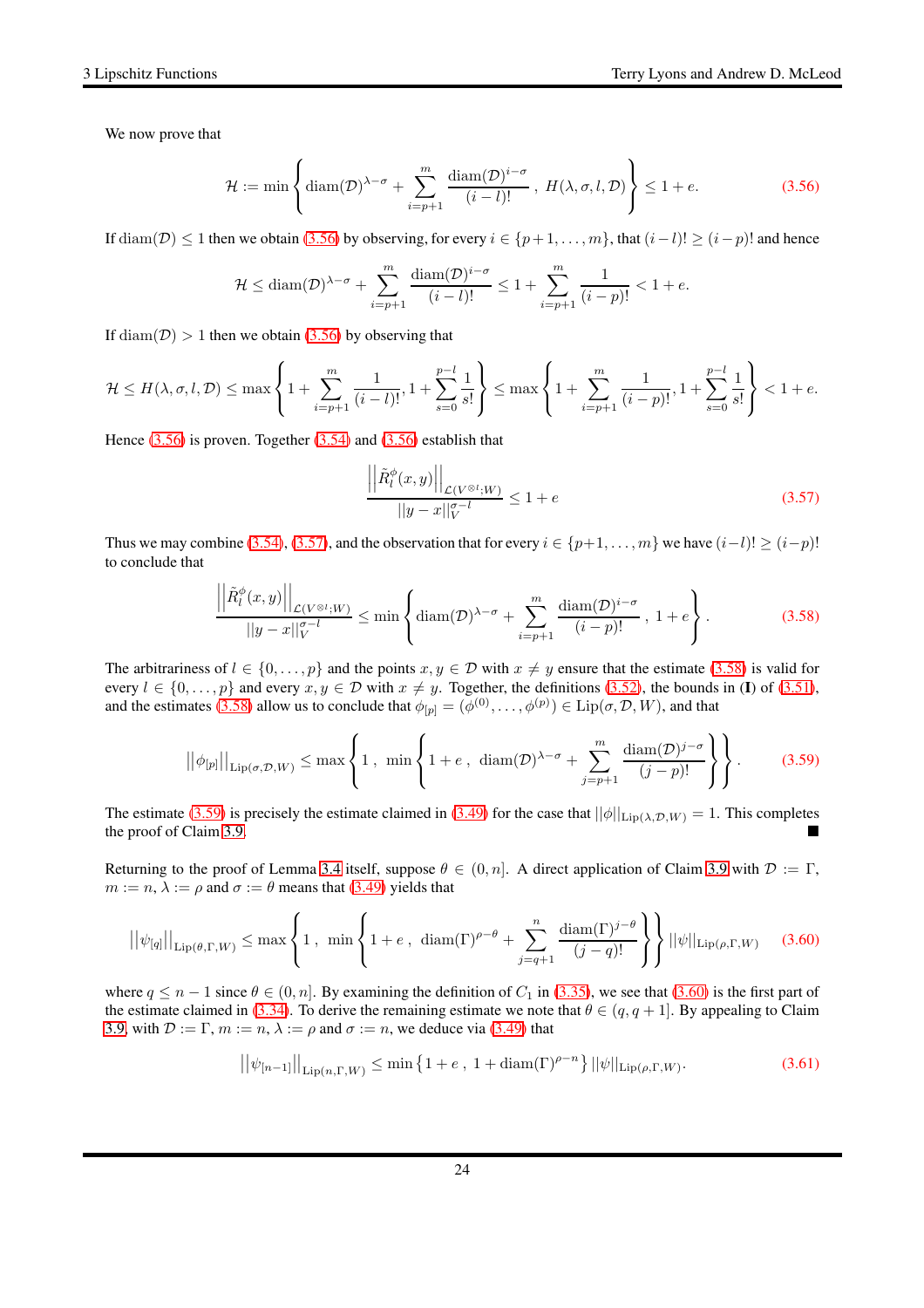If we now appeal to Claim [3.9](#page-22-0) for  $\mathcal{D} := \Gamma$ ,  $m := n - 1$ ,  $\lambda := n$  and  $\sigma := n - 1$ , then [\(3.49\)](#page-22-1) and [\(3.61\)](#page-23-5) give

$$
\begin{aligned} \left| |\psi_{[n-2]}| \right|_{\text{Lip}(n-1,\Gamma,W)} &\stackrel{(3.49)}{\leq} \max \left\{ 1 \; , \; \min \left\{ 1 + e \; , \; 1 + \text{diam}(\Gamma) \right\} \right\} \left| |\psi_{[n-1]}| \right|_{\text{Lip}(n,\Gamma,W)} \\ &\stackrel{(3.61)}{\leq} \min \left\{ 1 + e \; , \; 1 + \text{diam}(\Gamma)^{\rho-n} \right\} \min \left\{ 1 + e \; , \; 1 + \text{diam}(\Gamma) \right\} \left| |\psi| \right|_{\text{Lip}(\rho,\Gamma,W)} \\ &= \left( 1 + \min \left\{ e \; , \; \text{diam}(\Gamma)^{\rho-n} \right\} \right) \left( 1 + \min \left\{ e \; , \; \text{diam}(\Gamma) \right\} \right) \left| |\psi| \right|_{\text{Lip}(\rho,\Gamma,W)}. \end{aligned}
$$

We can now appeal to Claim [3.9](#page-22-0) for  $\mathcal{D} := \Gamma$ ,  $m := n - 2$ ,  $\lambda := n - 1$ , and  $\sigma := n - 2$ . Proceeding inductively as  $r = 0, 1, \ldots, n - 1$  increases, we establish via applying Claim [3.9](#page-22-0) for  $\mathcal{D} := \Gamma$ ,  $m := n - r$ ,  $\lambda := n - (r - 1)$ , and  $\sigma := n - r$  that for every  $r \in \{0, 1, \ldots, n - 1\}$  we have that

<span id="page-24-1"></span> $||\psi_{[n-r-1]}||_{\text{Lip}(n-r,\Gamma,W)} \leq (1+\min\{e\,,\,\dim(\Gamma)^{\rho-n}\}) (1+\min\{e\,,\,\dim(\Gamma)\})^r ||\psi||_{\text{Lip}(\rho,\Gamma,W)}.$  (3.62)

Taking  $r := n - (q + 1)$  in [\(3.62\)](#page-24-1) yields that

<span id="page-24-2"></span>
$$
\left| |\psi_{[q]}| \right|_{\text{Lip}(q+1,\Gamma,W)} \le (1 + \min\left\{ e \,, \, \text{diam}(\Gamma)^{\rho-n} \right\} \left( 1 + \min\left\{ e \,, \, \text{diam}(\Gamma) \right\} \right)^{n - (q+1)} \left| |\psi| \right|_{\text{Lip}(\rho,\Gamma,W)}. \tag{3.63}
$$

As  $\theta \in (q, q+1]$ , we can appeal to Claim [3.8](#page-20-2) with  $\mathcal{D} := \Gamma$ ,  $m := q$ ,  $\lambda := q+1$  and  $\sigma := \theta$  to deduce via [\(3.39\)](#page-20-3) that

<span id="page-24-3"></span>
$$
\left| |\psi_{[q]}| \right|_{\text{Lip}(\theta,\Gamma,W)} \leq \max\left\{ 1 \ , \ \min\left\{ 1 + e \ , \ \text{diam}(\Gamma)^{q+1-\theta} \right\} \right\} \left| |\psi_{[q]}| \right|_{\text{Lip}(q+1,\Gamma,W)}.
$$
 (3.64)

Together,  $(3.63)$  and  $(3.64)$  yield that

<span id="page-24-4"></span>
$$
\left| |\psi_{[q]}| \right|_{\text{Lip}(\theta,\Gamma,W)} \le C_2 ||\psi||_{\text{Lip}(\rho,\Gamma,W)} \tag{3.65}
$$

for  $C_2 > 0$  defined by

$$
C_2 := \max\left\{1, \min\left\{1 + e, \operatorname{diam}(\Gamma)^{q+1-\theta}\right\}\right\} \left(1 + \min\left\{e, \operatorname{diam}(\Gamma)^{\rho-n}\right\}\right) \left(1 + \min\left\{e, \operatorname{diam}(\Gamma)\right\}\right)^{n-(q+1)}
$$

as claimed in  $(3.36)$ . The estimates  $(3.60)$  and  $(3.65)$  combine to give

$$
||\psi_{[q]}||_{\text{Lip}(\theta,\Gamma,W)} \leq \min \left\{C_1, C_2\right\} ||\psi||_{\text{Lip}(\rho,\Gamma,W)}
$$

where

$$
C_1 = \max\left\{1, \min\left\{1+e, \dim(\Gamma)^{\rho-\eta} + \sum_{j=q+1}^n \frac{\dim(\Gamma)^{j-\theta}}{(j-q)!}\right\}\right\}
$$

and

$$
C_2 := \max\left\{1, \min\left\{1 + e, \operatorname{diam}(\Gamma)^{q+1-\theta}\right\}\right\} \left(1 + \min\left\{e, \operatorname{diam}(\Gamma)^{\rho-n}\right\}\right) \left(1 + \min\left\{e, \operatorname{diam}(\Gamma)\right\}\right)^{n-(q+1)}
$$

as claimed in [\(3.34\)](#page-19-5).

Finally, since  $C_1 \le 1 + e$ , [\(3.33\)](#page-19-4) and [\(3.34\)](#page-19-5) combine to yield that, for any  $\theta \in (0, \rho)$ , we have the estimate  $|S_1|$  $||\psi_{[q]}||_{\text{Lip}(\theta,\Gamma,W)} \leq (1+e)||\psi||_{\text{Lip}(\rho,\Gamma,W)}$  as claimed in [\(3.37\)](#page-20-6). This completes the proof of Lemma [3.4.](#page-19-7)

# <span id="page-24-0"></span>4. Lipschitz Sandwich Theorems - Statements

Let V and W be Banach spaces and assume that the tensor powers of V are all equipped with admissible norms (cf. Definition [3.1\)](#page-14-1). Throughout, when referring to metric balls we use the convention that those denoted by  $\mathbb B$  are taken to be open and those denoted by  $\overline{B}$  are taken to be closed.

Let  $\Sigma \subset V$  be a closed subset. Suppose  $\gamma > 0$  with  $k \in \mathbb{Z}_{\geq 0}$  such that  $\gamma \in (k, k + 1]$ , and that  $\psi =$  $(\psi^{(0)}, \dots, \psi^{(k)}) \in \text{Lip}(\gamma, \Sigma, W)$ . Given any fixed point  $x \in \Sigma$  and any  $l \in \{0, \dots, k\}$  we may consider  $\psi_x^{(l)}$ :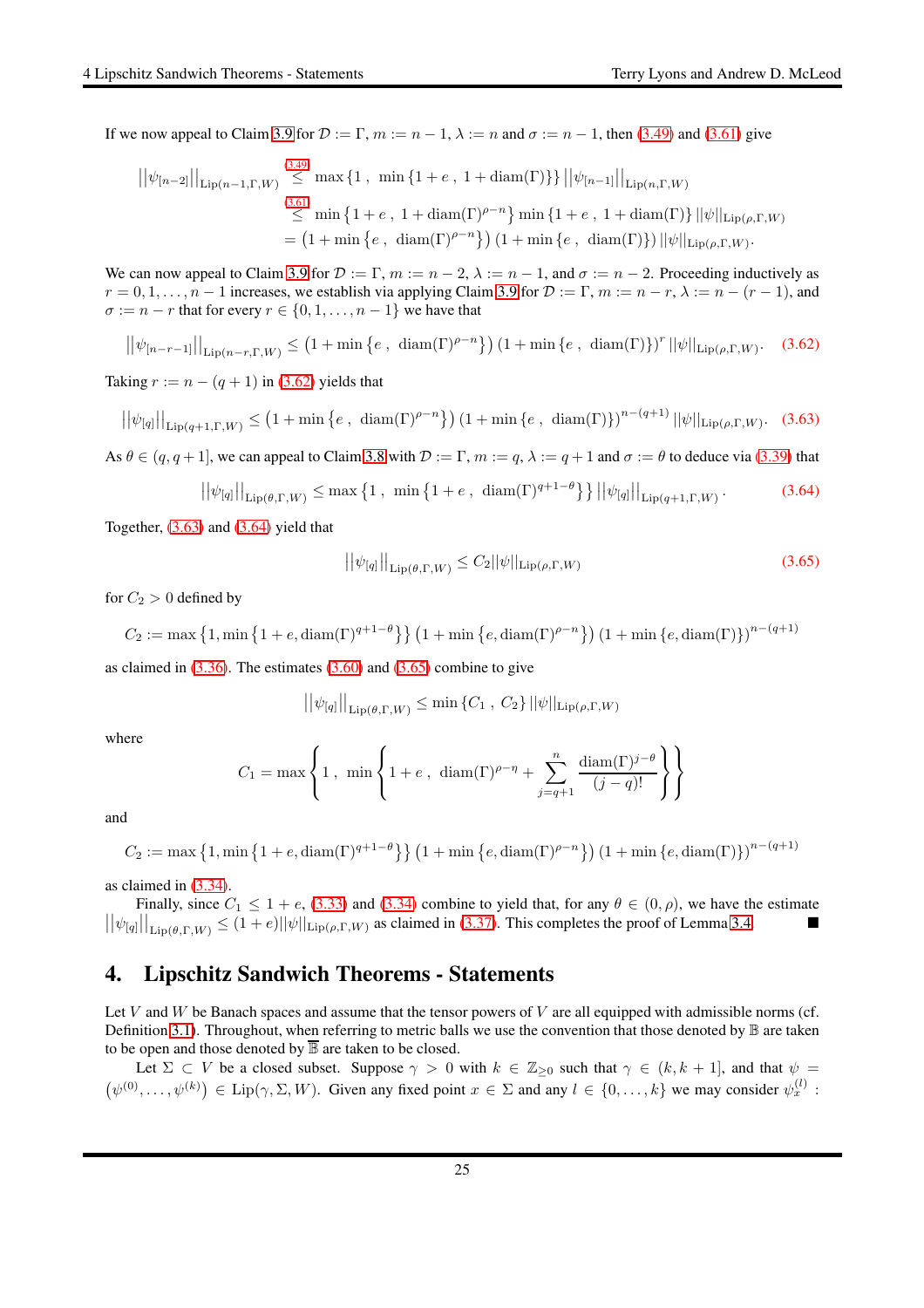$V \to \mathcal{L}(V^{\otimes l}; W)$ , defined for  $y \in V$  and  $v \in V^{\otimes l}$  by

$$
\psi_x^{(l)}(y)[v] := \sum_{s=0}^{k-l} \frac{1}{s!} \psi^{(l+s)}(x) \left[ v \otimes (y-x)^{\otimes s} \right],\tag{4.1}
$$

as a proposal for how  $\psi^{(l)}$  may be extended to the entirety of V. In [\[Ste70\]](#page-65-14), for each  $l \in \{0, \ldots, k\}$  and any point  $y \in V \setminus \Sigma$ , Stein uses an appropriately weighted average of the collection  $\left\{\psi_x^{(l)}(y) : x \in \Sigma\right\}$  to define an extension of  $\psi^{(l)}$  at the point  $y \in V \setminus \Sigma$ . Moreover, Stein proves that the collection of extensions of the functions  $\psi^{(0)}, \ldots, \psi^{(k)}$  to the entirety of V gives an extension of  $\psi$  to the entirety of V as an element in  $\text{Lip}(\gamma, V, W)$ ; see Theorem 4 in Chapter VI of [\[Ste70\]](#page-65-14). It is unreasonable to expect this extension to be unique. For example, take  $\Sigma := [-1,1] \subset \mathbb{R}$  and  $\psi^{(0)} : \Sigma \to \mathbb{R}$  defined for  $t \in \Sigma$  by  $\psi^{(0)}(t) := |t|$ . Then  $\psi^{(0)} \in \text{Lip}(1,\Sigma,\mathbb{R})$  and there are clearly numerous distinct ways to extend  $\psi$  to an element in Lip(1, R, R).

Suppose that  $B \subset \Sigma$  is a non-empty closed subset. Then *Stein's extension theorem* (Theorem 4 in Chapter VI of [\[Ste70\]](#page-65-14)) tells us that any element in  $\text{Lip}(\gamma, B, W)$  can be extended to an element in  $\text{Lip}(\gamma, \Sigma, W)$ . We are interested in understanding when extensions of an element in  $\text{Lip}(\gamma, B, W)$  to  $\text{Lip}(\gamma, \Sigma, W)$  are forced to remain, in some sense, close throughout  $\Sigma$ . We consider the following problem. Given elements  $\psi = (\psi^{(0)}, \dots, \psi^{(k)})$  and  $\varphi = (\varphi^{(0)}, \dots, \varphi^{(k)})$  in  $\text{Lip}(\gamma, \Sigma, W)$ , when does knowing that  $\psi$  and  $\varphi$  are, in some sense, "close" on B ensures that  $\psi$  and  $\varphi$  remain "close", in some possibly different sense, throughout  $\Sigma$ .

The following *Lipschitz Sandwich Theorem* gives a condition for the subset B and precise meanings for the notions of closeness to be considered between  $\psi$  and  $\varphi$  on B and  $\Sigma$  respectively under which this problem has an affirmative answer.

<span id="page-25-0"></span>Theorem 4.1 (Lipschitz Sandwich Theorem). *Let* V *and* W *be Banach spaces, and assume that the tensor powers of* V are all equipped with admissible norms (cf. Definition [3.1\)](#page-14-1). Assume that  $\Sigma \subset V$  *is non-empty and closed. Let*  $\varepsilon, K_0 > 0$ , and  $\gamma > \eta > 0$  with  $k, q \in \mathbb{Z}_{\geq 0}$  such that  $\gamma \in (k, k+1]$  and  $\eta \in (q, q+1]$ . Then there exist constants  $\delta_0 = \delta_0(\varepsilon, K_0, \gamma, \eta) > 0$  and  $\varepsilon_0 = \varepsilon_0(\varepsilon, \overline{K}_0, \gamma, \eta) > 0$  for which the following is true.

*Suppose*  $B \subset \Sigma$  *is a closed subset that is a*  $\delta_0$ -cover of  $\Sigma$  *in the sense that* 

<span id="page-25-2"></span>
$$
\Sigma \subset \bigcup_{x \in B} \overline{\mathbb{B}}_V(x, \delta_0) = B_{\delta_0} := \{ v \in V \, : \, \exists z \in B \text{ such that } ||v - z||_V \le \delta_0 \} \,.
$$

 $\mathit{Suppose}\ \psi=\left(\psi^{(0)},\ldots,\psi^{(k)}\right), \varphi=\left(\varphi^{(0)},\ldots,\varphi^{(k)}\right)\in \mathrm{Lip}(\gamma,\Sigma,W) \text{ with } ||\psi||_{\mathrm{Lip}(\gamma,\Sigma,W)}, ||\varphi||_{\mathrm{Lip}(\gamma,\Sigma,W)}\leq K_0.$ *Further suppose that for every*  $l \in \{0, ..., k\}$  and every  $x \in B$  the difference  $\psi^{(l)}(x) - \varphi^{(l)}(x) \in \mathcal{L}(V^{\otimes l}; W)$ *satisfies the bound*

<span id="page-25-1"></span>
$$
\left| \left| \psi^{(l)}(x) - \varphi^{(l)}(x) \right| \right|_{\mathcal{L}(V^{\otimes l}; W)} \leq \varepsilon_0. \tag{4.3}
$$

*Then we may conclude that*

<span id="page-25-4"></span>
$$
\left| |\psi_{[q]} - \varphi_{[q]}| \right|_{\text{Lip}(\eta, \Sigma, W)} \le \varepsilon \tag{4.4}
$$

 $\text{where } \psi_{[q]} := (\psi^{(0)}, \dots, \psi^{(q)}) \text{ and } \varphi_{[q]} := (\varphi^{(0)}, \dots, \varphi^{(q)}).$ 

**Remark 4.2.** Using the same notation as in Theorem [4.1,](#page-25-0) the estimates  $(4.3)$  throughout B are a weaker condition than  $||\psi - \varphi||_{\text{Lip}(\gamma,B,W)} \leq \varepsilon_0$ . The bound  $||\psi - \varphi||_{\text{Lip}(\gamma,B,W)} \leq \varepsilon_0$  implies that the pointwise estimates in [\(4.3\)](#page-25-1) are valid. But the converse is *not* true since the pointwise estimates in [\(4.3\)](#page-25-1) alone are insufficient to establish the required estimates for the remainder terms associated to the difference  $\psi - \varphi$  (cf. Definition [3.2\)](#page-14-2).

**Remark 4.3.** The restriction that  $\eta \in (0, \gamma)$  in Theorem [4.1](#page-25-0) is necessary; the theorem is *false* for  $\eta := \gamma$ . As an example, fix  $K_0, \varepsilon > 0$  with  $\varepsilon < 2K_0$ , let  $\delta > 0$  and consider a fixed  $N \in \mathbb{Z}_{\geq 1}$  for which  $1/N < \delta$ . Define  $\Sigma := \{0, 1/N\} \subset \mathbb{R}$  and  $B := \Sigma \setminus \{1/N\} = \{0\} \subset \mathbb{R}$ . Then we have that  $\Sigma \subset [-\delta, \delta]$  and so B is a  $\delta$ -cover of  $\Sigma$ as required in [\(4.2\)](#page-25-2). Define  $\psi, \varphi : \Sigma \to \mathbb{R}$  by  $\psi(0) := 0$ ,  $\psi(1/N) := K_0/N$  and  $\varphi(0) := 0$ ,  $\varphi(1/N) := -K_0/N$ . Then  $\psi, \varphi \in \text{Lip}(1, \Sigma, \mathbb{R})$  with  $||\psi||_{\text{Lip}(1, \Sigma, W)} = ||\varphi||_{\text{Lip}(1, \Sigma, W)} = K_0$  and  $\psi - \varphi \equiv 0$  throughout B, establishing the validity of the bounds [\(4.3\)](#page-25-1) for any  $\varepsilon_0 \ge 0$ . However  $|(\psi - \varphi)(1/N) - (\psi - \varphi)(0)| = 2K_0/N = 2K_0|1/N - 0|$ , which means that  $||\psi - \varphi||_{\text{Lip}(1,\Sigma,\mathbb{R})} = 2K_0 > \varepsilon$ .

<span id="page-25-3"></span>**Remark 4.4.** It may initially appear that the Theorem should be valid for any fixed  $\varepsilon_0$  with  $\varepsilon_0 < \varepsilon$  by suitably restricting  $\delta_0$ , rather than having to allow  $\varepsilon_0$  to depend on  $\varepsilon$ ,  $K_0$ ,  $\gamma$  and  $\eta$ . But this is *not* the case. If we only assume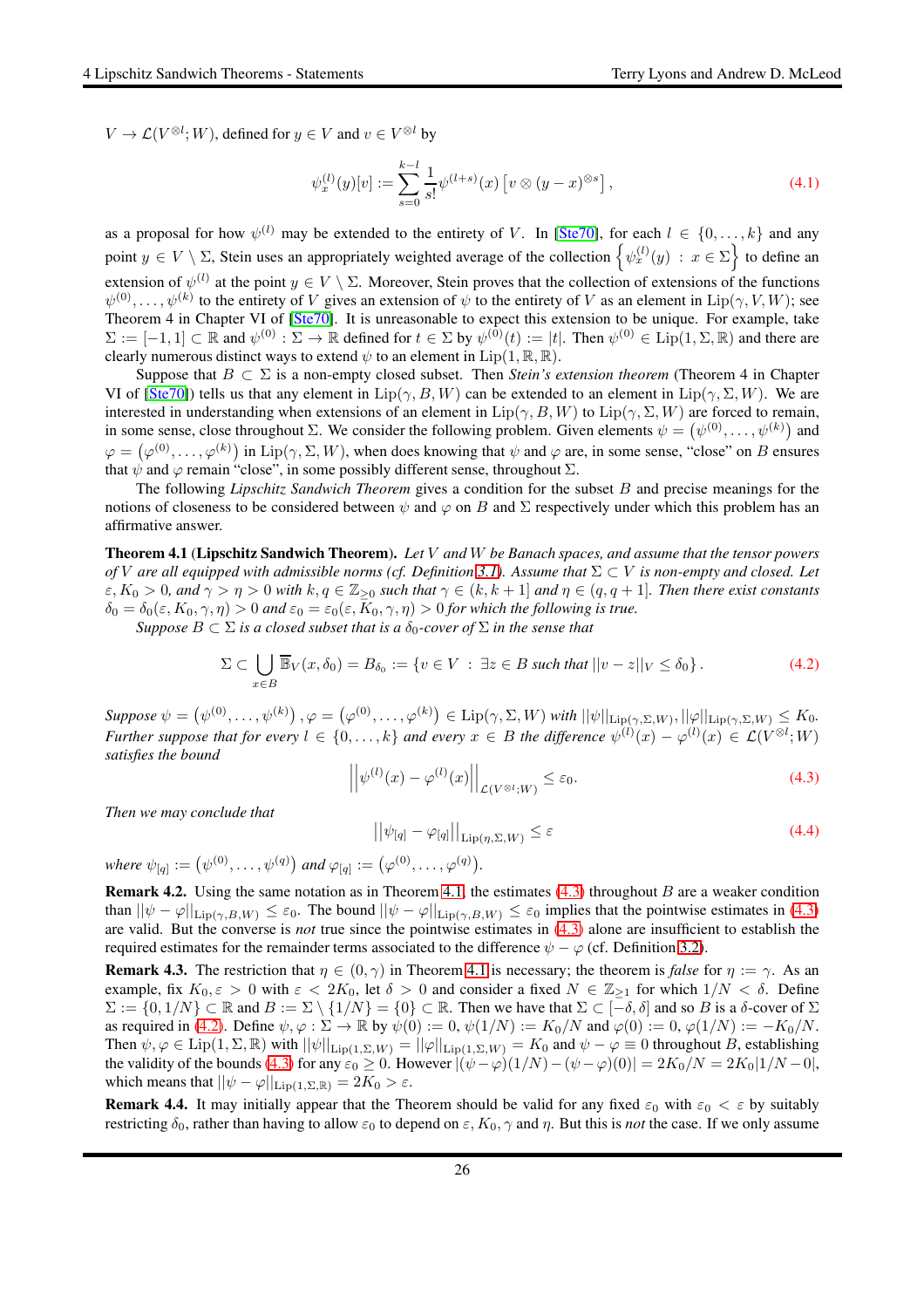$\varepsilon_0 < \varepsilon$ , then the estimates in [\(4.3\)](#page-25-1) can even be insufficient to establish that  $||\psi - \varphi||_{\text{Lip}(\eta, B, W)} \leq \varepsilon$ . For example, let  $\gamma:=1, \eta:=1/2,$  and fix  $0<\varepsilon_0<\varepsilon<1< K_0$  such that  $2\varepsilon_0K_0>\varepsilon^2.$  Define  $x_0>0$  by  $x_0:=2\varepsilon_0/K_0$  and consider  $\Sigma = B := \{0, x_0\}$ . Define  $\psi, \varphi : \Sigma \to \mathbb{R}$  by  $\psi(0) := -\varepsilon_0$ ,  $\psi(x_0) := \varepsilon_0$  and  $\varphi(0) := 0 =: \varphi(x_0)$ . Then  $\psi, \varphi \in \text{Lip}(1, \Sigma, \mathbb{R})$ , with  $||\varphi||_{\text{Lip}(1, \Sigma, \mathbb{R})} = 0$  and  $||\psi||_{\text{Lip}(1, \Sigma, \mathbb{R})} = K_0$ . Moreover,  $|\psi - \varphi| = |\psi| \le \varepsilon_0$  throughout  $\Sigma = B$  so that the estimates [\(4.3\)](#page-25-1) are valid. However we may also compute that  $|(\psi - \varphi)(x_0) - (\psi - \varphi)(0)| =$  $2\varepsilon_0 = 2\varepsilon_0 \sqrt{1/x_0} \sqrt{|x_0 - 0|} = \sqrt{2\varepsilon_0 K_0} \sqrt{|x_0 - 0|}$  so that  $||\psi - \varphi||_{\text{Lip}(1/2, B, \mathbb{R})} = \sqrt{2\varepsilon_0 K_0} > \varepsilon$ .

The issue described in Remark [4.4](#page-25-3) is only present when the cardinality of the subset  $B$  is greater than 1, i.e. when B contains at least two distinct points. When B consists of a single point we can in fact allow for an arbitrary  $\varepsilon_0 \in [0, \varepsilon)$  in Theorem [4.1](#page-25-0) rather than having to allow  $\varepsilon_0$  to depend on  $\varepsilon$ ,  $K_0$ ,  $\gamma$  and  $\eta$ . The precise statement is recorded in the following theorem.

<span id="page-26-0"></span>Theorem 4.5 (Single-Point Lipschitz Sandwich Theorem). *Let* V *and* W *be Banach spaces and assume that the tensor powers of V* are all equipped with admissible tensor norms (cf. Definition [3.1\)](#page-14-1). Assume that  $\Sigma \subset V$  *is closed and non-empty.* Let  $\varepsilon, K_0 > 0$ ,  $\gamma > \eta > 0$  with  $k, q \in \mathbb{Z}_{\geq 0}$  such that  $\gamma \in (k, k + 1]$  *and*  $\eta \in (q, q + 1]$ *, and*  $0 \leq \varepsilon_0 < \min\{2K_0, \varepsilon\}$ . Then there exists a constant  $\delta_0 = \delta_0(\varepsilon, \varepsilon_0, K_0, \gamma, \eta) > 0$  for which the following is true.

 $Suppose \ p \in \Sigma$  and that  $\psi = (\psi^{(0)}, \ldots, \psi^{(k)})$  and  $\varphi = (\varphi^{(0)}, \ldots, \varphi^{(k)})$  are elements in  $\text{Lip}(\gamma, \Sigma, W)$  with  $||\psi||_{\text{Lip}(\gamma,\Sigma,W)}, ||\varphi||_{\text{Lip}(\gamma,\Sigma,W)} \leq K_0$ . Further suppose that for every  $l \in \{0,\ldots,k\}$  the difference  $\psi^{(l)}(p)$  –  $\varphi^{(l)}(p) \in \mathcal{L}(V^{\otimes l}; W)$  satisfies the bound

$$
\left| \left| \psi^{(l)}(p) - \varphi^{(l)}(p) \right| \right|_{\mathcal{L}(V^{\otimes l};W)} \leq \varepsilon_0. \tag{4.5}
$$

*Then we may conclude that*

<span id="page-26-4"></span>
$$
\left| |\psi_{[q]} - \varphi_{[q]}| \right|_{\text{Lip}(\eta, \overline{\mathbb{B}}_V(p, \delta_0) \cap \Sigma, W)} \le \varepsilon \tag{4.6}
$$

 $\text{where } \psi_{[q]} := (\psi^{(0)}, \dots, \psi^{(q)}) \text{ and } \varphi_{[q]} := (\varphi^{(0)}, \dots, \varphi^{(q)}).$ 

Establishing Theorem [4.5](#page-26-0) will form the first step in our proof of Theorem [4.1.](#page-25-0)

Continuing to discuss the consequences of Theorem [4.1,](#page-25-0) when the subset  $\Sigma \subset V$  is compact we may use Theorem [4.1](#page-25-0) to prove the following result.

<span id="page-26-2"></span>Corollary 4.6. *Let* V *and* W *be Banach spaces, and assume that the tensor powers of* V *are all equipped with admissible norms (cf. Definition* [3.1\)](#page-14-1). Assume that  $\Sigma \subset V$  *is compact. Let*  $\varepsilon, K_0 > 0$ *, and*  $\gamma > \eta > 0$  *with*  $k, q \in \mathbb{Z}_{\geq 0}$  such that  $\gamma \in (k, k+1]$  and  $\eta \in (q, q+1]$ . Let  $\delta_0 = \delta_0(\varepsilon, K_0, \gamma, \eta) > 0$  and  $\varepsilon_0 = \varepsilon_0(\varepsilon, K_0, \gamma, \eta) > 0$ *denote the constants arising from Theorem [4.1,](#page-25-0) and let*  $N = N(\Sigma, \varepsilon, K_0, \gamma, \eta) \in \mathbb{Z}_{\geq 0}$  *denote the*  $\delta_0$ -covering *number of* Σ*. That is,*

<span id="page-26-1"></span>
$$
N := \min \left\{ a \in \mathbb{Z} : \text{ There exists } x_1, \dots, x_a \in \Sigma \text{ such that } \Sigma \subset \bigcup_{j=1}^a \overline{\mathbb{B}}_V(x_j, \delta_0) \right\}.
$$
 (4.7)

*Then there is a finite subset*  $\Sigma_N = \{z_1, \ldots, z_N\} \subset \Sigma$  *for which the following is true.* 

 $\mathit{Suppose}\ \psi=\left(\psi^{(0)},\ldots,\psi^{(k)}\right), \varphi=\left(\varphi^{(0)},\ldots,\varphi^{(k)}\right)\in \mathrm{Lip}(\gamma,\Sigma,W) \text{ with } ||\psi||_{\mathrm{Lip}(\gamma,\Sigma,W)}, ||\varphi||_{\mathrm{Lip}(\gamma,\Sigma,W)} \leq$  $K_0$ . Further suppose that for every  $l \in \{0, \ldots, k\}$  and every  $j \in \{1, \ldots, N\}$  the difference  $\psi^{(l)}(z_j) - \varphi^{(l)}(z_j) \in$  $\mathcal{L}(V^{\otimes l}; W)$  satisfies the bound

$$
\left| \left| \psi^{(l)}(z_j) - \varphi^{(l)}(z_j) \right| \right|_{\mathcal{L}(V^{\otimes l}; W)} \leq \varepsilon_0. \tag{4.8}
$$

*Then we may conclude that*

<span id="page-26-3"></span>
$$
\left| |\psi_{[q]} - \varphi_{[q]}| \right|_{\text{Lip}(\eta, \Sigma)} \le \varepsilon \tag{4.9}
$$

where 
$$
\psi_{[q]} := (\psi^{(0)}, \ldots, \psi^{(q)})
$$
 and  $\varphi_{[q]} := (\varphi^{(0)}, \ldots, \varphi^{(q)})$ .

**Remark 4.7.** When  $N \in \mathbb{Z}_{\geq 1}$  defined in [\(4.7\)](#page-26-1) is less than the cardinality of  $\Sigma$ , Corollary [4.6](#page-26-2) guarantees that we are able to identify a strictly smaller collection of points at which the behaviour of a  $Lip(\gamma, \Sigma, W)$  function determines the functions  $\text{Lip}(\eta)$ -behaviour up to an arbitrarily small error over the entire set  $\Sigma$ . That is, using the notation of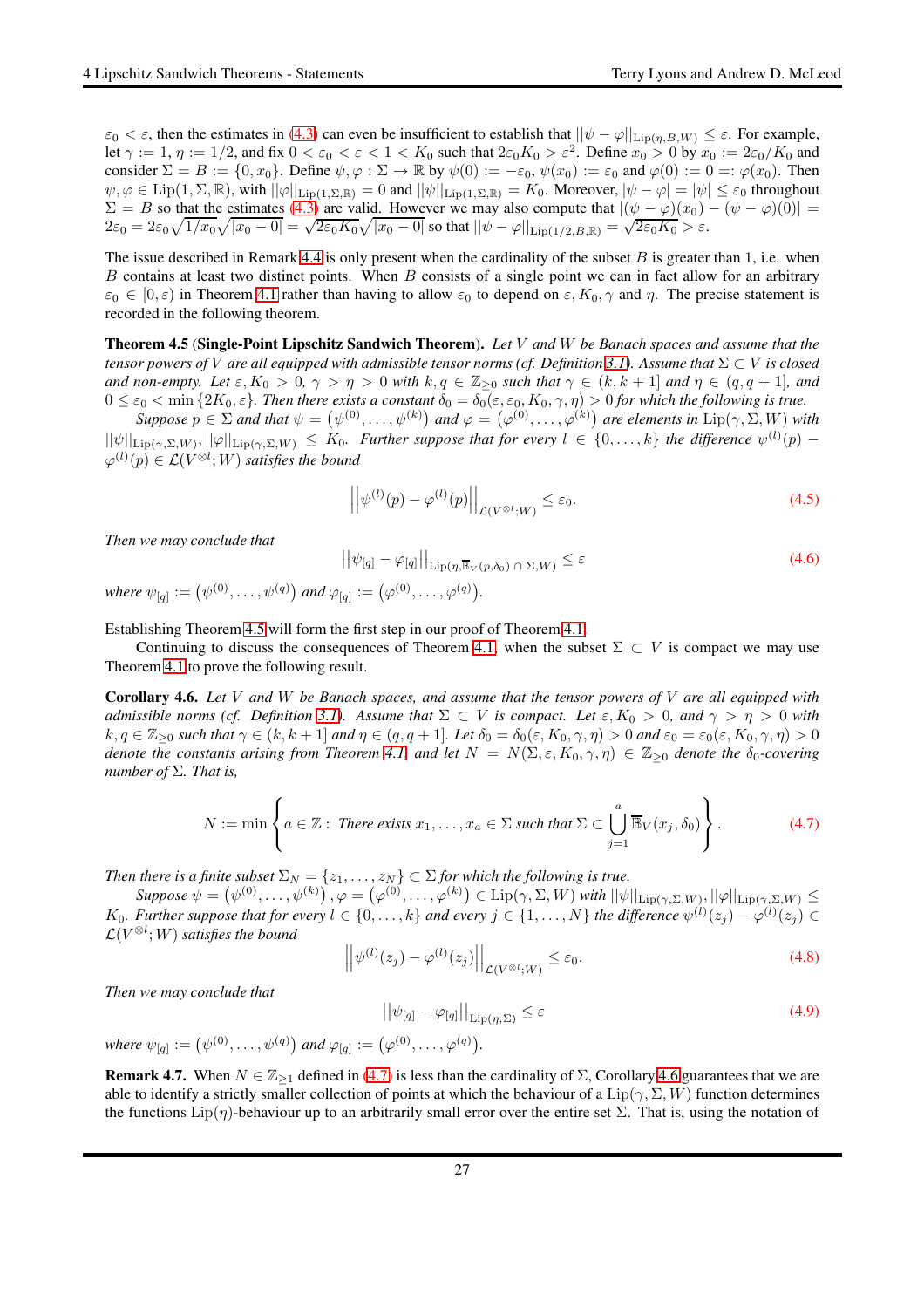Corollary [4.6,](#page-26-2) if  $F \in \text{Lip}(\gamma, \Sigma_N, W)$  then any two extensions  $\psi$  and  $\varphi$  of F to elements in  $\text{Lip}(\gamma, \Sigma, W)$  with Lip( $\gamma$ ,  $\Sigma$ , W)-norms bounded above by  $K_0$  can differ, in the Lip( $\eta$ )-sense, by at most  $\varepsilon$  throughout  $\Sigma$ .

*Proof of Corollary [4.6.](#page-26-2)* Let V and W be Banach spaces, and assume that the tensor powers of V are all equipped with admissible norms (cf. Definition [3.1\)](#page-14-1). Assume that  $\Sigma \subset V$  is compact. Let  $\varepsilon, K_0 > 0$ , and  $\gamma > \eta > 0$ with  $k, q \in \mathbb{Z}_{\geq 0}$  such that  $\gamma \in (k, k+1]$  and  $\eta \in (q, q+1]$ . Retrieve the constants  $\delta_0 = \delta_0(\varepsilon, K_0, \gamma, \eta) > 0$ and  $\varepsilon_0 = \varepsilon_0(\varepsilon, K_0, \gamma, \eta) > 0$  arising from Theorem [4.1](#page-25-0) for these choices of  $\varepsilon$ ,  $K_0$ ,  $\gamma$  and  $\eta$ . Note that we are not actually applying Theorem [4.1,](#page-25-0) but simply retrieving constants in preparation for its future application. Define  $N = N(\Sigma, \varepsilon, K_0, \gamma, \eta) \in \mathbb{Z}_{\geq 0}$  to be the  $\delta_0$ -covering number for  $\Sigma$ . That is,

$$
N := \min \left\{ a \in \mathbb{Z} : \text{ There exists } x_1, \dots, x_a \in \Sigma \text{ such that } \Sigma \subset \bigcup_{j=1}^a \overline{\mathbb{B}}_V(x_j, \delta_0) \right\}.
$$
 (4.10)

Let  $z_1, \ldots, z_N \in \Sigma$  be any collection of N-points in  $\Sigma$  for which

<span id="page-27-1"></span>
$$
\Sigma \subset \bigcup_{j=1}^{N} \overline{\mathbb{B}}_V(z_j, \delta_0). \tag{4.11}
$$

Set  $\Sigma_N := \{z_1, \ldots, z_N\}.$ 

 $\mathsf{Suppose}\ \psi=\left(\psi^{(0)},\ldots,\psi^{(k)}\right), \varphi=\left(\varphi^{(0)},\ldots,\varphi^{(k)}\right)\in\mathrm{Lip}(\gamma,\Sigma,W)\ \text{with}\ ||\psi||_{\mathrm{Lip}(\gamma,\Sigma,W)}, ||\varphi||_{\mathrm{Lip}(\gamma,\Sigma,W)}\leq$  $K_0$ . Further suppose that for every  $l \in \{0, \ldots, k\}$  and every  $j \in \{1, \ldots, N\}$  the difference  $\psi^{(l)}(z_j) - \varphi^{(l)}(z_j) \in$  $\mathcal{L}(V^{\otimes l}; W)$  satisfies the bound

<span id="page-27-2"></span>
$$
\left| \left| \psi^{(l)}(z_j) - \varphi^{(l)}(z_j) \right| \right|_{\mathcal{L}(V^{\otimes l}; W)} \leq \varepsilon_0. \tag{4.12}
$$

Then [\(4.11\)](#page-27-1) and [\(4.12\)](#page-27-2) enable us to appeal to Theorem [4.1,](#page-25-0) with  $B := \Sigma_N$ , to conclude that  $||\psi_{[q]} - \varphi_{[q]}||_{\text{Lip}(\eta,\Sigma,W)} \le$  $\varepsilon$  where  $\psi_{[q]} := (\psi^{(0)}, \dots, \psi^{(q)})$  and  $\varphi_{[q]} := (\varphi^{(0)}, \dots, \varphi^{(q)})$ . This is precisely the estimate claimed in [\(4.9\)](#page-26-3). This completes the proof of Corollary [4.6.](#page-26-2)

Returning our attention to Theorem [4.1](#page-25-0) itself, the Lipschitz estimates obtained in the conclusion [\(4.4\)](#page-25-4) yield pointwise estimates for the difference  $\psi^{(0)} - \varphi^{(0)} : \Sigma \to W$ . In particular, we may conclude that  $\left| \left| \psi^{(0)} - \varphi^{(0)} \right| \right|_{C^0(\Sigma;W)} \leq \varepsilon$ . However such pointwise estimates can be established directly without needing to appeal to Theorem [4.1.](#page-25-0) Moreover, this direct approach allows us to obtain estimates for the difference  $\psi^{(l)} - \varphi^{(l)} : \Sigma \to \mathcal{L}(V^{\otimes l}; W)$  for every  $l \in \{0,\ldots,k\}$ . An additional benefit is that we are able to provide a more explicit constant  $\delta_0$  for which we require the subset  $B \subset \Sigma$  to be a  $\delta_0$ -cover of  $\Sigma$ . The precise result is recorded in the following theorem.

<span id="page-27-0"></span>Theorem 4.8 (Pointwise Lipschitz Sandwich Theorem). *Let* V *and* W *be Banach spaces, and assume that the tensor powers of V* are all equipped with admissible norms (cf. Definition [3.1\)](#page-14-1). Assume that  $\Sigma \subset V$  *is closed. Let*  $K_0, \gamma, \varepsilon > 0$  with  $k \in \mathbb{Z}_{\geq 0}$  such that  $\gamma \in (k, k + 1]$  and  $0 \leq \varepsilon_0 < \min\{2K_0, \varepsilon\}$ . Then given any  $l \in \{0, \ldots, k\}$ , *there exists a constant*  $\delta_0 = \delta_0(\epsilon, \epsilon_0, K_0, \gamma, l) > 0$ *, defined by* 

<span id="page-27-4"></span>
$$
\delta_0 := \sup \left\{ \theta > 0 \; : \; 2K_0 \theta^{\gamma - l} + \varepsilon_0 e^{\theta} \le \min \left\{ 2K_0 \, , \, \varepsilon \right\} \right\} > 0,\tag{4.13}
$$

*for which the following is true.*

*Suppose*  $B \subset \Sigma$  *is a*  $\delta_0$ -cover of  $\Sigma$  *in the sense that* 

$$
\Sigma \subset \bigcup_{x \in B} \overline{\mathbb{B}}_V(x, \delta_0) = B_{\delta_0} := \{ v \in V \, : \, \exists z \in B \text{ such that } ||v - z||_V \le \delta_0 \} \, . \tag{4.14}
$$

 $\mathit{Suppose}\ \psi=\left(\psi^{(0)},\ldots,\psi^{(k)}\right), \varphi=\left(\varphi^{(0)},\ldots,\varphi^{(k)}\right)\in \mathrm{Lip}(\gamma,\Sigma,W) \text{ with } ||\psi||_{\mathrm{Lip}(\gamma,\Sigma,W)}, ||\varphi||_{\mathrm{Lip}(\gamma,\Sigma,W)}\leq K_0.$ *Further suppose that for every*  $j \in \{0, ..., k\}$  and every  $x \in B$  the difference  $\psi^{(j)}(x) - \varphi^{(j)}(x) \in \mathcal{L}(V^{\otimes j}; W)$ *satisfies the bound*

<span id="page-27-3"></span>
$$
\left| \left| \psi^{(j)}(x) - \varphi^{(j)}(x) \right| \right|_{\mathcal{L}(V^{\otimes j}; W)} \le \varepsilon_0. \tag{4.15}
$$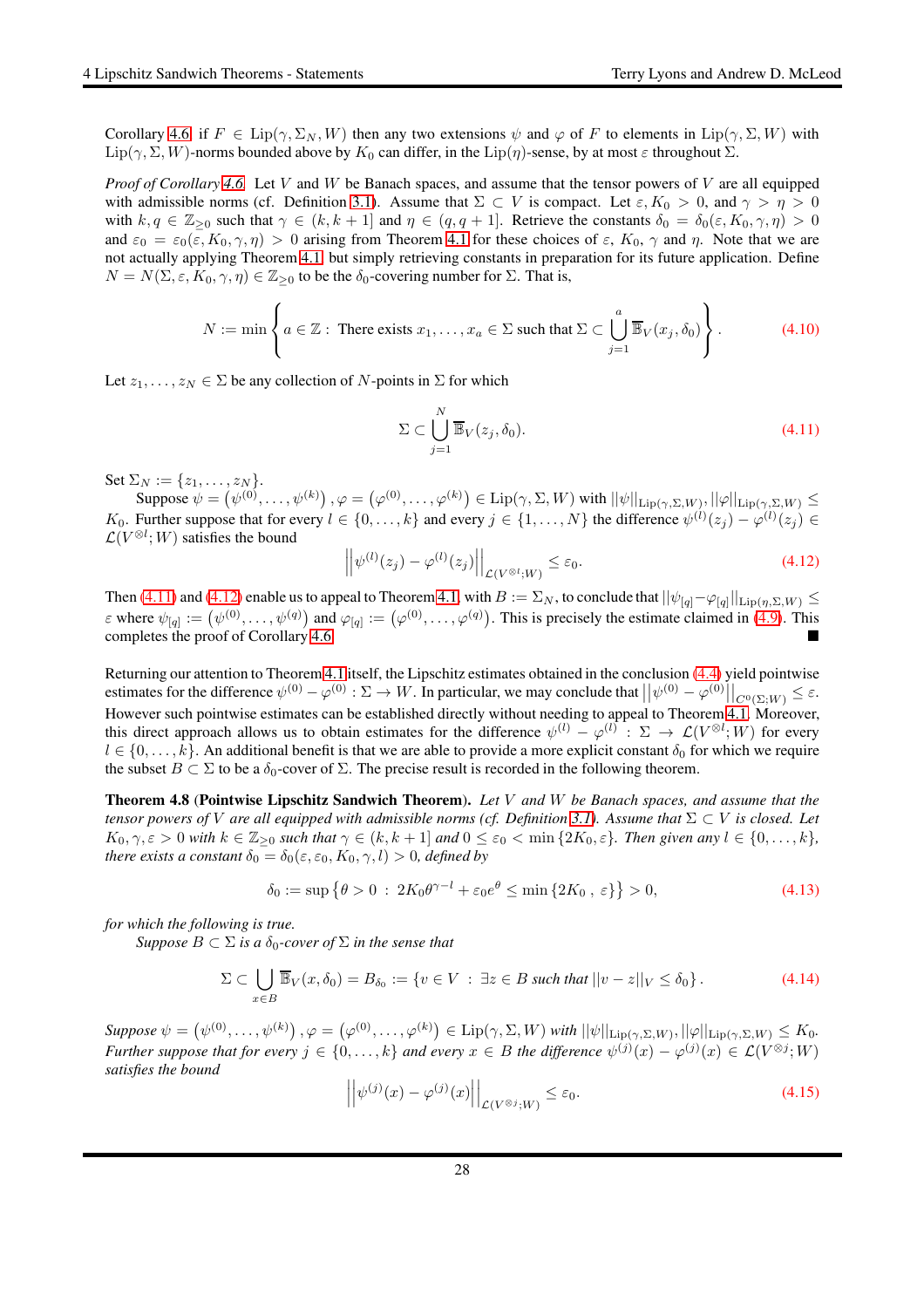*Then we may conclude that for every*  $s \in \{0, \ldots, l\}$  *and every*  $x \in \Sigma$  *that* 

<span id="page-28-0"></span>
$$
\left| \left| \psi^{(s)}(x) - \varphi^{(s)}(x) \right| \right|_{\mathcal{L}(V^{\otimes s};w)} \leq \varepsilon. \tag{4.16}
$$

**Remark 4.9.** In contrasts to Theorem [4.1](#page-25-0) we are able to deal with arbitrary  $\varepsilon_0 < \varepsilon$  by suitably restricting  $\delta_0$ . The issue outlined in Remark [4.4](#page-25-3) is no longer a problem in this setting since the same notion of closeness is used in both the assumption  $(4.15)$  and the conclusion  $(4.16)$ .

**Remark 4.10.** It follows from [\(4.13\)](#page-27-4) that, for every  $l \in \{0, ..., k\}$ , the constant  $\delta_0 = \delta_0(\varepsilon, \varepsilon_0, K_0, \gamma, l) > 0$  is bounded above by 1. Consequently, if the constants  $\varepsilon$ ,  $\varepsilon_0$ ,  $K_0$ , and  $\gamma$  remain fixed, we may conclude that the constant  $\delta_0$  is decreasing with respect to the argument  $l \in \{0, \ldots, k\}$  in the sense that the mapping  $l \mapsto \delta_0(\varepsilon, \varepsilon_0, K_0, \gamma, l)$  is a decreasing function on  $\{0, \ldots, k\}.$ 

The following result is a consequence of Theorem [4.8](#page-27-0) when the subset  $\Sigma \subset V$  is compact.

<span id="page-28-2"></span>Corollary 4.11. *Let* V *and* W *be Banach spaces, and assume that the tensor powers of* V *are all equipped with admissible norms (cf. Definition* [3.1\)](#page-14-1). Assume that  $\Sigma \subset V$  is compact. Let  $K_0, \gamma, \varepsilon > 0$ , with  $k \in \mathbb{Z}_{\geq 0}$  such *that*  $\gamma \in (k, k+1]$ *, and*  $0 \le \varepsilon_0 < \min\{2K_0, \varepsilon\}$ *. Given*  $l \in \{0, \ldots, k\}$  *let*  $\delta_0 = \delta_0(\varepsilon, \varepsilon_0, K_0, \gamma, l) > 0$  *denote the constant arising from Theorem [4.8](#page-27-0)* (*cf.* [\(4.13\)](#page-27-4)). Let  $N = N(\Sigma, \varepsilon, \varepsilon_0, K_0, \gamma, l) \in \mathbb{Z}_{\geq 0}$  denote the  $\delta_0$ -covering *number of* Σ*. That is,*

<span id="page-28-1"></span>
$$
N := \min \left\{ a \in \mathbb{Z} : \text{ There exists } x_1, \dots, x_a \in \Sigma \text{ such that } \Sigma \subset \bigcup_{j=1}^a \overline{\mathbb{B}}_V(x_j, \delta_0) \right\}. \tag{4.17}
$$

*Then there is a finite subset*  $\Sigma_N = \{z_1, \ldots, z_N\} \subset \Sigma$  *for which the following is true.* 

 $\mathit{Suppose}\ \psi=\left(\psi^{(0)},\ldots,\psi^{(k)}\right), \varphi=\left(\varphi^{(0)},\ldots,\varphi^{(k)}\right)\in \mathrm{Lip}(\gamma,\Sigma,W) \text{ with } ||\psi||_{\mathrm{Lip}(\gamma,\Sigma,W)}, ||\varphi||_{\mathrm{Lip}(\gamma,\Sigma,W)} \leq$  $K_0$ . Further suppose that for every  $i \in \{0, \ldots, k\}$  and every  $j \in \{1, \ldots, N\}$  the difference  $\psi^{(i)}(z_j) - \varphi^{(i)}(z_j) \in$  $\mathcal{L}(V^{\otimes i}; W)$  satisfies the bound

$$
\left| \left| \psi^{(i)}(z_j) - \varphi^{(i)}(z_j) \right| \right|_{\mathcal{L}(V^{\otimes s}; W)} \leq \varepsilon_0. \tag{4.18}
$$

*Then we may conclude that for every*  $s \in \{0, \ldots, l\}$  *and every*  $x \in \Sigma$  *that* 

<span id="page-28-3"></span>
$$
\left| \left| \psi^{(s)}(x) - \varphi^{(s)}(x) \right| \right|_{\mathcal{L}(V^{\otimes s};w)} \le \varepsilon. \tag{4.19}
$$

**Remark 4.12.** When  $N \in \mathbb{Z}_{\geq 1}$  defined in [\(4.17\)](#page-28-1) is less than the cardinality of  $\Sigma$ , Corollary [4.11](#page-28-2) guarantees that we are able to identify a strictly smaller collection of points  $\Sigma_N$  such that the behaviour of a  $Lip(\gamma, \Sigma, W)$  function  $F = (F^{(0)}, \ldots, F^{(k)})$  on  $\Sigma_N$  determines the pointwise behaviour of  $F_{[l]} = (F^{(0)}, \ldots, F^{(l)})$  over the entire set  $(\psi^{(0)}, \dots, \psi^{(k)})$  and  $\varphi = (\varphi^{(0)}, \dots, \varphi^{(k)})$  are both extensions of F to  $\text{Lip}(\gamma, \Sigma, W)$  with  $\text{Lip}(\gamma, \Sigma, W)$ -norms  $\Sigma$  up to an arbitrarily small error. That is, using the notation of Corollary [4.11,](#page-28-2) if  $F \in \text{Lip}(\gamma, \Sigma_N, W)$  and  $\psi =$ bounded above by  $K_0$ , then for every  $s \in \{0, \ldots, l\}$  the functions  $\psi^{(l)}$  and  $\varphi^{(l)}$  may only differ, in the pointwise sense, by at most  $\varepsilon$  throughout  $\Sigma$ .

*Proof of Corollary [4.11.](#page-28-2)* Let V and W be Banach spaces, and assume that the tensor powers of V are all equipped with admissible norms (cf. Definition [3.1\)](#page-14-1). Assume that  $\Sigma \subset V$  is compact. Let  $K_0, \gamma, \varepsilon > 0$ , with  $k \in \mathbb{Z}_{\geq 0}$ such that  $\gamma \in (k, k + 1]$ , and  $0 \le \varepsilon_0 < \min\{2K_0, \varepsilon\}$ . Given  $l \in \{0, \ldots, k\}$  retrieve the constant  $\delta_0 =$  $\delta_0(\varepsilon, \varepsilon_0, K_0, \gamma, l) > 0$  denote the constant arising from Theorem [4.8](#page-27-0) for these choices of  $\varepsilon$ ,  $\varepsilon_0$ ,  $K_0$ ,  $\gamma$ , and l. Note that we are not actually applying Theorem [4.1,](#page-25-0) but simply retrieving a constant in preparation for its future application. Define  $N = N(\Sigma, \varepsilon, \varepsilon_0, K_0, \gamma, l) \in \mathbb{Z}_{\geq 0}$  to be the  $\delta_0$ -covering number of  $\Sigma$ . That is,

$$
N := \min \left\{ a \in \mathbb{Z} : \text{ There exists } x_1, \dots, x_a \in \Sigma \text{ such that } \Sigma \subset \bigcup_{j=1}^a \overline{\mathbb{B}}_V(x_j, \delta_0) \right\}.
$$
 (4.20)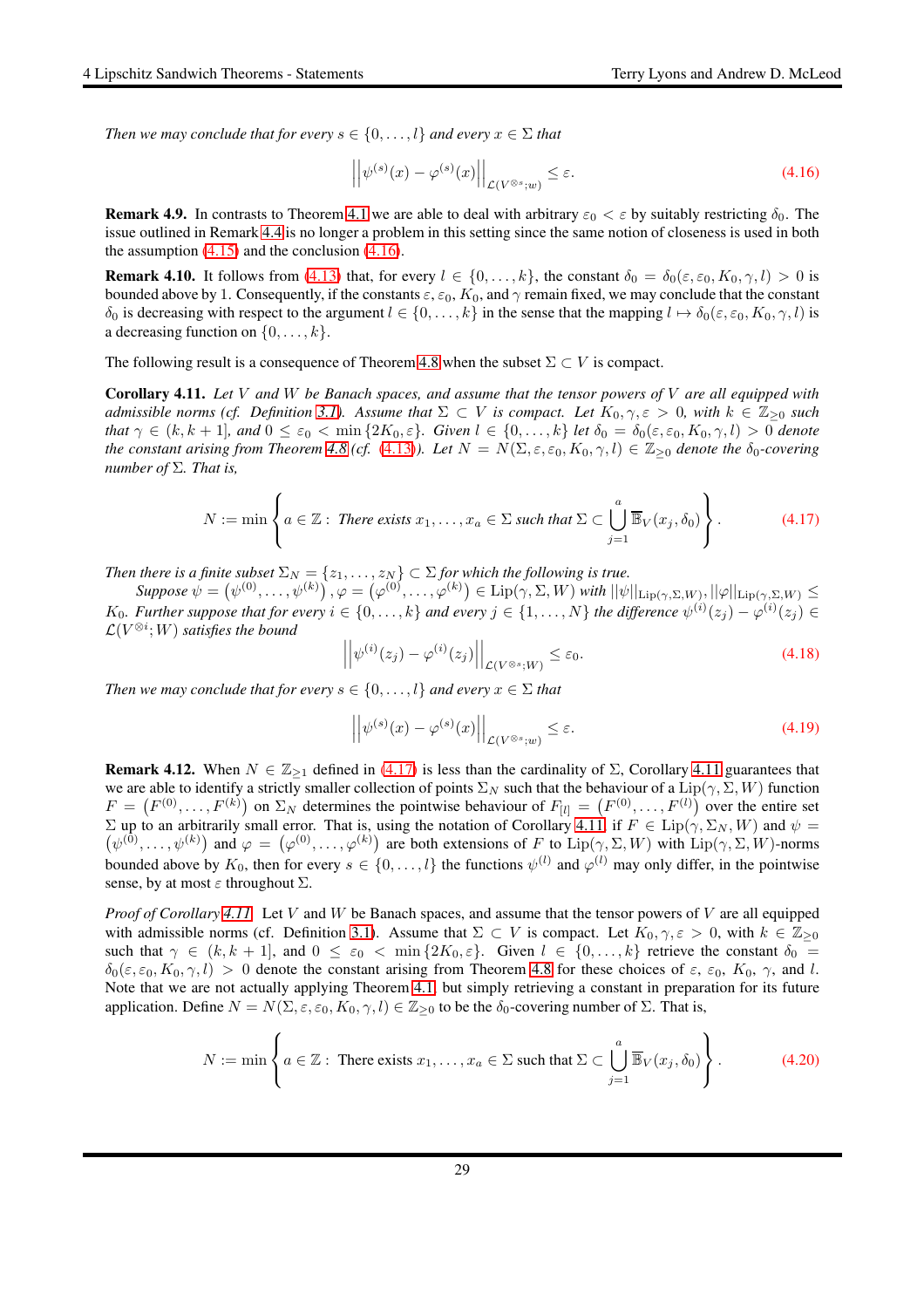Let  $z_1, \ldots, z_N \in \Sigma$  be any collection of N-points in  $\Sigma$  for which

<span id="page-29-1"></span>
$$
\Sigma \subset \bigcup_{j=1}^{N} \overline{\mathbb{B}}_V(z_j, \delta_0). \tag{4.21}
$$

Set  $\Sigma_N := \{z_1, \ldots, z_N\}.$ 

Now suppose that both  $\psi = (\psi^{(0)}, \dots, \psi^{(k)})$ ,  $\varphi = (\varphi^{(0)}, \dots, \varphi^{(k)}) \in \text{Lip}(\gamma, \Sigma, W)$  have their norms bounded by  $K_0$ , i.e.  $||\psi||_{\text{Lip}(\gamma,\Sigma,W)}, ||\varphi||_{\text{Lip}(\gamma,\Sigma,W)} \leq K_0$ . Further suppose that for every  $i \in \{0,\ldots,k\}$  and every  $j \in \{1, ..., N\}$  the difference  $\psi^{(i)}(z_j) - \varphi^{(i)}(z_j) \in \mathcal{L}(V^{\otimes i}; W)$  satisfies the bound

<span id="page-29-2"></span>
$$
\left| \left| \psi^{(i)}(z_j) - \varphi^{(i)}(z_j) \right| \right|_{\mathcal{L}(V^{\otimes s}; W)} \leq \varepsilon_0. \tag{4.22}
$$

Together,  $(4.21)$  and  $(4.22)$  provide the hypotheses required to allow us to appeal to Theorem [4.8](#page-27-0) with the subset B of that result as the subset  $\Sigma_N$  here. A consequence of doing so is that, for every  $s \in \{0, \ldots, l\}$  and  $x \in \Sigma$ , we have that  $||\psi^{(s)}(x) - \varphi^{(s)}(x)||_{\mathcal{L}(V^{\otimes s};W)} \leq \varepsilon$  as claimed in [\(4.19\)](#page-28-3). This completes the proof of Corollary [4.11.](#page-28-2)

# <span id="page-29-0"></span>5. Lipschitz Sandwich Theorems - Proofs

In this section we provide rigorous proofs of the results stated in Section [4.](#page-24-0) Let  $V$  and  $W$  be Banach spaces and assume that the tensor powers of  $V$  are all equipped with admissible norms (cf. Definition [3.1\)](#page-14-1). Throughout, when referring to metric balls we use the convention that those denoted by  $\mathbb B$  are taken to be open and those denoted by  $\overline{\mathbb B}$ are taken to be closed.

Let  $\Sigma \subset V$  be closed and  $\gamma > 0$  with  $k \in \mathbb{Z}_{\geq 0}$  with  $\gamma \in (k, k + 1]$ . We begin by establishing estimates for an element  $F = (F^{(0)}, \ldots, F^{(k)}) \in \text{Lip}(\gamma, \Sigma, W)$  at points  $x \in \Sigma$  in terms of the value of F at some fixed point  $p \in \Sigma$ . The precise result is the following lemma.

<span id="page-29-3"></span>Lemma 5.1 (Pointwise Estimates). *Let* V *and* W *be Banach spaces, and assume that the tensor powers of* V *are all equipped with admissible norms (cf. Definition* [3.1\)](#page-14-1). Assume  $\Gamma \subset V$  *is closed with*  $p \in \Gamma$ *. Let*  $A, \rho > 0, r_0 \ge 0$ *, and*  $n \in \mathbb{Z}_{\geq 0}$  such that  $\rho \in (n, n + 1]$ . Let  $F = (F^{(0)}, \ldots, F^{(n)}) \in \text{Lip}(\rho, \Gamma, W)$  with  $||F||_{\text{Lip}(\rho, \Gamma, W)} \leq A$ . For every  $j\in\{0,\ldots,n\}$  let  $R_j^F:\Gamma\times\Gamma\to\mathcal L(V^{\otimes j};W)$  denote the remainder term associated to  $F^{(j)}$ , defined for  $x,y\in\Gamma$ *and*  $v \in V^{\otimes j}$  *by* 

$$
R_j^F(x, y)[v] := F^{(j)}(y)[v] - \sum_{s=0}^{n-j} \frac{1}{s!} F^{(j+s)}(x) [v \otimes (y-x)^{\otimes s}]. \tag{5.1}
$$

*Then for for every*  $l \in \{0, \ldots, n\}$ *, any*  $x, y \in \Sigma$ *, and any*  $\theta \in (n, \rho)$ *, we have that* 

<span id="page-29-4"></span>
$$
||R_l^F(x,y)||_{\mathcal{L}(V^{\otimes l};W)} \le A \left(\text{dist}(x,p) + \text{dist}(y,p)\right)^{\rho-\theta} ||y-x||_V^{\theta-l}.
$$
 (5.2)

Further, suppose  $q \in \{0,\ldots,n\}$  and that for every  $s \in \{0,\ldots,q\}$  we have  $||F^{(s)}(p)||_{\mathcal{L}(V^{\otimes s};W)} \leq r_0$ . Then for  $any \, l \in \{0, \ldots, q\}$  *and any*  $x \in \Gamma$  *we have that* 

<span id="page-29-6"></span>
$$
\left| \left| F^{(l)}(x) \right| \right|_{\mathcal{L}(V^{\otimes l};W)} \le \min \left\{ A \, , \, A \left[ \text{dist}(x,p)^{\rho-l} + S_{l,q}(x,p) \right] + r_0 \sum_{j=0}^{q-l} \frac{1}{j!} \, \text{dist}(x,p)^j \right\} \tag{5.3}
$$

*where*

<span id="page-29-5"></span>
$$
S_{l,q}(x,p) := \begin{cases} \sum_{j=q+1-l}^{n-l} \frac{1}{j!} \operatorname{dist}(x,p)^j & \text{if } q < n \\ 0 & \text{if } q = n. \end{cases}
$$
 (5.4)

*Proof of Lemma [5.1.](#page-29-3)* Let V and W be Banach spaces, and assume that the tensor powers of V are all equipped with admissible norms (cf. Definition [3.1\)](#page-14-1). Assume that  $\Gamma \subset V$  is closed and that  $\rho > 0$  with  $n \in \mathbb{Z}_{\geq 0}$  such that  $\rho \in (n, n + 1]$ . Suppose that, for  $l \in \{0, ..., n\}$ , we have functions  $F^{(l)} : \Gamma \to \mathcal{L}(V^{\otimes l}; W)$  such that  $F =$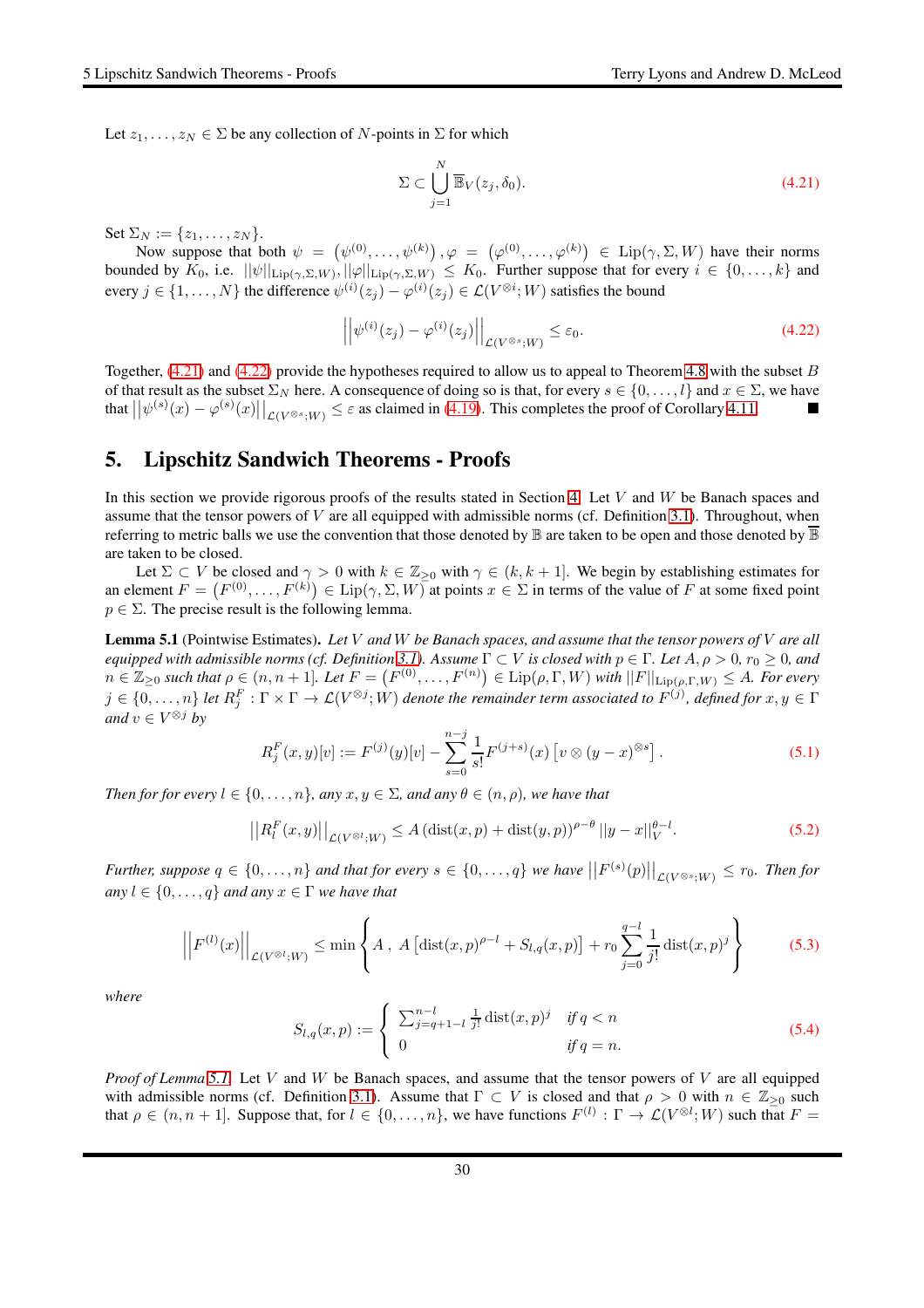$(F^{(0)}, \ldots, F^{(n)}) \in \text{Lip}(\rho, \Gamma, W)$  with  $||F||_{\text{Lip}(\rho, \Gamma, W)} \leq A$ . For each  $j \in \{0, \ldots, n\}$  let  $R_j^F : \Gamma \times \Gamma \to \mathcal{L}(V^{\otimes j}; W)$ denote the remainder term associated to  $F^{(j)}$ , defined for  $x, y \in \Gamma$  and  $v \in V^{\otimes j}$  by

<span id="page-30-1"></span>
$$
R_j^F(x,y)[v] := F^{(j)}(y)[v] - \sum_{s=0}^{n-j} \frac{1}{s!} F^{(j+s)}(x) [v \otimes (y-x)^{\otimes s}]. \tag{5.5}
$$

As a consequence of  $F \in \text{Lip}(\rho, \Gamma, W)$  with  $||F||_{\text{Lip}(\rho, \Gamma, W)} \leq A$ , whenever  $l \in \{0, \ldots, n\}$  and  $x, y \in \Gamma$ , we have the bounds (cf.  $(3.4)$  and  $(3.6)$ )

<span id="page-30-0"></span>
$$
\textbf{(I)} \quad \left| \left| F^{(l)}(x) \right| \right|_{\mathcal{L}(V^{\otimes l}; W)} \le A \qquad \text{and} \qquad \textbf{(II)} \quad \left| \left| R_l^F(x, y) \right| \right|_{\mathcal{L}(V^{\otimes l}; W)} \le A ||y - x||_V^{\rho - l}. \tag{5.6}
$$

If  $l \in \{0, \ldots, n\}, x, y \in \Gamma$ , and  $\theta \in (n, \rho)$ , we use (II) of [\(5.6\)](#page-30-0) to compute that

$$
||R_l^F(x,y)||_{\mathcal{L}(V^{\otimes l};W)} \stackrel{\text{(II) of (5.6)}}{\leq} A||y-x||_V^{\rho-l} = A||y-x||_V^{\rho-\theta}||y-x||_V^{\theta-l}
$$
  
\n
$$
\leq A (||x-p||_V + ||y-p||_V)^{\rho-\theta} ||y-x||_V^{\theta-l}
$$
  
\n
$$
= A (\text{dist}(x,p) + \text{dist}(y,p))^{\rho-\theta} ||y-x||_V^{\theta-l}
$$

as claimed in [\(5.2\)](#page-29-4).

Now suppose that  $q \in \{0, \ldots, n\}$  and that for every  $s \in \{0, \ldots, q\}$  we have  $\left|\left|F^{(s)}(p)\right|\right|_{\mathcal{L}(V^{\otimes s}; W)} \leq r_0$ . Given  $l \in \{0, \ldots, q\}, x \in \Gamma$ , and  $v \in V^{\otimes l}$ , recalling that the tensor powers of V are equipped with admissible norms (cf. Definition [3.1\)](#page-14-1), we may use  $(5.5)$  and  $(II)$  of  $(5.6)$  to obtain that

<span id="page-30-2"></span>
$$
\left| \left| F^{(l)}(x)[v] \right| \right|_{W} \leq \sum_{s=0}^{n-l} \frac{1}{s!} \left| \left| F^{(s)}(p) \right| \right|_{\mathcal{L}(V^{\otimes s};W)} ||x-p||_{V}^{s} ||v||_{V^{\otimes l}} + A||x-p||_{V}^{\rho-l} ||v||_{V^{\otimes l}}.
$$
 (5.7)

If  $q = n$  then [\(5.7\)](#page-30-2) tells us that

<span id="page-30-3"></span>
$$
\left| \left| F^{(l)}(x)[v] \right| \right|_{W} \leq \left( r_{0} \sum_{s=0}^{q-l} \frac{1}{s!} ||x-p||_{V}^{s} + A||x-p||_{V}^{\rho-l} \right) ||v||_{V^{\otimes l}}.
$$
 (5.8)

Whilst if  $q < n$ , we deduce from [\(5.7\)](#page-30-2) that

<span id="page-30-4"></span>
$$
\left| \left| F^{(l)}(x)[v] \right| \right|_{W} \leq \left( r_0 \sum_{s=0}^{q-l} \frac{1}{s!} ||x-p||_{V}^{s} + A \sum_{s=q-l+1}^{n-l} \frac{1}{s!} ||x-p||_{V}^{s} + A||x-p||_{V}^{\rho-l} \right) ||v||_{V^{\otimes l}}.
$$
 (5.9)

If we let  $S_{l,q}(x, p)$  be defined as in [\(5.4\)](#page-29-5), then [\(5.8\)](#page-30-3) and [\(5.9\)](#page-30-4) combine to yield that

<span id="page-30-5"></span>
$$
\left| \left| F^{(l)}(x)[v] \right| \right|_{W} \leq \left( r_0 \sum_{s=0}^{q-l} \frac{1}{s!} \operatorname{dist}(x, p)^s + A \left[ \operatorname{dist}(x, p)^{\rho} + S_{l,q}(x, p) \right] \right) ||v||_{V^{\otimes l}}.
$$
 (5.10)

Taking the supremum over  $v \in V^{\otimes l}$  with unit  $V^{\otimes l}$  norm in [\(5.10\)](#page-30-5) yields the second estimate claimed in [\(5.3\)](#page-29-6). The first estimate claimed in  $(5.3)$  follows from  $(I)$  in  $(5.6)$ . This completes the proof of Lemma [5.1.](#page-29-3)

We can use the pointwise estimates in Lemma [5.1](#page-29-3) to prove the *Pointwise Lipschitz Sandwich Theorem* stated as Theorem [4.8](#page-27-0) in Section [4.](#page-24-0)

*Proof of Theorem [4.8.](#page-27-0)* Assume that V and W are Banach spaces and that the tensor powers of V are all equipped with admissible norms (cf. Definition [3.1\)](#page-14-1). Assume  $\Sigma \subset V$  is a closed subset. Let  $K_0, \gamma, \varepsilon > 0$  with  $k \in \mathbb{Z}_{\geq 0}$  such that  $\gamma \in (k, k + 1]$ , and  $0 \le \varepsilon_0 < \min\{2K_0, \varepsilon\}$ . Let  $l \in \{0, \ldots, k\}$  and define  $\delta_0 = \delta_0(\varepsilon, \varepsilon_0, K_0, \gamma, l) > 0$  by

<span id="page-30-6"></span>
$$
\delta_0 := \sup \left\{ \theta > 0 \; : \; 2K_0 \theta^{\gamma - l} + \varepsilon_0 e^{\theta} \le \min \left\{ 2K_0, \varepsilon \right\} \right\}. \tag{5.11}
$$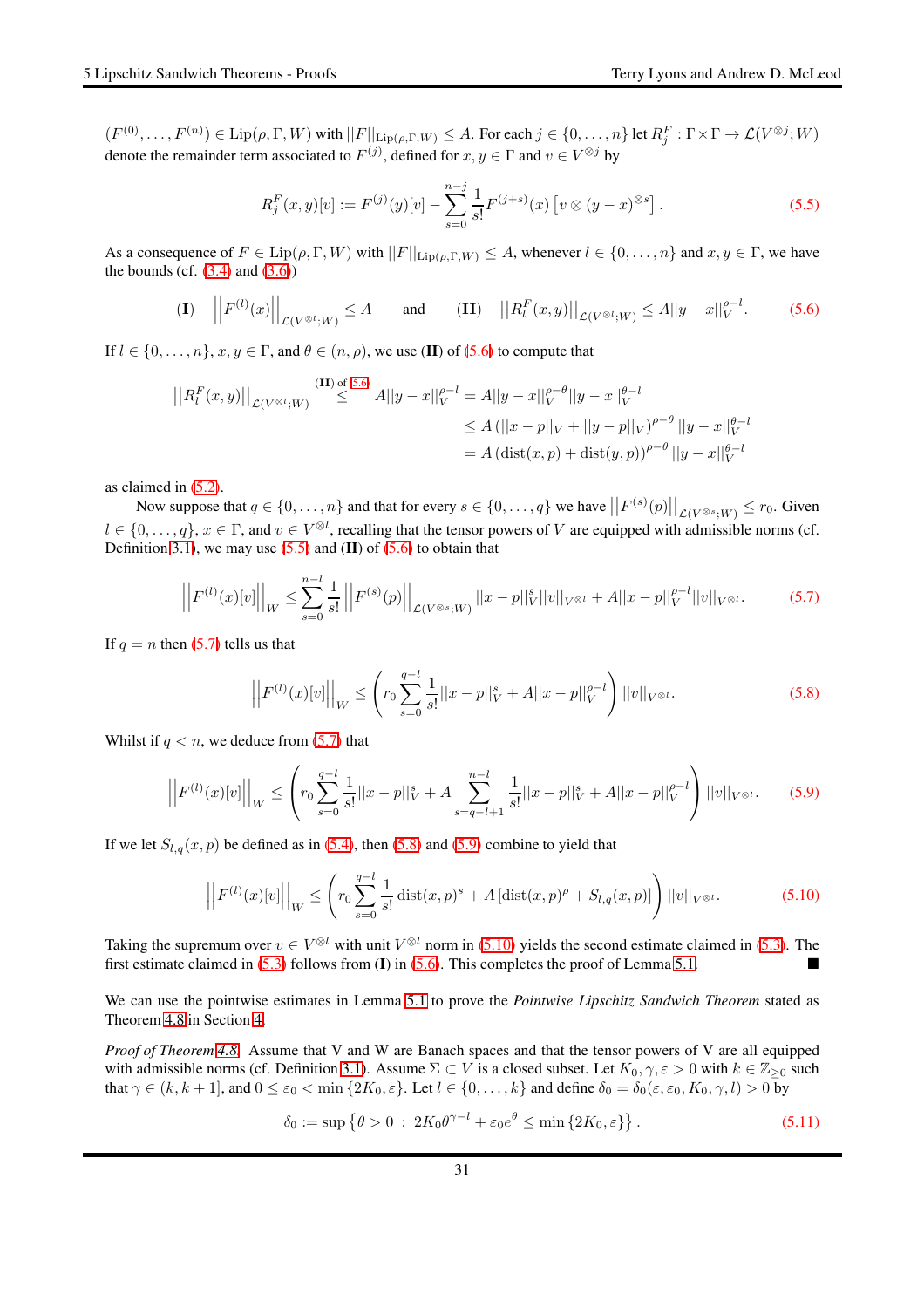A first consequence of [\(5.11\)](#page-30-6) is that  $\delta_0 \le 1$ , and so for every  $s \in \{0, \ldots, l\}$  we have that  $\delta_0^{\gamma-s} \le \delta_0^{\gamma-l}$ . A second consequence of  $(5.11)$  is that

<span id="page-31-2"></span>
$$
2K_0 \delta_0^{\gamma - l} + \varepsilon_0 e^{\delta_0} \le \min\left\{2K_0, \varepsilon\right\} \le \varepsilon. \tag{5.12}
$$

Now assume that  $B \subset \Sigma$  is a  $\delta_0$ -cover of  $\Sigma$  in the sense that

<span id="page-31-1"></span>
$$
\Sigma \subset \bigcup_{x \in B} \overline{\mathbb{B}}_V(x, \delta_0) = B_{\delta_0} := \{ v \in V \, : \, \exists z \in B \text{ such that } ||z - v||_V \le \delta_0 \} \,.
$$

Suppose that  $\psi = (\psi^{(0)}, \dots, \psi^{(k)})$  ,  $\varphi = (\varphi^{(0)}, \dots, \varphi^{(k)}) \in \text{Lip}(\gamma, \Sigma, W)$  with  $||\psi||_{\text{Lip}(\gamma, \Sigma, W)}$ ,  $||\varphi||_{\text{Lip}(\gamma, \Sigma, W)} \leq$  $K_0$ . Further suppose that for every  $j \in \{0, ..., k\}$  and every  $x \in B$  the difference  $\psi^{(j)}(x) - \varphi^{(j)}(x) \in \mathcal{L}(V^{\otimes j}; W)$ satisfies the bound

<span id="page-31-0"></span>
$$
\left| \left| \psi^{(j)}(x) - \varphi^{(j)}(x) \right| \right|_{\mathcal{L}(V^{\otimes j}; W)} \leq \varepsilon_0. \tag{5.14}
$$

Define  $F \in \text{Lip}(\gamma, \Sigma, W)$  by  $F := \psi - \varphi$  so that for every  $j \in \{0, ..., k\}$  we have  $F^{(j)} := \psi^{(j)} - \varphi^{(j)}$ . Then  $||F||_{\text{Lip}(\gamma,\Sigma,W)} \leq 2K_0$  and, for every  $j \in \{0,\ldots,k\}$  and every  $x \in B$ , [\(5.14\)](#page-31-0) gives that  $||F^{(j)}(x)||_{\mathcal{L}(V^{\otimes j};W)} \leq \varepsilon_0$ .

Now fix  $x \in \Sigma$  and  $s \in \{0, \ldots, l\}$ . From [\(5.13\)](#page-31-1) we conclude that there exists a point  $z \in B$  with  $||z-x||_V \le \delta_0$ . Then apply Lemma [5.1,](#page-29-3) with  $A := 2K_0$ ,  $r_0 := \varepsilon_0$ ,  $\rho := \gamma$ ,  $p := z$ ,  $n := k$  and  $q := k$ , to conclude that (cf. [\(5.3\)](#page-29-6))

<span id="page-31-3"></span>
$$
\left|\left|F^{(s)}(x)\right|\right|_{\mathcal{L}(V^{\otimes s};W)} \leq \min\left\{2K_0, 2K_0\delta_0^{\gamma-s} + \varepsilon_0\sum_{j=0}^{k-s}\frac{1}{j!}\delta_0^j\right\} \leq \min\left\{2K_0, 2K_0\delta_0^{\gamma-l} + \varepsilon_0e^{\delta_0}\right\} \stackrel{(5.12)}{\leq} \varepsilon \quad (5.15)
$$

where we have used that  $\delta_0^{\gamma-s} \le \delta_0^{\gamma-l}$ . Since  $F = \psi - \varphi$ , the arbitrariness of  $s \in \{0, \ldots, l\}$  and of  $x \in \Sigma$  ensure that  $(5.15)$  gives the bounds claimed in  $(4.16)$  This completes the proof of Theorem [4.8.](#page-27-0)

We now turn our attention to the *Single-Point Lipschitz Sandwich Theorem* [4.5.](#page-26-0) Our strategy to prove this result will be to convert the pointwise estimates achieved in Lemma [5.1](#page-29-3) to full Lipschitz norm estimates. To be more precise, recall that  $\Sigma \subset V$  is closed and  $\gamma > 0$  with  $k \in \mathbb{Z}_{\geq 0}$  such that  $\gamma \in (k, k + 1]$ . Let  $\eta \in (0, \gamma)$ ,  $K_0, \varepsilon > 0$ , and  $0 \leq \varepsilon_0 < \min\{2K_0, \varepsilon\}$ . Retrieve the constant  $\delta_0 = \delta_0(K_0, \varepsilon, \varepsilon_0, \gamma) > 0$  arising in Theorem [4.8](#page-27-0) for the choice l := k. Given a point  $p \in \Sigma$ , define  $\Omega := \Sigma \cap \overline{\mathbb{B}}_V(p, \delta_0)$ .

Suppose  $\psi = (\psi^{(0)}, \dots, \psi^{(k)}) \in \text{Lip}(\gamma, \Sigma, W), \varphi = (\varphi^{(0)}, \dots, \varphi^{(k)}) \in \text{Lip}(\gamma, \Sigma, W)$  satisfy the norm bounds  $||\psi||_{\text{Lip}(\gamma,\Sigma,W)}, ||\varphi||_{\text{Lip}(\gamma,\Sigma,W)} \leq K_0$ . Further suppose that for every  $j \in \{0,\ldots,k\}$  the difference  $\psi^{(j)}(p) - \varphi^{(j)}(p) \in \mathcal{L}(V^{\otimes j}; W)$  satisfies  $||\psi^{(j)}(p) - \varphi^{(j)}(p)||_{\mathcal{L}(V^{\otimes j}; W)} \leq \varepsilon_0$ . Then by applying Theorem [4.8,](#page-27-0) for the choices l,  $\Sigma$  and B there as k,  $\Omega$  and  $\{p\}$  here respectively, we may conclude that for every  $s \in \{0, \ldots, k\}$  and every  $x \in \Omega$  we have  $||\psi^{(s)}(x) - \varphi^{(s)}(x)||_{\mathcal{L}(V^{\otimes s};W)} \leq \varepsilon$ .

We will prove the *Single-Point Lipschitz Sandwich Theorem* [4.5,](#page-26-0) by establishing that after reducing the constant  $\delta_0$ , allowing it to additionally depend on  $\eta$ , we may strengthen these pointwise bounds into a bound on the full  $\text{Lip}(\eta, \Omega, W)$  norm of  $\psi - \varphi$ . There is a natural dichotomy within this strategy between the case that  $\eta \in (k, \gamma)$  and the case that  $\eta \in (0, k]$ . We first deal with the simpler case that  $\eta \in (k, \gamma)$ .

In order to prove Theorem [4.5,](#page-26-0) we first strengthen the pointwise estimates obtained in Lemma [5.1](#page-29-3) to full Lipschitz norm bounds on a local neighbourhood of the point  $p$ . The precise statement is the following lemma.

<span id="page-31-4"></span>Lemma 5.2 (Local Lipschitz Bounds I). *Let* V *and* W *be Banach spaces, and assume that the tensor powers of* V *are all equipped with admissible norms (cf. Definition [3.1\)](#page-14-1). Assume that* Γ ⊂ V *is non-empty and closed, and that*  $z \in \Gamma$ *. Let*  $A, \rho > 0$  *with*  $n \in \mathbb{Z}_{\geq 0}$  *such that*  $\rho \in (n, n + 1]$ *,*  $r_0 \in [0, A]$ *, and*  $\theta \in (n, \rho)$ *. Suppose that*  $F = (F^{(0)}, \ldots, F^{(n)}) \in \text{Lip}(\rho, \Gamma, W)$  *satisfies that*  $||F||_{\text{Lip}(\rho, \Gamma, W)} \leq A$ *, and that for every*  $j \in \{0, \ldots, n\}$  we have the bound  $||F^{(j)}(z)||_{\mathcal{L}(V^{\otimes j};W)} \leq r_0$ . Then for any  $\delta \in [0,1]$  we have that

<span id="page-31-5"></span>
$$
||F||_{\text{Lip}(\theta,\Omega,W)} \le \max\left\{ (2\delta)^{\rho-\theta} A, \ \min\left\{ A, \ A\delta^{\rho-n} + r_0 e^{\delta} \right\} \right\} \tag{5.16}
$$

*where*  $\Omega := \Gamma \cap \overline{\mathbb{B}}_V(z, \delta)$ *.* 

*Proof of Lemma [5.2.](#page-31-4)* Let V and W be Banach spaces, and assume that the tensor powers of V are all equipped with admissible norms (cf. Definition [3.1\)](#page-14-1). Assume that  $\Gamma \subset V$  is non-empty and closed, and that  $z \in \Gamma$ .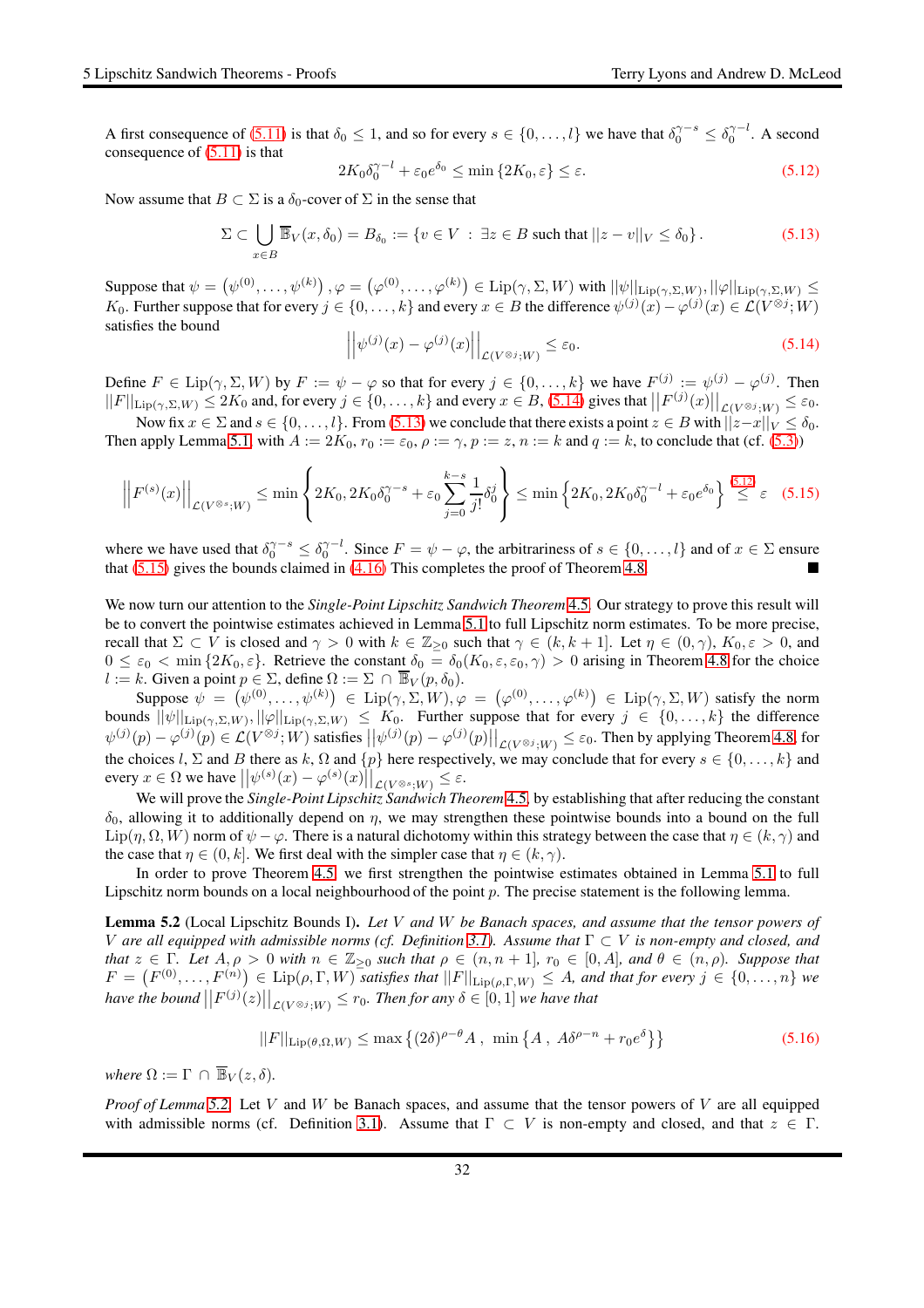$(F^{(0)},...,F^{(n)}) \in \text{Lip}(\rho,\Gamma,W)$  satisfies that  $||F||_{\text{Lip}(\rho,\Gamma,W)} \leq A$ , and that for every  $j \in \{0,...,n\}$  we have Let  $A, \rho > 0$  with  $n \in \mathbb{Z}_{\geq 0}$  such that  $\rho \in (n, n + 1]$ ,  $r_0 \in [0, A]$ , and  $\theta \in (n, \rho)$ . Suppose that  $F =$ the bound  $||F^{(j)}(z)||_{\mathcal{L}(V^{\otimes j};W)} \leq r_0$ . For each  $l \in \{0,\ldots,n\}$  let  $R_l^F : \Gamma \times \Gamma \to \mathcal{L}(V^{\otimes l};W)$  be defined for  $x, y \in \Gamma$  and  $v \in V^{\otimes l}$  by

$$
R_l^F(x, y)[v] := F^{(l)}(y)[v] - \sum_{j=0}^{n-l} \frac{1}{j!} F^{(j+l)}(x) \left[ v \otimes (y-x)^{\otimes j} \right]. \tag{5.17}
$$

An application of Lemma [5.1,](#page-29-3) with A,  $r_0$ ,  $\rho$ ,  $n$  and  $\theta$  here playing the same roles there, yields that for each  $l \in$  $\{0, \ldots, n\}$  and any  $x \in \Sigma$  we have (cf. [\(5.3\)](#page-29-6) for  $q = n$ )

<span id="page-32-0"></span>
$$
\left| \left| F^{(l)}(x) \right| \right|_{\mathcal{L}(V^{\otimes l};W)} \le \min \left\{ A \, , \, A \, \text{dist}(x,p)^{\rho-l} + r_0 \sum_{s=0}^{n-l} \frac{1}{s!} \, \text{dist}(x,p)^s \right\} \tag{5.18}
$$

and (cf. [\(5.2\)](#page-29-4))

<span id="page-32-1"></span>
$$
||R_l^F(x,y)||_{\mathcal{L}(V^{\otimes l};W)} \le A \left(\text{dist}(x,p) + \text{dist}(y,p)\right)^{\rho-\theta} ||y-x||_V^{\theta-l}.
$$
 (5.19)

Now let  $\delta \in [0,1]$  and define  $\Omega := \overline{\mathbb{B}}_V(z,\delta) \cap \Gamma \subset \Gamma$ . Then given any  $l \in \{0,\ldots,n\}$  and any  $x, y \in \Omega$ , [\(5.18\)](#page-32-0) tells us that

<span id="page-32-2"></span>
$$
\left|\left|F^{(l)}(x)\right|\right|_{\mathcal{L}(V^{\otimes l};W)} \leq \min\left\{A\,,\ A\delta^{\rho-l} + r_0\sum_{s=0}^{n-l}\frac{\delta^s}{s!}\right\} \leq \min\left\{A\,,\ A\delta^{\rho-n} + r_0e^{\delta}\right\},\tag{5.20}
$$

since  $\delta \in [0,1]$  means  $\delta^{\rho-l} \leq \delta^{\rho-n}$  for every  $l \in \{0,\ldots,n\}$ , whilst [\(5.19\)](#page-32-1) tells us that

<span id="page-32-3"></span>
$$
\left| \left| R_l^F(x, y) \right| \right|_{\mathcal{L}(V^{\otimes l}; W)} \le A \left( 2\delta \right)^{\rho - \theta} \left| y - x \right|_{V}^{\theta - l}.
$$
\n(5.21)

The estimates [\(5.20\)](#page-32-2) and [\(5.21\)](#page-32-3) allow us to conclude that  $F \in \text{Lip}(\eta, \Omega, W)$  with

$$
||F||_{\text{Lip}(\eta,\Omega,W)} \leq \max \left\{ (2\delta)^{\rho-\theta} A , \min \left\{ A , A\delta^{\rho-n} + r_0 e^{\delta} \right\} \right\}
$$

as claimed in [\(5.16\)](#page-31-5). This completes the proof of Lemma [5.2.](#page-31-4)

We can use Lemma [5.2](#page-31-4) to prove Theorem [4.5](#page-26-0) for the case that  $\eta \in (k, \gamma)$ .

*Proof of Theorem* [4.5](#page-26-0) *when*  $\eta \in (k, \gamma)$ . Assume that V and W are Banach spaces and that the tensor powers of V are all equipped with admissible norms (cf. Definition [3.1\)](#page-14-1). Let  $\Sigma \subset V$  be non-empty and closed. Let  $\varepsilon, K_0, \gamma > 0$ with  $k \in \mathbb{Z}_{\geq 0}$  such that  $\gamma \in (k, k + 1], 0 \leq \varepsilon_0 < \min\{2K_0, \varepsilon\}$ , and  $\eta \in (k, \gamma)$ . With a view to later applying Lemma [5.2,](#page-31-4) define  $\delta_0 = \delta_0(\varepsilon, \varepsilon_0, K_0, \gamma) > 0$  by

<span id="page-32-4"></span>
$$
\delta_0 := \sup \left\{ \theta \in (0,1] \, : \, 2K_0(2\theta)^{\gamma-\eta} \le \min \left\{ 2K_0, \varepsilon \right\} \text{ and } 2K_0 \theta^{\gamma-k} + \varepsilon_0 e^{\theta} \le \min \left\{ 2K_0, \varepsilon \right\} \right\} > 0. \tag{5.22}
$$

It initially appears that  $\delta_0$  additionally depends on k. However, k is determined by  $\gamma$ , thus any dependence on k is really dependence on  $\gamma$ . We now fix the value of  $\delta_0 > 0$  for the remainder of the proof. We record that [\(5.22\)](#page-32-4) ensures that  $\delta_0 \leq 1$  and

<span id="page-32-5"></span>
$$
\text{(I)} \quad 2K_0(2\delta_0)^{\gamma-\eta} \le \min\left\{2K_0, \varepsilon\right\} \qquad \text{and} \qquad \text{(II)} \quad 2K_0\delta_0^{\gamma-k} + \varepsilon_0 e^{\delta_0} \le \min\left\{2K_0, \varepsilon\right\}. \tag{5.23}
$$

Now assume that  $p \in \Sigma$  and that  $\psi = (\psi^{(0)}, \dots, \psi^{(k)})$  and  $\varphi = (\varphi^{(0)}, \dots, \varphi^{(k)})$  are elements in  $\text{Lip}(\gamma, \Sigma, W)$ with  $\|\psi\|_{\text{Lip}(\gamma,\Sigma,W)}, \|\varphi\|_{\text{Lip}(\gamma,\Sigma,W)} \leq K_0$ . Further suppose that for every  $l \in \{0,\ldots,k\}$  the difference  $\psi^{(l)}(p)$  –  $\varphi^{(l)}(p) \in \mathcal{L}(V^{\otimes l}; W)$  satisfies the bound

$$
\left| \left| \psi^{(l)}(p) - \varphi^{(l)}(p) \right| \right|_{\mathcal{L}(V^{\otimes l}; W)} \leq \varepsilon_0. \tag{5.24}
$$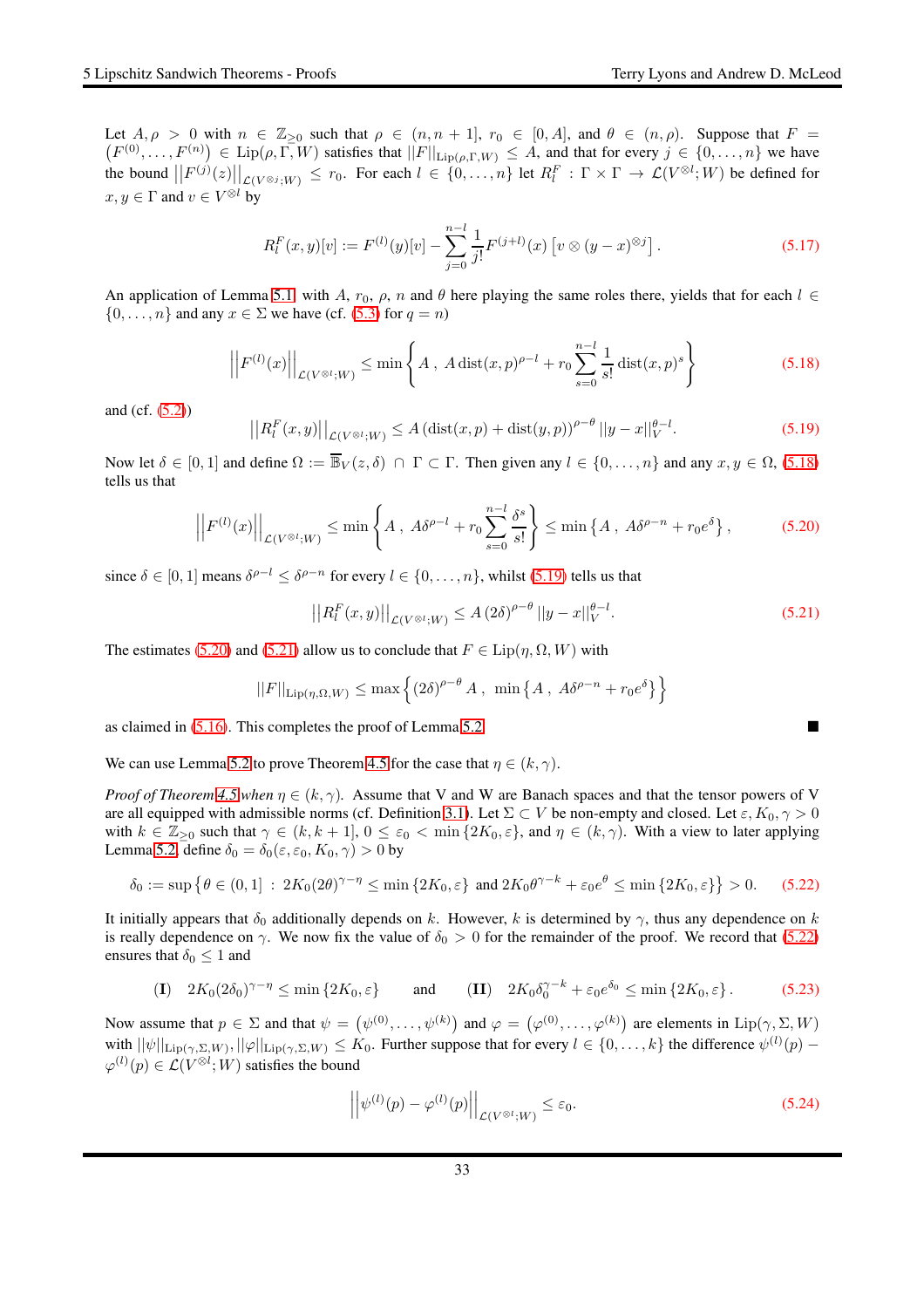Define  $\Omega := \mathbb{B}_V(p, \delta_0) \cap \Sigma$  and  $F \in \text{Lip}(\gamma, \Sigma, W)$  by  $F := \psi - \varphi$ , so that for every  $j \in \{0, \dots, k\}$  we have  $F^{(j)} = \psi^{(j)} - \varphi^{(j)}$ . We apply Lemma [5.2](#page-31-4) to F, with  $A := 2K_0$ ,  $r_0 := \varepsilon_0$ ,  $\rho := \gamma$ ,  $n := k$ ,  $z := p$ ,  $\theta := \eta$  and  $\delta := \delta_0$ , to conclude both that  $F \in \text{Lip}(\eta, \Omega, W)$  and (cf. [\(5.16\)](#page-31-5)) that

$$
||F||_{\text{Lip}(\eta,\Omega,W)} \leq \max \left\{ 2K_0(2\delta_0)^{\gamma-\eta} , \min \left\{ 2K_0 , 2K_0 \delta_0^{\gamma-k} + \varepsilon_0 e^{\delta_0} \right\} \right\} \stackrel{\text{(II) of (5.23)}}{\leq} \max \left\{ 2K_0 (2\delta_0)^{\gamma-\eta} , \varepsilon \right\}
$$
  
(I) of (5.23)  

$$
\stackrel{\text{(I) of (5.23)}}{\leq} \max \left\{ \varepsilon , \varepsilon \right\} = \varepsilon.
$$

Since  $F = \psi - \varphi$  and  $\Omega := \Sigma \cap \overline{\mathbb{B}}_V(p, \delta_0)$ , this is precisely the estimate claimed in [\(4.6\)](#page-26-4). This completes the proof of Theorem [4.5](#page-26-0) for  $\eta \in (k, \gamma)$ .

Proving Theorem [4.5](#page-26-0) for the case  $\eta \in (0, k]$  is more challenging. We first combine Lemma [3.4](#page-19-7) from Section [3](#page-14-0) and Lemma [5.2](#page-31-4) to obtain the following local Lipschitz bounds.

<span id="page-33-0"></span>Lemma 5.3 (Local Lipschitz Bounds II). *Let* V *and* W *be Banach spaces, and assume that the tensor powers of* V are all equipped with admissible norms (cf. Definition [3.1\)](#page-14-1). Assume that  $\Gamma \subset V$  is a non-empty closed subset *with*  $z \in \Gamma$ *. Let*  $A > 0$ *,*  $r_0 \in [0, A)$ *,*  $\rho > 1$  *with*  $n \in \mathbb{Z}_{\geq 1}$  *such that*  $\rho \in (n, n + 1]$ *, and*  $\theta \in (0, n]$  *with*  $q \in \{0,\ldots,n-1\}$  *such that*  $\theta \in (q,q+1]$ *. Suppose that*  $F \in \text{Lip}(\rho,\Gamma,W)$  *satisfies that*  $||F||_{\text{Lip}(\rho,\Gamma,W)} \leq A$ *,* and that for every  $j \in \{0, \ldots, n\}$  we have the bound  $||F^{(j)}(z)||_{\mathcal{L}(V^{\otimes j};W)} \leq r_0$ . Given any  $\delta \in [0,1]$  we have, for  $\Omega := \overline{\mathbb{B}}_V(z, \delta) \cap \Gamma$ , that

<span id="page-33-1"></span>
$$
||F_{[q]}||_{\text{Lip}(\theta,\Omega,W)} \leq \max\left\{ (2\delta)^{q+1-\theta} E_{n-b_q}, \min\left\{ E_{n-b_q}, \delta E_{n-b_q} + r_0 e^{\delta} \right\} \right\}
$$
(5.25)

where  $F_{[q]} = (F^{(0)}, \ldots, F^{(q)}),$   $b_q := n - (q + 1)$ , and for  $s \in \{0, \ldots, n - 1\}$   $E_{n-s}$  is inductively defined by

$$
E_{n-s} := \begin{cases} \left(1 + (2\delta)^{\frac{\rho-n}{2}}\right) \max\left\{(2\delta)^{\frac{\rho-n}{2}} A, \min\left\{A, \delta^{\rho-n} A + r_0 e^{\delta}\right\}\right\} & \text{if } s = 0\\ \left(1 + \sqrt{2\delta}\right) \max\left\{\sqrt{2\delta} E_{n-(s-1)}, \min\left\{E_{n-(s-1)}, \delta E_{n-(s-1)} + r_0 e^{\delta}\right\}\right\} & \text{if } s \ge 1. \end{cases}
$$
(5.26)

*Consequently, if*  $r_0 = 0$  *we can conclude that* 

<span id="page-33-3"></span> $\overline{\phantom{a}}$  $\mid$ 

<span id="page-33-2"></span>
$$
||F_{[q]}||_{\text{Lip}(\theta,\Omega,W)} \le \left(1 + (2\delta)^{\frac{\rho-n}{2}}\right) \left(1 + \sqrt{2\delta}\right)^{n - (q+1)} \left(2\delta\right)^{\frac{\rho-\theta}{2} + \frac{q+1-\theta}{2}} A. \tag{5.27}
$$

*If*  $0 < r_0 < A$  *then there exists*  $\delta_* = \delta_*(A, r_0, \rho) > 0$  *such that if we additionally impose that*  $\delta \in [0, \delta_*]$  *then we may conclude that*

$$
\left|F_{[q]}\right|\Big|_{\text{Lip}(\theta,\Omega,W)} \leq \max\left\{(2\delta)^{q+1-\theta}\mathcal{E}\,,\,\min\left\{\mathcal{E}\,,\,\delta\mathcal{E}+r_0e^{\delta}\right\}\right\} \tag{5.28}
$$

*for*  $\mathcal{E} = \mathcal{E}(A, r_0, \rho, \theta, \delta) > 0$  *defined by* 

<span id="page-33-5"></span>
$$
\mathcal{E} := \left(1 + (2\delta)^{\frac{\rho - n}{2}}\right) \left(1 + \sqrt{2\delta}\right)^{n - (q+1)} \left(\delta^{\rho - (q+1)}A + r_0\delta^{n - (q+1)}e^{\delta}\right) + \mathbf{X}_{n - (q+1)}(\delta) \tag{5.29}
$$

*where, for*  $t \in \{0, \ldots, n-1\}$ *, the quantity*  $\mathbf{X}_t(\delta)$  *is defined by* 

<span id="page-33-4"></span>
$$
\mathbf{X}_{t}(\delta) := \begin{cases} 0 & \text{if } t = 0\\ \left(1 + \sqrt{2\delta}\right) r_{0} e^{\delta} \sum_{j=0}^{t-1} \delta^{j} \left(1 + \sqrt{2\delta}\right)^{j} & \text{if } t \ge 1. \end{cases}
$$
(5.30)

*Proof of Lemma* [5.3.](#page-33-0) Let V and W be Banach spaces, and assume that the tensor powers of V are all equipped with admissible norms (cf. Definition [3.1\)](#page-14-1). Assume that  $\Gamma \subset V$  is a non-empty closed subset with  $z \in \Gamma$ . Let  $A > 0$ ,  $r_0 \in [0, A), \rho > 1$  with  $n \in \mathbb{Z}_{\geq 1}$  such that  $\rho \in (n, n + 1]$ , and  $\theta \in (0, n]$  with  $q \in \{0, \ldots, n - 1\}$  such that  $\theta \in (q, q + 1]$ . Suppose that  $F \in \text{Lip}(\rho, \Gamma, W)$  satisfies that  $||F||_{\text{Lip}(\rho, \Gamma, W)} \leq A$ , and that for every  $j \in \{0, ..., n\}$ we have the bound  $||F^{(j)}(z)||_{\mathcal{L}(V^{\otimes j};W)} \leq r_0$ . Fix  $\delta \in [0,1]$  and define  $\Omega := \Gamma \cap \overline{\mathbb{B}}_V(z,\delta)$ . For  $s \in \{0,\ldots,n-1\}$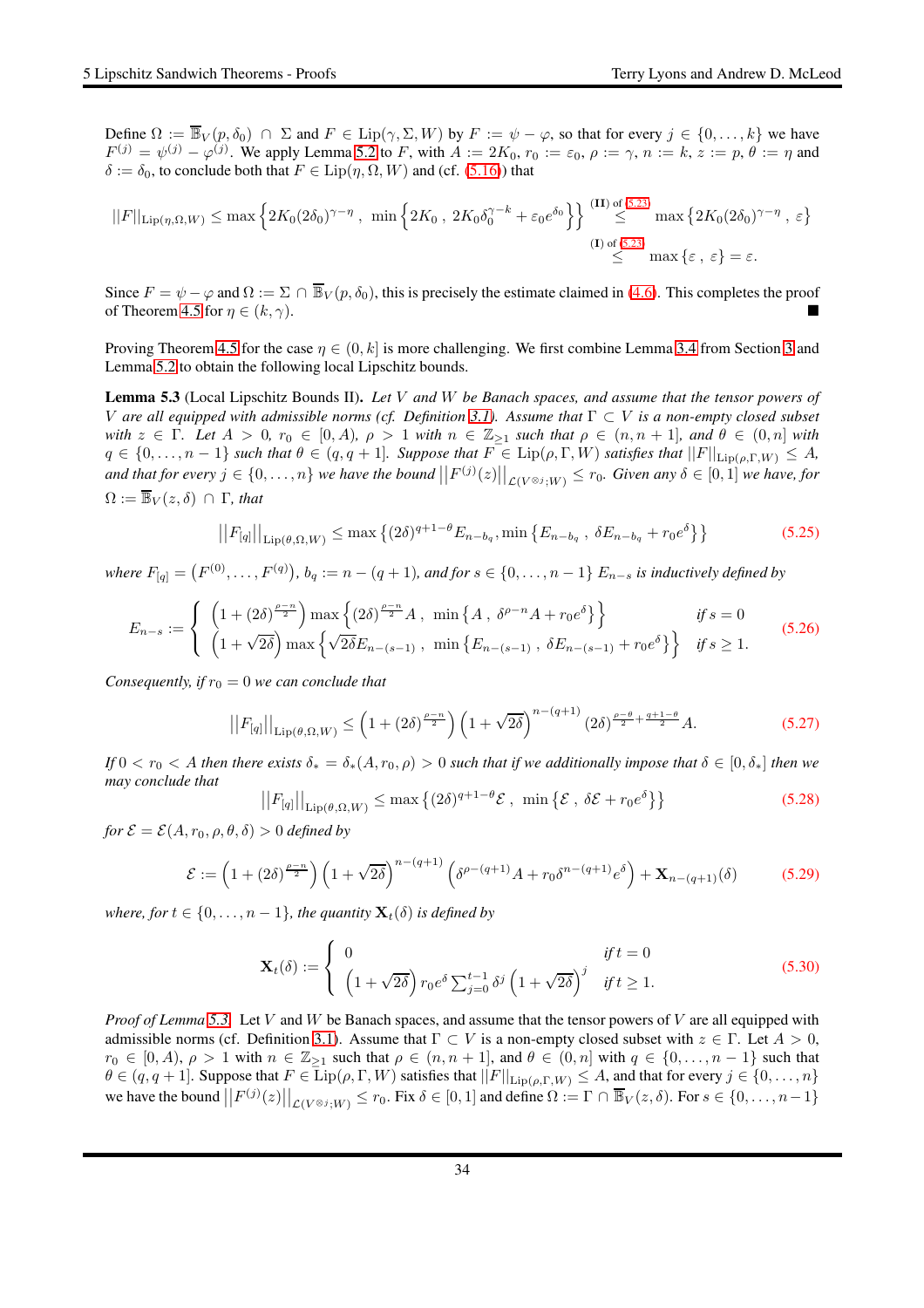inductively define

<span id="page-34-1"></span>
$$
E_{n-s} := \begin{cases} \left(1 + (2\delta)^{\frac{\rho-n}{2}}\right) \max\left\{(2\delta)^{\frac{\rho-n}{2}} A, \min\left\{A, A\delta^{\rho-n} + r_0 e^{\delta}\right\}\right\} & \text{if } s = 0\\ \left(1 + \sqrt{2\delta}\right) \max\left\{\sqrt{2\delta} E_{n-(s-1)}, \min\left\{E_{n-(s-1)}, \delta E_{n-(s-1)} + r_0 e^{\delta}\right\}\right\} & \text{if } s \ge 1. \end{cases}
$$
(5.31)

<span id="page-34-0"></span>We first prove that each  $E_{n-s}$  is bounded from below by  $r_0$ . This is the content of the following claim. **Claim 5.4.** *For every s* ∈ {0, . . . , *n* − 1} *we have* 

<span id="page-34-2"></span>
$$
E_{n-s} \ge r_0. \tag{5.32}
$$

*Proof of Claim [5.4.](#page-34-0)* The claim is proven via induction on  $s \in \{0, \ldots, n-1\}$ . For  $s = 0$  we have

<span id="page-34-3"></span>
$$
E_n \stackrel{(5.31)}{\geq} \max \left\{ (2\delta)^{\frac{\rho-n}{2}} A \,, \, \min \left\{ A \,, \, A\delta^{\rho-n} + r_0 e^{\delta} \right\} \right\} \geq \min \left\{ A \,, \, A\delta^{\rho-n} + r_0 e^{\delta} \right\} \geq r_0 \tag{5.33}
$$

where the last inequality uses that  $r_0 \leq A$ . If [\(5.32\)](#page-34-2) is valid for  $s \in \{0, \ldots, n-2\}$  then we compute that

$$
E_{n-(s+1)} \stackrel{(5.31)}{=} \left(1 + \sqrt{2\delta}\right) \max\left\{\sqrt{2\delta}E_{n-s}, \min\left\{E_{n-s}, \delta E_{n-s} + r_0 e^{\delta}\right\}\right\}
$$

$$
\geq \max\left\{\sqrt{2\delta}E_{n-s}, \min\left\{E_{n-s}, \delta E_{n-s} + r_0 e^{\delta}\right\}\right\}
$$

$$
\geq \min\left\{E_{n-s}, \delta E_{n-s} + r_0 e^{\delta}\right\} \geq r_0
$$

where the last line uses that  $E_{n-s} \ge r_0$  by the assumption that [\(5.32\)](#page-34-2) is valid for s, and that  $\delta E_{n-s} + r_0 e^{\delta} \ge r_0$ since  $\delta \geq 0$ . Thus we have established that the estimate [\(5.32\)](#page-34-2) for  $s \in \{0, \ldots, n-2\}$  yields that the estimate (5.32) is true for  $s + 1$ . Since [\(5.33\)](#page-34-3) establishes that [\(5.32\)](#page-34-2) is true for  $s = 0$ , we may use induction to prove that (5.32) is in fact true for every  $s \in \{0, \ldots, n-1\}$  as claimed. This completes the proof of Claim [5.4.](#page-34-0)

We now prove that, for each  $s \in \{0, \ldots, n-1\}$ , the  $\text{Lip}(n-s, \Omega, W)$ -norm of  $F_{[n-s-1]} = (F^{(0)}, \ldots, F^{(n-s-1)})$ is bounded above by  $E_{n-s}$ . This is the content of the following claim.

<span id="page-34-4"></span>**Claim 5.5.** *For every s* ∈ {0, . . . , *n* − 1} *we have that* 

<span id="page-34-5"></span>
$$
||F_{[n-(s+1)]}||_{\text{Lip}(n-s,\Omega,W)} \le E_{n-s}.\tag{5.34}
$$

*Proof of Claim* [5.5.](#page-34-4) We will prove [\(5.34\)](#page-34-5) via induction on  $s \in \{0, \ldots, n-1\}$ . We begin with the base case that  $s = 0$ . In this case, consider  $\xi := \frac{\rho - n}{2} \in (0, \rho - n)$  so that  $n + \xi \in (n, \rho)$  with  $0 < \xi \le 1/2$ . An initial application of Lemma [5.2,](#page-31-4) with Γ, A,  $r_0$ ,  $\rho$  and n here playing the same role and with the  $\theta$  in Lemma [5.2](#page-31-4) being  $n + \xi$  here, yields that

<span id="page-34-6"></span>
$$
||F||_{\text{Lip}(n+\xi,\Omega,W)} \le \max\left\{ (2\delta)^{\rho-n-\xi} A, \min\left\{ A \, , \, A\delta^{\rho-n} + r_0 e^{\delta} \right\} \right\}. \tag{5.35}
$$

We next apply Lemma [3.4,](#page-19-7) with the Γ,  $\rho$  and  $\theta$  of that result as  $\Omega$ ,  $n + \xi$  and n here respectively, to obtain that

<span id="page-34-7"></span>
$$
||F_{[n-1]}||_{\text{Lip}(n,\Omega,W)} \le \min\{C_1, C_2\} ||F||_{\text{Lip}(n+\xi,\Omega,W)}
$$
\n(5.36)

where (cf. [\(3.35\)](#page-19-6) and recalling both that  $\text{diam}(\Omega) \leq 2\delta \leq 2$  and that  $0 < \xi \leq 1$ )

<span id="page-34-8"></span>
$$
C_1 = \max\left\{1 \,, \ \min\left\{1 + e \,, \ \dim(\Omega)^{\xi} + \sum_{j=n}^{n} \frac{\dim(\Omega)^{j-n}}{(j-(n-1))!} \right\} \right\} = 1 + \dim(\Omega)^{\xi} \le 1 + (2\delta)^{\xi}, \quad (5.37)
$$

and (cf. [\(3.36\)](#page-20-0))

$$
C_2 = \max\left\{1, \min\left\{1 + e, \operatorname{diam}(\Omega)^{n-n}\right\}\right\} \left(1 + \min\left\{e, \operatorname{diam}(\Omega)\right\}^{\xi}\right) \left(1 + \min\left\{e, \operatorname{diam}(\Omega)\right\}\right)^{n-n} \tag{5.38}
$$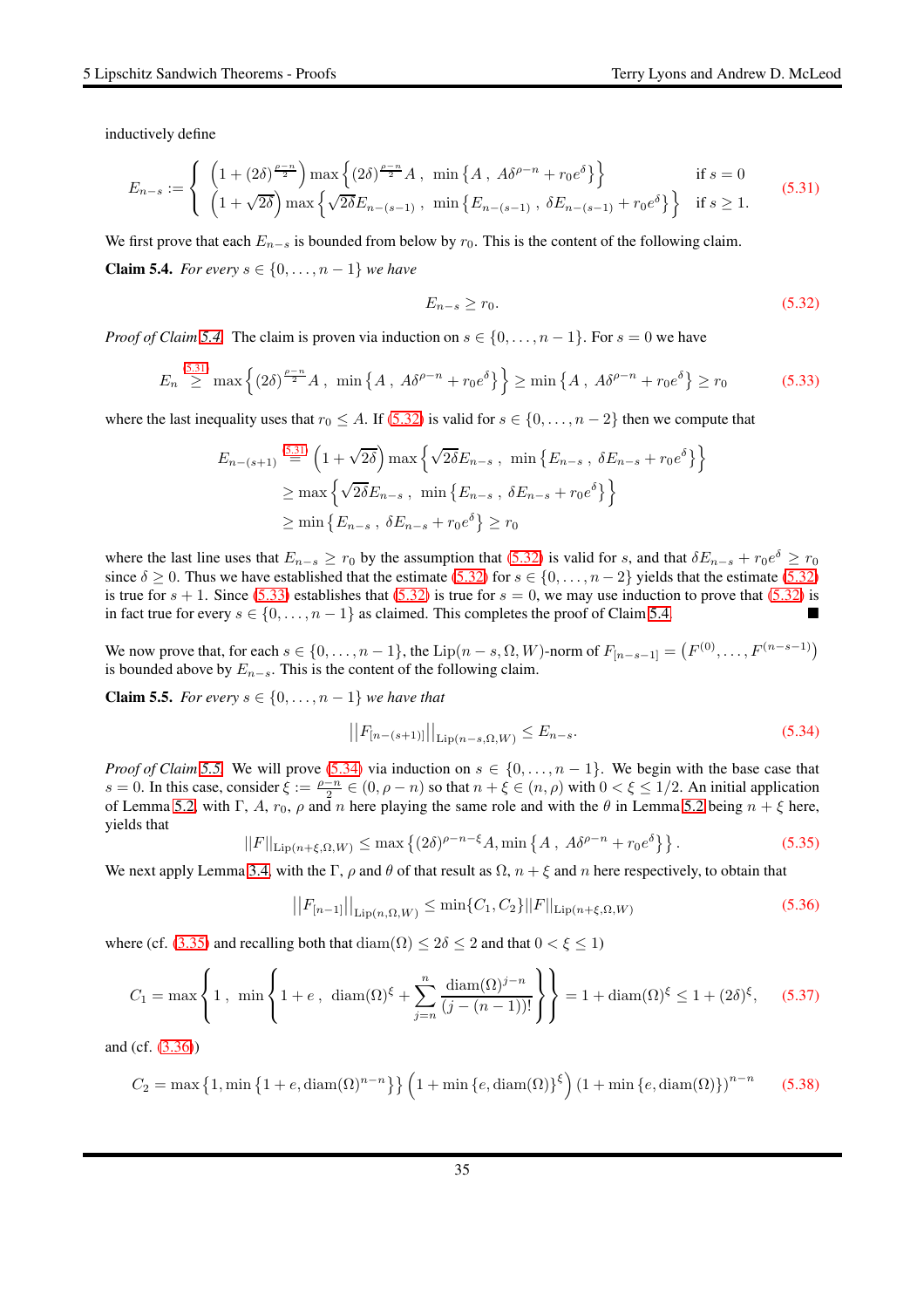so that, since  $\text{diam}(\Omega) \leq 2\delta \leq 2$  and  $0 \leq \xi \leq 1$ , we have

<span id="page-35-0"></span>
$$
C_2 = 1 + \text{diam}(\Omega)^{\xi} \le 1 + (2\delta)^{\xi}
$$
\n(5.39)

The combination of [\(5.35\)](#page-34-6), [\(5.36\)](#page-34-7), [\(5.37\)](#page-34-8), and [\(5.39\)](#page-35-0) yields that

$$
||F_{[n-1]}||_{\text{Lip}(n,\Omega,W)} \le (1 + (2\delta)^{\xi}) \max\left\{ (2\delta)^{\rho-n-\xi} A, \min\left\{ A, A\delta^{\rho-n} + r_0 e^{\delta} \right\} \right\}
$$
  
= 
$$
\left( 1 + (2\delta)^{\frac{\rho-n}{2}} \right) \max\left\{ (2\delta)^{\frac{\rho-n}{2}} A, \min\left\{ A, A\delta^{\rho-n} + r_0 e^{\delta} \right\} \right\} \stackrel{(5.31)}{=} E_n.
$$

This completes the base case of our induction by verifying  $(5.34)$  when  $s = 0$ .

Now assume that  $n-1 \ge 1$ , that  $s \in \{1, ..., n-1\}$ , and that [\(5.34\)](#page-34-5) is true for  $s-1$ . Consider  $\xi := \frac{1}{2} \in (0,1)$ so that  $n - s + \xi \in (n - s, n - (s - 1))$ . An initial application of Lemma [5.2,](#page-31-4) with Γ, A,  $r_0$ ,  $\rho$  and  $\theta$  of that result as  $\Omega$ ,  $E_{n-(s-1)}$ ,  $r_0$ ,  $n-(s-1)$  and  $n-s+\xi$  here respectively, yields that

<span id="page-35-1"></span>
$$
||F_{[n-s]}||_{\text{Lip}(n-s+\xi,\Omega,W)} \leq \max\left\{(2\delta)^{1-\xi}E_{n-(s-1)}, \min\left\{E_{n-(s-1)}, E_{n-(s-1)}\delta + r_0e^{\delta}\right\}\right\}.
$$
 (5.40)

We next apply Lemma [3.4,](#page-19-7) with the Γ,  $\rho$  and  $\theta$  of that result as  $\Omega$ ,  $n - s + \xi$  and  $n - s$  here respectively, to obtain that

<span id="page-35-2"></span>
$$
||F_{[n-(s+1)]}||_{\text{Lip}(n-s,\Omega,W)} \le \min\{D_1, D_2\} ||F_{[n-s]}||_{\text{Lip}(n-s+\xi,\Omega,W)}
$$
(5.41)

where (cf. [\(3.35\)](#page-19-6) and recalling that  $\text{diam}(\Omega) \leq 2\delta \leq 2$  and  $\xi := \frac{1}{2} \leq 1$ )

<span id="page-35-3"></span>
$$
D_1 = \max\left\{1, \min\left\{1 + e, \operatorname{diam}(\Omega)^\xi + \sum_{j=n-s}^{n-s} \frac{\operatorname{diam}(\Omega)^{j-(n-s)}}{(j-(n-s-1))!}\right\}\right\} = 1 + \operatorname{diam}(\Omega)^\xi \le 1 + (2\delta)^\xi, (5.42)
$$

and (cf. [\(3.36\)](#page-20-0))

$$
D_2 = \max\left\{1\,,\,\,\min\left\{1+e,\mathrm{diam}(\Omega)^0\right\}\right\}\left(1+\min\left\{e,\mathrm{diam}(\Omega)\right\}^{\xi}\right)\left(1+\min\left\{e,\mathrm{diam}(\Omega)\right\}\right)^0\tag{5.43}
$$

so that, since  $\text{diam}(\Omega) \leq 2\delta \leq 2$  and  $\xi := \frac{1}{2} \leq 1$ , we have

<span id="page-35-4"></span>
$$
D_2 = 1 + \text{diam}(\Omega)^{\xi} \le 1 + (2\delta)^{\xi}.
$$
 (5.44)

The combination of  $(5.40)$ ,  $(5.41)$ ,  $(5.42)$ , and  $(5.44)$  yields that

$$
||F_{[n-(s+1)]}||_{\text{Lip}(n-s,\Omega,W)} \le (1+(2\delta)^{\xi}) \max\left\{(2\delta)^{1-\xi}E_{n-(s-1)}, \min\left\{E_{n-(s-1)}, \delta E_{n-(s-1)} + r_0 e^{\delta}\right\}\right\}
$$

$$
= \left(1+\sqrt{2\delta}\right) \max\left\{\sqrt{2\delta}E_{n-(s-1)}, \min\left\{E_{n-(s-1)}, \delta E_{n-(s-1)} + r_0 e^{\delta}\right\}\right\}
$$

$$
\stackrel{(5.31)}{=} E_{n-s}.
$$

This completes the proof of the inductive step by establishing that if [\(5.34\)](#page-34-5) is valid for  $s-1$  with  $s \in \{1, \ldots, n-1\}$ , then  $(5.34)$  is in fact valid for s.

Using the base case and the inductive step allows us to conclude that  $(5.34)$  is valid for every  $s \in \{0, \ldots, n-1\}$ . This completes the proof of Claim [5.5.](#page-34-4)

By appealing to Claim [5.5,](#page-34-4) we conclude that, for every  $s \in \{0, \ldots, n-1\}$  we have that

<span id="page-35-5"></span>
$$
||F_{[n-(s+1)]}||_{\text{Lip}(n-s,\Omega,W)} \le E_{n-s}.\tag{5.45}
$$

Let  $b_q := n - (q + 1) \in \{0, ..., n - 1\}$  so that  $q + 1 = n - b_q$ . Then [\(5.45\)](#page-35-5) for  $s := b_q$  tells us that

$$
\left| \left| F_{[q]} \right| \right|_{\text{Lip}(q+1,\Omega,W)} \le E_{n-b_q}.\tag{5.46}
$$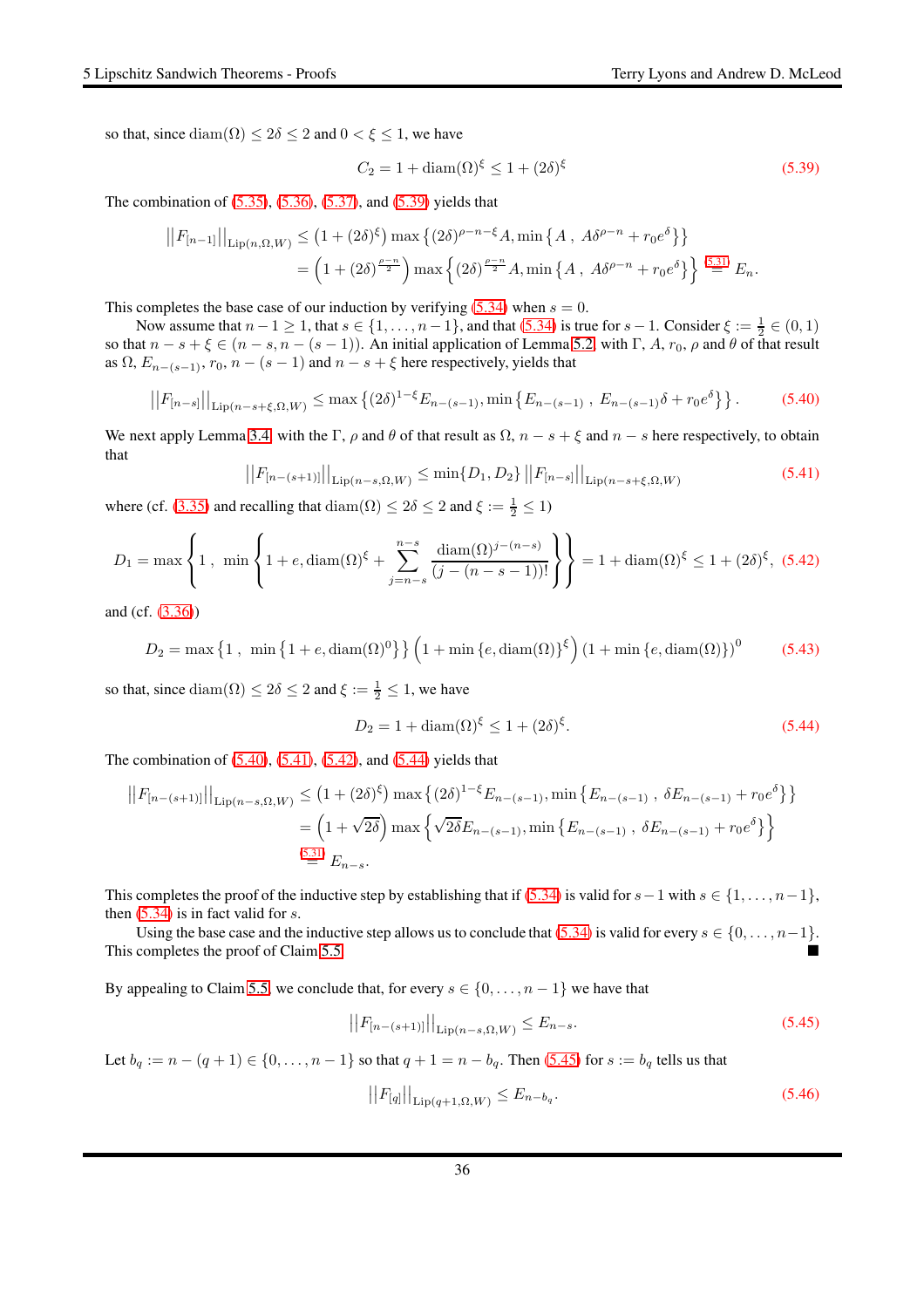A final application of Lemma [5.2,](#page-31-4) with  $\Gamma$ , A,  $r_0$ ,  $\rho$  and  $\theta$  of that result as  $\Omega$ ,  $E_{n-b_q}$ ,  $r_0$ ,  $q+1$  and  $\theta$  here, yields that

<span id="page-36-2"></span>
$$
||F_{[q]}||_{\text{Lip}(\theta,\Omega,W)} \leq \max\left\{ (2\delta)^{q+1-\theta} E_{n-b_q}, \min\left\{ E_{n-b_q}, \delta E_{n-b_q} + r_0 e^{\delta} \right\} \right\}
$$
(5.47)

which is precisely the bound claimed in  $(5.25)$ .

Now suppose that  $r_0 = 0$ . Then from [\(5.31\)](#page-34-1), for  $s \in \{0, \ldots, n-1\}$  we have that

<span id="page-36-0"></span>
$$
E_{n-s} := \begin{cases} \left(1 + (2\delta)^{\frac{\rho - n}{2}}\right) \max\left\{(2\delta)^{\frac{\rho - n}{2}} A, \min\{A, \delta^{\rho - n} A\}\right\} & \text{if } s = 0\\ \left(1 + \sqrt{2\delta}\right) \max\left\{\sqrt{2\delta} E_{n - (s - 1)}, \min\left\{E_{n - (s - 1)}, \delta E_{n - (s - 1)}\right\}\right\} & \text{if } s \ge 1. \end{cases}
$$
(5.48)

Since  $\delta \in [0,1]$  we have both that  $\delta \leq \sqrt{\delta} \leq 1$  and  $\delta^{\rho-n} \leq \delta^{\frac{\rho-n}{2}} \leq 1$  Consequently, [\(5.48\)](#page-36-0) yields that

<span id="page-36-1"></span>
$$
E_{n-s} := \begin{cases} \left(1 + (2\delta)^{\frac{\rho-n}{2}}\right) (2\delta)^{\frac{\rho-n}{2}} A & \text{if } s = 0\\ \left(1 + \sqrt{2\delta}\right) \sqrt{2\delta} E_{n-(s-1)} & \text{if } s \ge 1. \end{cases}
$$
\n
$$
(5.49)
$$

Proceeding inductively via [\(5.49\)](#page-36-1), we establish that for any  $s \in \{0, \ldots, n-1\}$  we have that

<span id="page-36-3"></span>
$$
E_{n-s} = \left(1 + (2\delta)^{\frac{\rho-n}{2}}\right) \left(1 + \sqrt{2\delta}\right)^s \left(2\delta\right)^{\frac{\rho-n+s}{2}} A. \tag{5.50}
$$

Observing that  $\delta \in [0,1]$  means that  $\delta \leq \delta^{q+1-\theta} \leq 1$ , we may combine [\(5.47\)](#page-36-2) and [\(5.50\)](#page-36-3) for the choice  $s := b_q =$  $n - (q + 1)$  to obtain that

<span id="page-36-4"></span>
$$
||F_{[q]}||_{\text{Lip}(\theta,\Omega,W)} \le (2\delta)^{q+1-\theta} E_{n-b_q} \stackrel{(5.50)}{=} \left(1 + (2\delta)^{\frac{\rho-n}{2}}\right) \left(1 + \sqrt{2\delta}\right)^{b_q} (2\delta)^{\frac{\rho-n+b_q}{2}+q+1-\theta} A. \tag{5.51}
$$

Since  $\rho - n + b_q = \rho - (q + 1)$  we see that [\(5.51\)](#page-36-4) is precisely the estimate claimed in [\(5.27\)](#page-33-2).

Now assume that  $r_0 \in (0, A)$ . We first let  $\delta_* := 1$  To establish [\(5.28\)](#page-33-3) we must reduce  $\delta_*$  to a smaller constant. With the benefit of hindsight, it will suffice to reduce  $\delta_*$ , depending only on A,  $r_0$ , and  $\rho$ , to ensure that whenever  $\delta \in [0, \delta_*]$  we have the estimates

<span id="page-36-5"></span>
$$
\begin{cases}\n(\mathbf{I}) & \max\left\{1+\sqrt{2\delta}, 1+(2\delta)^{\frac{\rho-n}{2}}\right\} < 2 \quad (\text{in particular } 2\delta < 1), \\
(\mathbf{II}) & r_0 e^{\delta} \le A\left(1-\delta^{\rho-n}\right), \\
(\mathbf{III}) & \left(2^{\frac{\rho-n}{2}}-\delta^{\frac{\rho-n}{2}}\right)\delta^{\frac{\rho-n}{2}}A \le r_0 e^{\delta}, \\
(\mathbf{IV}) & 2\sqrt{2\delta}\left(\delta^{\rho-n}A+r_0 e^{\delta}\right) \le r_0 e^{\delta}, \quad \text{and} \\
(\mathbf{V}) & \sqrt{2\delta}\left[2^n\left(\delta^{\rho-n}A+r_0\delta e^{\delta}\right)+2r_0 e^{\delta}\left(\frac{1-(2\delta)^n}{1-2\delta}\right)\right] \le r_0 e^{\delta}.\n\end{cases}
$$
\n(5.52)

We now consider a fixed choice of  $\delta \in [0, \delta_*]$  and establish the estimate claimed in [\(5.28\)](#page-33-3) for  $\Omega := \overline{\mathbb{B}}_V(p, \delta) \cap \Gamma$ . We begin by estimating the terms  $E_{n-s}$  for  $s \in \{0, \ldots, n-1\}$ . We first prove, for every  $t \in \{0, \ldots, n-1\}$ , that

<span id="page-36-7"></span>
$$
E_{n-t} = \left(1 + (2\delta)^{\frac{\rho - n}{2}}\right) \left(1 + \sqrt{2\delta}\right)^t \left(\delta^{\rho - n + t} A + r_0 \delta^t e^{\delta}\right) + \mathbf{X}_t(\delta)
$$
\n(5.53)

where  $\mathbf{X}_t(\delta)$  is the quantity defined in [\(5.30\)](#page-33-4). That is,

<span id="page-36-8"></span>
$$
\mathbf{X}_{t}(\delta) := \begin{cases} 0 & \text{if } t = 0\\ \left(1 + \sqrt{2\delta}\right) r_{0} e^{\delta} \sum_{j=0}^{t-1} \delta^{j} \left(1 + \sqrt{2\delta}\right)^{j} & \text{if } t \ge 1. \end{cases}
$$
(5.54)

We begin by considering  $t := 0$ . From [\(5.31\)](#page-34-1) we have that

<span id="page-36-6"></span>
$$
E_n = \left(1 + (2\delta)^{\frac{\rho - n}{2}}\right) \max\left\{(2\delta)^{\frac{\rho - n}{2}}A, \ \min\left\{A, \ \delta^{\rho - n}A + r_0 e^{\delta}\right\}\right\}.
$$
 (5.55)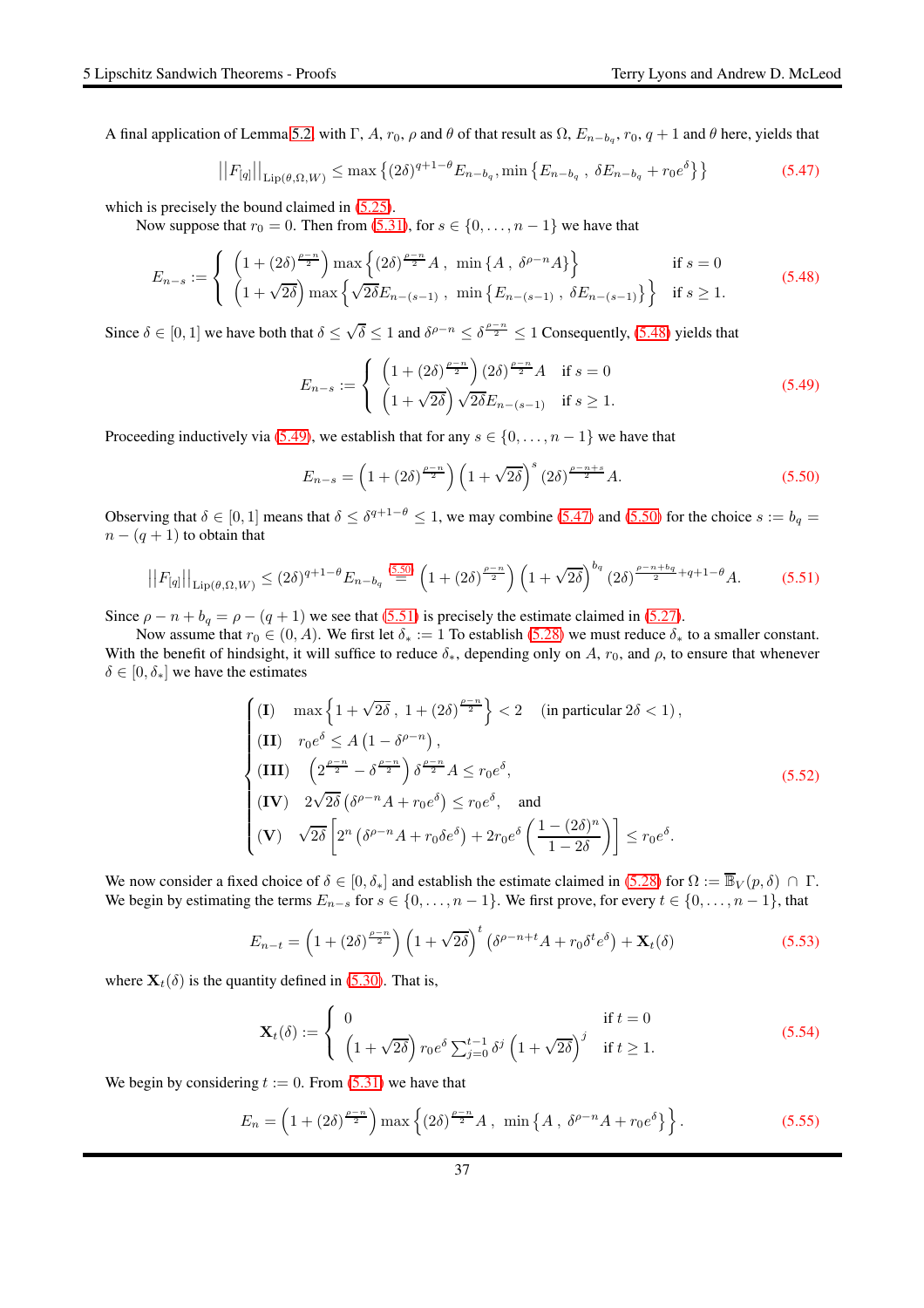A consequence of (II) in [\(5.52\)](#page-36-5) is that  $\delta^{\rho-n}A + r_0e^{\delta} \le A$  so that from [\(5.55\)](#page-36-6) we see that

<span id="page-37-0"></span>
$$
E_n = \left(1 + (2\delta)^{\frac{\rho - n}{2}}\right) \max\left\{(2\delta)^{\frac{\rho - n}{2}} A , \delta^{\rho - n} A + r_0 e^{\delta}\right\}.
$$
 (5.56)

A consequence of (III) in [\(5.52\)](#page-36-5) is that  $(2\delta)^{\frac{\rho-n}{2}}A \leq \delta^{\rho-n}A + r_0e^{\delta}$  so that from [\(5.56\)](#page-37-0) we see that

<span id="page-37-1"></span>
$$
E_n = \left(1 + (2\delta)^{\frac{\rho - n}{2}}\right) \left(\delta^{\rho - n} A + r_0 e^{\delta}\right)
$$
\n
$$
(5.57)
$$

which is the estimate claimed in [\(5.53\)](#page-36-7) for  $t = 0$  since  $\mathbf{X}_0(\delta) := 0$ .

Now consider  $t > 1$  and assume that [\(5.53\)](#page-36-7) is true for  $t - 1$ . From [\(5.31\)](#page-34-1) we have that

<span id="page-37-3"></span>
$$
E_{n-t} = \left(1 + \sqrt{2\delta}\right) \max\left\{\sqrt{2\delta}E_{n-(t-1)}, \min\left\{E_{n-(t-1)}, \delta E_{n-(t-1)} + r_0 e^{\delta}\right\}\right\}.
$$
 (5.58)

Since [\(5.53\)](#page-36-7) is valid for  $t - 1$  we have that

<span id="page-37-2"></span>
$$
E_{n-(t-1)} = \left(1 + (2\delta)^{\frac{\rho-n}{2}}\right) \left(1 + \sqrt{2\delta}\right)^{t-1} \left(\delta^{\rho-n+t-1}A + r_0\delta^{t-1}e^{\delta}\right) + \mathbf{X}_{t-1}(\delta)
$$
(5.59)

We claim that  $\delta E_{n-(t-1)} + r_0 e^{\delta} \le E_{n-(t-1)}$ .

If  $t = 1$ , then [\(5.57\)](#page-37-1) ensures that  $(1 - \delta)E_n \ge (1 - \delta) \left(1 + (2\delta)^{\frac{\rho - n}{2}}\right) r_0 e^{\delta}$ . If we are able to conclude that  $(1 - \delta) \left(1 + (2\delta)^{\frac{\rho - n}{2}}\right) \ge 1$  then our desired estimate  $\delta E_n + r_0 e^{\delta} \le E_n$  is true. The required lower bound  $(1 - \delta) \left(1 + (2\delta)^{\frac{\rho - n}{2}}\right) \ge 1$  is equivalent to  $(2\delta)^{\frac{\rho - n}{2}} - \delta - \delta (2\delta)^{\frac{\rho - n}{2}} \ge 0$ . A consequence of (I) in [\(5.52\)](#page-36-5) is that  $(2\delta)^{\frac{\rho-n}{2}} < 1$ . This tells us that  $\delta + \delta(2\delta)^{\frac{\rho-n}{2}} \leq 2\delta \leq (2\delta)^{\frac{\rho-n}{2}}$  where the latter inequality is true since  $2\delta < 1$  and  $\frac{\rho-n}{2}$  < 1. Hence  $(1-\delta)\left(1+(2\delta)^{\frac{\rho-n}{2}}\right) \geq 1$  and so we have that  $\delta E_n + r_0 e^{\delta} \leq E_n$  as required.

If  $t > 1$  then [\(5.59\)](#page-37-2) ensures that  $(1 - \delta)E_{n-(t-1)} \ge (1 - \delta)\mathbf{X}_{t-1}(\delta) \ge (1 - \delta)\left(1 + \sqrt{2\delta}\right)r_0e^{\delta}$ . If we are able to conclude that  $(1 - \delta) \left(1 + \sqrt{2\delta}\right) \ge 1$  then our desired estimate  $\delta E_{n-(t-1)} + r_0 e^{\delta} \le E_{n-(t-1)}$  is true. The required lower bound  $(1-\delta)\left(1+\sqrt{2\delta}\right)\geq 1$  is equivalent to  $\sqrt{2\delta}-\delta-\delta\sqrt{2\delta}\geq 0.$  A consequence of (I) in [\(5.52\)](#page-36-5) is that  $\sqrt{2\delta}$  < 1. This tells us that  $\delta + \delta\sqrt{2\delta} \le 2\delta \le \sqrt{2\delta}$  where the latter inequality is true since  $2\delta$  < 1. Hence  $(1 - \delta) \left(1 + \sqrt{2\delta}\right) \ge 1$  and so we have that  $\delta E_{n-(t-1)} + r_0 e^{\delta} \le E_{n-(t-1)}$  as required.

Having established that  $\delta E_{n-(t-1)} + r_0 e^{\delta} \le E_{n-(t-1)}$ , [\(5.58\)](#page-37-3) tells us that

<span id="page-37-4"></span>
$$
E_{n-t} = \left(1 + \sqrt{2\delta}\right) \max \left\{ \sqrt{2\delta} E_{n-(t-1)}, \ \delta E_{n-(t-1)} + r_0 e^{\delta} \right\}.
$$
 (5.60)

We claim that  $\sqrt{2\delta}E_{n-(t-1)} \leq \delta E_{n-(t-1)} + r_0e^{\delta}$ . If  $t = 1$  then we compute, using [\(5.59\)](#page-37-2) for  $t = 1$ , that

$$
\left(\sqrt{2\delta} - \delta\right) E_n = \sqrt{\delta} \left(\sqrt{2} - \sqrt{\delta}\right) \left(1 + (2\delta)^{\frac{\rho - n}{2}}\right) \left(\delta^{\rho - n} A + r_0 e^{\delta}\right)
$$
\n
$$
\stackrel{\text{(I) in (5.52)}}{\leq} 2\sqrt{2\delta} \left(\delta^{\rho - n} A + r_0 e^{\delta}\right) \stackrel{\text{(IV) in (5.52)}}{\leq} r_0 e^{\delta}.
$$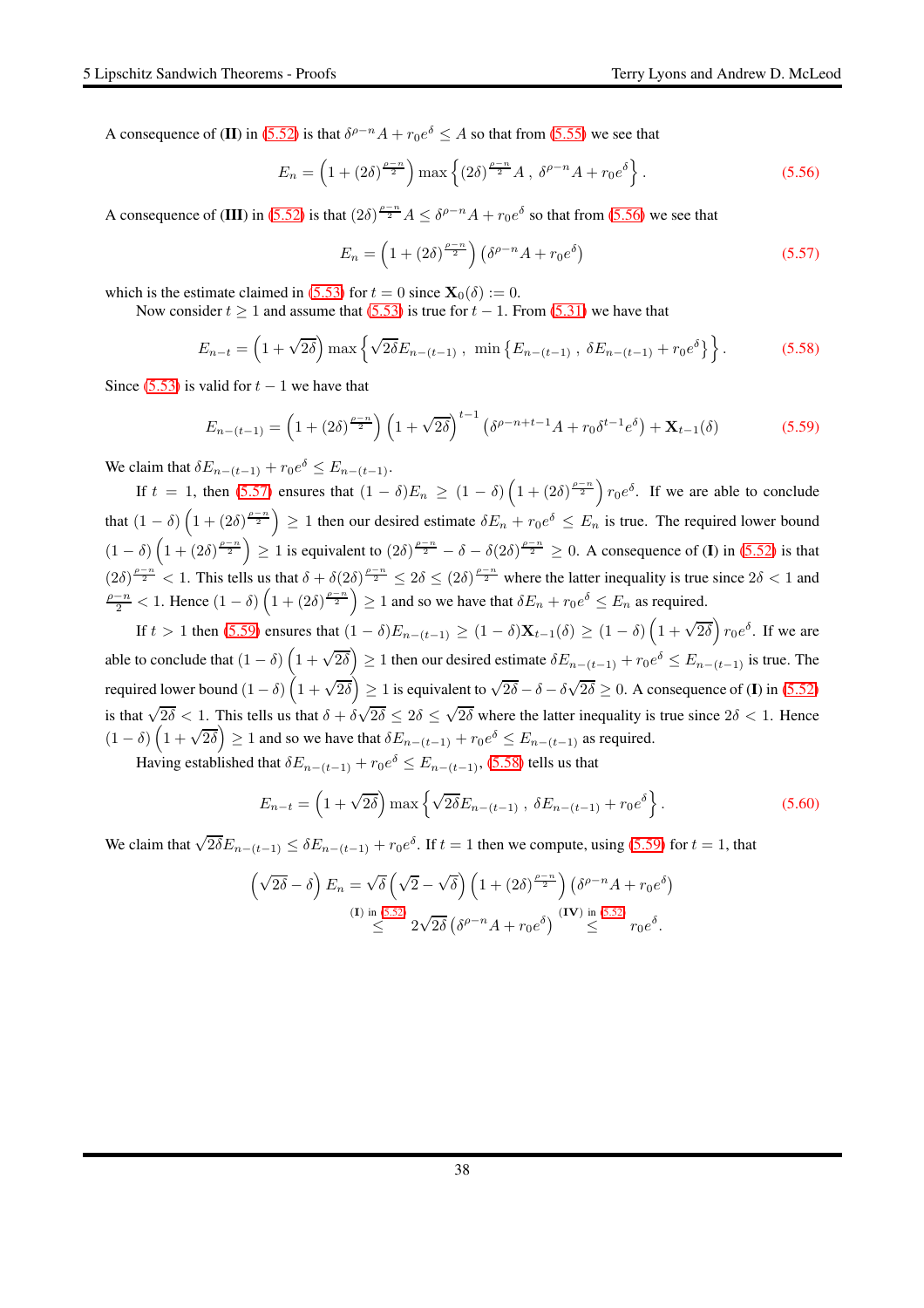Consequently we have  $\sqrt{2\delta}E_n \le \delta E_n + r_0e^{\delta}$  as claimed. If  $t > 1$  then we compute, using [\(5.59\)](#page-37-2) for  $t > 1$ , that

$$
\left(\sqrt{2\delta} - \delta\right) E_{n-(t-1)} = \left(\sqrt{2\delta} - \delta\right) \left(\left(1 + (2\delta)^{\frac{\rho-n}{2}}\right) \left(1 + \sqrt{2\delta}\right)^{t-1} \left(\delta^{\rho-n+t-1}A + r_0\delta^{t-1}e^{\delta}\right) + \mathbf{X}_{t-1}(\delta)\right)
$$
\n
$$
\leq 2^t \sqrt{2\delta} \left(\delta^{\rho-n+t-1}A + r_0\delta^{t-1}e^{\delta}\right) + \sqrt{2\delta}\mathbf{X}_{t-1}(\delta)
$$
\n
$$
= 2^t \sqrt{2\delta} \left(\delta^{\rho-n+t-1}A + r_0\delta^{t-1}e^{\delta}\right) + \sqrt{2\delta} \left(1 + \sqrt{2\delta}\right) r_0 e^{\delta} \sum_{j=0}^{t-1} \delta^j \left(1 + \sqrt{2\delta}\right)^j
$$
\n
$$
\leq 2^t \sqrt{2\delta} \left(\delta^{\rho-n}A + r_0\delta e^{\delta}\right) + 2\sqrt{2\delta} r_0 e^{\delta} \sum_{j=0}^{t-1} (2\delta)^j
$$
\n
$$
\leq 0 \quad \text{(I) in (5.52)} \quad \sqrt{2\delta} \left[2^t \left(\delta^{\rho-n}A + r_0\delta e^{\delta}\right) + 2r_0 e^{\delta} \left(\frac{1 - (2\delta)^t}{1 - 2\delta}\right)\right]
$$
\n
$$
\leq \sqrt{2\delta} \left[2^n \left(\delta^{\rho-n}A + r_0\delta e^{\delta}\right) + 2r_0 e^{\delta} \left(\frac{1 - (2\delta)^n}{1 - 2\delta}\right)\right] \left(\frac{\text{IV}}{\delta}\right) \leq r_0 e^{\delta}.
$$

Consequently we have that  $\sqrt{2\delta}E_{n-(t-1)} \leq \delta E_{n-(t-1)} + r_0e^{\delta}$  as claimed.

Returning our attention to [\(5.60\)](#page-37-4), the inequality  $\sqrt{2\delta}E_{n-(t-1)} \leq \delta E_{n-(t-1)} + r_0e^{\delta}$  means that

$$
E_{n-t} = \left(1 + \sqrt{2\delta}\right) \left(\delta E_{n-(t-1)} + r_0 e^{\delta}\right)
$$
  

$$
\stackrel{(5.59)}{=} \left(1 + \sqrt{2\delta}\right) \left(\left(1 + (2\delta)^{\frac{\rho-n}{2}}\right) \left(1 + \sqrt{2\delta}\right)^{t-1} \left(\delta^{\rho-n+t} A + r_0 \delta^t e^{\delta}\right) + \delta \mathbf{X}_{t-1}(\delta) + r_0 e^{\delta}\right)
$$
  

$$
= \left(1 + (2\delta)^{\frac{\rho-n}{2}}\right) \left(1 + \sqrt{2\delta}\right)^t \left(\delta^{\rho-n+t} A + r_0 \delta^t e^{\delta}\right) + \left(1 + \sqrt{2\delta}\right) \left(r_0 e^{\delta} + \delta \mathbf{X}_{t-1}(\delta)\right).
$$

We observe that

<span id="page-38-0"></span>
$$
\delta\left(1+\sqrt{2\delta}\right)\mathbf{X}_{t-1}(\delta) \stackrel{(5.54)}{=} \begin{cases} 0 & \text{if } t-1=0\\ \left(1+\sqrt{2\delta}\right)r_0e^{\delta}\sum_{j=1}^t \delta^j\left(1+\sqrt{2\delta}\right)^j & \text{if } t-1\geq 1. \end{cases}
$$
(5.61)

Via  $(5.61)$  we see that

$$
\left(1+\sqrt{2\delta}\right)\left(r_0e^{\delta}+\delta\mathbf{X}_{t-1}(\delta)\right) = \begin{cases} \left(1+\sqrt{2\delta}\right)r_0e^{\delta} & \text{if } t-1=0\\ \left(1+\sqrt{2\delta}\right)r_0e^{\delta}\sum_{j=0}^t\delta^j\left(1+\sqrt{2\delta}\right)^j & \text{if } t-1\geq 1 \end{cases}
$$
  

$$
\stackrel{(5.54)}{=} \begin{cases} \mathbf{X}_1(\delta) & \text{if } t=1\\ \mathbf{X}_t(\delta) & \text{if } t\geq 2 \end{cases}
$$
  

$$
= \mathbf{X}_t(\delta).
$$

Therefore we have established that

$$
E_{n-t} = \left(1 + (2\delta)^{\frac{\rho - n}{2}}\right) \left(1 + \sqrt{2\delta}\right)^t \left(\delta^{\rho - n + t} A + r_0 \delta^t e^{\delta}\right) + \mathbf{X}_t(\delta)
$$
\n(5.62)

which is the estimate claimed in  $(5.53)$  for t. Induction now allows us to conclude that the estimate  $(5.53)$  is valid for every  $t \in \{0, \ldots, n-1\}$  as claimed.

To conclude, recall that  $\theta \in (q, q + 1]$  and  $b_q := n - (q + 1) \in \{0, \ldots, n - 1\}$ . Then [\(5.47\)](#page-36-2) yields that

$$
||F_{[q]}||_{\text{Lip}(\theta,\Omega,W)} \leq \max\left\{ (2\delta)^{q+1-\theta} \mathcal{E} \ , \ \min\left\{ \mathcal{E} \ , \ \delta \mathcal{E} + r_0 e^{\delta} \right\} \right\} \tag{5.63}
$$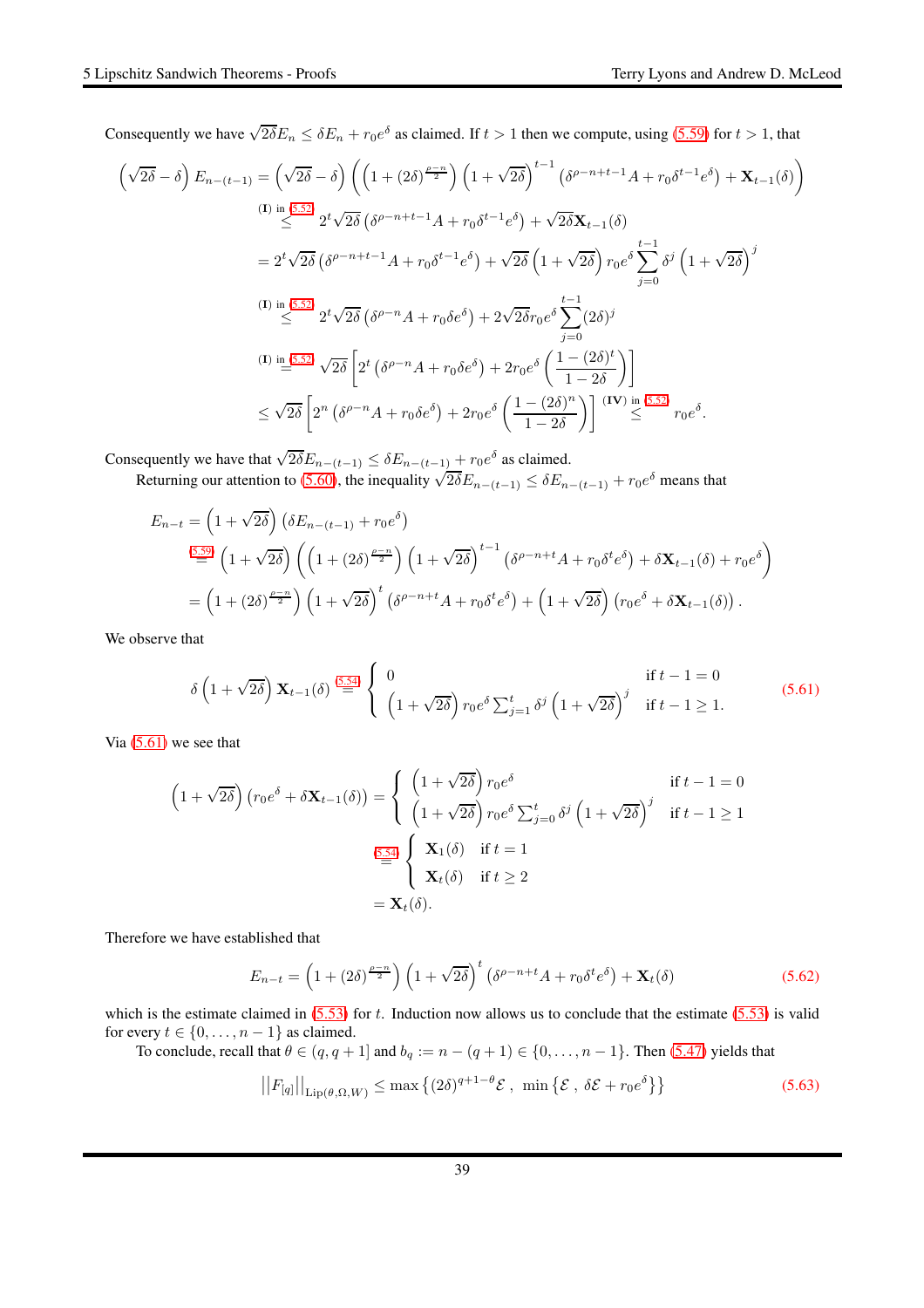where, via [\(5.53\)](#page-36-7) for  $t := b_q$ ,  $\mathcal{E} = \mathcal{E}(A, r_0, \rho, \theta, \delta) := E_{n-b_q}$ , i.e.

$$
\mathcal{E} \stackrel{(5.53)}{=} \left(1 + (2\delta)^{\frac{\rho - n}{2}}\right) \left(1 + \sqrt{2\delta}\right)^{n - (q+1)} \left(\delta^{\rho - (q+1)}A + r_0\delta^{n - (q+1)}e^{\delta}\right) + \mathbf{X}_{n - (q+1)}(\delta) \tag{5.64}
$$

as claimed in [\(5.28\)](#page-33-3) and [\(5.29\)](#page-33-5). This completes the proof of Lemma [5.3.](#page-33-0)

We can use Lemma [5.3](#page-33-0) to complete our proof of Theorem [4.5](#page-26-0) by dealing with the case that  $\eta \in (0, k]$ .

*Proof of Theorem* [4.5](#page-26-0) *for*  $0 < \eta \leq k$ . Assume that V and W are Banach spaces and that the tensor powers of V are all equipped with admissible norms (cf. Definition [3.1\)](#page-14-1). Let  $\Sigma \subset V$  be closed and non-empty. Let  $\varepsilon$ ,  $K_0 > 0$ ,  $\gamma > 0$ with  $k \in \mathbb{Z}_{\geq 1}$  such that  $\gamma \in (k, k+1]$ , and  $\eta \in (0, k]$ . Observe that this requires  $1 \leq k < \gamma$ . Let  $q \in \{0, \ldots, k-1\}$ such that  $\eta \in (q, q + 1] \subset (0, k]$ . Finally let  $0 \le \varepsilon_0 < \min\{2K_0, \varepsilon\}$ .

Our strategy is to establish the desired  $\text{Lip}(\eta)$ -norm bounds via an application of Lemma [5.3.](#page-33-0) For this purpose we retrieve the constant  $\delta_*$  arising in Lemma [5.3](#page-33-0) for  $A := 2K_0$ ,  $r_0 := \varepsilon_0$ ,  $\rho := \gamma$  and  $\theta := \eta$ . Note that we are not actually applying Lemma [5.3,](#page-33-0) but simply retrieving a constant in preparation for its future application.

Let  $\delta_0 := \min\{1, \delta_*\} > 0$ , which depends only on  $K_0, \varepsilon_0, \gamma$  and  $\eta$ . In order to ensure that applying Lemma [5.3](#page-33-0) yields the desired Lip( $\eta$ )-norm estimate, we will allow ourselevs to (potentially) further reduce  $\delta_0$ , additionally now depending on  $\varepsilon$ . With the benefit of hindsight, it will suffice alter  $\delta_0$  to ensure that

<span id="page-39-2"></span>
$$
\begin{cases}\n\left(\mathbf{A}\right) & \max\left\{1+\left(2\delta_{0}\right)^{\frac{\gamma-k}{2}}, 1+\sqrt{2\delta_{0}}\right\} < 2, & \text{(In particular, } 2\delta_{0} < 1), \\
\left(\mathbf{B}\right) & \left(2\delta_{0}\right)^{\frac{\gamma-\eta}{2}+\frac{q+1-\eta}{2}} \leq \frac{\varepsilon}{2^{k-q+1}K_{0}}, \\
\left(\mathbf{C}\right) & \left(1+\left(2\delta_{0}\right)^{\frac{\gamma-k}{2}}\right)\left(\delta_{0}^{\gamma-k}\left(2K_{0}\right)+\varepsilon_{0}e^{\delta_{0}}\right) \leq \varepsilon, \\
\left(\mathbf{D}\right) & 2^{k-q}\left(\delta_{0}^{\gamma-k}\left(2K_{0}\right)+\varepsilon_{0}\delta_{0}e^{\delta_{0}}\right)+\left(\frac{1+\sqrt{2\delta_{0}}}{1-2\delta_{0}}\right)\varepsilon_{0}e^{\delta_{0}} \leq \varepsilon, & \text{and} \\
\left(\mathbf{E}\right) & \varepsilon_{0}e^{\delta_{0}} \leq (1-\delta_{0})\varepsilon.\n\end{cases}
$$
\n(5.65)

We now fix the value of  $\delta_0 = \delta_0(K_0, \gamma, \eta, \varepsilon_0, \varepsilon) > 0$  for the remainder of the proof.

Now assume  $p \in \Sigma$  and that  $\psi = (\psi^{(0)}, \dots, \psi^{(k)})$  and  $\varphi = (\varphi^{(0)}, \dots, \varphi^{(k)})$  are elements in  $\text{Lip}(\gamma, \Sigma, W)$ with  $\|\psi\|_{\text{Lip}(\gamma,\Sigma,W)}, \|\varphi\|_{\text{Lip}(\gamma,\Sigma,W)} \leq K_0$ . Further suppose that for every  $l \in \{0,\ldots,k\}$  the difference  $\psi^{(l)}(p)$  –  $\varphi^{(l)}(p) \in \mathcal{L}(V^{\otimes l}; W)$  satisfies the bound

<span id="page-39-0"></span>
$$
\left| \left| \psi^{(l)}(p) - \varphi^{(l)}(p) \right| \right|_{\mathcal{L}(V^{\otimes l}; W)} \leq \varepsilon_0. \tag{5.66}
$$

Define  $\Omega := \overline{\mathbb{B}}_V(p, \delta_0) \cap \Sigma$  and  $F \in \text{Lip}(\gamma, \Sigma, W)$  by  $F := \psi - \varphi$  so that for every  $j \in \{0, ..., k\}$  we have  $F^{(j)} = \psi^{(j)} - \varphi^{(j)}.$ 

We begin with the case that  $\varepsilon_0 = 0$ . Since  $\delta_0 \le 1$ , the bounds [\(5.66\)](#page-39-0) allow us to apply Lemma [5.3](#page-33-0) to F, with  $A := 2K_0$ ,  $r_0 := \varepsilon_0$ ,  $\rho := \gamma$ ,  $\theta := \eta$  and  $\delta := \delta_0$ , to conclude that (cf. [\(5.27\)](#page-33-2))

<span id="page-39-1"></span>
$$
||F_{[q]}||_{\text{Lip}(\eta,\Omega,W)} \le \left(1 + (2\delta_0)^{\frac{\gamma - k}{2}}\right) \left(1 + \sqrt{2\delta_0}\right)^{k - (q+1)} \left(2\delta_0\right)^{\frac{\gamma - \eta}{2} + \frac{q+1 - \eta}{2}} (2K_0). \tag{5.67}
$$

We compute that

$$
||F_{[q]}||_{\text{Lip}(\eta,\Omega,W)} \stackrel{(5.67)}{\leq} \left(1 + (2\delta_0)^{\frac{\gamma-k}{2}}\right) \left(1 + \sqrt{2\delta_0}\right)^{k - (q+1)} (2\delta_0)^{\frac{\gamma-\eta}{2} + \frac{q+1-\eta}{2}} (2K_0)
$$
\n
$$
\stackrel{(A) \text{ in } (5.65)}{\leq} 2^{k-q} (2\delta_0)^{\frac{\gamma-\eta}{2} + \frac{q+1-\eta}{2}} (2K_0)^{\text{(B) in (5.65)}} \stackrel{(B) \text{ in } (5.65)}{\leq} 2^{k-q} \frac{\varepsilon}{2^{k-q+1} K_0} (2K_0) = \varepsilon.
$$

Recalling that  $\Omega := \Sigma \cap \overline{\mathbb{B}}_V(p, \delta_0)$  and  $F := \psi - \varphi$ , this is precisely the estimate claimed in [\(4.6\)](#page-26-4), and our proof is complete for the case that  $\varepsilon_0 = 0$ .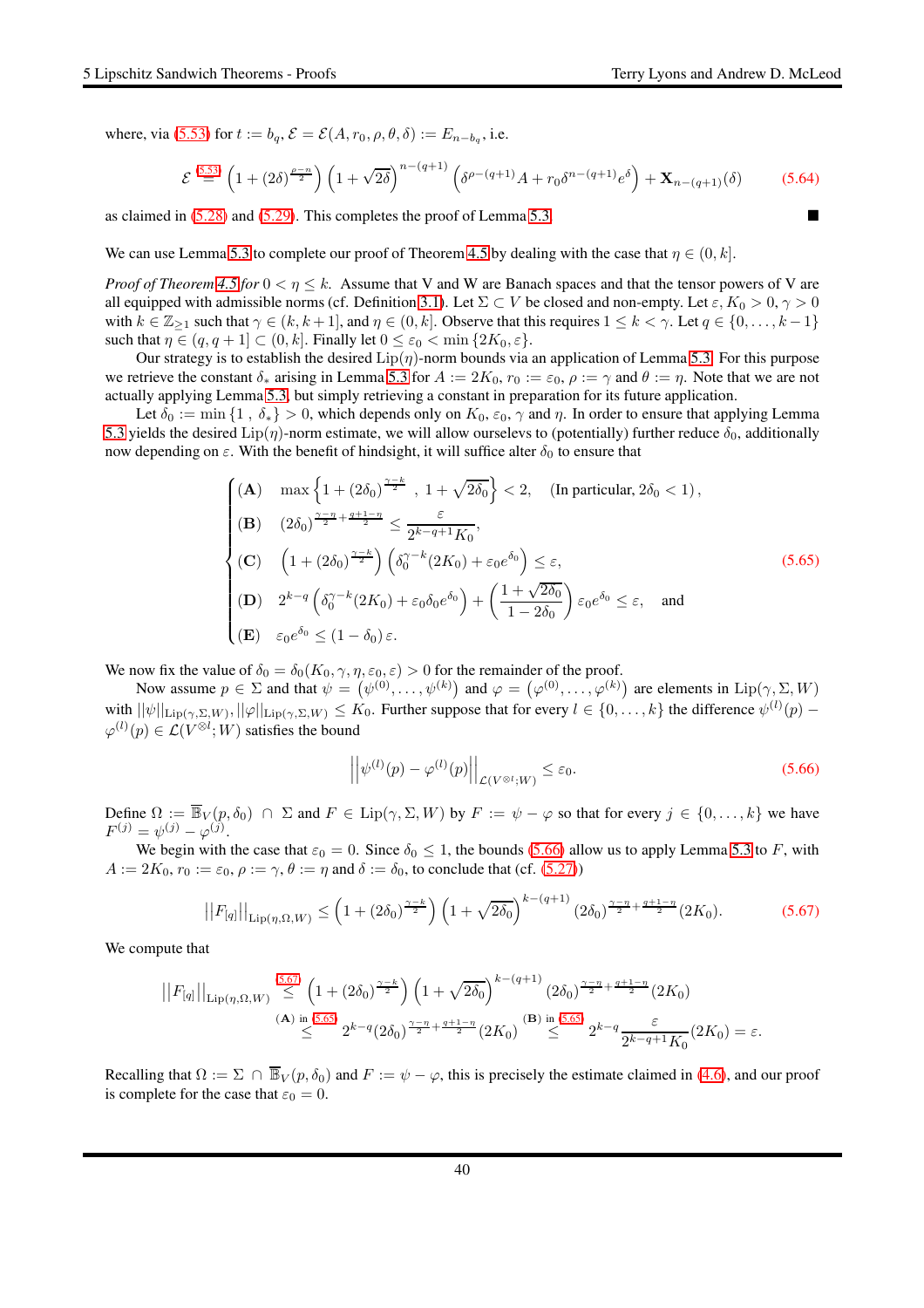Now consider the case that  $\varepsilon_0 > 0$ . Recalling how we chose  $\delta_0$ , the bounds [\(5.66\)](#page-39-0) allow us to apply Lemma [5.3](#page-33-0) to F, with  $A := 2K_0$ ,  $r_0 := \varepsilon_0$ ,  $\rho := \gamma$ ,  $\theta := \eta$  and  $\delta := \delta_0$ , to conclude via [\(5.28\)](#page-33-3) that

<span id="page-40-2"></span>
$$
||F_{[q]}||_{\text{Lip}(\eta,\Omega,W)} \leq \max\left\{ (2\delta_0)^{q+1-\eta} \mathcal{E} \ , \ \min\left\{ \mathcal{E} \ , \ \delta_0 \mathcal{E} + \varepsilon_0 e^{\delta_0} \right\} \right\} \tag{5.68}
$$

for  $\mathcal{E} = \mathcal{E}(K_0, \gamma, \eta, \varepsilon_0) > 0$  defined by (cf. [\(5.29\)](#page-33-5))

<span id="page-40-0"></span>
$$
\mathcal{E} := \left(1 + (2\delta_0)^{\frac{\gamma - k}{2}}\right) \left(1 + \sqrt{2\delta_0}\right)^{k - (q+1)} \left(\delta_0^{\gamma - (q+1)}(2K_0) + \varepsilon_0 \delta_0^{k - (q+1)} e^{\delta_0}\right) + \mathbf{X}_{k - (q+1)}(\delta_0) \tag{5.69}
$$

where, for  $t \in \{0, \ldots, k-1\}$ , the quantity  $\mathbf{X}_t(\delta)$  is defined by (cf. [\(5.30\)](#page-33-4))

<span id="page-40-1"></span>
$$
\mathbf{X}_{t}(\delta) := \begin{cases} 0 & \text{if } t = 0\\ \left(1 + \sqrt{2\delta_0}\right) \varepsilon_0 e^{\delta_0} \sum_{j=0}^{t-1} \delta_0^j \left(1 + \sqrt{2\delta_0}\right)^j & \text{if } t \ge 1. \end{cases}
$$
(5.70)

We first prove that  $(1 - \delta_0)$   $\mathcal{E} \ge \varepsilon_0 e^{\delta_0}$ .

If  $k = q + 1$ , then [\(5.69\)](#page-40-0) ensures that  $(1 - \delta_0)$   $\mathcal{E} \ge (1 - \delta_0) \left(1 + (2\delta_0)^{\frac{\gamma - k}{2}}\right) \varepsilon_0 e^{\delta_0}$ . If we are able to conclude that  $(1-\delta_0)\left(1+(2\delta_0)^{\frac{\gamma-k}{2}}\right)\geq 1$  then our desired estimate  $(1-\delta_0)\,\mathcal{E}\geq\varepsilon_0e^{\delta_0}$  is true. The required lower bound  $(1 - \delta_0) \left(1 + (2\delta_0)^{\frac{\gamma - k}{2}}\right) \ge 1$  is equivalent to  $(2\delta_0)^{\frac{\gamma - k}{2}} - \delta_0 - \delta_0 (2\delta_0)^{\frac{\gamma - k}{2}} \ge 0$ . A consequence of (**A**) in [\(5.65\)](#page-39-2) is that  $(2\delta_0)^{\frac{\gamma-k}{2}} < 1$ . This tells us that  $\delta_0 + \delta_0 (2\delta_0)^{\frac{\gamma-k}{2}} \le 2\delta_0 \le (2\delta_0)^{\frac{\gamma-k}{2}}$  where the latter inequality is true since  $2\delta_0 < 1$  and  $\frac{\gamma - k}{2} < 1$ . Hence  $(1 - \delta_0) \left(1 + (2\delta_0)^{\frac{\gamma - k}{2}}\right) \ge 1$  and so we have  $(1 - \delta_0) \mathcal{E} \ge \varepsilon_0 e^{\delta_0}$  as required.

If  $k > q + 1$ , then [\(5.69\)](#page-40-0) and [\(5.70\)](#page-40-1) yield  $(1 - \delta_0) \mathcal{E} \ge (1 - \delta_0) \mathbf{X}_{k-(q+1)}(\delta_0) \ge (1 - \delta_0) (1 + \sqrt{2\delta_0}) \varepsilon_0 e^{\delta_0}$ . If we are able to conclude that  $(1 - \delta_0) (1 + \sqrt{2\delta_0}) \ge 1$  then our desired estimate  $(1 - \delta_0) \mathcal{E} \ge \varepsilon_0 e^{\delta_0}$  is true. The required lower bound  $(1 - \delta_0)(1 + \sqrt{2\delta_0}) \ge 1$  is equivalent to  $\sqrt{2\delta_0} - \delta_0 - \delta_0\sqrt{2\delta_0} \ge 0$ . A consequence of (A) in [\(5.65\)](#page-39-2) is that  $\sqrt{2\delta_0} < 1$ . This tells us that  $\delta_0 + \delta_0 \sqrt{2\delta_0} \le 2\delta_0 \le \sqrt{2\delta_0}$  where the latter inequality is true since  $2\delta_0 < 1$ . Hence  $(1 - \delta_0) (1 + \sqrt{2\delta_0}) \ge 1$  and so we have  $(1 - \delta_0) \mathcal{E} \ge \varepsilon_0 e^{\delta_0}$  as required.

Having established that  $(1 - \delta_0)$   $\mathcal{E} \ge \varepsilon_0 e^{\delta_0}$  we observe that [\(5.68\)](#page-40-2) becomes

<span id="page-40-5"></span>
$$
||F_{[q]}||_{\text{Lip}(\eta,\Omega,W)} \leq \max\left\{ (2\delta_0)^{q+1-\eta} \mathcal{E}, \ \delta_0 \mathcal{E} + \varepsilon_0 e^{\delta_0} \right\} \tag{5.71}
$$

We now prove the upper bound for  $\mathcal E$  that  $\mathcal E \leq \varepsilon$ . For this purpose note that when  $k = q + 1$  [\(5.69\)](#page-40-0) yields that

$$
\mathcal{E} = \left(1 + (2\delta_0)^{\frac{\gamma - k}{2}}\right) \left(\delta_0^{\gamma - k}(2K_0) + \varepsilon_0 e^{\delta_0}\right) \stackrel{\text{(C) in (5.65)}}{\leq} \varepsilon \tag{5.72}
$$

since  $X_0(\delta_0) = 0$  from [\(5.70\)](#page-40-1). If, however,  $k > q + 1$  then  $k - (q + 1) \ge 1$  and so, recalling that (A) in [\(5.65\)](#page-39-2) ensures that  $2\delta_0 < 1$ , we have

<span id="page-40-3"></span>
$$
\mathbf{X}_{k-(q+1)}(\delta_0) \stackrel{(5.70)}{=} \left(1+\sqrt{2\delta_0}\right) \varepsilon_0 e^{\delta_0} \sum_{j=0}^{k-(q+1)} \delta_0^j \left(1+\sqrt{2\delta_0}\right)^j \le \frac{\left(1+\sqrt{2\delta_0}\right)}{1-2\delta_0} \varepsilon_0 e^{\delta_0}.\tag{5.73}
$$

Moreover,  $2\delta_0 < 1$  ensures that  $\delta_0^{k-(q+1)} \leq \delta_0$ . Hence we can combine [\(5.69\)](#page-40-0) and [\(5.73\)](#page-40-3) to obtain that

$$
\mathcal{E} \leq 2^{k-q} \left( \delta_0^{\gamma-k}(2K_0) + \varepsilon_0 \delta_0 e^{\delta_0} \right) + \frac{\left( 1+ \sqrt{2\delta_0} \right)}{1-2\delta_0} \varepsilon_0 e^{\delta_0} \stackrel{\text{(D) in (5.65)}}{\leq} \varepsilon.
$$

Therefore in both the case that  $k = q + 1$  and the case that  $k > q + 1$  we obtain that

<span id="page-40-4"></span>
$$
\mathcal{E} \le \varepsilon. \tag{5.74}
$$

We complete the proof by using the upper bound in [\(5.74\)](#page-40-4) to control  $||F_{[q]}||_{\text{Lip}(\eta,\Omega,W)}$ . Recalling that (A) in [\(5.65\)](#page-39-2)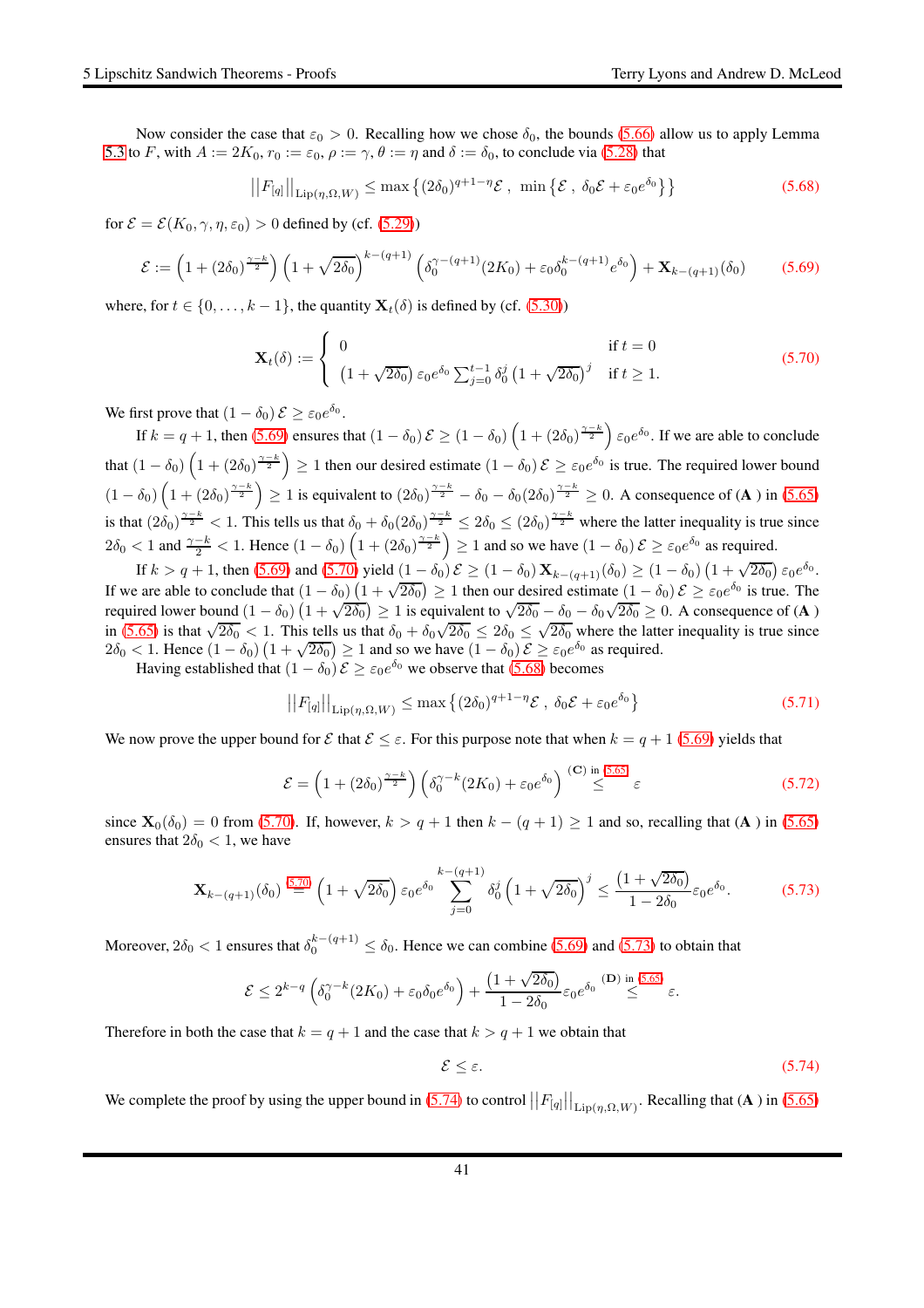means that  $2\delta_0 < 1$ , we have that

<span id="page-41-0"></span>
$$
\text{(I)} \quad (2\delta_0)^{q+1-\eta} \mathcal{E} \le \mathcal{E} \stackrel{(5.74)}{\le} \varepsilon \quad \text{and} \quad \text{(II)} \quad \delta_0 \mathcal{E} + \varepsilon_0 e^{\delta_0} \stackrel{(5.74)}{\le} \delta_0 \varepsilon + \varepsilon_0 e^{\delta_0} \stackrel{\text{(E) in (5.65)}}{\le} \varepsilon. \quad (5.75)
$$

Thus

<span id="page-41-1"></span>
$$
||F_{[q]}||_{\text{Lip}(\eta,\Omega,W)} \stackrel{(5.71)}{\leq} \max\left\{ (2\delta_0)^{q+1-\eta} \mathcal{E}, \delta_0 \mathcal{E} + \varepsilon_0 e^{\delta_0} \right\} \stackrel{(1) \text{ in } (5.75)}{\leq} \max\left\{ \varepsilon, \delta_0 \mathcal{E} + \varepsilon_0 e^{\delta_0} \right\} \stackrel{(II) \text{ in } (5.75)}{\equiv} \varepsilon. \quad (5.76)
$$

Recalling that  $\Omega := \Sigma \cap \overline{\mathbb{B}}_V(p, \delta_0)$  and  $F := \psi - \varphi$ , [\(5.76\)](#page-41-1) is precisely the estimate claimed in [\(4.6\)](#page-26-4), and our proof is complete for the case that  $\varepsilon_0 > 0$ . Having already established the conclusion for the case that  $\varepsilon_0 = 0$ , this completes the proof of Theorem [4.5](#page-26-0) for the case that  $\eta \in (0, k]$ .

We now turn our attention to the full *Lipschitz Sandwich Theorem* [4.1.](#page-25-0) Our strategy to prove this result will be to patch together the local Lipschitz bounds achieved in Theorem [4.5.](#page-26-0) To be more precise, recall that  $\Sigma \subset V$  is closed and  $\gamma > 0$  with  $k \in \mathbb{Z}_{\geq 0}$  such that  $\gamma \in (k, k + 1]$ . Let  $\eta \in (0, \gamma)$ ,  $K_0, \varepsilon > 0$ , and  $0 \leq \varepsilon_0 < \min\{2K_0, \varepsilon\}$ . Retrieve the constant  $\delta_0 = \delta_0(K_0, \varepsilon, \varepsilon_0, \gamma, \eta) > 0$  arising in the *Single-Point Lipschitz Sandwich Theorem* [4.5.](#page-26-0) Assume that  $B \subset \Sigma$  is a  $\delta_0$ -cover of  $\Sigma$  in the sense that the  $\delta_0$ -fattening of B contains  $\Sigma$ .

Suppose  $\psi = (\psi^{(0)}, \dots, \psi^{(k)}) \in \text{Lip}(\gamma, \Sigma, W)$  and  $\varphi \in (\varphi^{(0)}, \dots, \varphi^{(k)}) \in \text{Lip}(\gamma, \Sigma, W)$  both satisfy the norm bounds  $||\psi||_{\text{Lip}(\gamma,\Sigma,W)}, ||\varphi||_{\text{Lip}(\gamma,\Sigma,W)} \leq K_0.$  Further suppose that for every  $j \in \{0,\ldots,k\}$  and every  $x \in B$ the difference  $\psi^{(j)}(x) - \varphi^{(j)}(x) \in \mathcal{L}(V^{\otimes j}; W)$  satisfies  $\left|\left|\psi^{(j)}(x) - \varphi^{(j)}(x)\right|\right|_{\mathcal{L}(V^{\otimes j}; W)} \leq \varepsilon_0$ . Then given any point  $p\in B,$  we can apply the *Single-Point Lipschitz Sandwich Theorem* [4.5](#page-26-0) to conclude that  $||\psi_{[q]} - \varphi_{[q]}||_{\text{Lip}(\eta,\Omega_p,W)} \leq \varepsilon$ for  $\Omega_p := \Sigma \cap \overline{\mathbb{B}}_V(p, \delta_0)$  and  $q \in \{0, \ldots, k\}$  such that  $\eta \in (q, q + 1]$ .

It may initially appear that since  $\Sigma = \bigcup_{p \in B} \Omega_p$  these local Lip( $\eta$ )-norm bounds should combine together to yield  $||\psi_{[q]} - \varphi_{[q]}||_{\text{Lip}(\eta,\Sigma,W)} \leq \varepsilon$ . However, this is not necessarily true. For example, given any  $\alpha \in (0,1)$ , consider the function  $F : [0,1] \cup [1+\alpha,2] \rightarrow \mathbb{R}$  defined by  $F(x) := 0$  if  $x \in [0,1]$  and  $F(x) := \alpha$  if  $x \in [1+\alpha,2]$ . Then  $F \in \text{Lip}(1, [0, 1] \cup [1 + \alpha, 2], \mathbb{R})$  and we have that  $||F||_{\text{Lip}(1, [0, 1], \mathbb{R})} = 0$  and  $||F||_{\text{Lip}(1, [1 + \alpha, 2], \mathbb{R})} = \alpha$ . But  $|F(1+\alpha) - F(1)| = \alpha = |1 + \alpha - 1|$  and so  $||F||_{\text{Lip}(1,[0,1]\cup[1+\alpha,2],\mathbb{R})} = 1 > \alpha$ .

The main content of our proof of the *Lipschitz Sandwich Theorem* [4.1](#page-25-0) is to overcome this problem. We prove that, by requiring the constant  $\varepsilon_0$  to be sufficiently small, depending only on  $\varepsilon$ ,  $K_0$ ,  $\gamma$  and  $\eta$ , rather than an arbitrary real number in the interval  $[0, \min\{2K_0, \varepsilon\}]$ , we *can* patch together local Lipschitz estimates resulting from an application of the *Single-Point Lipschitz Sandwich Theorem* [4.5](#page-26-0) to yield global Lipschitz estimates throughout Σ.

*Proof of Theorem [4.1.](#page-25-0)* Let V and W be Banach spaces, and assume that the tensor powers of V are all equipped with admissible norms (cf. Definition [3.1\)](#page-14-1). Assume that  $\Sigma \subset V$  is non-empty and closed. Let  $K_0, \varepsilon, \gamma > 0$  with  $k \in \mathbb{Z}_{\geq 0}$  such that  $\gamma \in (k, k+1]$ . Further let  $\eta \in (0, \gamma)$  with  $q \in \{0, \ldots, k\}$  such that  $\eta \in (q, q+1]$ . It suffices to prove the theorem under the additional assumption that  $\varepsilon \leq 2K_0$ ; the conclusion [\(4.4\)](#page-25-4) being valid for  $\varepsilon$  immediately means it is also valid for any constant  $\varepsilon' \geq \varepsilon$ .

Define  $\theta := \frac{1}{2(1+e)} > 0$  and retrieve the constant  $\delta_0 > 0$  arising from Theorem [4.5](#page-26-0) for the same constants  $K_0$ ,  $\gamma$  and  $\eta$  as here respectively, and with the choices of  $\theta \varepsilon$  and  $\frac{\theta}{2} \varepsilon$  here as the constants  $\varepsilon$  and  $\varepsilon_0$  in Theorem [4.5](#page-26-0) respectively. Note that we are not actually applying Theorem [4.5,](#page-26-0) but simply retrieving a constant in preparation for its future application. Examining the dependencies in Theorem [4.5](#page-26-0) reveals that  $\delta_0 > 0$  depends only on  $\varepsilon$ ,  $K_0$ ,  $\gamma$ and  $\eta$ . If necessary, we reduce  $\delta_0$ , without additional dependencies, so that  $\delta_0 \leq 1$ . Further, we replace  $\delta_0$  by  $\delta_0/2$ .

Our choice of  $\delta_0 > 0$  means that if  $\psi = (\psi^{(0)}, \dots, \psi^{(k)})$ ,  $\varphi = (\varphi^{(0)}, \dots, \varphi^{(k)}) \in \text{Lip}(\gamma, \Sigma, W)$  with  $||\psi||_{\text{Lip}(\gamma,\Sigma,W)}, ||\varphi||_{\text{Lip}(\gamma,\Sigma,W)} \leq K_0$ , and if for a point  $p \in \Sigma$  and every  $l \in \{0,\ldots,k\}$  we have the estimate  $||\psi^{(l)}(p) - \varphi^{(l)}(p)||_{\mathcal{L}(V^{\otimes l};W)} \leq \frac{\theta}{2}\varepsilon$ , then an application of Theorem [4.5](#page-26-0) would allow us to conclude the estimate  $\text{that } \big|\big|\psi_{[q]}-\varphi_{[q]}\big|\big|_{\text{Lip}(\eta,\Omega_p,W)}\leq\theta\varepsilon \text{ for } \Omega_p:=\overline{\mathbb{B}}_V(p,2\delta_0)\ \cap\ \Sigma.$ 

We now fix the value of  $\delta_0 > 0$  for the remainder of the proof. Having done so, we define  $\varepsilon_0 > 0$  by

<span id="page-41-2"></span>
$$
\varepsilon_0 := \min\left\{\theta \ , \ \frac{\delta_0^{\eta}}{e^{\delta_0} \left(1 + e^{\delta_0}\right)}\right\} \frac{\varepsilon}{2} > 0. \tag{5.77}
$$

Examining the dependencies in [\(5.77\)](#page-41-2) reveals that  $\varepsilon_0$  depends only on  $\varepsilon$ ,  $K_0$ ,  $\gamma$  and  $\eta$ . We may now fix the value of  $\varepsilon_0 > 0$  for the the remainder of the proof.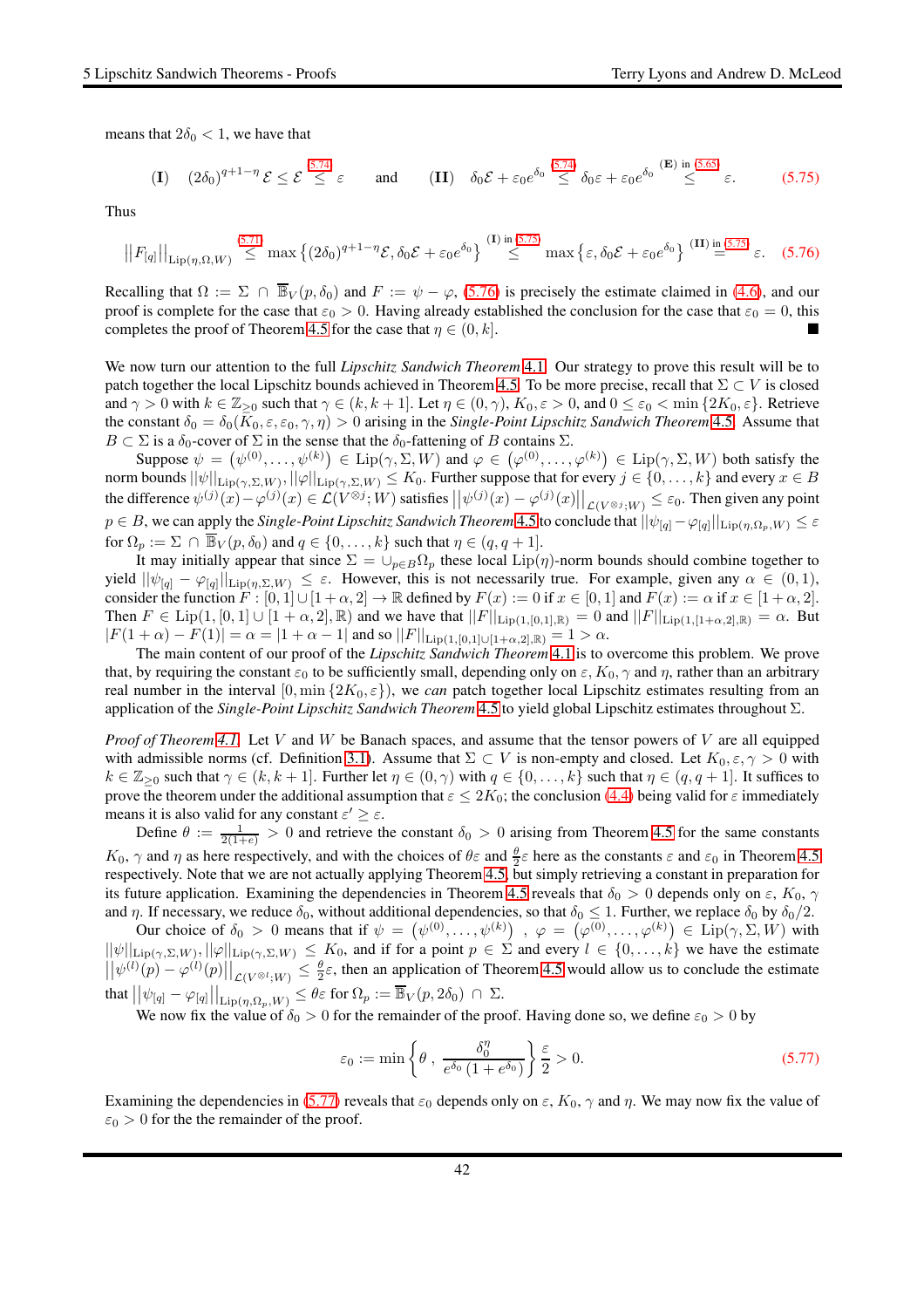Let  $B \subset \Sigma$  satisfy that

<span id="page-42-4"></span>
$$
\Sigma \subset \bigcup_{x \in B} \overline{\mathbb{B}}_V(x, \delta_0). \tag{5.78}
$$

Suppose  $\psi = \left(\psi^{(0)}, \ldots, \psi^{(k)}\right), \varphi = \left(\varphi^{(0)}, \ldots, \varphi^{(k)}\right) \in \mathrm{Lip}(\gamma, \Sigma, W)$  with  $||\psi||_{\mathrm{Lip}(\gamma, \Sigma, W)}, ||\varphi||_{\mathrm{Lip}(\gamma, \Sigma, W)} \leq K_0$ . Further assume that whenever  $l \in \{0, \ldots, k\}$  and  $x \in B$  we have the estimate  $\left|\left|\psi^{(l)}(x) - \varphi^{(l)}(x)\right|\right|_{\mathcal{L}(V^{\otimes l}; W)} \leq \varepsilon_0$ . Let  $p \in B$ . Recalling how we chose the constant  $\delta_0 > 0$  and that  $(5.77)$  means that  $\varepsilon_0 \leq \frac{\theta}{2} \varepsilon$ , we may appeal to Theorem [4.5](#page-26-0) to conclude that

<span id="page-42-0"></span>
$$
\left| |\psi_{[q]} - \varphi_{[q]}| \right|_{\text{Lip}(\eta, \Omega_p, W)} \le \theta \varepsilon \tag{5.79}
$$

where  $\Omega_p := \Sigma \cap \overline{\mathbb{B}}_V(p, 2\delta_0)$ . The arbitrariness of  $p \in B$  allows us to conclude that the estimate [\(5.79\)](#page-42-0) is valid for every  $p \in B$ .

We complete the proof of Theorem [4.1](#page-25-0) by establishing that having the bounds [\(5.79\)](#page-42-0) for every  $p \in B$  allows us to conclude that  $||\psi_{[q]} - \varphi_{[q]}||_{\text{Lip}(\eta,\Sigma,W)} \leq \varepsilon$ . This is proven in the following claim.

<span id="page-42-1"></span>**Claim 5.6.** If  $F = (F^{(0)}, \ldots, F^{(k)}) \in \text{Lip}(\gamma, \Sigma, W)$  satisfies, for every  $l \in \{0, \ldots, k\}$  and every  $z \in B$ , that  $||F^{(l)}(z)||_{\mathcal{L}(V^{\otimes l};W)} \leq \varepsilon_0$  and  $||F_{[q]}||_{\text{Lip}(\eta,\Omega_z,W)} \leq \theta \varepsilon$ , where  $\Omega_z := \Sigma \, \cap \, \overline{\mathbb{B}}_V(z,2\delta_0)$ , then we have

<span id="page-42-9"></span>
$$
||F_{[q]}||_{\text{Lip}(\eta,\Sigma,W)} \le \varepsilon. \tag{5.80}
$$

*Proof of Claim [5.6.](#page-42-1)* For each  $l \in \{0, \ldots, k\}$  let  $R_l^F : \Sigma \times \Sigma \to \mathcal{L}(V^{\otimes l}; W)$  denote the remainder term associated to  $F^{(l)}$ . Therefore whenever  $l \in \{0, \ldots, k\}$ ,  $x, y \in \Sigma$  and  $v \in V^{\otimes l}$ , we have that (cf. [\(3.5\)](#page-15-3))

<span id="page-42-2"></span>
$$
R_l^F(x, y)[v] := F^{(l)}(y)[v] - \sum_{s=0}^{k-l} \frac{1}{s!} F^{(l+s)}(x) \left[ v \otimes (y-x)^{\otimes j} \right]. \tag{5.81}
$$

If  $q = k$  then we may work with the unaltered remainder terms defined in [\(5.81\)](#page-42-2). But if  $q < k$  then we must first appropriately alter the remainder terms. For this purpose, for each  $l \in \{0, \ldots, q\}$  we define  $\hat{R}_l^F : \Sigma \times \Sigma \to$  $\mathcal{L}(V^{\otimes l}; W)$  for  $x, y \in \Sigma$  and  $v \in V^{\otimes l}$  by

<span id="page-42-3"></span>
$$
\hat{R}_l^F(x,y)[v] := \begin{cases} R_l^F(x,y)[v] & \text{if } q = k \\ R_l^F(x,y)[v] + \sum_{s=q+1-l}^{k-l} \frac{1}{s!} F^{(l+s)}(x) \left[ v \otimes (y-x)^{\otimes s} \right] & \text{if } q < k. \end{cases}
$$
\n(5.82)

It follows from [\(5.81\)](#page-42-2) and [\(5.82\)](#page-42-3) that whenever  $l \in \{0, ..., q\}$ ,  $x, y \in \Sigma$  and  $v \in V^{\otimes l}$  we have

<span id="page-42-6"></span>
$$
F^{(l)}(y)[v] = \sum_{s=0}^{q-l} F^{(l+s)}(x) \left[ v \otimes (y-x)^{\otimes s} \right] + \hat{R}_l^F(x,y)[v]. \tag{5.83}
$$

For each  $z \in B$ , the assumption that  $||F_{[q]}||_{\text{Lip}(\eta,\Omega_z,W)} \leq \theta \varepsilon$  for  $\Omega_z := \Sigma \cap \overline{\mathbb{B}}_V(z,2\delta_0)$  tells us that for every  $l \in \{0, \ldots, q\}$  and any  $x, y \in \Sigma \cap \overline{\mathbb{B}}_V(z, 2\delta_0)$  we have

<span id="page-42-5"></span>
$$
\textbf{(I)} \quad \left| \left| F^{(l)}(x) \right| \right|_{\mathcal{L}(V^{\otimes l};W)} \leq \theta \varepsilon \quad \text{and} \quad \textbf{(II)} \quad \left| \left| \hat{R}_l^F(x,y) \right| \right|_{\mathcal{L}(V^{\otimes l};W)} \leq \theta \varepsilon ||y-x||_V^{\eta-l}. \tag{5.84}
$$

Consider  $p \in \Sigma$ . From [\(5.78\)](#page-42-4) we know that  $p \in \Sigma \cap \overline{\mathbb{B}}_V(z, \delta_0)$  for some  $z \in B$ . Consequently the bound (I) in [\(5.84\)](#page-42-5) holds for  $x := p$ . Since  $p \in \Sigma$  was arbitrary, we conclude that for any  $p \in \Sigma$  we have

<span id="page-42-8"></span>
$$
\left| \left| F^{(l)}(p) \right| \right|_{\mathcal{L}(V^{\otimes l};W)} \le \theta \varepsilon. \tag{5.85}
$$

Consider  $l \in \{0, \ldots, q\}$  and  $p, w \in \Sigma$ . If there exists  $z \in B$  for which  $p, w \in \overline{\mathbb{B}}_V(z, 2\delta_0)$  then (II) in [\(5.84\)](#page-42-5) yields that

<span id="page-42-7"></span>
$$
\left| \left| \hat{R}_l^F(p, w) \right| \right|_{\mathcal{L}(V^{\otimes l}; W)} \leq \theta \varepsilon ||w - p||_V^{\eta - l}.
$$
\n(5.86)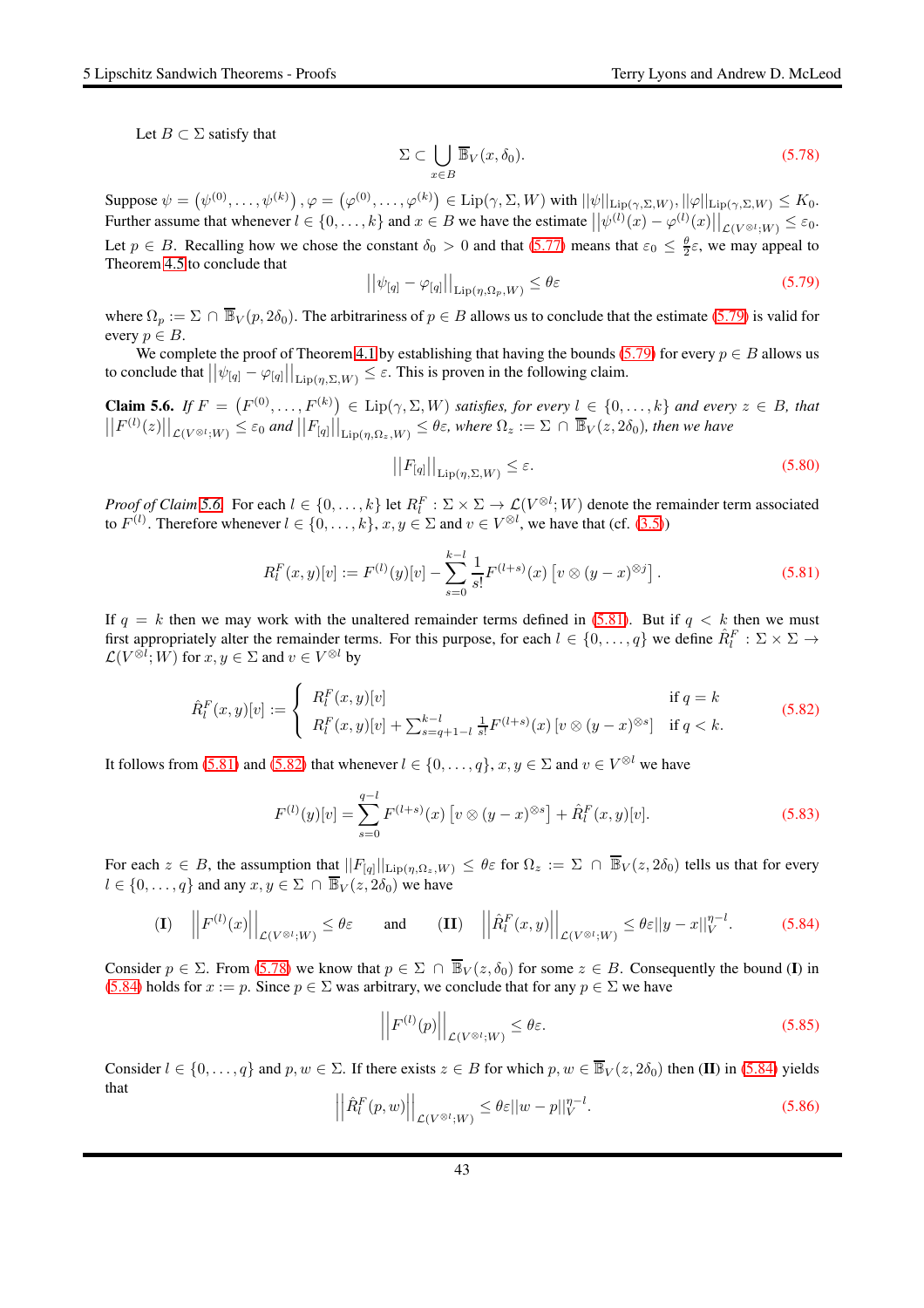Now suppose that no single ball  $\overline{\mathbb{B}}_V(z, 2\delta_0)$  contains both p and w. From [\(5.78\)](#page-42-4) we know that  $p \in \Sigma \cap \overline{\mathbb{B}}_V(z_i, \delta_0)$ and  $w \in \Sigma \cap \overline{\mathbb{B}}_V(z_j, \delta_0)$  for some  $z_i, z_j \in B$  which must be distinct. In fact, since  $w \notin \Sigma \cap \overline{\mathbb{B}}_V(z_i, 2\delta_0)$ , we can conclude that

<span id="page-43-8"></span>
$$
||w - p||_V \ge \delta_0. \tag{5.87}
$$

Observe that from [\(5.83\)](#page-42-6) we have, for any  $v \in V^{\otimes l}$ , that

<span id="page-43-3"></span>
$$
\hat{R}_l^F(p, w)[v] = F^{(l)}(w)[v] - \sum_{s=0}^{q-l} \frac{1}{s!} F^{(l+s)}(p) \left[ v \otimes (w-p)^{\otimes s} \right]. \tag{5.88}
$$

We may further use  $(5.83)$  to compute that

<span id="page-43-0"></span>
$$
F^{(l)}(w)[v] = \sum_{u=0}^{q-l} \frac{1}{u!} F^{(l+u)}(z_j) \left[ v \otimes (w-z_j)^{\otimes u} \right] + \hat{R}_l^F(z_j, w)[v]. \tag{5.89}
$$

Since  $w \in \overline{\mathbb{B}}_V(z_j, \delta_0)$  we may use [\(5.86\)](#page-42-7) to conclude that

<span id="page-43-1"></span>
$$
\left| \left| \hat{R}_l^F(z_j, w) \right| \right|_{\mathcal{L}(V^{\otimes l}; W)} \leq \theta \varepsilon ||w - z_j||_V^{\eta - l} \leq \theta \varepsilon \delta_0^{\eta - l}.
$$
 (5.90)

Additionally, since  $z_j \in B$  we may compute that

<span id="page-43-2"></span>
$$
\sum_{u=0}^{q-l} \frac{1}{u!} \left| \left| F^{(l+u)}(z_j) \left[ v \otimes (w-z_j)^{\otimes u} \right] \right| \right|_W \leq \varepsilon_0 \sum_{u=0}^{q-l} \frac{1}{u!} ||w-z_j||_V^u ||v||_{V^{\otimes l}} \leq \varepsilon_0 e^{\delta_0} ||v||_{V^{\otimes l}}.
$$
 (5.91)

Combining  $(5.89)$ ,  $(5.90)$ , and  $(5.91)$  yields the estimate

<span id="page-43-9"></span>
$$
\left| \left| F^{(l)}(w)[v] \right| \right|_{W} \leq \left( \theta \varepsilon \delta_0^{\eta - l} + \varepsilon_0 e^{\delta_0} \right) ||v||_{V^{\otimes l}}.
$$
\n(5.92)

Turning our attention to the second term in [\(5.88\)](#page-43-3), note that for any  $s \in \{0, \ldots, q - l\}$  we have via [\(5.83\)](#page-42-6), for  $v' := v \otimes (w - p)^{\otimes s} \in V^{\otimes (l+s)}$ , that

<span id="page-43-4"></span>
$$
F^{(l+s)}(p)[v'] = \sum_{u=0}^{q-l-s} \frac{1}{u!} F^{(l+s+u)}(z_i) [v' \otimes (p-z_i)^{\otimes u}] + \hat{R}_{l+s}^F(z_i, p)[v'].
$$
 (5.93)

Since  $p \in \overline{\mathbb{B}}_V(z_i, \delta_0)$  we may use [\(5.86\)](#page-42-7) to conclude that

<span id="page-43-5"></span>
$$
\left| \left| \hat{R}^{F}_{l+s}(z_i, p) \right| \right|_{\mathcal{L}(V^{\otimes l}; W)} \leq \theta \varepsilon ||p - z_i||_V^{\eta - (l+s)} \leq \theta \varepsilon \delta_0^{\eta - (l+s)}.
$$
\n(5.94)

Via similar computations to those used to establish [\(5.91\)](#page-43-2), the fact that  $z_i \in B$  allows us to compute that

<span id="page-43-6"></span>
$$
\sum_{u=0}^{q-l-s} \frac{1}{u!} \left| \left| F^{(l+u+s)}(z_j) \left[ v' \otimes (p-z_i)^{\otimes u} \right] \right| \right|_W \leq \varepsilon_0 e^{\delta_0} ||v'||_{V^{\otimes (l+s)}}.
$$
\n(5.95)

Combining [\(5.93\)](#page-43-4), [\(5.94\)](#page-43-5), and [\(5.95\)](#page-43-6) yields that

<span id="page-43-7"></span>
$$
\left| \left| F^{(l+s)}(p) \left[ v' \right] \right| \right|_{W} \leq \left( \varepsilon_0 e^{\delta_0} + \theta \varepsilon \delta_0^{\eta - (l+s)} \right) ||v'||_{V^{\otimes (l+s)}} = \left( \varepsilon_0 e^{\delta_0} + \theta \varepsilon \delta_0^{\eta - (l+s)} \right) ||w - p||_V^s ||v||_{V^{\otimes l}} \tag{5.96}
$$

where the last equality uses that  $v' := v \otimes (w - p)^{\otimes s}$  and that the tensor powers of V are equipped with admissible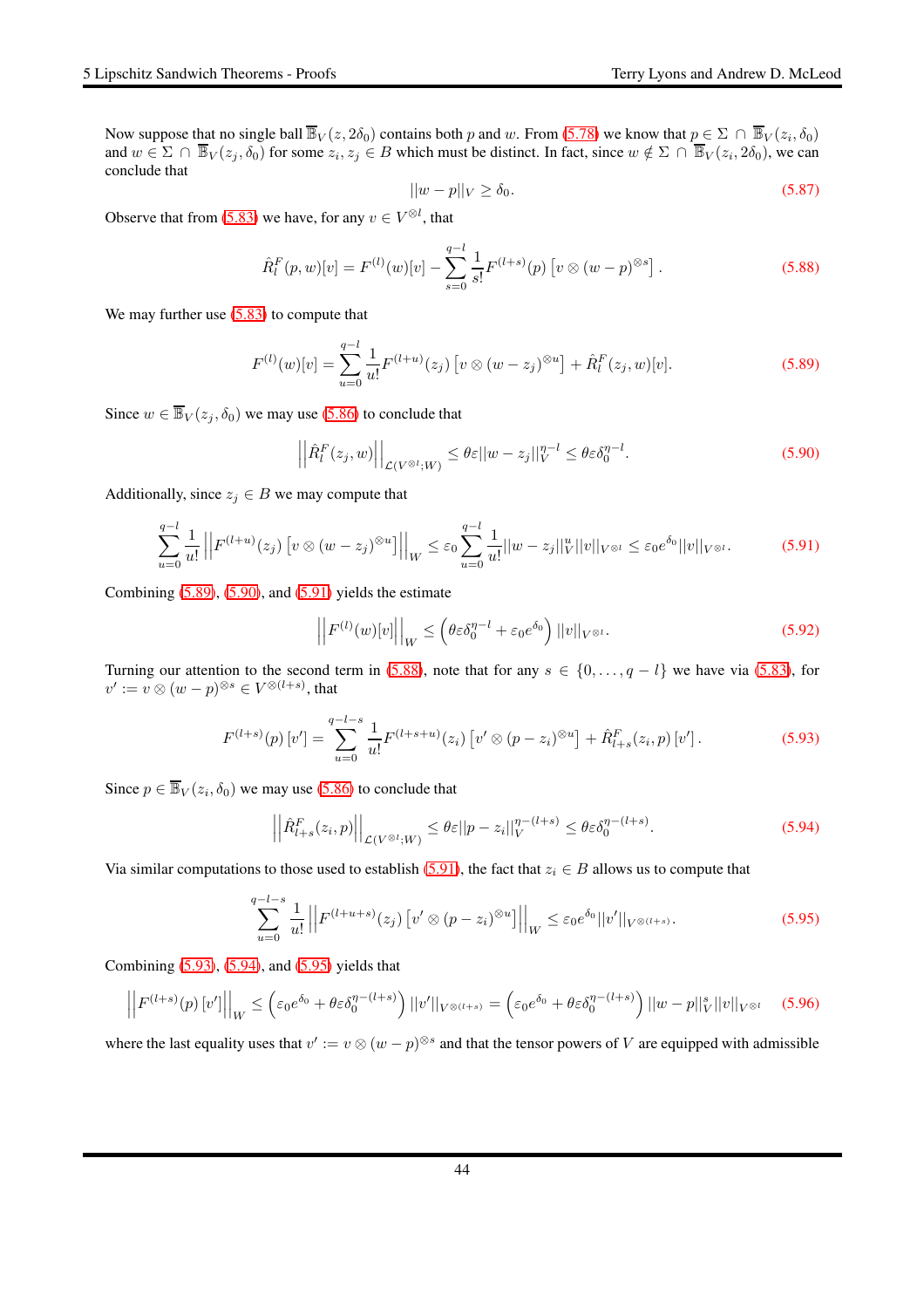norms (cf. Definition [3.1\)](#page-14-1). A consequence of [\(5.96\)](#page-43-7) is that

<span id="page-44-0"></span>
$$
\sum_{s=0}^{q-l} \frac{1}{s!} \left| \left| F^{(l+s)}(p) \left[ v' \right] \right| \right|_W \le \sum_{s=0}^{q-l} \frac{1}{s!} \left( \varepsilon_0 e^{\delta_0} + \theta \varepsilon \delta_0^{\eta - (l+s)} \right) ||w-p||_V^s ||v||_{V^{\otimes l}}.
$$
 (5.97)

Since from [\(5.87\)](#page-43-8) we have that  $\delta_0 \le ||w - p||_V$ , we may multiply each term in the sum on the RHS of [\(5.97\)](#page-44-0) by  $||w-p||_V^{\eta-(l+s)}\delta_0^{-(\eta-(l+s))} \ge 1$  to conclude that

<span id="page-44-1"></span>
$$
\sum_{s=0}^{q-l} \frac{1}{s!} \left| \left| F^{(l+s)}(p) \left[ v' \right] \right| \right|_W \le \sum_{s=0}^{q-l} \frac{1}{s!} \left( \varepsilon_0 e^{\delta_0} + \theta \varepsilon \delta_0^{\eta - (l+s)} \right) \delta_0^{-(\eta - l - s)} ||w - p||_V^{\eta - l} ||v||_{V^{\otimes l}}. \tag{5.98}
$$

Combining  $(5.88)$ ,  $(5.92)$ , and  $(5.98)$  allows us to deduce that

<span id="page-44-6"></span>
$$
\left| \left| \hat{R}_l^F(p, w)[v] \right| \right|_W \le \left( \theta \varepsilon \delta_0^{\eta - l} + \varepsilon_0 e^{\delta_0} + \sum_{s=0}^{q-l} \frac{1}{s!} \left( \varepsilon_0 e^{\delta_0} \delta_0^{-(\eta - l - s)} + \theta \varepsilon \right) ||w - p||_V^{\eta - l} \right) ||v||_{V^{\otimes l}}.\tag{5.99}
$$

Observe that

<span id="page-44-2"></span>
$$
\theta \varepsilon \delta_0^{\eta-l} \stackrel{(5.87)}{\leq} \theta \varepsilon ||w-p||_V^{\eta-l},\tag{5.100}
$$

<span id="page-44-3"></span>
$$
\varepsilon_0 e^{\delta_0} \stackrel{(5.87)}{\leq} \varepsilon_0 \delta_0^{-(\eta - l)} e^{\delta_0} ||w - p||_V^{\eta - l},\tag{5.101}
$$

<span id="page-44-4"></span>
$$
\varepsilon_0 e^{\delta_0} \delta_0^{-(\eta-l)} \sum_{s=0}^{q-l} \frac{1}{s!} \delta_0^s \le \varepsilon_0 \delta_0^{-(\eta-l)} e^{2\delta_0}, \quad \text{and} \tag{5.102}
$$

<span id="page-44-5"></span>
$$
\theta \varepsilon \sum_{s=0}^{q-l} \frac{1}{s!} \le \theta e \varepsilon. \tag{5.103}
$$

Combining [\(5.100\)](#page-44-2), [\(5.101\)](#page-44-3), [\(5.102\)](#page-44-4), and [\(5.103\)](#page-44-5) with [\(5.99\)](#page-44-6) yields

$$
\left| \hat{R}_{l}^{\varphi}(p,w)[v] \right| \Big|_{W} \leq \left( \theta \varepsilon (1+e) + \varepsilon_{0} \delta_{0}^{-(\eta-l)} e^{\delta_{0}} \left( 1 + e^{\delta_{0}} \right) \right) \left| |w-p| \right|_{V}^{\eta-l} ||v||_{V^{\otimes l}}. \tag{5.104}
$$

Taking the supremum over  $v \in V^{\otimes l}$  with unit  $V^{\otimes l}$ -norm in [\(5.104\)](#page-44-7) yields

<span id="page-44-8"></span>
$$
\left| \left| \hat{R}_{l}^{F}(p, w) \right| \right|_{\mathcal{L}(V^{\otimes l}; W)} \leq \left( \theta \varepsilon (1 + e) + \varepsilon_0 \delta_0^{-\eta} e^{\delta_0} \left( 1 + e^{\delta_0} \right) \right) \left| |w - p| \right|_{V}^{\eta - l} \tag{5.105}
$$

since  $\delta_0 \le 1$  means  $\delta_0^{-(\eta-l)} \le \delta_0^{-\eta}$  for every  $l \in \{0, \ldots, q\}.$ 

<span id="page-44-7"></span> $\overline{\phantom{a}}$  $\overline{\phantom{a}}$  $\overline{1}$ 

Together [\(5.86\)](#page-42-7), [\(5.105\)](#page-44-8) and the inequality  $\theta \varepsilon < \theta \varepsilon (1+e) + \varepsilon_0 \delta_0^{-\eta} e^{\delta_0} (1+e^{\delta_0})$  mean that for any  $l \in$  $\{0, \ldots, q\}$  and any  $p, w \in \Sigma$  we have

<span id="page-44-9"></span>
$$
\left| \left| \hat{R}_l^F(p, w) \right| \right|_{\mathcal{L}(V^{\otimes l}; W)} \leq \left( \theta \varepsilon (1 + e) + \varepsilon_0 \frac{e^{\delta_0} \left( 1 + e^{\delta_0} \right)}{\delta_0^{\eta}} \right) \left| |w - p| \right|_V^{\eta - l}.
$$
 (5.106)

The definitions  $(5.83)$ , the bounds  $(5.85)$ , and the Hölder estimates  $(5.106)$  tell us that

$$
||F_{[q]}||_{\text{Lip}(\eta,\Sigma,W)} \leq \theta \varepsilon (1+e) + \varepsilon_0 \frac{e^{\delta_0} (1+e^{\delta_0})}{\delta_0^{\eta}}
$$
  

$$
\leq \frac{(5.77)}{2(1+e)} \varepsilon (1+e) + \frac{\varepsilon}{2} \frac{\delta_0^{\eta}}{e^{\delta_0} (1+e^{\delta_0})} \frac{e^{\delta_0} (1+e^{\delta_0})}{\delta_0^{\eta}} = \frac{\varepsilon}{2} + \frac{\varepsilon}{2} = \varepsilon
$$

as claimed in [\(5.80\)](#page-42-9). This completes the proof of Claim [5.6](#page-42-1)

Returning to the proof of Theorem [4.1](#page-25-0) itself, we define  $F := \psi - \varphi \in \text{Lip}(\gamma, \Sigma, W)$  so that for every  $j \in \{0, \ldots, k\}$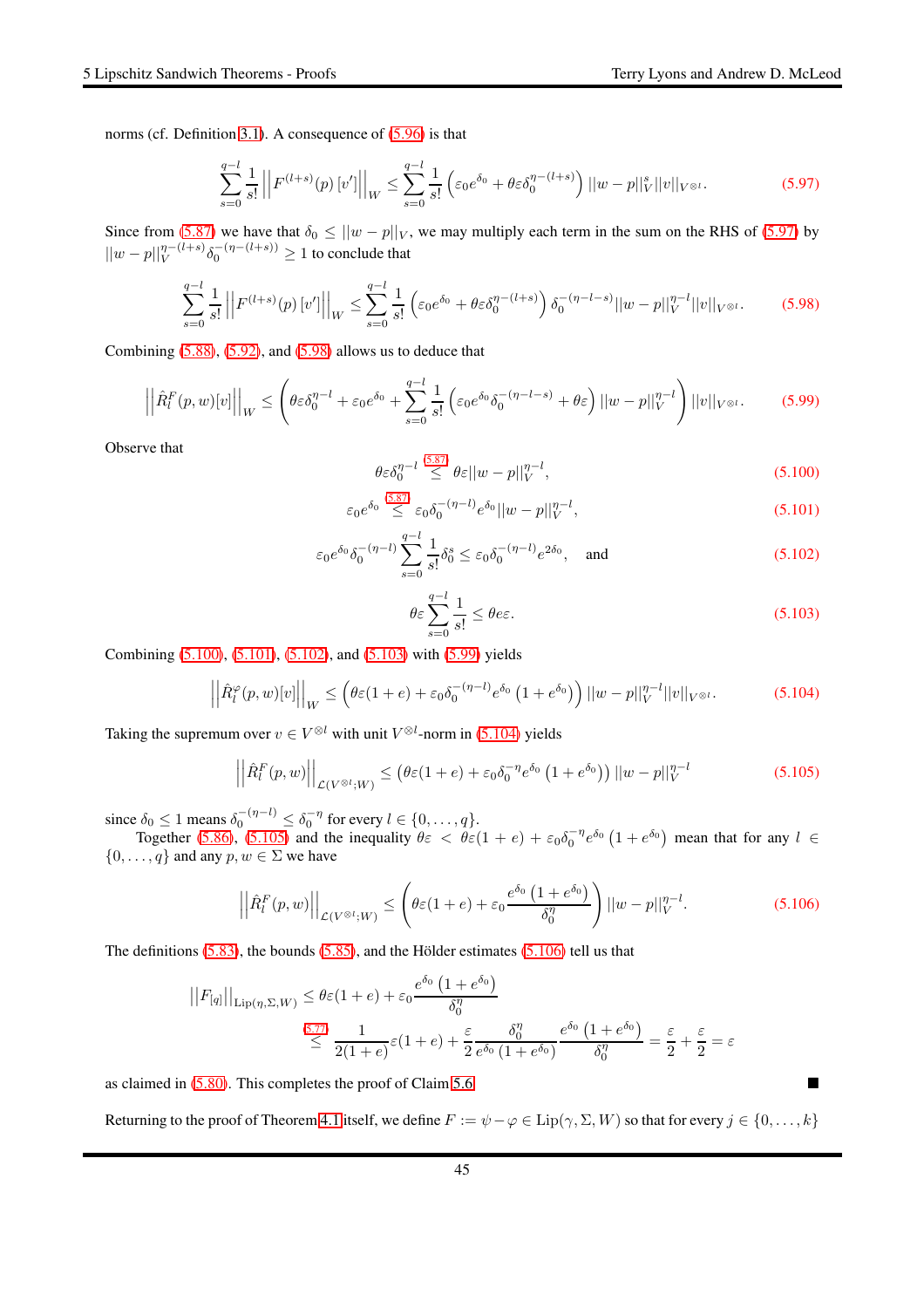we have  $F^{(j)} = \psi^{(j)} - \varphi^{(j)}$ . Then, by assumption, we have for every  $j \in \{0, ..., k\}$  and every  $z \in B$  that  $||F^{(j)}(z)||_{\mathcal{L}(V^{\otimes j};W)} \leq \varepsilon_0$ . Moreover, [\(5.79\)](#page-42-0) tells us that whenever  $z \in B$  we have that  $||F_{[q]}||_{\text{Lip}(\eta,\Omega_z,W)} \leq \theta \varepsilon$  for  $\Omega_z := \Sigma \cap \overline{\mathbb{B}}_V(z, 2\delta_0)$ . Therefore we can apply Claim [5.6](#page-42-1) to F and conclude that  $||F_{[q]}||_{\text{Lip}(\eta, \Sigma, W)} \leq \varepsilon$ . Since  $F := \psi - \varphi$  this gives the estimate claimed in [\(4.4\)](#page-25-4) and completes the proof of Theorem [4.1.](#page-25-0)

# <span id="page-45-0"></span>6. Higher Order Lipschitz GRIM

Consider Banach spaces V and W and a compact subset  $\Sigma \subset V$ . Assume that the tensor powers of V are all equipped with admissible norms (cf. Definition [3.1](#page-14-1) in Section [3\)](#page-14-0). Let  $\gamma > 0$  with  $k \in \mathbb{Z}_{\geq 0}$  such that  $\gamma \in (k, k + 1]$ . In this section we consider trying to find a sparse approximation of a given linear combination of Lip( $\gamma$ ,  $\Sigma$ ,  $W$ ) functions.

To make this more precise, assume that  $\mathcal{N} \in \mathbb{Z}$  is a (large) integer. For every  $i \in \{1, \ldots, \mathcal{N}\}\$ we assume that  $f_i=\left(f_i^{(0)},\ldots,f_i^{(k)}\right)\in \mathrm{Lip}(\gamma,\Sigma,W)$  is non-zero, and set  $\mathcal{F}:=\{f_i:\ i\in\{1,\ldots,\mathcal{N}\}\}\subset \mathrm{Lip}(\gamma,\Sigma,W).$  Given  $a_1,\ldots,a_\mathcal{N}\in\mathbb{R}\setminus\{0\}$ , define  $\varphi=\left(\varphi^{(0)},\ldots,\varphi^{(k)}\right)\in\mathrm{Span}(\mathcal{F})\subset\mathrm{Lip}(\gamma,\Sigma,W)$  by

$$
\varphi := \sum_{i=1}^{N} a_i f_i \quad \text{so that for every } l \in \{0, \dots, k\} \text{ we have } \quad \varphi^{(l)} = \sum_{i=1}^{N} a_i f_i^{(l)}.
$$
 (6.1)

We aim to find an element  $u = (u^{(0)}, \dots, u^{(k)}) \in \text{Span}(\mathcal{F}) \subset \text{Lip}(\gamma, \Sigma, W)$  that is both a sparse linear combination of the elements  $f_1, \ldots, f_N$ , and gives a good approximation of  $\varphi$  in the following sense. Given a fixed  $l \in \{0, \ldots, k\}$ , we require that for every  $s \in \{0, \ldots, l\}$  the functions  $u^{(s)}, \varphi^{(s)} : \Sigma \to \mathcal{L}(V^{\otimes s}; W)$  are close in  $\mathcal{L}(V^{\otimes s}; W)$  throughout  $\Sigma$ . That is, for any given  $x \in \Sigma$  the norm  $||\varphi^{(s)}(x) - u^{(s)}(x)||_{\mathcal{L}(V^{\otimes s}; W)}$  is small.

To ease notation, given  $\phi = (\phi^{(0)}, \dots, \phi^{(k)}) \in \text{Lip}(\gamma, \Sigma, W), l \in \{0, \dots, k\}$ , and  $x \in \Sigma$  we define

<span id="page-45-1"></span>
$$
\Lambda_{\phi}^{l}(x) := \max_{j \in \{0, ..., l\}} \left\{ \left| \left| \phi^{(j)}(x) \right| \right|_{\mathcal{L}(V^{\otimes j}; W)} \right\} \tag{6.2}
$$

A consequence of [\(6.2\)](#page-45-1) is that for any  $l \in \{0, ..., k\}$  and any  $x \in \Sigma$  we have that  $\Lambda_{\phi}^{l}(x) \le ||\phi||_{\text{Lip}(\gamma, \mathcal{A}, W)}$  for any subset  $A \subset \Sigma$  with  $x \in A$ . Our problem of interest can then be stated as follows. Given  $\varepsilon > 0$  and  $q \in \{0, \dots, k\}$ , find an element  $u = (u^{(0)}, \dots, u^{(k)}) \in \text{Span}(\mathcal{F}) \subset \text{Lip}(\gamma, \Sigma, W)$  that is a sparse linear combination of the elements  $f_1, \ldots, f_N$  and satisfies, for every  $x \in \Sigma$ , that  $\Lambda_{\varphi-u}^q(x) \leq \varepsilon$ .

The choice of  $q \in \{0, \ldots, k\}$  provides a gauge for the strength of approximation we seek. By examination of [\(6.2\)](#page-45-1), the choice  $q := 0$  means we aim only to approximate  $\varphi$  by u at the "order zero level" by requiring  $||\varphi^{(0)} - u^{(0)}||_{C^0(\Sigma;W)} \leq \varepsilon$ . By examination of [\(6.2\)](#page-45-1), the choice  $q := k$  corresponds to u approximating  $\varphi$  at the "order k level" by requiring, for every  $s \in \{0, \ldots, k\}$  and every  $x \in \Sigma$ , that  $\left|\left|\varphi^{(s)}(x) - u^{(s)}(x)\right|\right|_{\mathcal{L}(V^{\otimes s};W)} \leq \varepsilon$ .

To find our desired approximation u of  $\varphi$ , we use a combination of dynamic growth driven interpolation techniques and thinning techniques. A loose summary of our approach is as follows. We use a greedy selection algorithm to inductively grow a collection of points  $L \subset \Sigma$  at which we want our approximation to agree with  $\varphi$ . At each step the thinning of recombination is used to find an element  $u = (u^{(0)}, \dots, u^{(k)}) \in \text{Span}(\mathcal{F}) \subset \text{Lip}(\gamma, \Sigma, W)$  that coincides with  $\varphi$  throughout the current choice of subset  $L \subset \Sigma$ .

We now provide the rigorous details of our algorithm. The following  $\text{Lip}(\gamma)$  Extension Step is used to dynamically grow the collection of points  $L \subset \Sigma$  at which we require our next approximation of  $\varphi$  to agree with  $\varphi$ .

### $Lip(\gamma)$  Extension Step

Assume that  $L' \subset \Sigma$ ,  $u = (u^{(0)}, \ldots, u^{(k)}) \in \text{Span}(\mathcal{F})$  and  $q \in \{0, \ldots, k\}$  are given. Let  $m \in \mathbb{Z}_{\geq 1}$  and take

$$
z_1 := \operatorname{argmax} \left\{ \Lambda_{\varphi-u}^q(z) \, : \, z \in \Sigma \right\}.
$$

Inductively for  $j = 2, 3, \ldots, m$  take

$$
z_j := \operatorname{argmax} \left\{ \Lambda_{\varphi-u}^q(z) \, : \, z \in \Sigma \setminus \{z_1, \ldots, z_{j-1}\} \right\}.
$$
 (6.4)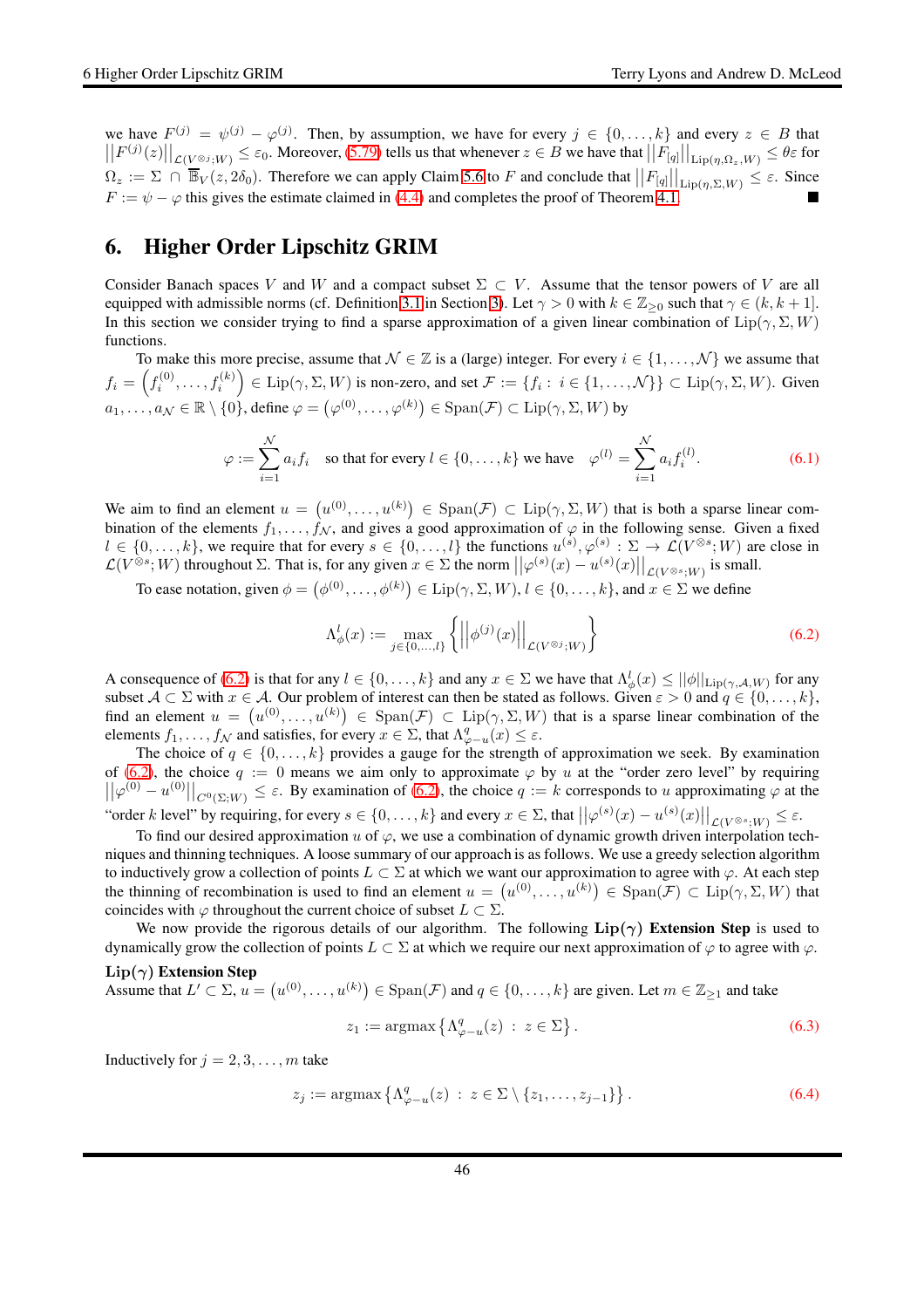Once  $z_1, \ldots, z_m \in \Sigma$  have been defined, we extend L' to  $L := L' \cup \{z_1, \ldots, z_m\}.$ 

For each choice of subset  $L \subset \Sigma$ , we use recombination to find  $u = (u^{(0)}, \dots, u^{(k)}) \in \text{Span}(\mathcal{F}) \subset \text{Lip}(\gamma, \Sigma, W)$ agreeing with  $\varphi$  throughout L. That this is possible is the content of the following result.

<span id="page-46-0"></span>Lemma 6.1 (Lip(γ, Σ, W) Recombination). *Assume that* V *and* W *are finite dimensional Banach spaces. Suppose that the tensor powers of* V are all equipped with admissible norms (cf. Definition [3.1\)](#page-14-1), and that  $\Sigma \subset V$  *is closed. Let*  $\mathcal{N} \in \mathbb{Z}_{>0}$  *be a (large) positive integer and*  $\gamma > 0$  *with*  $k \in \mathbb{Z}_{\geq 0}$  *such that*  $\gamma \in (k, k + 1]$ *. Assume that*  $f$ *or every*  $i \in \{1,\ldots,N\}$  we have a non-zero element  $f_i = \left(f_i^{(0)},\ldots,f_i^{(k)}\right) \in \text{Lip}(\gamma,\Sigma,W)$  and define  $\mathcal{F} :=$  $\{f_i : i \in \{1, \ldots, \mathcal{N}\}\}\subset \text{Lip}(\gamma, \Sigma, W)$ . Given  $a_1, \ldots, a_\mathcal{N} > 0$ , define  $\varphi = (\varphi^{(0)}, \ldots, \varphi^{(k)}) \in \text{Span}(\mathcal{F}) \subset \mathcal{F}$  $\mathrm{Lip}(\gamma, \Sigma, W)$  by

$$
\varphi := \sum_{i=1}^{N} a_i f_i \quad \text{so that for every } j \in \{0, \dots, k\} \text{ we have } \quad \varphi^{(j)} = \sum_{i=1}^{N} a_i f_i^{(j)}.
$$
 (6.5)

*Further define both*

<span id="page-46-1"></span>
$$
Q := 1 + m \dim(W) \sum_{s=0}^{k} \left( \frac{\dim(V) + s - 1}{s} \right) \quad \text{and} \quad \mathcal{M} := \min\{Q, \mathcal{N}\}. \tag{6.6}
$$

Then given points  $p_1, \ldots, p_m \in \Sigma$ , recombination can be applied to find  $u = (u^{(0)}, \ldots, u^{(k)}) \in \text{Lip}(\gamma, \Sigma, W)$ *satisfying the following conditions. Firstly*

<span id="page-46-3"></span>
$$
u = \sum_{s=1}^{M} b_s f_{e(s)}, \quad \text{so that for every } j \in \{0, \dots, k\} \text{ we have } \quad u^{(j)} = \sum_{s=1}^{M} b_s f_{e(s)}^{(j)}, \tag{6.7}
$$

*for coefficients*  $b_1, \ldots, b_M \geq 0$  *and indices*  $e(1), \ldots, e(M) \in \{1, \ldots, N\}$ *. Secondly, the sum of the coefficients is preserved in the sense that*

<span id="page-46-4"></span>
$$
\sum_{s=1}^{M} b_s = \sum_{i=1}^{N} a_i.
$$
\n(6.8)

*Thirdly,*  $u \equiv \varphi$  *throughout*  $\{p_1, \ldots, p_m\}$ *. That is, for every*  $c \in \{1, \ldots, m\}$  *and every*  $j \in \{0, \ldots, k\}$  *we have that*  $\varphi^{(j)}(p_c) \equiv u^{(j)}(p_c)$  in  $\mathcal{L}(V^{\otimes j}; W)$ .

*Proof of Lemma* [6.1.](#page-46-0) Assume that V and W are Banach spaces with  $d, c \in \mathbb{Z}_{\geq 1}$  for which  $\dim(V) = d$  and  $\dim(W) = c$ . Suppose that the tensor powers of V are all equipped with admissible norms (cf. Definition [3.1\)](#page-14-1), and that  $\Sigma \subset V$  is closed. Let  $\mathcal{N} \in \mathbb{Z}_{>0}$  be a (large) positive integer and  $\gamma > 0$  with  $k \in \mathbb{Z}_{\geq 0}$  such that  $\gamma \in (k, k + 1]$ . Assume that for every  $i \in \{1,\ldots,\mathcal{N}\}\$  we have a non-zero  $f_i = \left(f_i^{(0)},\ldots,f_i^{(k)}\right) \in \text{Lip}(\gamma,\Sigma,W)$  such that  $\mathcal{F} := \{f_i : i \in \{1, \ldots, \mathcal{N}\}\}\$ is a linearly independent subset of  $\text{Lip}(\gamma, \Sigma, W)$ . Let  $a_1, \ldots, a_\mathcal{N} > 0$  and define  $\varphi = (\varphi^{(0)}, \dots, \varphi^{(k)}) \in \text{Span}(\mathcal{F}) \subset \text{Lip}(\gamma, \Sigma, W)$  by

<span id="page-46-2"></span>
$$
\varphi := \sum_{i=1}^{N} a_i f_i \qquad \text{so that for every } j \in \{0, \dots, k\} \text{ we have } \qquad \varphi^{(j)} = \sum_{i=1}^{N} a_i f_i^{(j)}.
$$
 (6.9)

Choose bases  $v_1, \ldots, v_d$  of V and  $w_1, \ldots, w_c$  of W. Then for each  $n \in \mathbb{N}$  the set

$$
\mathcal{V}_n := \{v_{l_1} \otimes \ldots \otimes v_{l_n} : (l_1, \ldots, l_n) \in \{1, \ldots, d\}^n\}
$$
\n(6.10)

is a basis for  $V^{\otimes n}$ . For each  $j \in \{1, ..., k\}$  a symmetric j-linear form  $h^{(j)} \in \mathcal{L}(V^{\otimes j}; W)$  is determined by its action on the subset  $\mathcal{V}^{\text{ord}}_j \subset \mathcal{V}_j$  defined by

$$
\mathcal{V}_j^{\text{ord}} := \left\{ v_{l_1} \otimes \ldots \otimes v_{l_j} : (l_1, \ldots, l_j) \in \{1, \ldots, d\}^j \text{ such that } l_1 \leq \ldots \leq l_j \right\} \subset \mathcal{V}_j. \tag{6.11}
$$

That is, the collection of values  $h^{(j)}(p)$   $[v_{l_1} \otimes \ldots \otimes v_{l_j}]$  for every  $(l_1, \ldots, l_j) \in \{1, \ldots, d\}^j$  with  $l_1 \leq \ldots \leq l_j$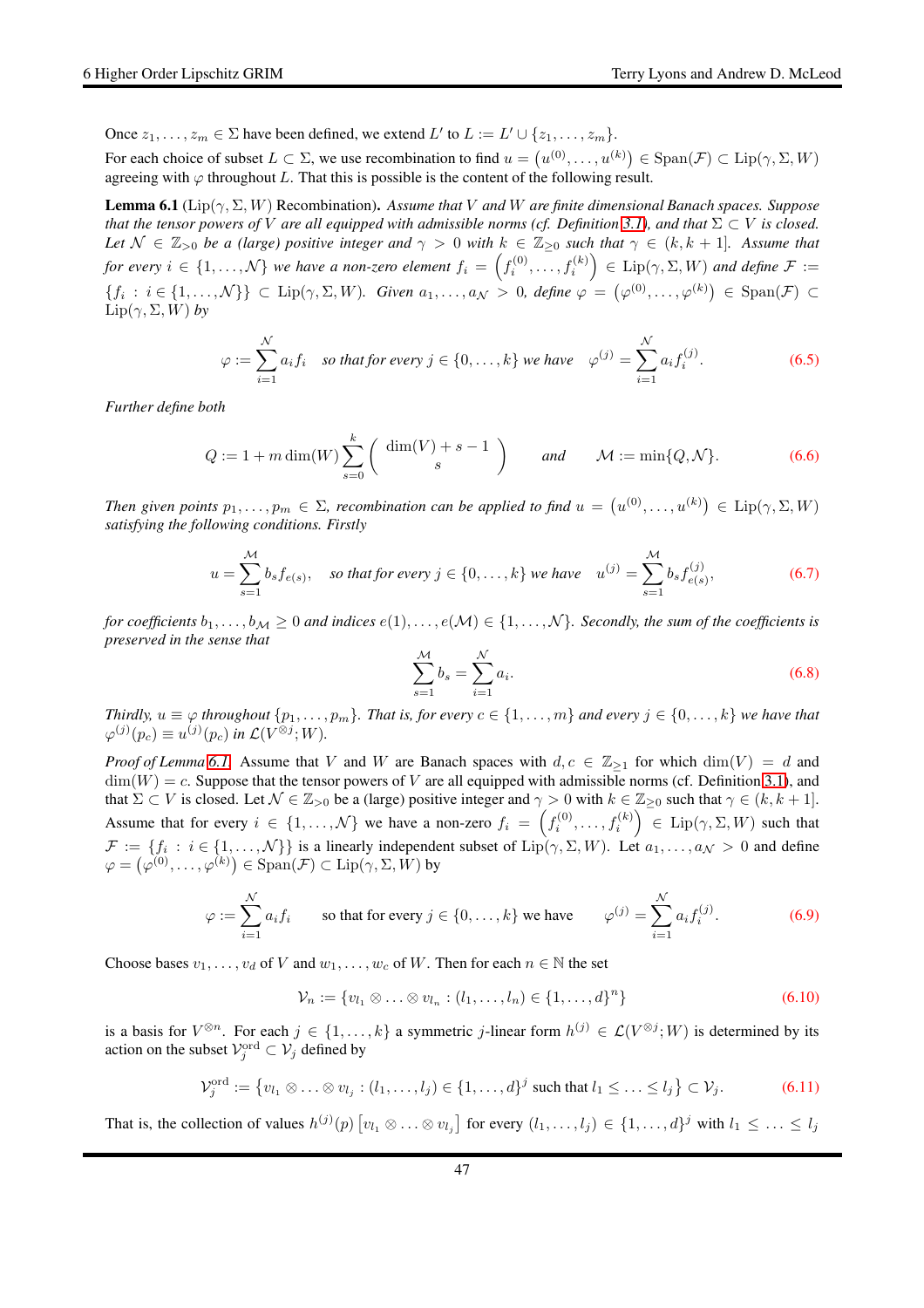determine the value  $h^{(j)}(p)[v]$  for every  $v \in V^{\otimes j}$ . For future use we record that the cardinality of  $\mathcal{V}_j^{\text{ord}}$  is given by  $\beta(d, j) := \left( \begin{array}{c} d+j-1 \end{array} \right)$ j  $= \frac{(d+j-1)!}{(d-1)!j!}$  $\frac{(a+j-1)!}{(d-1)!j!}$ .

The basis  $w_1, \ldots w_c$  of W allows us to define an inner product  $\langle \cdot, \cdot \rangle_W$  on W. This is done as follows. Given  $a, b \in \{1, \ldots, c\}$  we set  $\langle w_a, w_b \rangle_W := 1$  if  $a = b$  and  $\langle w_a, w_b \rangle_W := 0$  if  $a \neq b$ , before subsequently extending  $\langle \cdot, \cdot \rangle_W$  to the entirety of W via linearity. This inner product allows us to decompose any  $w \in W$  as  $w = \langle w, w_1 \rangle_W w_1 + \ldots + \langle w, w_c \rangle_W w_c$ . Therefore for any  $p \in \Sigma$  the value  $\varphi^{(0)}(p) \in W$  is determined by the c real-numbers

<span id="page-47-0"></span>
$$
\{\langle \varphi(p), w_r \rangle_W : r \in \{1, \dots, c\} \},\tag{6.12}
$$

whilst for each  $j \in \{1, ..., k\}$  the symmetric j-linear form  $\varphi^{(j)}(p)$  is determined by the  $\beta(d, j)c$  real numbers

<span id="page-47-1"></span>
$$
\left\{ \left\langle \varphi^{(j)}(p)[v_{l_1} \otimes \ldots \otimes v_{l_j}], w_r \right\rangle_W : (l_1, \ldots, l_j) \in \{1, \ldots, d\}^j, l_1 \leq \ldots \leq l_j, r \in \{1, \ldots, c\} \right\}.
$$
 (6.13)

Together, [\(6.12\)](#page-47-0) and [\(6.13\)](#page-47-1) illustrate that matching the value of  $\varphi^{(0)}(p)$  and the maps  $\varphi^{(1)}(p), \ldots, \varphi^{(k)}(p)$  is equivalent to solving  $c(1 + \beta(d, 1) + \ldots + \beta(d, k))$  real-valued equations. Hence for points  $p_1, \ldots, p_m \in \Sigma$ , the values  $\varphi(p_1), \ldots, \varphi(p_m) \in W$  and the maps  $\varphi^{(j)}(p_1), \ldots, \varphi^{(j)}(p_m) \in \mathcal{L}(V^{\otimes j}; W)$  for each  $j \in \{1, \ldots, k\}$  determine a linear system of  $mc(1+\beta(d,1)+...+\beta(d,k)) \stackrel{(6.6)}{=} Q-1$  $mc(1+\beta(d,1)+...+\beta(d,k)) \stackrel{(6.6)}{=} Q-1$  $mc(1+\beta(d,1)+...+\beta(d,k)) \stackrel{(6.6)}{=} Q-1$  real-valued equations involving the functions  $f_i$  and the coefficients  $a_i$  for  $i \in \{1, ..., N\}$ . Considering the sum of the coefficients  $a_i$  to be an additional equation, and by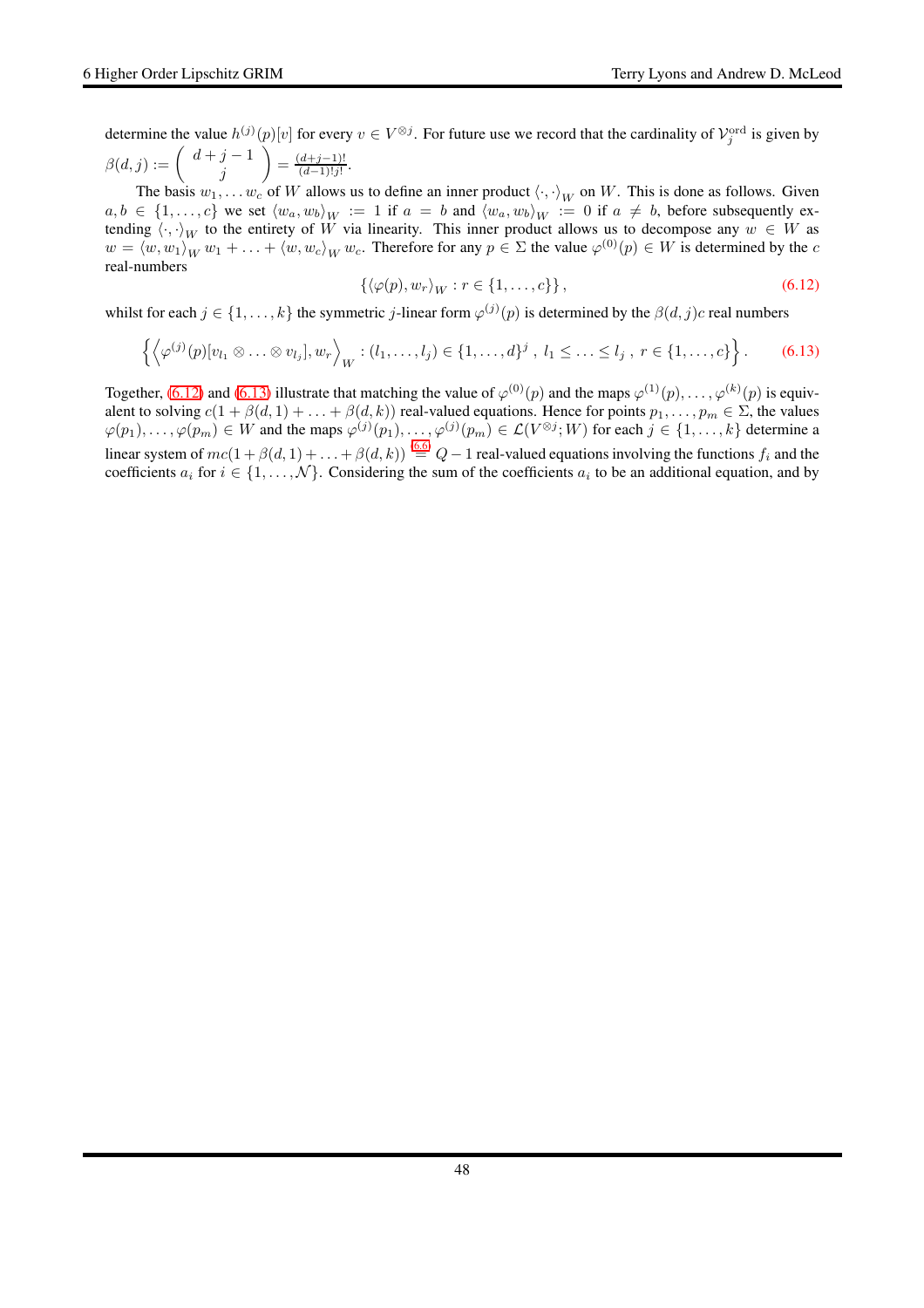<span id="page-48-0"></span>

|        | $\left\langle f_1^{(0)}(p_1), w_1 \right\rangle_{W}$      | $\left\langle f_{2}^{(0)}(p_{1}),_{w1}\right\rangle _{W}$                                                                                                                                                                                                                                                                                                                          | $\ldots \atop \ldots \atop {\leftarrow} \left\langle {f_{\cal N}^{(0)}(p_1),w_1} \right\rangle_W$ |  |        |
|--------|-----------------------------------------------------------|------------------------------------------------------------------------------------------------------------------------------------------------------------------------------------------------------------------------------------------------------------------------------------------------------------------------------------------------------------------------------------|---------------------------------------------------------------------------------------------------|--|--------|
|        | $\left\langle f_1^{(0)}(p_1), w_c \right\rangle_{W}$      | $\left\langle f_{2}^{(0)}(p_{1}), w_{c}\right\rangle _{W}$                                                                                                                                                                                                                                                                                                                         | $\hspace{1.5cm} \hspace{1.5cm} \big\langle f^{(0)}_{\mathcal{N}}(p_1), w_c \big\rangle_{W}$       |  |        |
|        | $\left\langle f_{1}^{(0)}(p_{m}),w_{1}\right\rangle _{W}$ | $\left\langle f_{2}^{(0)}(p_{m}), w_{1}\right\rangle _{W}$                                                                                                                                                                                                                                                                                                                         | $\left\langle f_{\mathcal{N}}^{(0)}(p_m), \! w_1 \right\rangle_W$                                 |  |        |
|        |                                                           | $\begin{array}{ccccc} \left\langle f_1^{(0)}(p_m), w_c \right\rangle_W & \left\langle f_2^{(0)}(p_m), w_c \right\rangle_W & \dots & \left\langle f_N^{(0)}(p_m), w_c \right\rangle_W \\ \left\langle f_1^{(1)}(p_1)[v_1], w_1 \right\rangle_W & \left\langle f_2^{(1)}(p_1)[v_1], w_1 \right\rangle_W & \dots & \left\langle f_N^{(1)}(p_1)[v_1], w_1 \right\rangle_W \end{array}$ |                                                                                                   |  |        |
|        | $\left\langle f_1^{(1)}(p_1)[v_d],w_1\right\rangle_W$     | $\left\langle f_2^{(1)}(p_1)[v_d],w_1 \right\rangle_W \qquad \ldots \qquad \left\langle f_N^{(1)}(p_1)[v_d],w_1 \right\rangle_W$                                                                                                                                                                                                                                                   |                                                                                                   |  |        |
|        | $\left\langle f_1^{(1)}(p_1)[v_1], w_c \right\rangle_{W}$ | $\left\langle f_{2}^{(1)}(p_{1})[v_{1}], w_{c} \right\rangle_{W} \qquad  \qquad \left\langle f_{\mathcal{N}}^{(1)}(p_{1})[v_{1}], w_{c} \right\rangle_{W}$                                                                                                                                                                                                                         |                                                                                                   |  |        |
|        | $\left\langle f_1^{(1)}(p_1)[v_d], w_c \right\rangle_{W}$ | $\left\langle f_2^{(1)}(p_1)[v_d], w_c \right\rangle_W \qquad \ldots \qquad \left\langle f_N^{(1)}(p_1)[v_d], w_c \right\rangle_W$                                                                                                                                                                                                                                                 |                                                                                                   |  |        |
|        |                                                           | $\left\langle f^{(1)}_1(p_m)[v_1], w_1 \right\rangle_W \qquad \qquad \left\langle f^{(1)}_2(p_m)[v_1], w_1 \right\rangle_W \qquad  \qquad \left\langle f^{(1)}_{\mathcal{N}}(p_m)[v_1], w_1 \right\rangle_W$                                                                                                                                                                       |                                                                                                   |  |        |
|        | $\langle f_1^{(1)}(p_m)[v_d], w_1 \rangle$ <sub>W</sub>   | $\overleftrightarrow{\left\langle f^{(1)}_2(p_m)[v_d],w_1 \right\rangle_W} \qquad  \qquad \overleftrightarrow{\left\langle f^{(1)}_{\mathcal{N}}(p_m)[v_d],w_1 \right\rangle_W}$                                                                                                                                                                                                   |                                                                                                   |  |        |
| $A :=$ |                                                           | $\left\langle f^{(1)}_1(p_m)[v_1],w_c\right\rangle_W \qquad \quad \left\langle f^{(1)}_2(p_m)[v_1],w_c\right\rangle_W \qquad  \qquad \left\langle f^{(1)}_N(p_m)[v_1],w_c\right\rangle_W$                                                                                                                                                                                          |                                                                                                   |  | (6.14) |
|        |                                                           | $\left\langle f^{(1)}_1(p_m)[v_d],w_c\right\rangle_W \qquad \quad \left\langle f^{(1)}_2(p_m)[v_d],w_c\right\rangle_W \qquad  \qquad \left\langle f^{(1)}_{\mathcal{N}}(p_m)[v_d],w_c\right\rangle_W$                                                                                                                                                                              |                                                                                                   |  |        |
|        |                                                           | $\left\langle f_1^{(k)}(p_1)[v_1\otimes\otimes v_1],w_1\right\rangle_W\left\langle f_2^{(k)}(p_1)[v_1\otimes\otimes v_1],w_1\right\rangle_W\ \ \dots\ \left\langle f_N^{(k)}(p_1)[v_1\otimes\otimes v_1],w_1\right\rangle_W$                                                                                                                                                       |                                                                                                   |  |        |
|        |                                                           | $\left\langle f^{(k)}_1(p_1)[v_d\otimes\otimes v_d],w_1\right\rangle_W\ \left\langle f^{(k)}_2(p_1)[v_d\otimes\otimes v_d],w_1\right\rangle_W\ \dots\ \left\langle f^{(k)}_{{\cal N}}(p_1)[v_d\otimes\otimes v_d],w_1\right\rangle_W$                                                                                                                                              |                                                                                                   |  |        |
|        |                                                           | $\left\langle f_1^{(k)}(p_1)[v_1\otimes\otimes v_1],w_c\right\rangle_W\quad \left\langle f_2^{(k)}(p_1)[v_1\otimes\otimes v_1],w_c\right\rangle_W\quad \quad \left\langle f_N^{(k)}(p_1)[v_1\otimes\otimes v_1],w_c\right\rangle_W$                                                                                                                                                |                                                                                                   |  |        |
|        |                                                           | $\left\langle f_1^{(k)}(p_1)[v_d\otimes\otimes v_d],w_c\right\rangle_W\text{ }\left\langle f_2^{(k)}(p_1)[v_d\otimes\otimes v_d],w_c\right\rangle_W\text{ }\dots\text{ }\left\langle f_N^{(k)}(p_1)[v_d\otimes\otimes v_d],w_c\right\rangle_W$                                                                                                                                     |                                                                                                   |  |        |
|        |                                                           | $\left\langle f_1^{(k)}(p_m)[v_1\otimes\otimes v_1],w_1\right\rangle_W\left\langle f_2^{(k)}(p_m)[v_1\otimes\otimes v_1],w_1\right\rangle_W\ \dots\ \left\langle f_N^{(k)}(p_m)[v_1\otimes\otimes v_1],w_1\right\rangle_W$                                                                                                                                                         |                                                                                                   |  |        |
|        |                                                           | $\left\langle f^{(k)}_1(p_m)[v_d\otimes\otimes v_d],w_1\right\rangle_W\left\langle f^{(k)}_2(p_m)[v_d\otimes\otimes v_d],w_1\right\rangle_W\ \dots\ \left\langle f^{(k)}_{\mathcal{N}}(p_m)[v_d\otimes\otimes v_d],w_1\right\rangle_W$                                                                                                                                             |                                                                                                   |  |        |
|        |                                                           | $\left\langle f_1^{(k)}(p_m)[v_1\otimes\otimes v_1],w_c\right\rangle_W\ \left\langle f_2^{(k)}(p_m)[v_1\otimes\otimes v_1],w_c\right\rangle_W\ \dots\ \left\langle f_N^{(k)}(p_m)[v_1\otimes\otimes v_1],w_c\right\rangle_W$                                                                                                                                                       |                                                                                                   |  |        |
|        |                                                           | $\left\langle f_1^{(k)}(p_m)[v_d\otimes\otimes v_d],w_c\right\rangle_W\left\langle f_2^{(k)}(p_m)[v_d\otimes\otimes v_d],w_c\right\rangle_W\cdots\ \left\langle f_N^{(k)}(p_m)[v_d\otimes\otimes v_d],w_c\right\rangle_W.$                                                                                                                                                         |                                                                                                   |  |        |

examining [\(6.9\)](#page-46-2), we have Q equations forming the linear system  $\mathbf{A}\mathbf{x} = \mathbf{y}$  where  $\mathbf{A}$  is the  $\mathcal{N} \times \mathbf{Q}$  matrix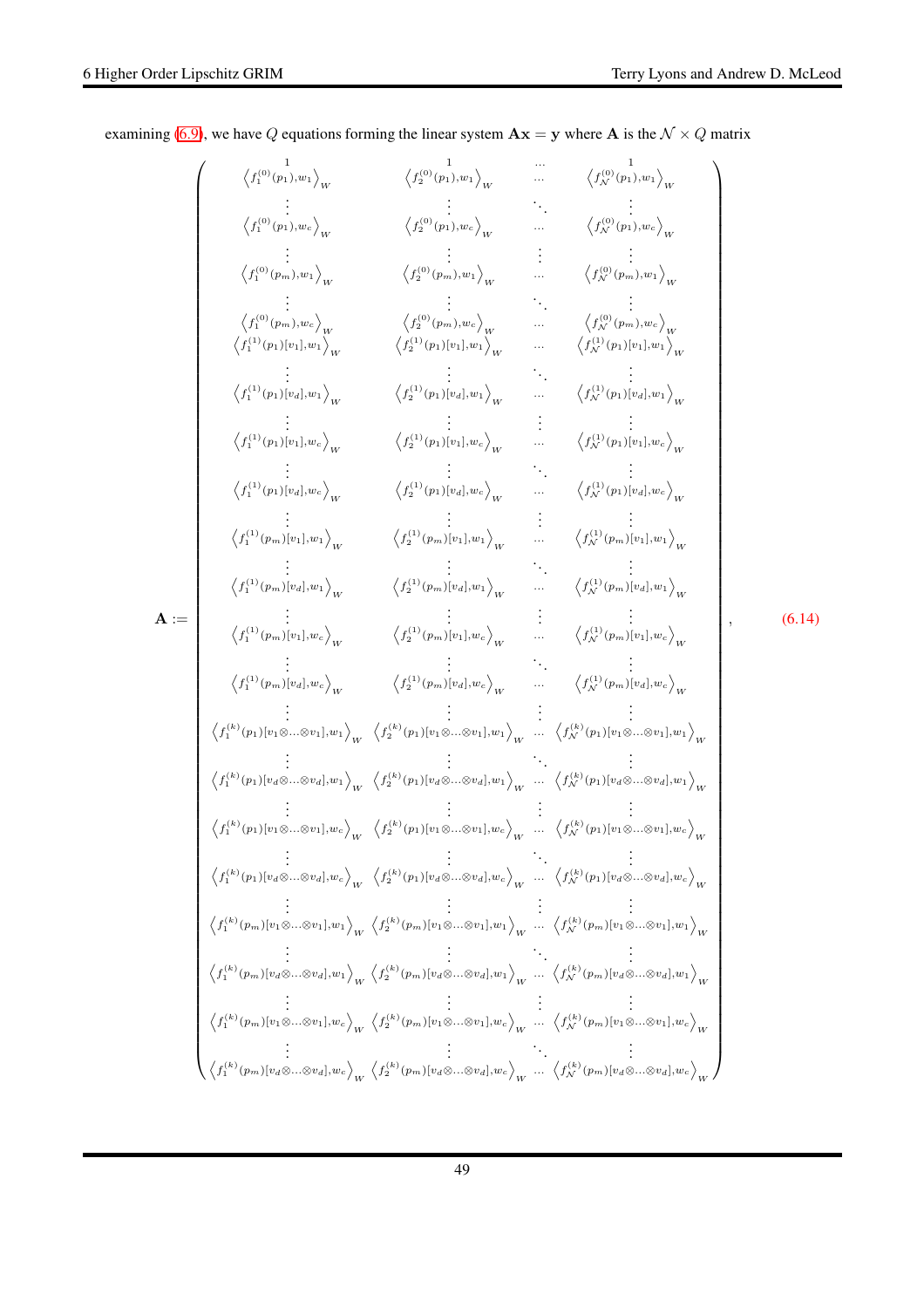$\mathbf{x} := (a_1, \dots, a_{\mathcal{N}}) \in \mathbb{R}^{\mathcal{N}}$  and  $\mathbf{y} \in \mathbb{R}^Q$  is defined by

<span id="page-49-0"></span>
$$
\mathbf{y} := \begin{pmatrix}\n\sum_{i=1}^{N} a_i \\
\langle \varphi^{(0)}(p_1), w_1 \rangle_W \\
\vdots \\
\langle \varphi^{(0)}(p_1), w_c \rangle_W \\
\vdots \\
\langle \varphi^{(0)}(p_m), w_c \rangle_W \\
\langle \varphi^{(1)}(p_1)[v_1], w_1 \rangle_W \\
\vdots \\
\langle \varphi^{(1)}(p_1)[v_2], w_1 \rangle_W \\
\vdots \\
\langle \varphi^{(1)}(p_1)[v_1], w_c \rangle_W \\
\vdots \\
\langle \varphi^{(1)}(p_1)[v_1], w_c \rangle_W \\
\vdots \\
\langle \varphi^{(1)}(p_m)[v_1], w_c \rangle_W \\
\vdots \\
\langle \varphi^{(1)}(p_m)[v_1], w_c \rangle_W \\
\vdots \\
\langle \varphi^{(1)}(p_m)[v_1], w_c \rangle_W \\
\vdots \\
\langle \varphi^{(1)}(p_m)[v_1], w_c \rangle_W \\
\vdots \\
\langle \varphi^{(1)}(p_m)[v_1], w_c \rangle_W \\
\vdots \\
\langle \varphi^{(k)}(p_1)[v_1, w_c \rangle_W \\
\vdots \\
\langle \varphi^{(k)}(p_1)[v_1, w_c \rangle_W \\
\vdots \\
\langle \varphi^{(k)}(p_1)[v_1, w_c \rangle_W \\
\vdots \\
\langle \varphi^{(k)}(p_1)[v_1, w_c \rangle_W \\
\vdots \\
\langle \varphi^{(k)}(p_1)[v_1, w_c \rangle_W \\
\vdots \\
\langle \varphi^{(k)}(p_m)[v_1, w_c \rangle_W]\n\end{pmatrix}
$$
\n
$$
\begin{pmatrix}\n\langle \varphi^{(k)}(p_1)[v_1, w_c, w_1], w_c \rangle_W \\
\vdots \\
\langle \varphi^{(k)}(p_m)[v_1, w_c, w_1], w_c \rangle_W \\
\vdots \\
\langle \varphi^{(k)}(p_m)[v_1, w_c, w_1], w_c \rangle_W \\
\vdots \\
\langle \varphi^{(k)}(p_m)[v_1, w_c, w_2], w_c \rangle_W\n\end{pmatrix}
$$

The positivity of the coefficients  $a_1, \ldots, a_N > 0$  allow us to apply recombination [\[LL12\]](#page-65-12) to this system. Recombination uses non-zero elements in the kernel ker(A) to kill (i.e. make 0) as many of the coefficients of x as possible. Altering x by elements  $e \in \text{ker}(A)$  leaves the equality  $Ax = y$  unchanged since  $A(x + \theta e) = Ax$ for any  $\theta \in \mathbb{R}$ . Observe that  $\dim (\ker(\mathbf{A})) = \mathcal{N} - \dim(\text{Im}(\mathbf{A})) \geq \mathcal{N} - \mathcal{M}$  for  $\mathcal{M} := \min\{Q, \mathcal{N}\}\$ . Therefore there are at least  $\mathcal{N} - \mathcal{M}$  linearly independent elements in ker $(A)$  which may be used to kill coefficients of x;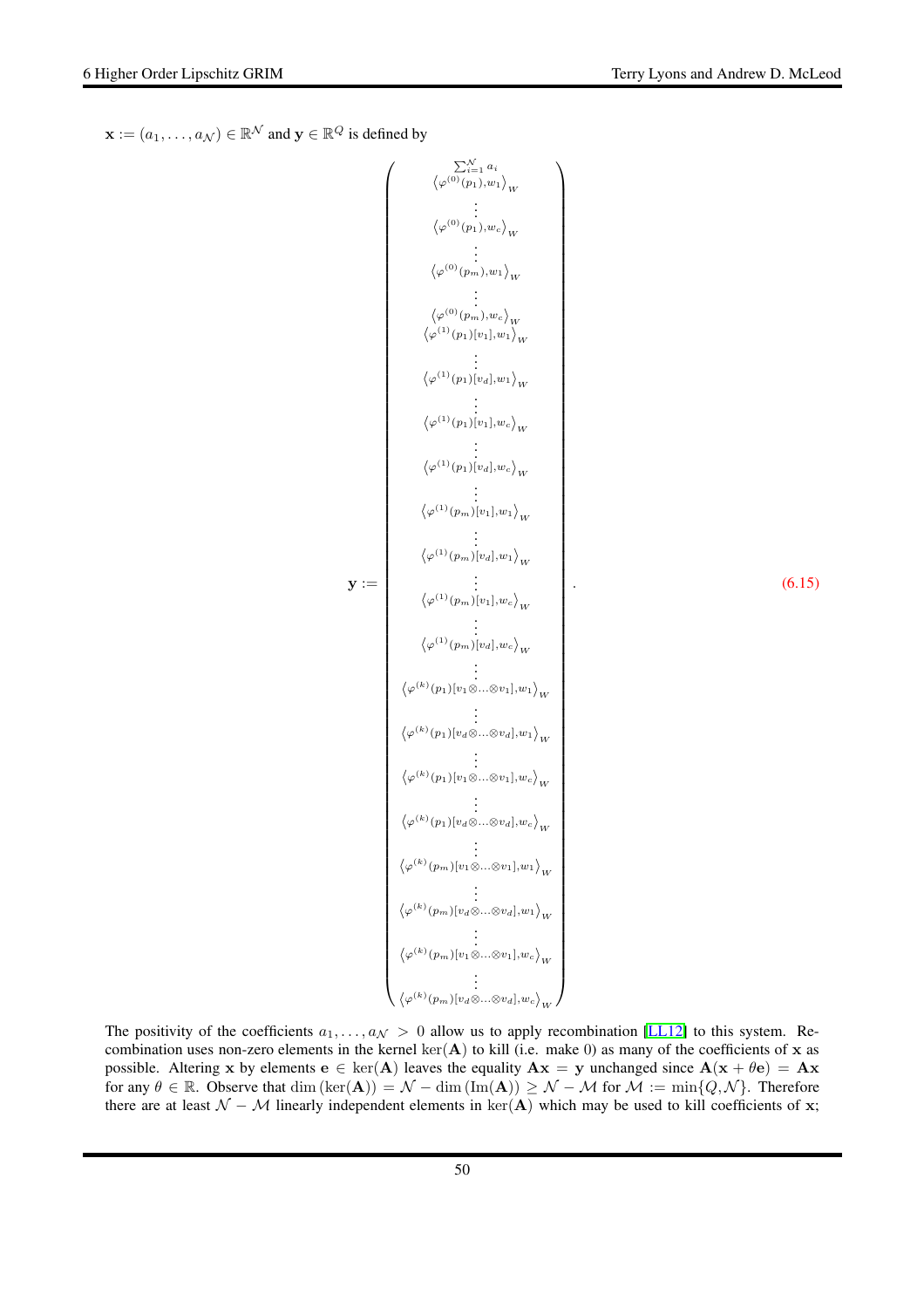that is, recombination transforms x to a solution with at most  $M$  non-zero coefficients. That is, recombination will return non-negative coefficients  $b_1, \ldots, b_{\mathcal{M}} \geq 0$  and indices  $e(1), \ldots, e(\mathcal{M}) \in \{1, \ldots, \mathcal{N}\}\$  such that the vector  $\mathbf{x}' \in \mathbb{R}^{\mathcal{N}}$  with entries  $\mathbf{x}'_{\alpha} = b_{\alpha}$  if  $\alpha \in \{e(1), \dots, e(\mathcal{M})\}$  and 0 otherwise still solves the equation  $\mathbf{A}\mathbf{x}' = \mathbf{y}$ . Define  $u \in \text{Span}(\mathcal{F}) \subset \text{Lip}(\gamma, \Sigma, W)$  by [\(6.7\)](#page-46-3), i.e.

$$
u := \sum_{j=1}^{M} b_j f_{e(j)} \qquad \text{so that for each } s \in \{0, \dots, k\} \qquad u^{(s)} := \sum_{j=1}^{M} b_j f_{e(j)}^{(s)}.
$$
 (6.16)

Examining [\(6.14\)](#page-48-0) and [\(6.15\)](#page-49-0) reveals that  $Ax' = y$  means that  $\sum_{j=1}^{M} b_j = \sum_{i=1}^{N} a_i$ , as claimed in [\(6.8\)](#page-46-4), and that for each  $c \in \{1, \ldots, m\}$  we have

<span id="page-50-1"></span>
$$
\varphi(p_c) = u(p_c), \quad \varphi^{(1)}(p_c) = u^{(1)}(p_c), \quad \dots \quad \varphi^{(k-1)}(p_c) = u^{(k-1)}(p_c) \quad \text{and} \quad \varphi^{(k)}(p_c) = u^{(k)}(p_c). \tag{6.17}
$$

A consequence of [\(6.17\)](#page-50-1) is that u and  $\varphi$  to coincide throughout  $\{p_1, \ldots, p_m\}$  as claimed. This completes the proof of Lemma [6.1.](#page-46-0)

Theoretically, Lemma [6.1](#page-46-0) verifies that recombination can be used to find an approximation  $u = (u^{(0)}, \ldots, u^{(k)}) \in$ Lip( $\gamma, \Sigma, W$ ) coinciding with  $\varphi$  at a specified finite collection of points  $\{p_1, \ldots, p_m\} \subset \Sigma$ , say. However, practical implementations of recombination will inevitably result in numerical errors entering into the equations. That is, the returned coefficients will only solve the equations modulo some (hopefully) small error term. To account for this in our analysis, whenever we apply Lemma [6.1](#page-46-0) we will only assume that the resulting approximation u is *close* to  $\varphi$  at each of the points  $p_1, \ldots, p_m \in \Sigma$  in the following sense. For each  $j \in \{0, \ldots, k\}$  and each  $c \in \{1, \ldots, m\}$ , we assume that  $\left|\left|\varphi^{(j)}(p_c)-u^{(j)}(p_c)\right|\right|_{\mathcal{L}(V^{\otimes l};W)} \leq \varepsilon_0$  for some (small) constant  $\varepsilon_0 \geq 0$ . This may alternatively be denoted by assuming, for every  $c \in \{1, \ldots, m\}$ , that  $\Lambda_{\varphi-u}^k(p_c) \leq \varepsilon_0$ .

We now rigorously define our proposed GRIM algorithm designed to find an approximation  $u \in Span(F)$  of  $\varphi \in \text{Span}(\mathcal{F})$  that is close to  $\varphi$  throughout  $\Sigma$  in the sense, for a fixed  $q \in \{0, \ldots, k\}$ , that  $\Lambda_{\varphi-u}^q(x) \leq \varepsilon$  for every  $x \in \Sigma$ .

#### <span id="page-50-2"></span> $\text{Lip}(\gamma)$  GRIM

- (A) Fix  $\varepsilon > 0$  as the target accuracy threshold, fix  $\varepsilon_0 \in [0, \varepsilon)$  as the acceptable recombination error bound, and fix a choice of  $q \in \{0, \ldots, k\}$  as the order level.
- <span id="page-50-5"></span>(B) For each  $i \in \{1, \ldots, N\}$ , if  $a_i < 0$  then replace  $a_i$  and  $f_i$  by  $-a_i$  and  $-f_i$  respectively. This ensures that  $a_1, \ldots, a_\mathcal{N} > 0$  whilst leaving the expansion  $\varphi = \sum_{i=1}^N a_i f_i$  unaltered. Additionally, rescale each  $f_i$  to have unit  $\text{Lip}(\gamma, \Sigma, W)$  norm; that is, for each  $i \in \{1, ..., \mathcal{N}\}\$ replace  $f_i$  by  $h_i := \frac{f_i}{||f_i||_{\text{Lip}(\gamma, \Sigma, W)}}$  so that  $h_i \in \text{Lip}(\gamma, \Sigma, W)$  with  $||h_i||_{\text{Lip}(\gamma, \Sigma, W)} = 1$ , and that  $\varphi = \sum_{i=1}^{N} \alpha_i h_i$  where  $\alpha_i := a_i ||f_i||_{\text{Lip}(\gamma, \Sigma, W)}$ .

<span id="page-50-6"></span>(C) Define 
$$
D := \dim(W) \sum_{s=0}^{k} \binom{\dim(V) + s - 1}{s}
$$
.

- <span id="page-50-3"></span>(D) Choose  $k_1 \in \mathbb{Z}_{\geq 1}$  and apply the  $\text{Lip}(\gamma)$  Extension Step, with  $L' := \emptyset$ ,  $u \equiv 0$  and  $m := k_1$ , to obtain a subset  $\Sigma_1 = \{z_{1,1}, \ldots, z_{1,k_1}\} \subset \Sigma$ . Apply recombination via Lemma [6.1](#page-46-0) to find an element  $u_1 \in \text{Span}(\mathcal{F})$ satisfying, for every  $z \in \Sigma_1$ , that  $\Lambda_{\varphi-u_1}^k(z) \leq \varepsilon_0$ .
- <span id="page-50-4"></span>(E) For  $s \in \mathbb{Z}_{\geq 2}$  we proceed inductively. If  $\Lambda^q_{\varphi-u_{s-1}}(x) \leq \varepsilon$  for every  $x \in \Sigma$  then we stop and  $u_{s-1}$  is an approximation of  $\varphi$  possessing the desired level of accuracy. If this is not the case, then choose  $k_s \in \mathbb{Z}_{\geq 1}$ and apply the Lip( $\gamma$ ) Extension Step, with  $L' := \sum_{s=1}^{\infty} u_i := u_{s-1}$  and  $m := k_s$ , to obtain a subset  $\Sigma_s = \Sigma_{s-1} \cup \{z_{s,1}, \ldots, z_{s,k_s}\} \subset \Sigma$ . Apply recombination via Lemma [6.1](#page-46-0) to find an element  $u_s \in \text{Span}(\mathcal{F})$ satisfying, for every  $z \in \Sigma_s$ , that  $\Lambda_{\varphi-u_s}^k(z) \leq \varepsilon_0$ .

We can establish the following convergence theorem for the Lip( $\gamma$ ) GRIM algorithm with the choice of  $k_s := 1$ for every integer  $s \in \mathbb{Z}_{\geq 1}$ .

<span id="page-50-0"></span>**Theorem 6.2** (Lip( $\gamma$ ) GRIM Convergence). Let V and W be finite dimensional Banach spaces with  $\Sigma \subset V$  com*pact.* Assume that the tensor products of V are all equipped with admissible norms (cf. Definition [3.1\)](#page-14-1). Let  $\mathcal{N} \in \mathbb{Z}_{>0}$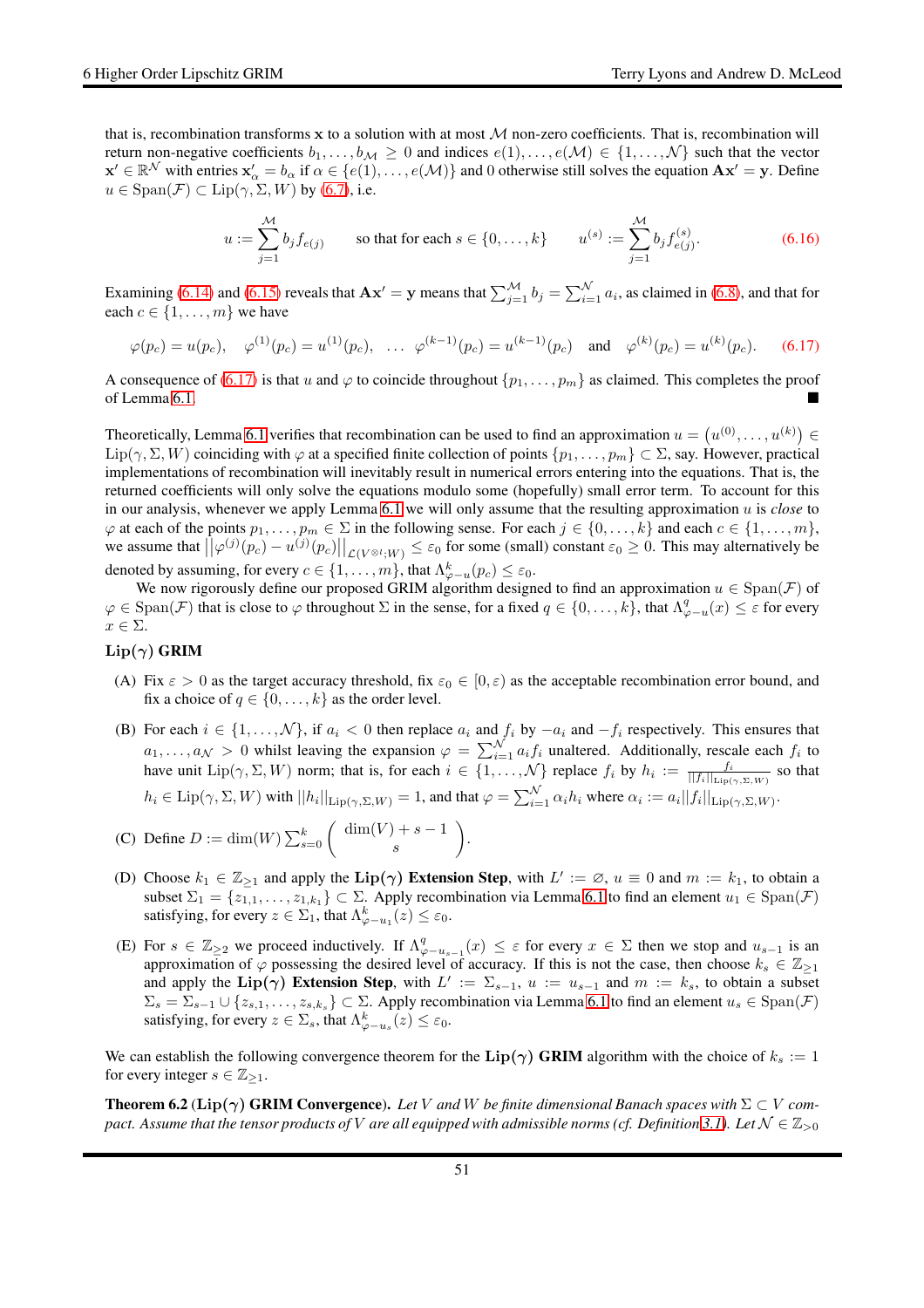*be a positive integer and*  $\gamma > 0$  *with*  $k \in \mathbb{Z}_{\geq 0}$  *such that*  $\gamma \in (k, k+1]$ *. Assume that for every*  $i \in \{1, \ldots, \mathcal{N}\}\$  *the ele* $f_i=\left(f_i^{(0)},\ldots,f_i^{(k)}\right)\in \mathrm{Lip}(\gamma,\Sigma,W)$  is non-zero and define  $\mathcal{F}:=\{f_i\ :\ i\in\{1,\ldots,\mathcal{N}\}\}\subset \mathrm{Lip}(\gamma,\Sigma,W).$  $Given\ a_1,\ldots,a_\mathcal{N}\in\mathbb{R}\setminus\{0\},\ define\ \varphi=\left(\varphi^{(0)},\ldots,\varphi^{(k)}\right)\in\mathrm{Span}(\mathcal{F})\subset\mathrm{Lip}(\gamma,\Sigma,W)\ and\ constants\ C,D>0\ by$ 

$$
\textbf{(I)} \quad \varphi := \sum_{i=1}^{N} a_i f_i, \quad \left( \begin{array}{cc} \varphi^{(l)} := \sum_{i=1}^{N} a_i f_i^{(l)} \\ \text{for every } l \in \{0, \dots, k\} \end{array} \right) \quad \text{and} \quad \textbf{(II)} \quad C := \sum_{i=1}^{N} |a_i| ||f_i||_{\text{Lip}(\gamma, \Sigma, W)} > 0 \quad \text{(6.18)}
$$

*and*

$$
D := \dim(W) \sum_{s=0}^{k} \binom{\dim(V) + s - 1}{s}.
$$
\n(6.19)

*Let*  $0 \le \varepsilon_0 < \varepsilon < 2C$ ,  $q \in \{0, \ldots, k\}$  *and*  $K \ge 1$ ,  $T > 1$  *with*  $T \varepsilon \le 2KC$ *. Then there are positive constants*  $r_1 = r_1(C, \gamma, \varepsilon, \varepsilon_0, q) > 0$ , and  $r_2 = r_2(C, \gamma, \varepsilon, R, T, q) > 0$ , given by

<span id="page-51-1"></span>
$$
\begin{cases}\n(\mathbf{I}) & r_1 := \sup \{ \lambda > 0 : 2C\lambda^{\gamma - q} + \varepsilon_0 e^{\lambda} \le \varepsilon \} \\
(\mathbf{II}) & r_2 := \sup \{ \lambda > 0 : \varepsilon e^{\lambda} + 2KC\left(\lambda^{\gamma - q} + e^{\lambda} - 1\right) \le T\varepsilon \},\n\end{cases}\n\tag{6.20}
$$

*and a non-negative integer*  $N = N(\Sigma, C, \gamma, \varepsilon, \varepsilon_0, q) \in \mathbb{Z}_{\geq 0}$ , given by the  $r_1$ -packing number of  $\Sigma$ 

<span id="page-51-2"></span>
$$
N := \max \{ d \in \mathbb{Z} : \exists x_1, \dots, x_d \in \Sigma \text{ for which } ||x_a - x_c||_V > r_1 \text{ if } a \neq c \},
$$
\n(6.21)

*for which the following is true.*

*If we apply the*  $\text{Lip}(\gamma)$  *GRIM algorithm, with the choice that*  $k_s := 1$  *for every integer*  $s \in \mathbb{Z}_{\geq 1}$ *, to approximate* ϕ *on* Σ*, with the target accuracy threshold, the acceptable recombination error bound, and the order level in*  $\text{Lip}(\gamma)$  *GRIM* [\(A\)](#page-50-2) as  $\varepsilon$ ,  $\varepsilon_0$ , and q respectively, then after at most N steps, the algorithm terminates. That *is, if we let*  $M \in \{1, \ldots, N\}$  *be the integer for which the algorithm terminates after step* M *and define*  $Q_M :=$  $\min \{N, 1 + MD\}$ , there are coefficients  $c_{M,1}, \ldots, c_{M,Q_M} \in \mathbb{R}$  and indices  $e_M(1), \ldots, e_M(Q_M) \in \{1, \ldots, N\}$ *with*

<span id="page-51-3"></span>
$$
\sum_{s=1}^{Q_M} |c_{M,s}| ||f_{e_M(s)}||_{\text{Lip}(\gamma,\Sigma,W)} = C,
$$
\n(6.22)

and such that  $u_M = \left(u_M^{(0)}, \dots u_M^{(k)} \right)$  $\binom{(k)}{M} \in \text{Span}(\mathcal{F}) \subset \text{Lip}(\gamma, \Sigma, W)$  defined by

<span id="page-51-0"></span>
$$
u_M := \sum_{s=1}^{Q_M} c_{M,s} f_{e_M(s)} \begin{pmatrix} u_M^{(l)} := \sum_{s=1}^{Q_M} c_{M,s} f_{e_M(s)}^{(l)} \\ \text{for every } l \in \{0, \dots, k\} \end{pmatrix} \text{ satisfies } \sup_{x \in \Sigma} \Lambda_{\varphi - u_M}^q(x) \le \varepsilon. \tag{6.23}
$$

*Moreover, suppose*  $\Omega \subset V$  *is closed and*  $\Omega \subset \Sigma_{r_2}$  *where*  $\Sigma_{r_2}$  *denotes the*  $r_2$ -fattening of  $\Sigma$ *, i.e.*  $\Sigma_{r_2}$  *is defined by*  $\Sigma_{r_2} := \{u \in V : \exists z \in \Sigma \text{ such that } ||z - u||_V \leq r_2\}$ . Further suppose that for every  $i \in \{1, \dots, N\}$  the element  $f_i \in \text{Lip}(\gamma, \Sigma, W)$  can be extended to an element in  $F_i \in \text{Lip}(\gamma, \Omega, W)$  with  $||F_i||_{\text{Lip}(\gamma, \Omega, W)} \leq K||f_i||_{\text{Lip}(\gamma, \Sigma, W)}$ . *Then the extension*  $\hat{\varphi} \in \text{Lip}(\gamma, \Omega, W)$  *of*  $\varphi$ *, defined by* 

<span id="page-51-4"></span>
$$
\hat{\varphi} := \sum_{i=1}^{N} a_i F_i \quad \text{so that for every } l \in \{0, \dots, k\} \text{ we have } \quad \hat{\varphi}^{(l)} = \sum_{i=1}^{N} a_i F_i^{(l)}, \tag{6.24}
$$

*remains* well-approximated *by the extension*  $\hat{u}_M \in \text{Lip}(\gamma, \Omega, W)$  *of*  $u_M$ , *defined by* 

<span id="page-51-5"></span>
$$
\hat{u}_M := \sum_{s=1}^{Q_M} c_{M,s} F_{e_M(s)} \quad \text{so that for every } l \in \{0, \dots, k\} \text{ we have } \quad \hat{u}_M^{(l)} = \sum_{s=1}^{Q_M} c_{M,s} F_{e_M(s)}^{(l)}, \tag{6.25}
$$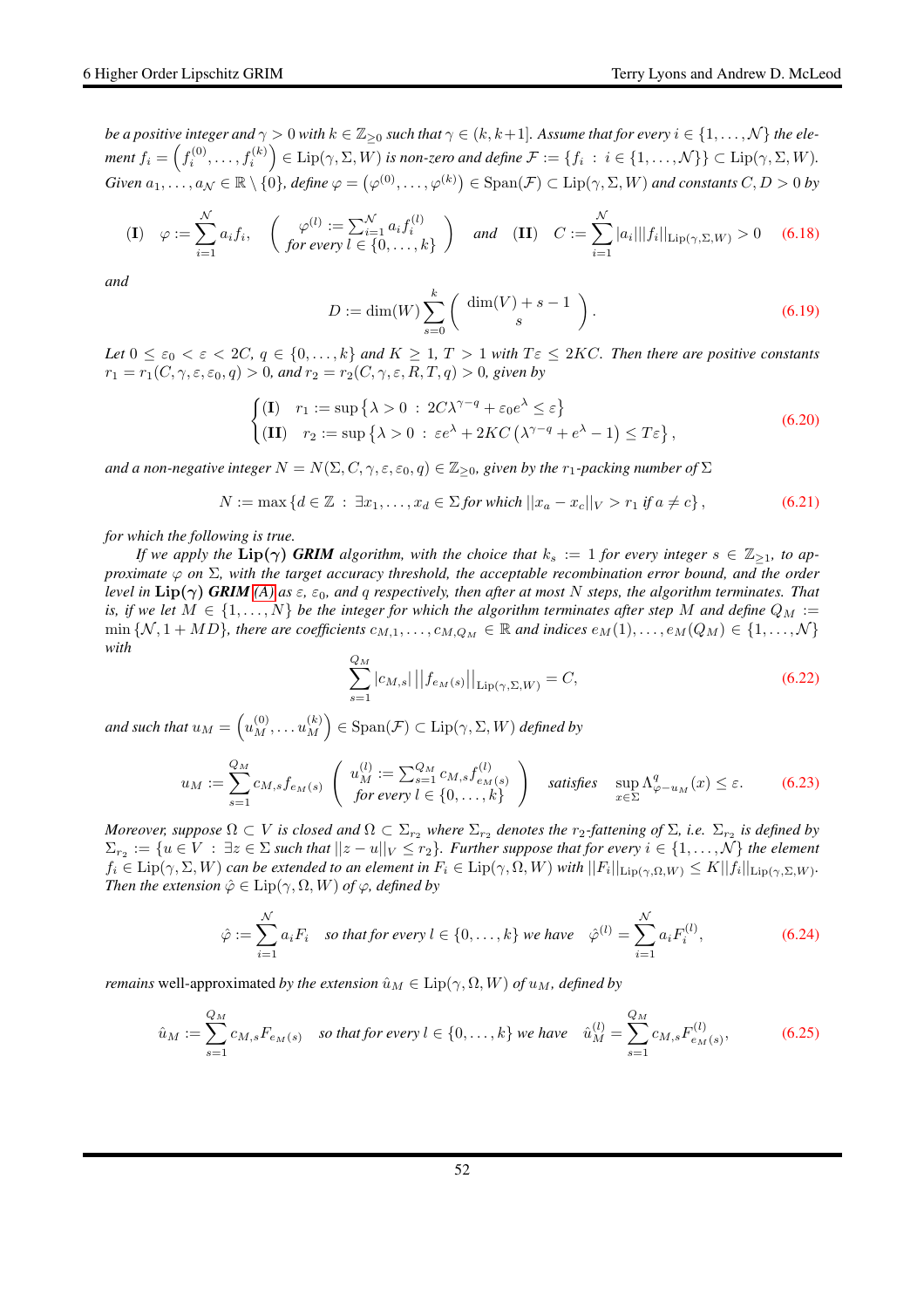*in the sense that for every*  $z \in \Omega$  *we have* 

<span id="page-52-2"></span>
$$
\Lambda_{\hat{\varphi}-\hat{u}_M}^q(z) = \max_{j \in \{0,\dots,q\}} \left| \left| \hat{\varphi}^{(j)}(z) - \hat{u}_M^{(j)}(z) \right| \right|_{\mathcal{L}(V^{\otimes j};W)} \le T\varepsilon. \tag{6.26}
$$

The choice of q in the  $Lip(\gamma)$  *GRIM Convergence* Theorem [6.2](#page-50-0) is determined by the order to which we wish to approximate the element  $\varphi = (\varphi^{(0)}, \dots, \varphi^{(k)}) \in \text{Lip}(\gamma, \Sigma, W)$ . For example, if we are only interested in approximating the function  $\varphi^{(0)} : \Sigma \to W$ , then it may be appropriate to choose  $q := 0$ . The choice of  $q := 0$ ensures, via [\(6.23\)](#page-51-0), that the algorithm finds an approximation  $u_M = \left(u_M^{(0)}, \ldots, u_M^{(k)}\right)$  $\binom{k}{M} \in \text{Span}(\mathcal{F}) \subset \text{Lip}(\gamma, \Sigma, W)$ for which the function  $u_M^{(0)}$ :  $\Sigma \to W$  is close to  $\varphi^{(0)}$  throughout  $\Sigma$  in the sense that  $\Big|$  $\left|\varphi^{(0)}-u_M^{(0)}\right|$  $\begin{bmatrix} 0 \\ M \end{bmatrix}$  $\Big\vert_{C^0(\Sigma; W)}$ ≤ ε. Moreover, since (I) in [\(6.20\)](#page-51-1) means that the constant  $r_1 \leq 1$ , the choice of  $q := 0$  results in the largest value of  $r_1$ . Since the maximum number of steps before termination N is the  $r_1$ -packing number of  $\Sigma$  defined in [\(6.21\)](#page-51-2), the choice  $q := 0$  additionally has the benefit of minimising the upper bound for the maximum number of steps the algorithm runs for before terminating.

Larger values of q result in the algorithm finding an approximation of  $\varphi$  in a stronger sense throughout  $\Sigma$ , at the cost of a worse upper bound for the maximum number of steps the algorithm runs for before terminating. The choice  $q := k$  provides the estimates (via [\(6.23\)](#page-51-0)) that, for every  $j \in \{0, ..., k\}$ , the functions  $u_M^{(j)} : \Sigma \to$  $\mathcal{L}(V^{\otimes j}; W)$  are close to  $\varphi^{(j)} : \Sigma \to \mathcal{L}(V^{\otimes j}; W)$  throughout  $\Sigma$  in the sense that, for every  $x \in \Sigma$ , we have  $\begin{array}{c} \begin{array}{c} \begin{array}{c} \end{array}\\ \begin{array}{c} \end{array} \end{array} \end{array}$  $\left|\varphi^{(j)}(x)-u^{(j)}_M(x)\right|$  $\left| \bigcup_{\mathcal{L}(V^{\otimes j};W)} \leq \varepsilon$ . However, given any  $\eta \in (0,\gamma)$ , the choice  $q := k$  can be used to additionally ensure that the algorithm returns an approximation  $u_M = (u_M^{(0)}, \dots, u_M^{(k)})$  $\binom{k}{M} \in \text{Span}(\mathcal{F}) \subset \text{Lip}(\gamma, \Sigma, W)$  that is close to  $\varphi$  in the  $\mathrm{Lip}(\eta,\Sigma,W)$  sense that  $\Big|$  $\Big|\varphi_{[b]}-(u_M)_{[b]}\Big|$  $\Big|_{\text{Lip}(\eta,\Sigma,W)} \leq \varepsilon \text{ for } b \in \{0,\ldots,k\} \text{ such that } \eta \in (b,b+1].$ Recall that  $\varphi_{[b]} = (\varphi^{(0)}, \dots, \varphi^{(b)})$  and  $(u_M)_{[b]} = (u_M^{(0)}, \dots, u_M^{(b)})$  $\binom{b}{M}$ . That this is possible forms the content of the following result.

<span id="page-52-0"></span>Theorem 6.3 ( Lip(η, Σ, W) Approximation via Lip(γ) GRIM ). *Let* V *and* W *be finite dimensional Banach* spaces,  $\Sigma \subset V$  *a non-empty compact subset, and assume that all the tensor powers of* V *are equipped with admissible norms (cf. Definition* [3.1\)](#page-14-1). Let  $N \in \mathbb{Z}_{>0}$  *be a positive integer, and suppose that*  $\gamma > \eta > 0$  *with*  $k, b \in \mathbb{Z}_{\geq 0}$  *such*  $\textit{that } \gamma \in (k,k+1] \textit{ and } \eta \in (b,b+1] \textit{. Assume, for every } i \in \{1,\ldots,\mathcal{N}\}, \textit{that } f_i = \left(f_i^{(0)},\ldots,f_i^{(k)}\right) \in \mathrm{Lip}(\gamma,\Sigma,W)$ *is non-zero and define*  $\mathcal{F} := \{f_i : i \in \{1, ..., \mathcal{N}\}\}\subset \text{Lip}(\gamma, \Sigma, W)$ *. Given*  $a_1, ..., a_\mathcal{N} \in \mathbb{R} \setminus \{0\}$ *, define*  $\varphi := (\varphi^{(0)}, \dots, \varphi^{(k)}) \in \text{Span}(\mathcal{F}) \subset \text{Lip}(\gamma, \Sigma, W)$  and constants  $C, D > 0$  by

$$
\textbf{(I)} \quad \varphi := \sum_{i=1}^{N} a_i f_i, \quad \left( \begin{array}{c} \varphi^{(l)} := \sum_{i=1}^{N} a_i f_i^{(l)} \\ \text{for every } l \in \{0, \dots, k\} \end{array} \right) \quad \text{and} \quad \textbf{(II)} \quad C := \sum_{i=1}^{N} |a_i| ||f_i||_{\text{Lip}(\gamma, \Sigma, W)} > 0 \quad \text{(6.27)}
$$

*and*

$$
D := \dim(W) \sum_{s=0}^{k} \binom{\dim(V) + s - 1}{s}.
$$
\n(6.28)

*Let*  $\varepsilon > 0$  *be given. Then there are positive constants*  $\varepsilon_0 = \varepsilon_0(\varepsilon, C, \gamma, \eta) > 0$ ,  $\delta_0 = \delta_0(\varepsilon, C, \gamma, \eta) > 0$ , a *non-negative integer*  $J = J(\Sigma, \varepsilon, C, \gamma, \eta) \in \mathbb{Z}_{\geq 0}$  *given by* 

<span id="page-52-1"></span>
$$
J := \min \left\{ d \in \mathbb{Z}_{\geq 0} : \exists x_1, \dots, x_d \in \Sigma \text{ such that } \Sigma \subset \bigcup_{l=1}^d \overline{\mathbb{B}}_V(x_l, \delta_0) \right\},\tag{6.29}
$$

*and a finite subset*  $B \subset \Sigma$  *with cardinality*  $\#(B) = J$  *for which the following is true.* 

*Retrieve both the positive constant*  $r_1$  *and the non-negative integer* N *arising in the*  $Lip(\gamma)$  GRIM Convergence *Theorem* [6.2](#page-50-0) *for the choices of the subset*  $\Sigma$  *and the constants*  $C$ *,*  $\varepsilon$ ,  $\varepsilon$ <sub>0</sub>*,*  $\gamma$  *and q there as the subset*  $B$  *and the constants*  $C, \epsilon_0, \epsilon_0/2, \gamma$  and k here respectively. Examination of the Lip( $\gamma$ ) GRIM Convergence *Theorem* [6.2](#page-50-0) *reveals that this*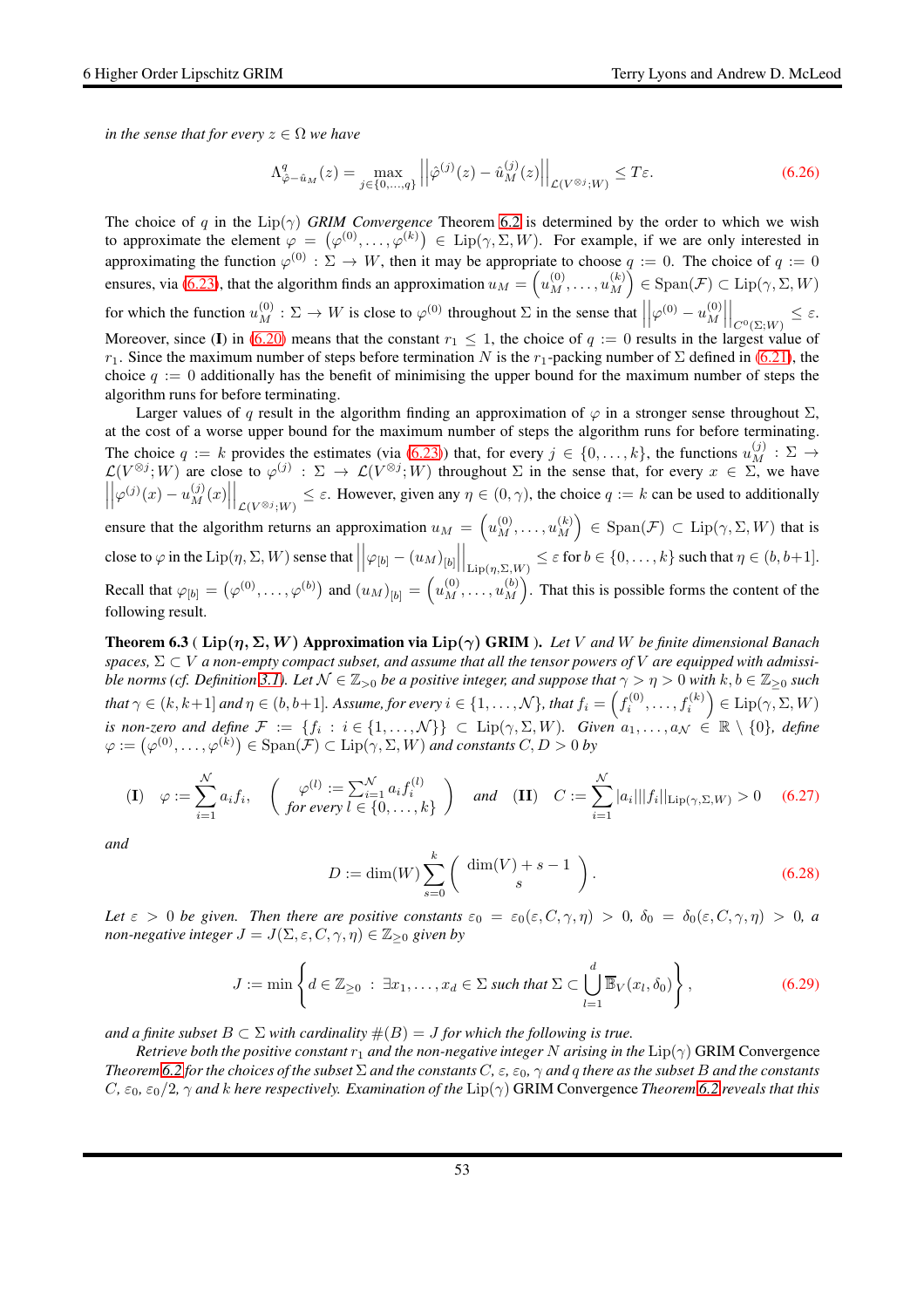*amounts to taking*  $r_1 = r_1(C, \varepsilon, \varepsilon_0, \gamma) > 0$  *as (cf.* (1) of [\(6.20\)](#page-51-1))

<span id="page-53-2"></span>
$$
r_1 := \sup \left\{ \lambda > 0 \; : \; 2C\lambda^{\gamma - k} + \frac{\varepsilon_0}{2} e^{\lambda} \le \varepsilon_0 \right\} \tag{6.30}
$$

*and*  $N = N(B, C, \varepsilon, \varepsilon_0, \gamma) \in \mathbb{Z}_{\geq 0}$  *to be the*  $r_1$ *-packing number of* B *defined by* (*cf.* [\(6.21\)](#page-51-2))

<span id="page-53-0"></span>
$$
N := \max \left\{ d \in \mathbb{Z} \, : \, \exists x_1, \dots, x_d \in B \text{ for which } ||x_a - x_c||_V > r_1 \text{ whenever } a \neq c \right\} \tag{6.31}
$$

*If we apply the*  $\text{Lip}(\gamma)$  *GRIM* algorithm, with the choice that  $k_s := 1$  for every integer  $s \in \mathbb{Z}_{\geq 1}$ , to approximate  $\varphi$ *on* B, with the target accuracy threshold, the acceptable recombination error bound, and the order level in  $\text{Lip}(\gamma)$ *GRIM* [\(A\)](#page-50-2) as  $\varepsilon_0$ ,  $\varepsilon_0/2$ , and k respectively, then after at most N steps, the algorithm terminates. Moreover, if  $M \in \{1, \ldots, N\}$  is the integer for which the algorithm terminates after step M and  $Q_M := \min \{N, 1 + MD\}$ , *there are coefficients*  $c_{M,1}, \ldots, c_{M,Q_M} \in \mathbb{R}$  *and indices*  $e_M(1), \ldots, e_M(Q_M) \in \{1, \ldots, N\}$  *with* 

<span id="page-53-3"></span>
$$
\sum_{s=1}^{Q_M} |c_{M,s}| ||f_{e_M(s)}||_{\text{Lip}(\gamma,\Sigma,W)} = C,\tag{6.32}
$$

and such that  $u_M = \left(u_M^{(0)}, \dots u_M^{(k)} \right)$  $\binom{(k)}{M} \in \text{Span}(F) \subset \text{Lip}(\gamma, \Sigma, W)$  defined by

<span id="page-53-1"></span>
$$
u_M := \sum_{s=1}^{Q_M} c_{M,s} f_{e_M(s)} \left( u_M^{(l)} := \sum_{s=1}^{Q_M} c_{M,s} f_{e_M(s)}^{(l)} \right) \text{ satisfies } ||\varphi_{[b]} - (u_M)_{[b]}||_{\text{Lip}(\eta,\Sigma,W)} \le \varepsilon \quad (6.33)
$$

where  $\varphi_{[b]} = (\varphi^{(0)}, \dots, \varphi^{(b)})$  and  $(u_M)_{[b]} = (u_M^{(0)}, \dots, u_M^{(b)})$  $\binom{(b)}{M}$ .

**Remark 6.4.** The integer N defined in [\(6.31\)](#page-53-0) satisfies that  $N \leq \#(B) = J$ . Consequently we may conclude that the Lip( $\gamma$ ) GRIM algorithm terminates after, at most, J steps. Moreover, if  $N < \frac{N-1}{D}$  then  $Q_M < N$  and we are guaranteed that the returned element  $u_M$  is a linear combination of *less* than N of the elements in F that is nevertheless within  $\varepsilon$  of  $\varphi$  throughout  $\Sigma$  in the Lip( $\eta$ ,  $\Sigma$ ,  $W$ ) sense specified in [\(6.33\)](#page-53-1).

*Proof of Theorem* [6.3.](#page-52-0) Let V and W be finite dimensional Banach spaces,  $\Sigma \subset V$  a non-empty compact subset, and assume that all the tensor powers of V are equipped with admissible norms (cf. Definition [3.1\)](#page-14-1). Let  $\mathcal{N} \in \mathbb{Z}_{>0}$ be a positive integer, and suppose that  $\gamma > \eta > 0$  with  $k, b \in \mathbb{Z}_{\geq 0}$  such that  $\gamma \in (k, k + 1]$  and  $\eta \in (b, b + 1]$ . Assume, for every  $i \in \{1,\ldots,\mathcal{N}\}\$  that  $f_i = \left(f_i^{(0)},\ldots,f_i^{(k)}\right) \in \text{Lip}(\gamma,\Sigma,W)$  is non-zero and define  $\mathcal{F} :=$  $\{f_i : i \in \{1, \ldots, \mathcal{N}\}\} \subset \text{Lip}(\gamma, \Sigma, W)$ . Given  $a_1, \ldots, a_\mathcal{N} \in \mathbb{R} \setminus \{0\}$ , define  $\varphi := \left(\varphi^{(0)}, \ldots, \varphi^{(k)}\right) \in \text{Span}(\mathcal{F}) \subset \varphi^{(k)}$ Lip( $\gamma$ ,  $\Sigma$ ,  $W$ ) and constants  $C, D > 0$  by

<span id="page-53-4"></span>
$$
\textbf{(I)} \quad \varphi := \sum_{i=1}^{N} a_i f_i, \quad \left( \begin{array}{c} \varphi^{(l)} := \sum_{i=1}^{N} a_i f_i^{(l)} \\ \text{for every } l \in \{0, \dots, k\} \end{array} \right) \quad \text{and} \quad \textbf{(II)} \quad C := \sum_{i=1}^{N} |a_i| ||f_i||_{\text{Lip}(\gamma, \Sigma, W)} > 0 \quad \text{(6.34)}
$$

and

$$
D := \dim(W) \sum_{s=0}^{k} \binom{\dim(V) + s - 1}{s}.
$$
\n(6.35)

Let  $\varepsilon > 0$  be given. Retrieve the constants  $\varepsilon_0, \delta_0 > 0$  resulting from the *Lipschitz Sandwich Theorem* [4.1](#page-25-0) for the choices of  $\varepsilon$ ,  $K_0$ ,  $\gamma$  and  $\eta$  there as  $\varepsilon$ ,  $C$ ,  $\gamma$  and  $\eta$  here respectively. Note we are not actually applying the *Lipschitz Sandwich Theorem* [4.1](#page-25-0) here, but merely retrieving constants in preparation for its future application. An examination of the *Lipschitz Sandwich Theorem* [4.1](#page-25-0) reveals that the resulting  $\delta_0$  and  $\varepsilon_0$  depend only on  $\varepsilon$ , C,  $\gamma$  and  $\eta$ . We now fix the values of both  $\delta_0$  and  $\varepsilon_0$  for the remainder of the proof.

Having specified both  $\delta_0$  and  $\varepsilon_0$ , we now let  $J = J(\Sigma, \varepsilon, C, \gamma, \eta) \in \mathbb{Z}_{\geq 0}$  be defined as in [\(6.29\)](#page-52-1). That is

$$
J := \min \left\{ d \in \mathbb{Z}_{\geq 0} : \exists x_1, \dots, x_d \in \Sigma \text{ such that } \Sigma \subset \bigcup_{l=1}^d \overline{\mathbb{B}}_V(x_l, \delta_0) \right\}.
$$
 (6.36)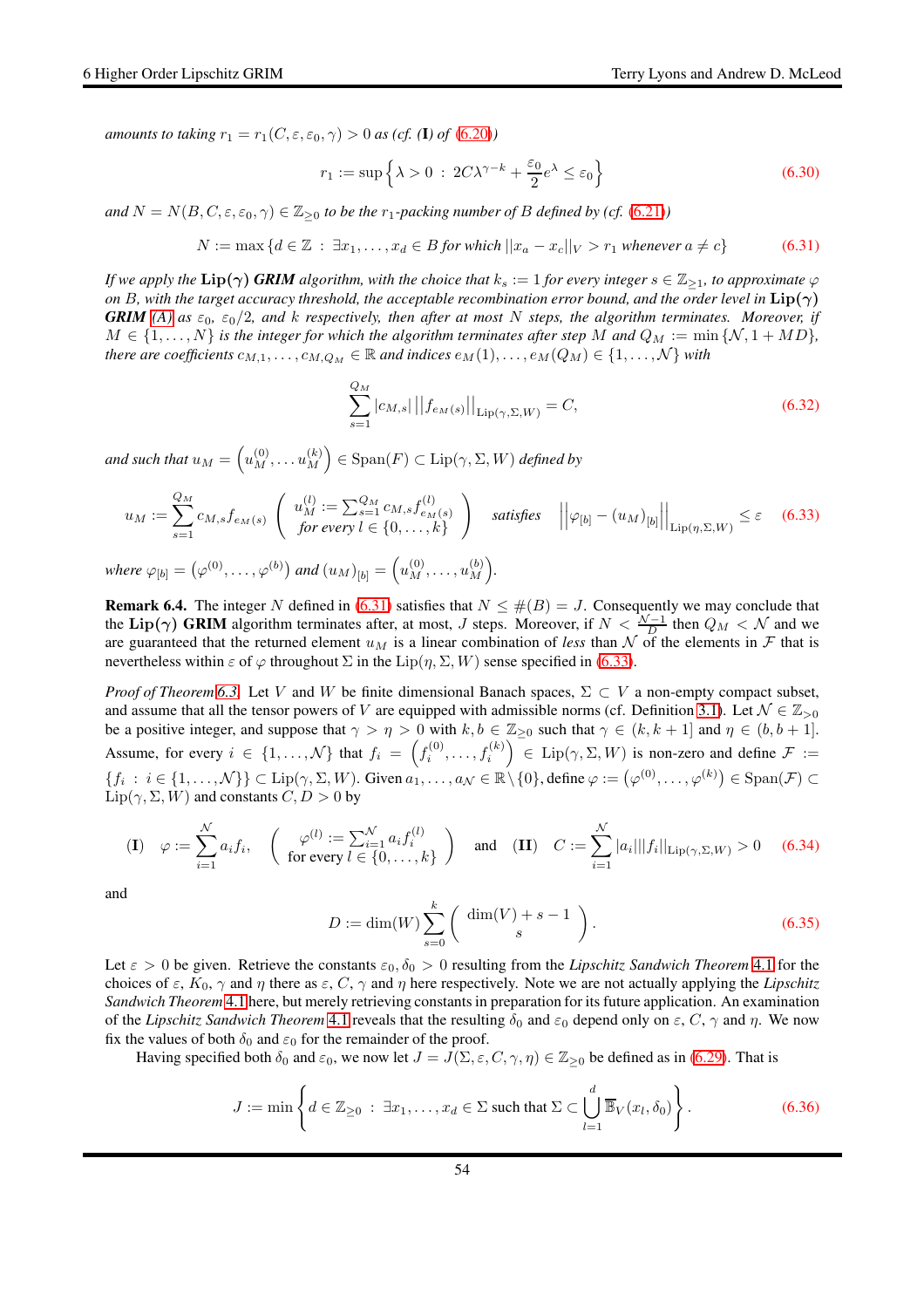Since  $\Sigma$  is non-empty and compact we may conclude both that  $J \ge 1$  and that J is finite. Let  $B := \{z_1, \ldots, z_J\} \subset \Sigma$ be any choice of J points in  $\Sigma$  for which

<span id="page-54-3"></span>
$$
\Sigma \subset \bigcup_{j=1}^J \overline{\mathbb{B}}_V(z_j, \delta_0) = B_{\delta_0} := \{ v \in V \, : \, \exists z \in B \text{ such that } ||z - v||_V \le \delta_0 \} \,.
$$

Evidently  $\#(B) = J$ . We now fix the value of the integer J and the choice of the finite subset  $B \subset \Sigma$  with  $\#(B) = J$  for the remainder of the proof. With the constants  $\varepsilon_0$ ,  $\delta_0$ , the integer J and the subset B specified, we set about verifying the assertions of the theorem.

Retrieve both the positive constant  $r_1$  and the non-negative integer N arising in the  $Lip(\gamma)$  *GRIM Convergence* Theorem [6.2](#page-50-0) for the choices of the subset  $\Sigma$  and the constants  $C, \varepsilon, \varepsilon_0, \gamma$  and q there as the subset B and the constants  $C, \epsilon_0, \epsilon_0/2, \gamma$  and k here respectively. Examination of the Lip( $\gamma$ ) *GRIM Convergence* Theorem [6.2](#page-50-0) reveals that this amounts to taking  $r_1 = r_1(C, \varepsilon, \varepsilon_0, \gamma) > 0$  as (cf. (I) of [\(6.20\)](#page-51-1))

$$
r_1 := \sup \left\{ \lambda > 0 \, : \, 2C\lambda^{\gamma - k} + \frac{\varepsilon_0}{2} e^{\lambda} \le \varepsilon_0 \right\} \tag{6.38}
$$

and  $N = N(B, C, \varepsilon, \varepsilon_0, \gamma) \in \mathbb{Z}_{\geq 0}$  to be the  $r_1$ -packing number of B defined by (cf. [\(6.21\)](#page-51-2))

<span id="page-54-0"></span>
$$
N := \max \left\{ d \in \mathbb{Z} \, : \, \exists x_1, \dots, x_d \in B \text{ for which } ||x_a - x_c||_V > r_1 \text{ whenever } a \neq c \right\}
$$
 (6.39)

as claimed in [\(6.30\)](#page-53-2) and [\(6.31\)](#page-53-0) respectively. Consider applying  $\text{Lip}(\gamma)$  GRIM algorithm, with the choice that  $k_s := 1$  for every integer  $s \in \mathbb{Z}_{\geq 1}$ , to approximate  $\varphi$  on B, with the target accuracy threshold, the acceptable recombination error bound, and the order level in  $\text{Lip}(\gamma)$  GRIM [\(A\)](#page-50-2) as  $\varepsilon_0$ ,  $\varepsilon_0/2$ , and k respectively.

Our choice of  $r_1$  and N in [\(6.30\)](#page-53-2) and [\(6.39\)](#page-54-0) respectively allow us to apply the  $\text{Lip}(\gamma)$  *GRIM Convergence* Theorem [6.2](#page-50-0) and conclude that after at most  $N$  steps, the algorithm terminates. Theorem 6.2 additionally tells us that if  $M \in \{1, \ldots, N\}$  is the integer for which the algorithm terminates after step M and  $Q_M := \min \{N, 1 + MD\}$ , there are coefficients  $c_{M,1}, \ldots, c_{M,Q_M} \in \mathbb{R}$  and indices  $e_M(1), \ldots, e_M(Q_M) \in \{1, \ldots, N\}$  with

<span id="page-54-1"></span>
$$
\sum_{s=1}^{Q_M} |c_{M,s}| ||f_{e_M(s)}||_{\text{Lip}(\gamma,\Sigma,W)} = C,
$$
\n(6.40)

and such that  $u_M = \left(u_M^{(0)}, \ldots u_M^{(k)}\right)$  $\binom{(k)}{M} \in \operatorname{Span}(\mathcal{F}) \subset \operatorname{Lip}(\gamma, \Sigma, W)$  defined by

<span id="page-54-2"></span>
$$
u_M := \sum_{s=1}^{Q_M} c_{M,s} f_{e_M(s)} \begin{pmatrix} u_M^{(l)} := \sum_{s=1}^{Q_M} c_{M,s} f_{e_M(s)}^{(l)} \\ \text{for every } l \in \{0, \dots, k\} \end{pmatrix} \text{ satisfies } \sup_{x \in B} \Lambda_{\varphi - u_M}^k(x) \le \varepsilon_0. \tag{6.41}
$$

We note that  $(6.40)$  is precisely the equality claimed in  $(6.32)$ , and that  $(6.41)$  establishes the expansion claimed for  $u_M$  in the first part of [\(6.33\)](#page-53-1). It remains only to establish the Lip( $\eta$ ,  $\Sigma$ , W) estimate claimed in the second part of [\(6.33\)](#page-53-1).

For this purpose we first note that (I) and (II) in [\(6.34\)](#page-53-4) ensure that  $||\varphi||_{\text{Lip}(\gamma,\Sigma,W)} \leq C$ . Further, [\(6.40\)](#page-54-1) and [\(6.41\)](#page-54-2) ensure that  $||u_M||_{\text{Lip}(\gamma,\Sigma,W)} \leq C$ . Moreover, (6.41) additionally tells us that for every  $x \in B$  we have

<span id="page-54-4"></span>
$$
\Lambda_{\varphi-u_M}^k(x) := \max_{l \in \{0, ..., k\}} \left| \left| \varphi^{(l)}(x) - u_M^{(l)}(x) \right| \right|_{\mathcal{L}(V^{\otimes l}; W)} \le \varepsilon_0. \tag{6.42}
$$

Recalling how we specified the constants  $\delta_0$  and  $\varepsilon_0$ , we have the hypotheses required in order to apply the *Lipschitz Sandwich Theorem* [4.8](#page-27-0) for the choices of the subset B and the constants  $K_0$ ,  $\varepsilon$ ,  $\gamma$  and  $\eta$  of that result as the subset B and the constants C,  $\varepsilon$ ,  $\gamma$  and  $\eta$  here respectively. That is, we have verified that we have the required Lip( $\gamma$ ,  $\Sigma$ , W) bounds  $||\varphi||_{\text{Lip}(\gamma,\Sigma,W)}, ||u_M||_{\text{Lip}(\gamma,\Sigma,W)} \leq C$ , the  $\delta_0$ -cover hypothesis required in [\(4.2\)](#page-25-2) is given by [\(6.37\)](#page-54-3), and pointwise estimates required, for every  $l \in \{0, \ldots, k\}$ , for the difference  $\varphi^{(l)} - u_M^{(l)}$  in [\(4.3\)](#page-25-1) are provided by [\(6.42\)](#page-54-4).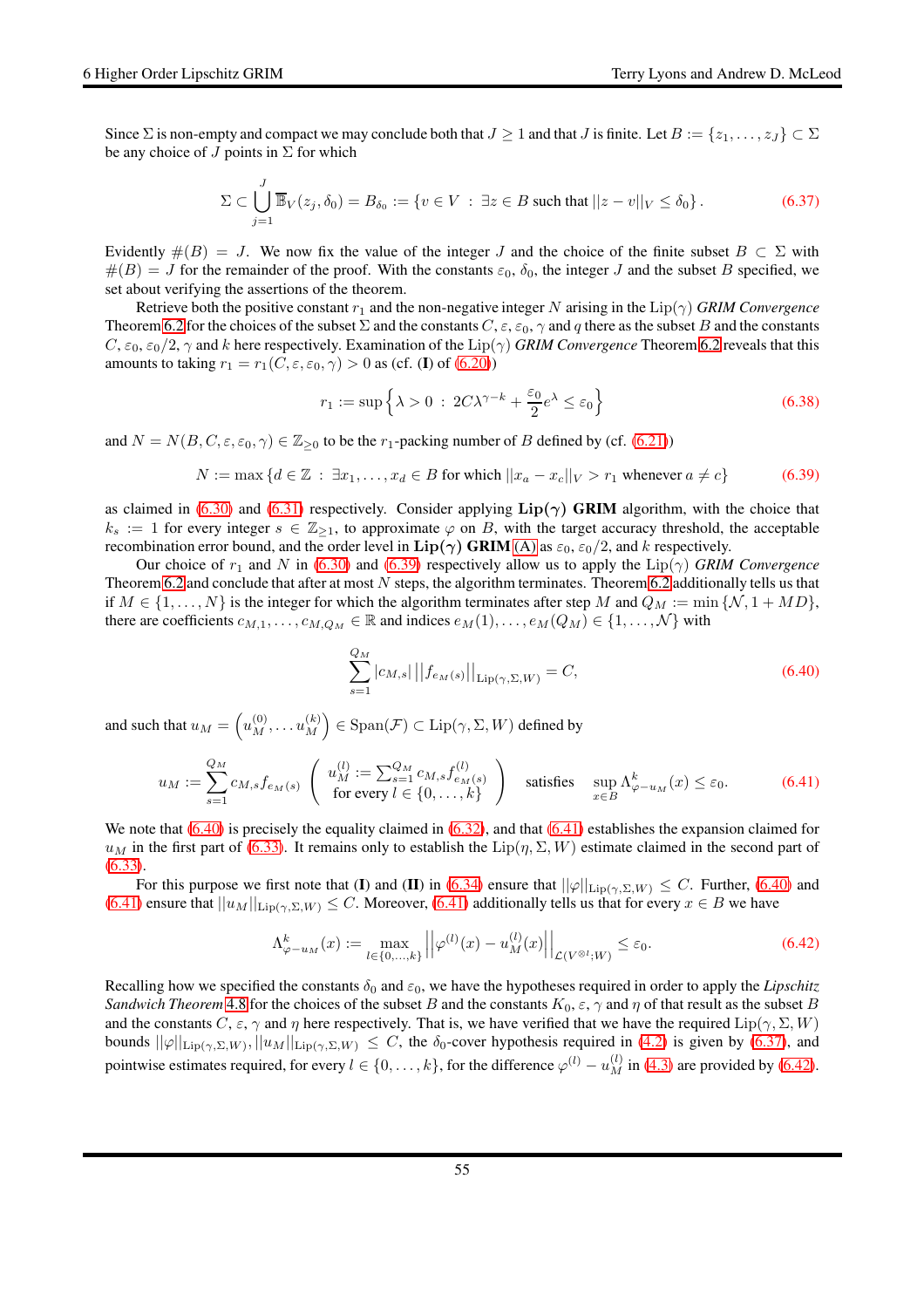Therefore we are able to apply the *Lipschitz Sandwich Theorem* [4.8](#page-27-0) and conclude that (cf. [\(4.4\)](#page-25-4) for q there as b here)

<span id="page-55-0"></span>
$$
\left| \left| \varphi_{[b]} - (u_M)_{[b]} \right| \right|_{\text{Lip}(\eta, \Sigma, W)} \le \varepsilon \tag{6.43}
$$

where  $\varphi_{[b]} = (\varphi^{(0)}, \dots, \varphi^{(b)})$  and  $(u_M)_{[b]} = (u_M^{(0)}, \dots, u_M^{(b)})$  $\binom{b}{M}$ . The estimate [\(6.43\)](#page-55-0) is precisely the estimate claimed in the second part of  $(6.33)$ . This completes the proof of Theorem [6.3.](#page-52-0)

The remainder of this section is dedicated to the proof of the  $\text{Lip}(\gamma)$  *GRIM Convergence* Theorem [6.2.](#page-50-0) We first prove that the points selected during the Lip( $\gamma$ ) GRIM algorithm, with the choice of  $k_s := 1$  for every integer  $s \in \mathbb{Z}_{\geq 1}$ , have to be a definite distance apart. This is the content of the following result.

<span id="page-55-1"></span>Lemma 6.5 (Lip(γ) GRIM Point Separation). *Assume* V *and* W *are finite dimensional Banach spaces with* Γ ⊂ V *compact. Assume that the tensor products of* V *are all equipped with admissible norms (cf. Definition [3.1\)](#page-14-1). Let*  $\theta, \mu > 0$  *with*  $n \in \mathbb{Z}_{\geq 0}$  *such that*  $\mu \in (n, n + 1]$ *,*  $b \in \{0, ..., n\}$ *, and let*  $\mathcal{N} \in \mathbb{Z}_{>0}$  *be a positive integer.* Assume that for every  $i \in \{1,\ldots,N\}$  the element  $f_i = \left(f_i^{(0)},\ldots,f_i^{(n)}\right) \in \mathrm{Lip}(\mu,\Gamma,W)$  is non-zero and define  $\mathcal{F} := \{f_i : i \in \{1, \ldots, \mathcal{N}\}\} \subset \text{Lip}(\mu, \Gamma, W)$ . Given  $a_1, \ldots, a_\mathcal{N} \in \mathbb{R} \setminus \{0\}$ , define  $\varphi = (\varphi^{(0)}, \ldots, \varphi^{(n)}) \in$  $Span(\mathcal{F}) \subset Lip(\mu, \Gamma, W)$  *and*  $C > 0$  *by* 

<span id="page-55-2"></span>
$$
\textbf{(I)} \quad \varphi := \sum_{i=1}^{N} a_i f_i \quad \left( \begin{array}{cc} \varphi^{(l)} := \sum_{i=1}^{N} a_i f_i^{(l)} \\ \text{for every } l \in \{0, \dots, n\} \end{array} \right) \quad \text{and} \quad \textbf{(II)} \quad C := \sum_{i=1}^{N} |a_i| \, ||f_i||_{\text{Lip}(\mu, \Gamma, W)} > 0. \quad \text{(6.44)}
$$

Let  $0 \le \theta_0 < \min\{2C, \theta\}$ *. Then there exists a positive constant*  $r = r(C, \mu, \theta, \theta_0, b) > 0$ *, given by* 

<span id="page-55-5"></span>
$$
r := \sup \left\{ \lambda > 0 \; : \; 2C\lambda^{\mu - b} + \theta_0 e^{\lambda} \le \min \left\{ 2C, \theta \right\} \right\},\tag{6.45}
$$

*for which the following is true.*

*Consider applying the*  $\text{Lip}(\mu)$  *GRIM algorithm, with the choice of*  $k_s := 1$  *for every integer*  $s \in \mathbb{Z}_{\geq 1}$ *, to approximate* ϕ *on* Γ *with the target accuracy threshold, the acceptable recombination error bound, and the order level in*  $\text{Lip}(\mu)$  *GRIM* [\(A\)](#page-50-2) as  $\theta$ ,  $\theta_0$ , and b here respectively. Given  $m \in \mathbb{Z}_{\geq 2}$ , if the algorithm reaches and  $\emph{carries out the $m^{th}$ step without terminating, let $u_m=\left(u_m^{(0)},\ldots,u_m^{(n)}\right)\in \rm{Span}(\mathcal{F})\subset \rm{Lip}(\mu,\Gamma,W)$  denote the *approximation found at the*  $m^{th}$  *step and*  $\Gamma_m := \{z_1, \ldots, z_m\} \subset \Gamma$  *denote the points selected such that at every*  $z \in \Gamma_m$  we have  $\Lambda_{\varphi-u_m}^n(z) \leq \theta_0$  (cf.  $\text{Lip}(\mu)$  GRIM [\(D\)](#page-50-3) and [\(E\)\)](#page-50-4). Then whenever  $a, c \in \{1, \ldots, m\}$  with  $a \neq c$ *we have that*

<span id="page-55-4"></span>
$$
||z_a - z_c||_V > r.
$$
\n(6.46)

*Moreover, for every*  $z \in \Gamma$ *, the quantity*  $\Lambda_{\varphi-u_m}^b(z) := \max_{h \in \{0,...,b\}} \Big|$  $\left|\varphi^{(h)}(z)-u_m^{(h)}(z)\right|$  $\Big|_{\mathcal{L}(V^{\otimes j}; W)}$  satisfies

<span id="page-55-3"></span>
$$
\Lambda_{\varphi-u_m}^b(z) \le \min\left\{2C \,,\ 2C \max_{h \in \{0,\ldots,b\}} \left\{\text{dist}(z,\Gamma_m)^{\mu-h}\right\} + \theta_0 e^{\text{dist}(z,\Gamma_m)}\right\}.\tag{6.47}
$$

*Proof of Lemma* [6.5.](#page-55-1) Let *V* and *W* are finite dimensional Banach spaces with Γ ⊂ *V* compact. Assume that the tensor products of V are all equipped with admissible norms (cf. Definition [3.1\)](#page-14-1). Let  $\theta, \mu > 0$  with  $n \in \mathbb{Z}_{\geq 0}$ such that  $\mu \in (n, n+1], b \in \{0, \ldots, n\}$ , and let  $\mathcal{N} \in \mathbb{Z}_{>0}$  be a positive integer. Assume  $a_1, \ldots, a_\mathcal{N} \in \mathbb{R} \setminus \{0\}$ , and that for every  $i \in \{1,\ldots,N\}$  the function  $f_i = \left(f_i^{(0)},\ldots,f_i^{(n)}\right) \in \text{Lip}(\mu,\Gamma,W)$  is non-zero and define  $\mathcal{F} := \{f_i : i \in \{1, \ldots, \mathcal{N}\}\}\subset \text{Lip}(\mu, \Gamma, W)$ . Define  $\varphi = (\varphi^{(0)}, \ldots, \varphi^{(n)}) \in \text{Span}(\mathcal{F}) \subset \text{Lip}(\mu, \Gamma, W)$  as in (I) of  $(6.44)$  and the constant C as in (II) of  $(6.44)$ .

With a view to applying  $\text{Lip}(\mu)$  GRIM to approximate  $\varphi$  on  $\Gamma$ , for each  $i \in \{1, ..., \mathcal{N}\}\}$  let  $\tilde{a}_i := |a_i|$  and  $\tilde{f}_i$ be given by  $f_i$  if  $a_i > 0$  and  $-f_i$  if  $a_i < 0$ . Observe that for every  $i \in \{1, ..., N\}$  we have that  $\Big|$  $\left| \tilde{f}_i \right|$  $\Big|_{\mathrm{Lip}(\mu,\Gamma,W)}=$  $||f_i||_{\text{Lip}(\mu,\Gamma,W)}$ . Moreover, we also have that  $\tilde{a}_1,\ldots,\tilde{a}_N > 0$  and that  $\varphi = \sum_{i=1}^N \tilde{a}_i \tilde{f}_i$ . Further, we rescale  $\tilde{f}_i$  for each  $i \in \{1, \ldots, \mathcal{N}\}\)$  to have unit  $\text{Lip}(\mu, \Gamma, W)$  norm. That is (cf.  $\text{Lip}(\mu)$  GRIM [\(B\)\)](#page-50-5), for each  $i \in \{1, \ldots, \mathcal{N}\}\$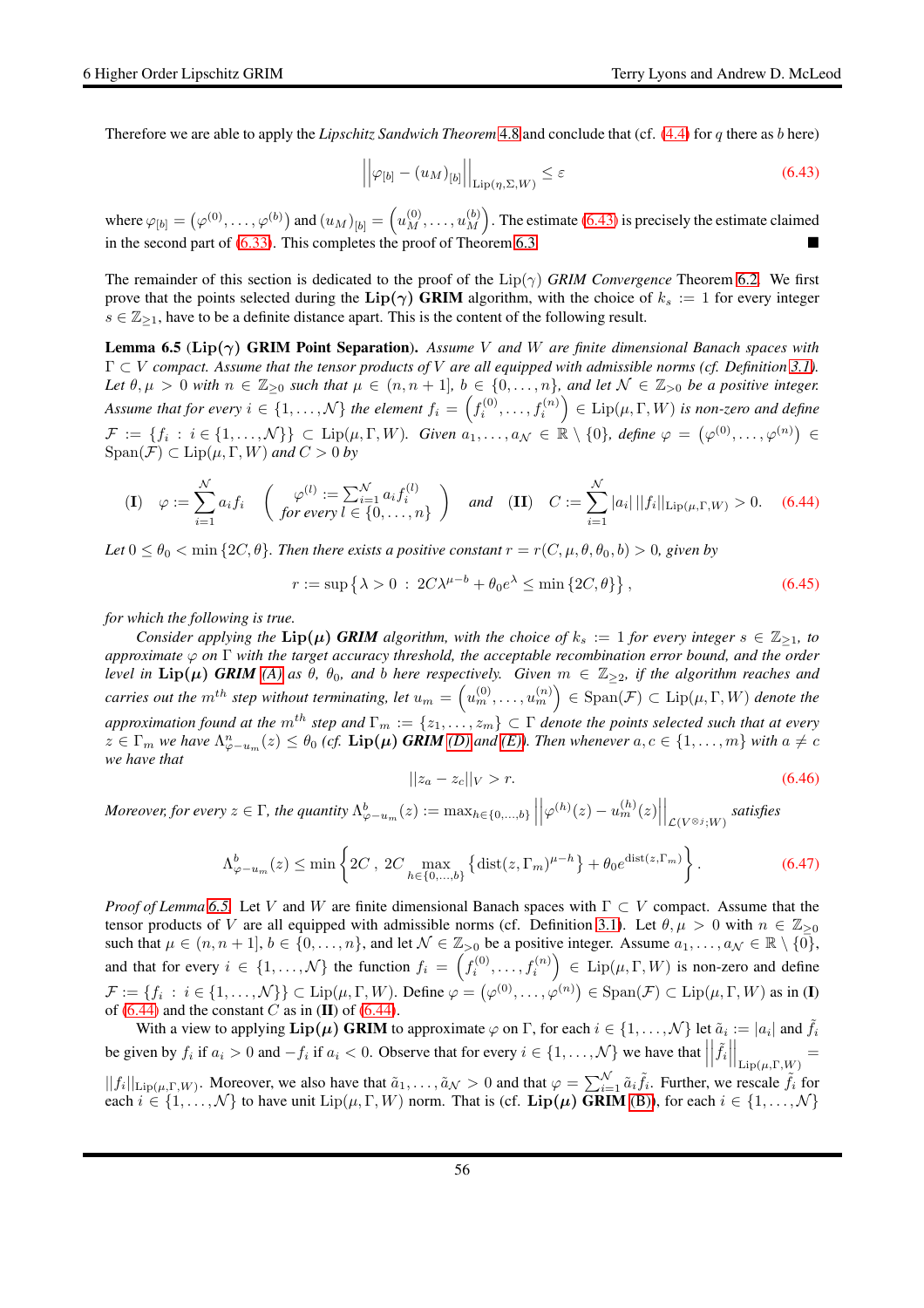set  $h_i := \frac{\tilde{f}_i}{||f_i||_{\text{tric}}}$  $\frac{I_i}{||f_i||_{\text{Lip}(\mu,\Gamma,W)}}$  and  $\alpha_i := \tilde{a}_i||f_i||_{\text{Lip}(\mu,\Gamma,W)}$ . Then observe both that C satisfies

<span id="page-56-0"></span>
$$
C = \sum_{i=1}^{N} |a_i| ||f_i||_{\text{Lip}(\mu,\Gamma)} = \sum_{i=1}^{N} \tilde{a}_i ||f_i||_{\text{Lip}(\mu,\Gamma)} = \sum_{i=1}^{N} \alpha_i,
$$
\n(6.48)

and, for every  $i \in \{1, ..., \mathcal{N}\}\$ , that  $\alpha_i h_i = \tilde{a}_i \tilde{f}_i = a_i f_i$ . Thus the expansion for  $\varphi$  in (I) of [\(6.44\)](#page-55-2) is equivalent to

<span id="page-56-4"></span>
$$
\varphi = \sum_{i=1}^{N} \alpha_i h_i, \qquad \text{and hence} \qquad ||\varphi||_{\text{Lip}(\mu, \Gamma, W)} \le \sum_{i=1}^{N} \alpha_i ||h_i||_{\text{Lip}(\mu, \Gamma, W)} = \sum_{i=1}^{N} \alpha_i \stackrel{(6.48)}{=} C. \tag{6.49}
$$

Let  $0 \le \theta_0 < \min\{2C, \theta\}$ . Define  $D > 0$  by (cf. Lip( $\mu$ ) GRIM [\(C\)\)](#page-50-6)

$$
D := \dim(W) \sum_{s=0}^{k} \left( \frac{\dim(V) + s - 1}{s} \right)
$$
\n
$$
(6.50)
$$

Finally, define  $r = r(C, \mu, \theta, \theta_0, b) > 0$  by

<span id="page-56-6"></span>
$$
r := \sup \left\{ \lambda > 0 : 2C\lambda^{\mu - b} + \theta_0 e^{\lambda} \le \min \left\{ 2C, \theta \right\} \right\}. \tag{6.51}
$$

Now consider applying the Lip $(\mu)$  GRIM algorithm to approximate  $\varphi$  on  $\Gamma$  with the target accuracy threshold, the acceptable recombination error bound, and the order level in  $\text{Lip}(\mu)$  GRIM [\(A\)](#page-50-2) as  $\theta$ ,  $\theta_0$ , and b here respectively. Suppose that  $m \in \mathbb{Z}_{\geq 2}$  and that the  $\text{Lip}(\mu)$  GRIM algorithm reaches and carries out the  $m^{th}$  step without terminating. Let  $\Gamma_m = \{z_1, \ldots, z_m\} \subset \Gamma$  denote the points chosen after the  $m^{th}$  step is completed. Then for every  $l \in \{1,\ldots,m\}$ , if we let  $\Gamma_l := \{z_1,\ldots,z_l\} \subset \Gamma$ , we have, recalling  $\textbf{Lip}(\mu)$  GRIM [\(D\)](#page-50-3) and [\(E\),](#page-50-4) that recombination via Lemma [6.1](#page-46-0) has found an approximation  $u_l = \left(u_l^{(0)}\right)$  $u_l^{(0)}, \ldots, u_l^{(n)}$  $\left(\begin{smallmatrix} (n)\ l\end{smallmatrix}\right)\in \mathrm{Span}(\mathcal{F})\subset \mathrm{Lip}(\mu,\Gamma,W)$  of  $\varphi$  satisfying, for each  $s \in \{1, \ldots, l\}$ , that  $\Lambda_{\varphi-u_l}^n(z_s) \leq \theta_0$ . That is, given any  $j \in \{0, \ldots, n\}$  and any  $s \in \{1, \ldots, l\}$ , we have  $\begin{array}{c} \n\end{array}$  $\left|\varphi^{(j)}(z_s)-u_l^{(j)}\right|$  $\binom{(j)}{l}(z_s)$  $\Big|_{\mathcal{L}(V^{\otimes j};W)} \leq \theta_0.$ 

Let  $Q_l := \min \{N, 1 + lD\}$ . Then Lemma [6.1](#page-46-0) additionally tells us that there are non-negative coefficients  $b_{l,1}, \ldots, b_{l,Q_l} \geq 0$  and indices  $e_l(1), \ldots, e_l(Q_l) \in \{1, \ldots, \mathcal{N}\}\)$  for which

<span id="page-56-1"></span>
$$
u_{l} = \sum_{s=1}^{Q_{l}} b_{l,s} h_{e_{l}(s)} \quad \left( u_{l}^{(j)} := \sum_{s=1}^{Q_{l}} b_{l,s} h_{e_{l}(s)}^{(j)} \right) \quad \text{and} \quad \sum_{s=1}^{Q_{l}} b_{l,s} = \sum_{i=1}^{N} \alpha_{i}.
$$
 (6.52)

A consequence of [\(6.52\)](#page-56-1) is that

<span id="page-56-5"></span>
$$
||u_{l}||_{\text{Lip}(\mu,\Gamma,W)} \leq \sum_{s=1}^{Q_{l}} b_{l,s} ||h_{e_{l}(s)}||_{\text{Lip}(\mu,\Gamma,W)} = \sum_{s=1}^{Q_{l}} b_{l,s} \stackrel{(6.52)}{=} \sum_{i=1}^{N} \alpha_{i} \stackrel{(6.48)}{=} C. \tag{6.53}
$$

Consider a point  $x \in \Gamma$  and let  $j \in \{1, ..., l\}$  be such that  $dist(x, \Gamma_l) = ||x - z_i||_V = dist(x, z_i)$ . Consider  $h \in \{0, \ldots, b\}$ . By applying Lemma [5.1](#page-29-3) to the function  $\varphi - u_l$ , with the A,  $r_0, p, \rho, l, n$  and q of that result as  $2C$ ,  $\theta_0$ ,  $z_j$ ,  $\mu$ ,  $h$ ,  $n$  and  $n$  here respectively, we deduce that (cf. [\(5.3\)](#page-29-6))

<span id="page-56-2"></span>
$$
\left| \left| \varphi^{(h)}(x) - u_l^{(h)}(x) \right| \right|_{\mathcal{L}(V^{\otimes h};W)} \le \min \left\{ 2C \,, \ 2C ||x - z_j||_V^{\mu - h} + \theta_0 \sum_{s=0}^{n - h} \frac{1}{s!} ||x - z_j||_V^s \right\}.
$$

From [\(6.54\)](#page-56-2) we deduce that

<span id="page-56-3"></span>
$$
\left| \left| \varphi^{(h)}(x) - u_l^{(h)}(x) \right| \right|_{\mathcal{L}(V^{\otimes h};W)} \le \min \left\{ 2C \,, \, 2C \operatorname{dist}(x, \Gamma_l)^{\mu - h} + \theta_0 e^{\operatorname{dist}(x, \Gamma_l)} \right\}.
$$
 (6.55)

The arbitrariness of  $h \in \{0, \ldots, b\}$  and  $x \in \Gamma$  allows us to conclude that  $(6.55)$  is valid for every  $h \in \{0, \ldots, b\}$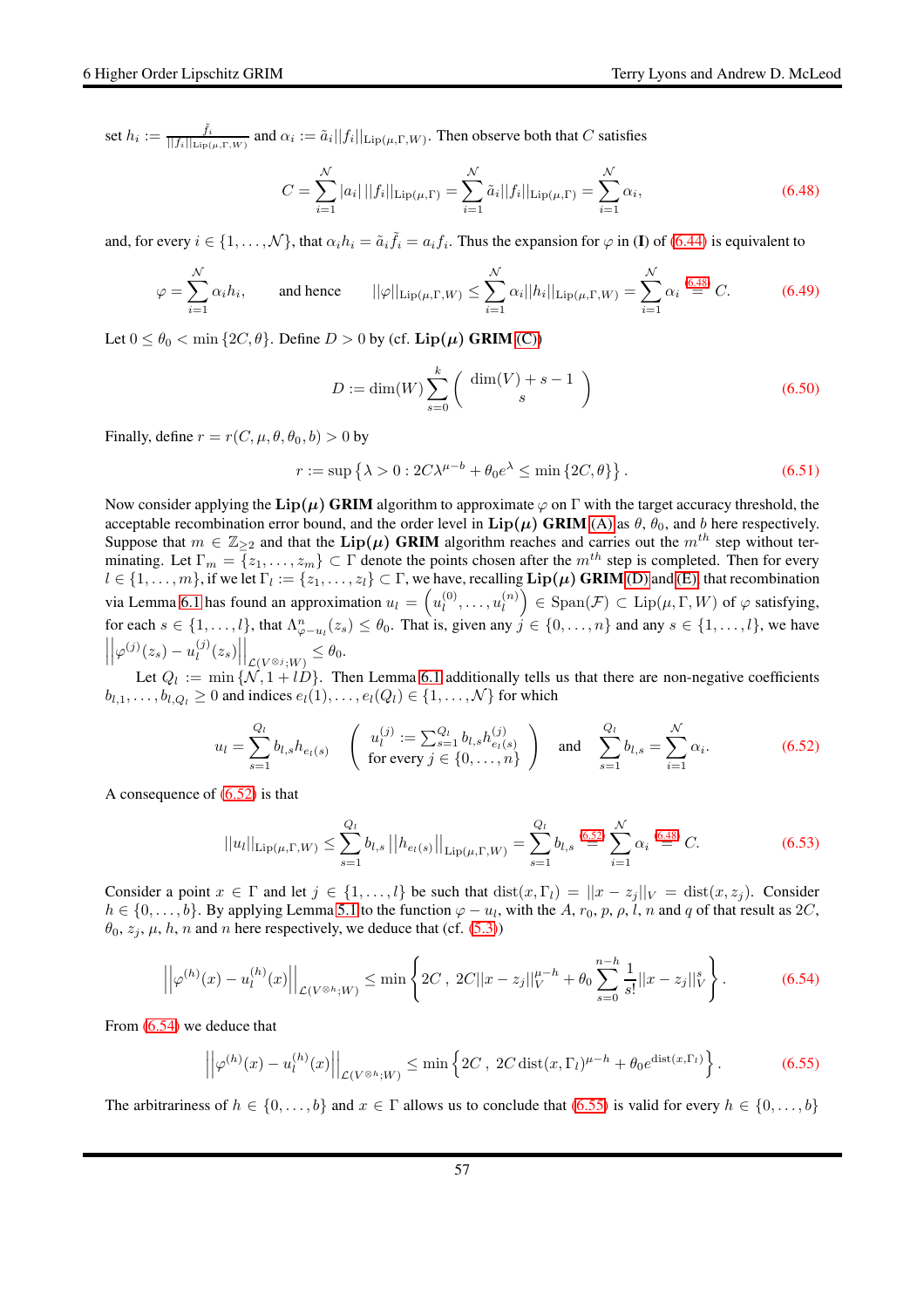and every  $x \in \Gamma$ . As a result we have that

<span id="page-57-0"></span>
$$
\sup_{x \in \Gamma} \left\{ \Lambda_{\varphi - u_l}^b(x) \right\} \le \min \left\{ 2C \, , \, 2C \max_{h \in \{0, \ldots, b\}} \left\{ \text{dist}(x, \Gamma_l)^{\mu - h} \right\} + \theta_0 e^{\text{dist}(x, \Gamma_l)} \right\}. \tag{6.56}
$$

The estimate claimed in  $(6.47)$  is obtained by taking  $l := m$  in  $(6.56)$ .

It remains only to establish the separation of the points  $z_1, \ldots, z_m$  as claimed in [\(6.46\)](#page-55-4). For this purpose, consider distinct  $s, j \in \{1, \ldots, m\}$  and without loss of generality assume  $s < j$ . By assumption the  $\text{Lip}(\mu)$  GRIM algorithm does not terminate on any of the first m steps. Therefore  $z_j := \argmax_{x \in \Gamma} \Lambda_{\varphi-u_{j-1}}^b(x)$  must satisfy that

<span id="page-57-3"></span>
$$
\Lambda_{\varphi-u_{j-1}}^b(z_j) = \max_{h \in \{0, \ldots, b\}} \left| \left| \varphi^{(h)}(z_j) - u_{j-1}^{(h)}(z_j) \right| \right|_{\mathcal{L}(V^{\otimes h}; W)} > \theta. \tag{6.57}
$$

Observe that  $\varphi, u_{j-1} \in \text{Lip}(\mu, \Gamma, W)$ , with (cf. [\(6.49\)](#page-56-4) and [\(6.53\)](#page-56-5))  $||\varphi||_{\text{Lip}(\mu, \Gamma, W)}$ ,  $||u_{j-1}||_{\text{Lip}(\mu, \Gamma, W)} \leq C$ . Further, for any  $a \in \{0, \ldots, n\}$  and any  $i \in \{1, \ldots, j-1\}$ , we have  $\left|\varphi^{(a)}(z_i) - u_{j-1}^{(a)}(z_i)\right|$  $\Big|_{\mathcal{L}(V^{\otimes a};W)} \leq \Lambda_{\varphi-u_{j-1}}^n(z_i) \leq \theta_0.$ Since the definition of r here in [\(6.51\)](#page-56-6) matches the specification of the constant  $\delta_0$  in [\(4.13\)](#page-27-4) of Theorem [4.8](#page-27-0) for l there as b here, we can apply Theore[m4.8,](#page-27-0) with the choices  $\Sigma := \overline{\mathbb{B}}_V(z_i, r) \cap \Gamma$ ,  $B := \{z_i\}$ ,  $\varepsilon := \theta$ ,  $\varepsilon_0 := \theta_0$ ,  $K_0 := C$  and  $\gamma := \mu$ , to conclude that for every  $h \in \{0, \dots, b\}$  and every  $x \in \overline{\mathbb{B}}_V(z_i, r) \cap \Gamma$  we have

<span id="page-57-1"></span>
$$
\left| \left| \varphi^{(h)}(x) - u_{j-1}^{(h)}(x) \right| \right|_{\mathcal{L}(V^{\otimes h};W)} \le \theta. \tag{6.58}
$$

The arbitrariness of  $h \in \{0, \ldots, b\}$  allows us to take the maximum over  $h \in \{0, \ldots, b\}$  in  $(6.58)$  and conclude that for every  $x \in \overline{\mathbb{B}}_V(z_i, r) \cap \Gamma$  we have

<span id="page-57-2"></span>
$$
\Lambda_{\varphi-u_{j-1}}^b(x) \le \theta. \tag{6.59}
$$

The arbitrariness of  $i \in \{1, \ldots, j-1\}$  allows us to conclude that [\(6.59\)](#page-57-2) is valid for every  $i \in \{1, \ldots, j-1\}$ . Together, [\(6.57\)](#page-57-3) and [\(6.59\)](#page-57-2) mean that for every  $i \in \{1, \ldots, j-1\}$  we must have that  $z_j \notin \overline{\mathbb{B}}_V(z_i, r) \cap \Gamma$ . Since  $s \in \{1,\ldots,j-1\}$ , we conclude that  $z_j \notin \overline{\mathbb{B}}_V(z_s,r) \cap \Gamma$ , i.e. that  $||z_j - z_s||_V > r$  as claimed in [\(6.46\)](#page-55-4). This completes the proof of Lemma [6.5.](#page-55-1)

The point separation obtained in Lemma [6.5](#page-55-1) allows us to establish an upper bound for the number of steps the  $\text{Lip}(\gamma)$  GRIM algorithm, with the choice of  $k_s := 1$  for every integer  $s \in \mathbb{Z}_{\geq 1}$ , carries out before terminating. This bound is the content of the following result.

<span id="page-57-4"></span>Lemma 6.6 (Lip(µ) GRIM Number of Steps Bound). *Assume* V *and* W *are finite dimensional Banach spaces with* Γ ⊂ V *compact. Assume that the tensor products of* V *are all equipped with admissible norms (cf. Definition [3.1\)](#page-14-1).* Let  $\theta, \mu > 0$  with  $n \in \mathbb{Z}_{\geq 0}$  such that  $\mu \in (n, n + 1], b \in \{0, \ldots, n\}$ , and let  $\mathcal{N} \in \mathbb{Z}_{> 0}$  be a positive integer. Assume that for every  $i\in\{1,\ldots,N\}$  the function  $f_i=\left(f_i^{(0)},\ldots,f_i^{(n)}\right)\in \mathrm{Lip}(\mu,\Gamma,W)$  is non-zero and define  $\mathcal{F} := \{f_i : i \in \{1, \ldots, \mathcal{N}\}\} \subset \text{Lip}(\mu, \Gamma, W)$ . Given  $a_1, \ldots, a_\mathcal{N} \in \mathbb{R} \setminus \{0\}$ , define  $\varphi = (\varphi^{(0)}, \ldots, \varphi^{(n)}) \in$  $Span(\mathcal{F}) \subset Lip(\mu, \Gamma, W)$  *and*  $C > 0$  *by* 

<span id="page-57-6"></span>
$$
\textbf{(I)} \quad \varphi := \sum_{i=1}^{N} a_i f_i, \quad \left( \begin{array}{c} \varphi^{(l)} := \sum_{i=1}^{N} a_i f_i^{(l)} \\ \text{for every } l \in \{0, \dots, n\} \end{array} \right) \quad \text{and} \quad \textbf{(II)} \quad C := \sum_{i=1}^{N} |a_i| \, ||f_i||_{\text{Lip}(\mu, \Gamma, W)} > 0, \quad \text{(6.60)}
$$

*and*  $D > 0$  *by*  $D := \dim(W) \sum_{n=1}^{n}$  $s=0$  $\int \dim(V) + s - 1$ s *f*. Let  $0 \le \theta_0 < \min\{2C, \theta\}$ *. Then there is a positive constant*  $r = r(C, \mu, \theta, \theta_0, b) > 0$ , given by

<span id="page-57-7"></span>
$$
r := \sup \left\{ \lambda > 0 \; : \; 2C\lambda^{\mu - b} + \theta_0 e^{\lambda} \le \min \left\{ 2C, \theta \right\} \right\},\tag{6.61}
$$

*and a non-negative integer*  $N = N(\Gamma, C, \mu, \theta, \theta_0, b) \in \mathbb{Z}_{\geq 0}$ , given by the r-packing number of  $\Gamma$ 

<span id="page-57-5"></span>
$$
N := \max\left\{d \in \mathbb{Z} : \exists x_1, \dots, x_d \in \Gamma \text{ for which } ||x_a - x_c||_V > r \text{ if } a \neq c\right\},\tag{6.62}
$$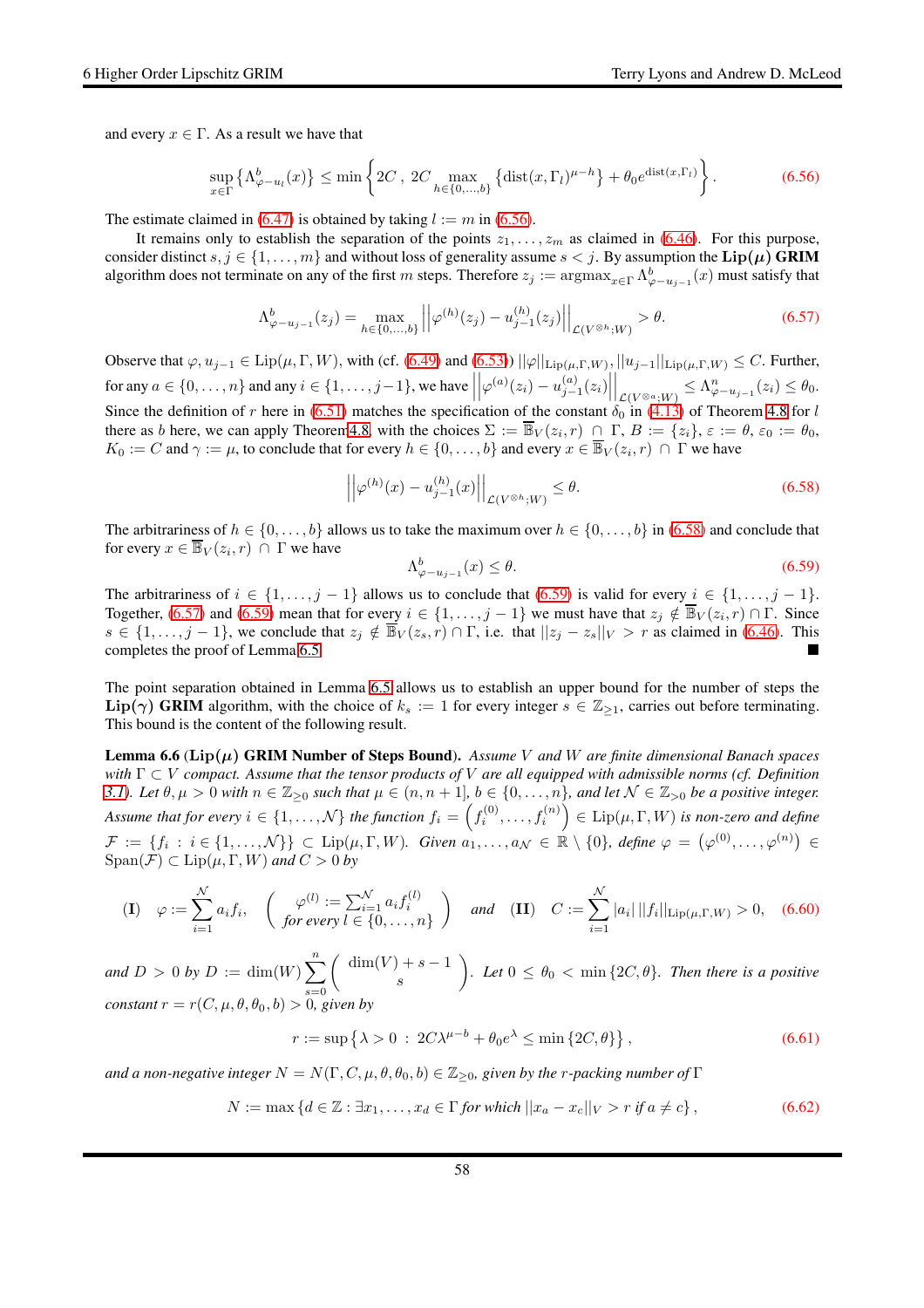*for which the following is true.*

*If we apply the*  $\text{Lip}(\mu)$  *GRIM algorithm, with the choice of*  $k_s := 1$  *for every integer*  $s \in \mathbb{Z}_{\geq 1}$ *, to approximate*  $\varphi$  *on*  $\Gamma$ , with the target accuracy threshold, the acceptable recombination error bound, and the order level in  $\text{Lip}(\mu)$ *GRIM* [\(A\)](#page-50-2) as  $\theta$ ,  $\theta_0$ , and b respectively, then after at most N steps the algorithm terminates. That is, if we let  $M \in \{1, \ldots, N\}$  be the integer for which the algorithm terminates after step M and  $Q_M := \min \{N, 1 + MD\}$ , *there are coefficients*  $c_{M,1}, \ldots, c_{M,Q_M} \in \mathbb{R}$  *and indices*  $e_M(1), \ldots, e_M(Q_M) \in \{1, \ldots, N\}$  *with* 

<span id="page-58-3"></span>
$$
\sum_{s=1}^{Q_M} |c_{M,s}| \left| \left| f_{e_M(s)} \right| \right|_{\text{Lip}(\mu, \Gamma, W)} = C,\tag{6.63}
$$

and such that  $u_M = \left( u_M^{(0)}, \ldots, u_M^{(n)} \right)$  $\binom{m}{M} \in \operatorname{Span}(F) \subset \operatorname{Lip}(\mu,\Gamma,W)$  defined by

<span id="page-58-2"></span>
$$
u_M := \sum_{s=1}^{Q_M} c_{M,s} f_{e_M(s)}, \quad \text{so that for every } l \in \{0, \dots, n\} \text{ we have } \quad u_M^{(l)} := \sum_{s=1}^{Q_M} c_{M,s} f_{e_M(s)}^{(l)}, \tag{6.64}
$$

*satisfies, for every*  $z \in \Gamma$ *, that* 

<span id="page-58-1"></span>
$$
\Lambda_{\varphi-u_M}^b(z) = \max_{s \in \{0, ..., b\}} \left| \left| \varphi^{(s)}(z) - u_M^{(s)}(z) \right| \right|_{\mathcal{L}(V^{\otimes s}; W)} \le \theta. \tag{6.65}
$$

**Remark 6.7.** Lemma [6.6](#page-57-4) guarantees that if N defined in [\(6.62\)](#page-57-5) satisfies  $N < \frac{N-1}{D}$  then the Lip( $\mu$ ) GRIM algorithm, with the choice that  $k_s := 1$  for every integer  $s \in \mathbb{Z}_{\geq 1}$ , will find an approximation  $u = (u^{(0)}, \dots, u^{(n)}) \in \mathbb{Z}_{\geq 1}$  $Span(\mathcal{F}) \subset Lip(\mu, \Gamma, W)$  of  $\varphi$  that is a linear combination of *less* than N of the elements  $f_1, \ldots, f_N$  but such that, for every  $j \in \{0, \ldots, b\}$ , the function  $u^{(j)}$  is within  $\theta$  of  $\varphi^{(j)}$  throughout  $\Gamma$  in the sense that for every  $p \in \Gamma$  we have  $||\varphi^{(j)}(p) - u^{(j)}(p)||_{\mathcal{L}(V^{\otimes j};W)} \leq \theta.$ 

**Remark 6.8.** By invoking Lemma [6.5](#page-55-1) (cf. [\(6.47\)](#page-55-3)) we can additionally conclude that, for every  $m \in \{1, ..., M\}$ , the approximation  $u_m=\left(u_m^{(0)},\ldots,u_m^{(n)}\right)\in \mathrm{Span}(\mathcal{F})\subset \mathrm{Lip}(\mu,\Gamma,W)$  of  $\varphi$  found at the  $m^{th}$  step satisfies that for every  $z \in \Gamma$  the quantity  $\Lambda^b_{\varphi-u_m}(z) := \max_{h \in \{0,...,b\}} \Big|$  $\left|\varphi^{(h)}(z)-u_m^{(h)}(z)\right|$  $\Big|_{\mathcal{L}(V^{\otimes j}; W)}$  satisfies

$$
\Lambda_{\varphi-u_m}^b(z) \le \min\left\{2C \ , \ 2C \max_{h \in \{0,\dots,b\}} \left\{ \text{dist}(z,\Gamma_m)^{\mu-h} \right\} + \theta_0 e^{\text{dist}(z,\Gamma_m)} \right\} \tag{6.66}
$$

where  $\Gamma_m$  denotes the m-points in  $\Gamma$  that have been selected once the  $m^{th}$  step is complete.

*Proof of Lemma* [6.6.](#page-57-4) Let *V* and *W* are finite dimensional Banach spaces with Γ ⊂ *V* compact. Assume that the tensor products of V are all equipped with admissible norms (cf. Definition [3.1\)](#page-14-1). Let  $\theta, \mu > 0$  with  $n \in \mathbb{Z}_{\geq 0}$ such that  $\mu \in (n, n+1], b \in \{0, \ldots, n\}$ , and let  $\mathcal{N} \in \mathbb{Z}_{>0}$  be a positive integer. Assume  $a_1, \ldots, a_\mathcal{N} \in \mathbb{R} \setminus \{0\}$ , and that for every  $i \in \{1,\ldots,N\}$  the function  $f_i = \left(f_i^{(0)},\ldots,f_i^{(n)}\right) \in \text{Lip}(\mu,\Gamma,W)$  is non-zero and define  $\mathcal{F} := \{f_i : i \in \{1, \ldots, \mathcal{N}\}\} \subset \text{Lip}(\mu, \Gamma, W)$ . Define  $\varphi = (\varphi^{(0)}, \ldots, \varphi^{(n)}) \in \text{Span}(\mathcal{F}) \subset \text{Lip}(\mu, \Gamma, W)$  as in (I) of  $(6.60)$  and the constant C as in  $(II)$  of  $(6.60)$ .

With a view to applying  $\text{Lip}(\mu)$  GRIM to approximate  $\varphi$  on  $\Gamma$ , for each  $i \in \{1, ..., \mathcal{N}\}\}$  let  $\tilde{a}_i := |a_i|$  and  $\tilde{f}_i$ be given by  $f_i$  if  $a_i > 0$  and  $-f_i$  if  $a_i < 0$ . Observe that for every  $i \in \{1, ..., N\}$  we have that  $\Big|$  $\left| \tilde{f}_i \right|$  $\Big|_{\mathrm{Lip}(\mu,\Gamma,W)}=$  $||f_i||_{\text{Lip}(\mu,\Gamma,W)}$ . Moreover, we also have that  $\tilde{a}_1,\ldots,\tilde{a}_N > 0$  and that  $\varphi = \sum_{i=1}^N \tilde{a}_i \tilde{f}_i$ . Further, we rescale  $\tilde{f}_i$  for each  $i \in \{1, \ldots, \mathcal{N}\}\)$  to have unit  $\text{Lip}(\mu, \Gamma, W)$  norm. That is (cf.  $\text{Lip}(\mu)$  GRIM [\(B\)\)](#page-50-5), for each  $i \in \{1, \ldots, \mathcal{N}\}\$ set  $h_i := \frac{\tilde{f}_i}{||f_i||_{\text{tric}}}$  $\frac{f_i}{||f_i||_{\text{Lip}(\mu,\Gamma,W)}}$  and  $\alpha_i := \tilde{a}_i||f_i||_{\text{Lip}(\mu,\Gamma,W)}$ . Then observe both that C satisfies

<span id="page-58-0"></span>
$$
C = \sum_{i=1}^{N} |a_i| ||f_i||_{\text{Lip}(\mu, \Gamma)} = \sum_{i=1}^{N} \tilde{a}_i ||f_i||_{\text{Lip}(\mu, \Gamma)} = \sum_{i=1}^{N} \alpha_i,
$$
\n(6.67)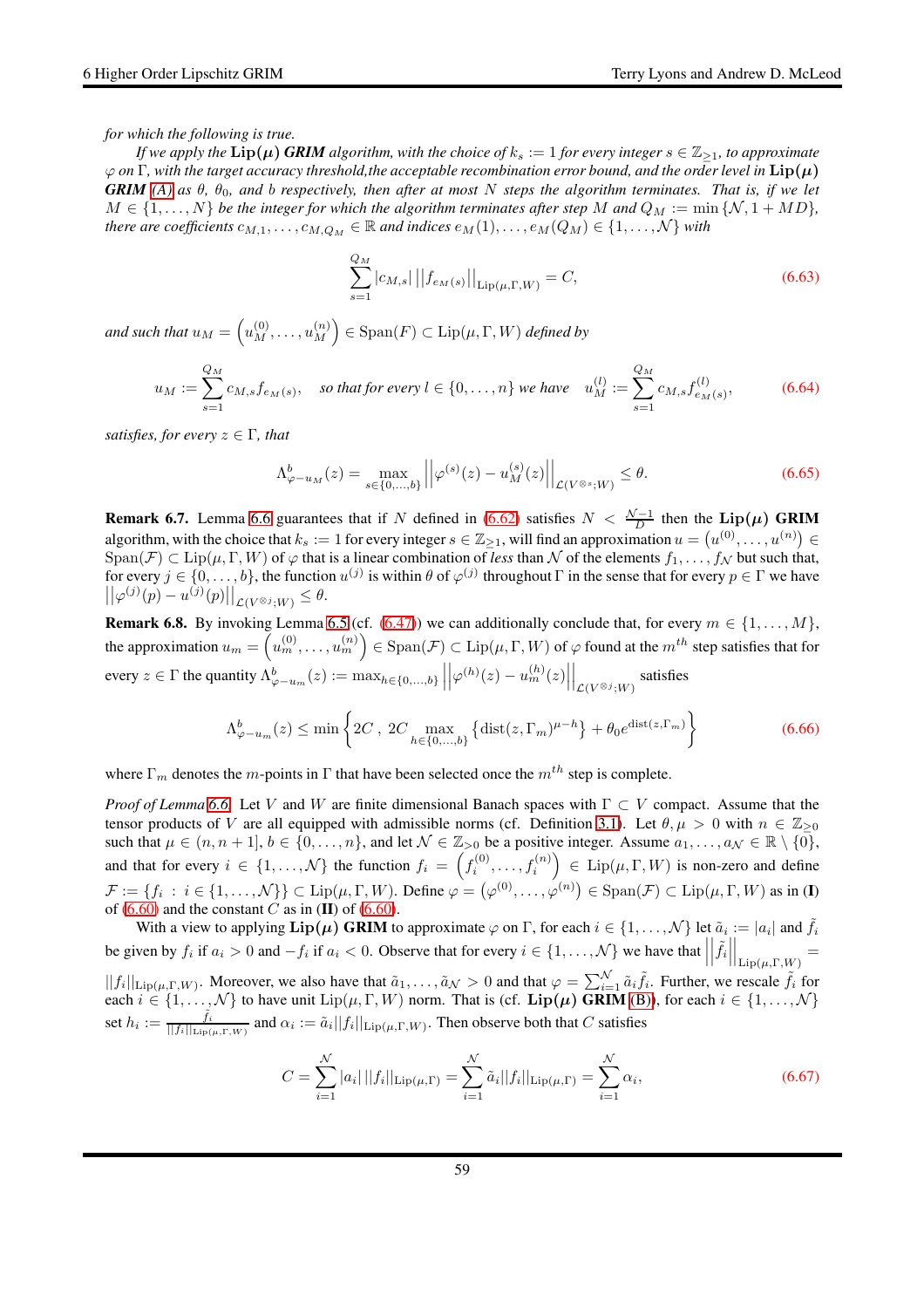and, for every  $i \in \{1, ..., \mathcal{N}\}\$ , that  $\alpha_i h_i = \tilde{a}_i \tilde{f}_i = a_i f_i$ . Thus the expansion for  $\varphi$  in (I) of [\(6.60\)](#page-57-6) is equivalent to

$$
\varphi = \sum_{i=1}^{N} \alpha_i h_i, \qquad \text{and hence} \qquad ||\varphi||_{\text{Lip}(\mu, \Gamma, W)} \le \sum_{i=1}^{N} \alpha_i ||h_i||_{\text{Lip}(\mu, \Gamma, W)} = \sum_{i=1}^{N} \alpha_i \stackrel{(6.67)}{=} C. \tag{6.68}
$$

Let  $0\leq\theta_0<\min{\{2C,\theta\}}.$  Define  $D>0$  by (cf.  $\mathbf{Lip}(\bm\mu)$   $\mathbf{GRIM}\left(\mathbf{C}\right))$   $D:=\dim(W)\sum_{s=0}^k\left(\begin{array}{c} \dim(V)+s-1\ s\end{array}\right)$ s . Take  $r = r(C, \mu, \theta, \theta_0, b) > 0$  to be the constant arising in Lemma [6.5.](#page-55-1) Examining [\(6.45\)](#page-55-5) in Lemma [6.5](#page-55-1) reveals this amounts to defining

$$
r := \sup \left\{ \lambda > 0 \; : \; 2C\lambda^{\mu - b} + \theta_0 e^{\lambda} \le \min \left\{ 2C, \theta \right\} \right\} \tag{6.69}
$$

as claimed in [\(6.61\)](#page-57-7). Finally define  $N = N(\Gamma, C, \mu, \theta, \theta_0, b) \in \mathbb{Z}_{\geq 1}$  to be the r-packing number of  $\Gamma$  as in [\(6.62\)](#page-57-5). That is

<span id="page-59-1"></span>
$$
N := \max\left\{d \in \mathbb{Z} : \exists x_1, \dots, x_d \in \Gamma \text{ for which } ||x_a - x_c||_V > r \text{ if } a \neq c\right\}.
$$
 (6.70)

Now consider applying the Lip( $\mu$ ) GRIM algorithm, with the choice  $k_s := 1$  for every integer  $s \in \mathbb{Z}_{\geq 1}$ , to approximate  $\varphi$  on  $\Gamma$  with the target accuracy threshold, the acceptable recombination error bound, and the order level in  $\text{Lip}(\mu)$  GRIM [\(A\)](#page-50-2) as  $\theta$ ,  $\theta_0$ , and b here respectively.

Suppose  $m \in \mathbb{Z}_{\geq 1}$  and that the algorithm does not terminate before or at the  $m^{th}$  step. Therefore, recalling  $\text{Lip}(\mu)$  GRIM [\(D\)](#page-50-3) and [\(E\),](#page-50-4) distinct points  $z_1, \ldots, z_m \in \Gamma$  have been selected, and recombination has been used via Lemma [6.1](#page-46-0) to find an approximation  $u_m = \left(u_m^{(0)}, \ldots, u_m^{(n)}\right) \in \text{Span}(\mathcal{F}) \subset \text{Lip}(\mu, \Gamma, W)$  of  $\varphi$  satisfying, for each  $s \in \{1, \ldots, m\}$ , that  $\Lambda_{\varphi-u_m}^n(z_s) \leq \theta_0$ . That is, given any  $j \in \{0, \ldots, n\}$  and any  $s \in \{1, \ldots, m\}$  we have  $\begin{array}{c} \begin{array}{c} \begin{array}{c} \end{array}\\ \begin{array}{c} \end{array} \end{array} \end{array}$  $\left|\varphi^{(j)}(z_s)-u_m^{(j)}(z_s)\right|$  $\left| \bigcup_{\mathcal{L}(V^{\otimes j};W)} \leq \theta_0$ . Lemma [6.5](#page-55-1) may be applied to obtain, for every  $s, t \in \{1, \ldots, m\}$  with  $s \neq t$ , that

<span id="page-59-0"></span>
$$
||z_s - z_t||_V > r.
$$
\n(6.71)

A consequence of [\(6.71\)](#page-59-0) is that N defined in [\(6.70\)](#page-59-1) must satisfy that  $N \geq m$ . Therefore if the Lip( $\mu$ ) GRIM algorithm, with the choice that  $k_s := 1$  for every integer  $s \in \mathbb{Z}_{\geq 1}$ , does not terminate at the  $m^{th}$  step we must have that  $m \leq N$ , and so the algorithm terminates after at most N steps as claimed.

Let  $M \in \{1, \ldots, N\}$  be the integer for which the Lip( $\mu$ ) GRIM algorithm must terminate after step M. The termination criterion (cf. Lip( $\mu$ ) GRIM [\(E\)\)](#page-50-4) means that the Lip( $\mu, \Gamma, W$ ) function  $u_M = (u_M^{(0)}, \ldots, u_M^{(n)})$  $\binom{n}{M} \in$ Span(F) found at the  $M^{th}$  step must satisfy, for every  $z \in \Gamma$ , that

$$
\Lambda_{\varphi-u_M}^b(z) := \max_{s \in \{0, ..., b\}} \left| \left| \varphi^{(s)}(z) - u_M^{(s)}(z) \right| \right|_{\mathcal{L}(V^{\otimes s}; W)} \le \theta \tag{6.72}
$$

as claimed in [\(6.65\)](#page-58-1). Moreover, if we let  $Q_M := \min\{N, 1 + MD\}$ , then Lemma [6.1](#page-46-0) tells us that there are non-negative coefficients  $b_{M,1}, \ldots, b_{M,Q_M} \geq 0$ , with

<span id="page-59-4"></span>
$$
\sum_{s=1}^{Q_M} b_{M,s} = \sum_{i=1}^{N} \alpha_i \stackrel{(6.67)}{=} C,
$$
\n(6.73)

and indices  $e_M(1), \ldots, e_M(Q_M) \in \{1, \ldots, \mathcal{N}\}\)$ , for which the element  $u_M$  is given by

<span id="page-59-2"></span>
$$
u_M := \sum_{s=1}^{Q_M} b_{M,s} h_{e_M(s)}
$$
 so that for every  $j \in \{0, ..., n\}$   $u_M^{(j)} = \sum_{s=1}^{Q_M} b_{M,s} h_{e_M(s)}^{(j)}.$  (6.74)

A consequence of [\(6.74\)](#page-59-2) is that

<span id="page-59-3"></span>
$$
u_M := \sum_{s=1}^{Q_M} b_{M,s} h_{e_M(s)} = \sum_{s=1}^{Q_M} \frac{b_{M,s}}{||f_{e_M(s)}||_{\text{Lip}(\mu,\Gamma,W)}} \tilde{f}_{e_M(s)}.
$$
(6.75)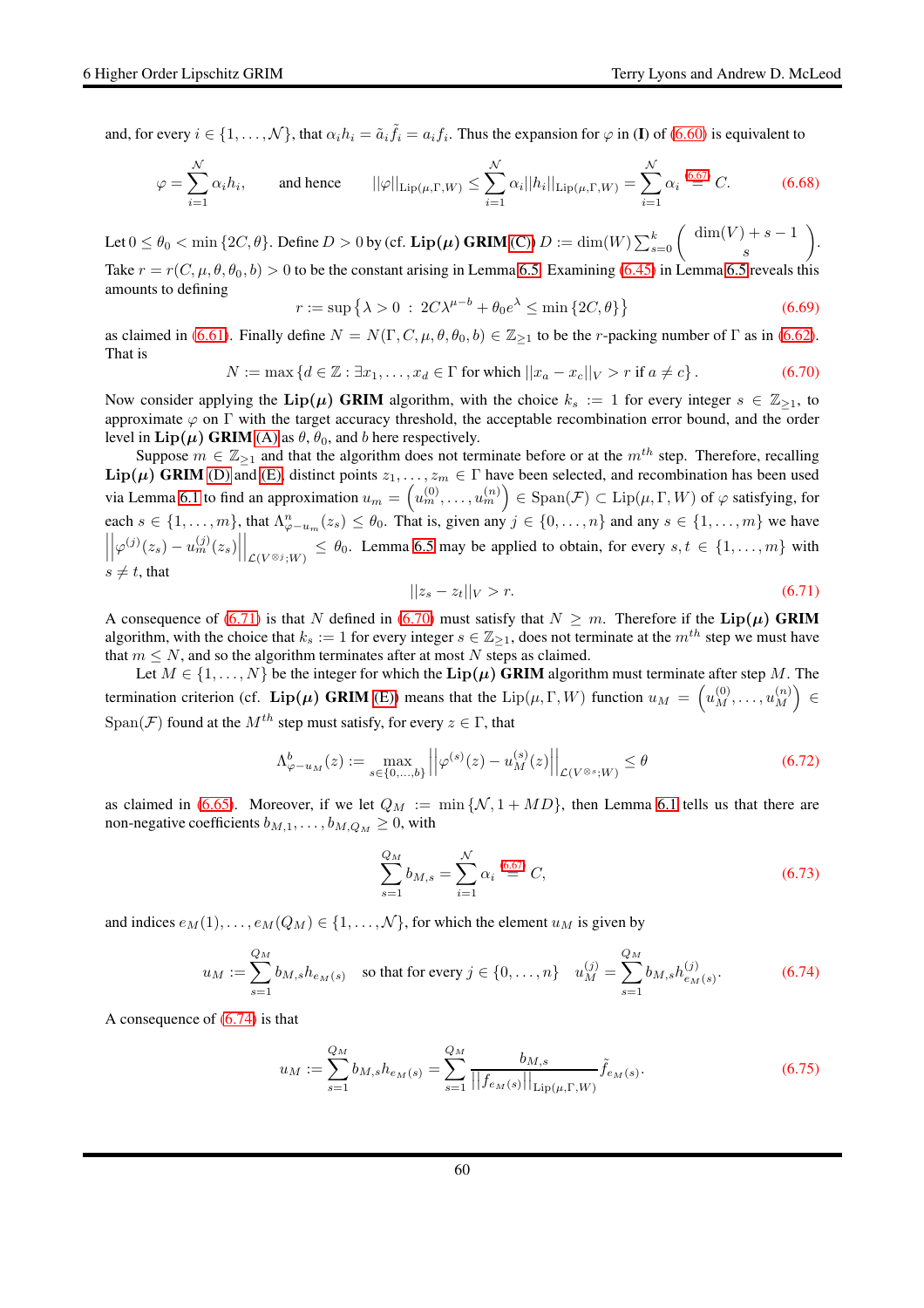For each  $s \in \{1, \ldots, Q_M\}$ , define  $c_{M,s} := \frac{b_{M,s}}{||f_{\epsilon_M(s)}||_{\infty}}$  $\frac{b_{M,s}}{||f_{e_M(s)}||_{\text{Lip}(\mu,\Gamma,W)}}$  if  $\tilde{f}_{e_M(s)} = f_{e_M(s)}$  (which, we recall, is the case if  $a_{e_M(s)} > 0$ ) and  $c_{M,s} := -\frac{b_{M,s}}{||f_{e_M(s)}||}$  $\frac{b_{M,s}}{\left\|f_{e_M(s)}\right\|_{\text{Lip}(\mu,\Gamma,W)}}$  if  $\tilde{f}_{e_M(s)} = -f_{e_M(s)}$  (which, we recall, is the case if  $a_{e_M(s)} < 0$ ). Then [\(6.75\)](#page-59-3) gives the expansion for  $u_M \in \text{Lip}(\mu, \Gamma, W)$  in terms of the functions  $f_1, \ldots, f_N$  claimed in [\(6.64\)](#page-58-2). Moreover, from  $(6.73)$  we have that

$$
\sum_{s=1}^{Q_M} |c_{M,s}| \left| |f_{e_M(s)}| \right|_{\text{Lip}(\mu,\Gamma,W)} = \sum_{s=1}^{Q_M} b_{M,s} \stackrel{(6.73)}{=} C \tag{6.76}
$$

as claimed in [\(6.63\)](#page-58-3). This completes the proof of Lemma [6.6.](#page-57-4)

Suppose that  $\Gamma \subset \Omega \subset V$ , and that for every  $i \in \{1, \ldots, \mathcal{N}\}\$  the element  $f_i$  admits a Lip( $\mu$ ) extension to  $\Omega$ . Then the following result records a quantified version of the statement that an approximation of  $\varphi$  on  $\Gamma$ , of the form found by the Lip( $\mu$ ) GRIM algorithm, may be extended to approximate  $\varphi$  on an enlargement of the set Γ. The precise result is the following lemma.

<span id="page-60-0"></span>**Lemma 6.9** ( $\text{Lip}(\mu)$  GRIM Robustness). Assume V and W are finite dimensional Banach spaces with  $\Gamma \subset \Omega$ V *both closed subsets. Assume that the tensor products of* V *are all equipped with admissible norms (cf. Definition [3.1\)](#page-14-1).* Let  $\theta, \mu > 0$  with  $n \in \mathbb{Z}_{\geq 0}$  such that  $\mu \in (n, n + 1]$ ,  $b \in \{0, \ldots, n\}$ ,  $R \geq 1$ ,  $T > 1$ , and let  $\mathcal{N} \in \mathbb{Z}_{> 0}$ *be a positive integer. Assume that for every*  $i \in \{1,\ldots,N\}$  *the function*  $f_i = \left(f_i^{(0)},\ldots,f_i^{(n)}\right) \in \text{Lip}(\mu,\Gamma,W)$ *is non-zero, and that*  $F_i = \left( F_i^{(0)}, \ldots, F_i^{(n)} \right) \in \text{Lip}(\mu, \Omega, W)$  *is an extension of*  $f_i$ *, in the sense that*  $F_i|_{\Gamma} \equiv f_i$ *,*  $satisfying the norm estimate that$   $||F_i||_{\text{Lip}(\mu,\Omega,W)} \le R||f_i||_{\text{Lip}(\mu,\Gamma,W)}$ . Let  $a_1,\ldots,a_\mathcal{N} \in \mathbb{R}\setminus\{0\}$  and define  $\varphi = (\varphi^{(0)}, \dots, \varphi^{(n)}) \in \operatorname{Lip}(\mu, \Gamma, W)$  and  $C > 0$  by

<span id="page-60-1"></span>
$$
\textbf{(I)} \quad \varphi := \sum_{i=1}^{N} a_i f_i, \quad \left( \begin{array}{c} \varphi^{(l)} := \sum_{i=1}^{N} a_i f_i^{(l)} \\ \text{for every } l \in \{0, \dots, n\} \end{array} \right) \quad \text{and} \quad \textbf{(II)} \quad C := \sum_{i=1}^{N} |a_i| ||f_i||_{\text{Lip}(\mu, \Gamma, W)} > 0. \quad (6.77)
$$

*Assume that*  $T\theta \leq 2RC$ *. Then there is a positive constant*  $r = r(C, \mu, \theta, R, T, b) > 0$ *, given by* 

<span id="page-60-2"></span>
$$
r := \sup \left\{ \lambda > 0 \, : \, \theta e^{\lambda} + 2RC \left( \lambda^{\mu - b} + e^{\lambda} - 1 \right) \le T\theta \right\},\tag{6.78}
$$

*for which the following is true.*

*Suppose that*  $Q \in \mathbb{Z}_{\geq 1}$  *and there are coefficients*  $c_1, \ldots, c_Q \in \mathbb{R}$  *and indices*  $e(1), \ldots, e(Q) \in \{1, \ldots, N\}$ *such that*

$$
\sum_{s=1}^{Q} |c_s| ||f_{e(s)}||_{\text{Lip}(\mu,\Gamma,W)} \leq C \quad \text{and} \quad u := \sum_{s=1}^{Q} c_s f_{e(s)} \quad \text{satisfies} \quad \Lambda_{\varphi-u}^b(z) \leq \theta \tag{6.79}
$$

*for every*  $z \in \Gamma$ *. Then the extensions*  $\hat{\varphi}, \hat{u} \in \text{Lip}(\mu, \Omega, W)$ *, of*  $\varphi$  *and* u *respectively, defined by* 

$$
\hat{\varphi} := \sum_{i=1}^{N} a_i F_i \qquad and \qquad \hat{u} := \sum_{s=1}^{Q} c_s F_{e(s)} \tag{6.80}
$$

*satisfy, for every*  $z \in \Omega \cap \Gamma_r$ *, that* 

<span id="page-60-3"></span>
$$
\Lambda_{\hat{\varphi}-\hat{u}}^b(z) = \max_{s \in \{0, \ldots, b\}} \left| \left| \hat{\varphi}^{(s)}(z) - \hat{u}^{(s)}(z) \right| \right|_{\mathcal{L}(V^{\otimes s}; W)} \le T\theta \tag{6.81}
$$

*where*  $\Gamma_r$  *denotes the r-fattening of*  $\Gamma$ *, i.e.*  $\Gamma_r := \{u \in V : \exists z \in \Gamma \text{ such that } ||z - u||_V \leq r\}.$ 

*Proof of Lemma* [6.9.](#page-60-0) Let V and W are finite dimensional Banach spaces with  $\Gamma \subset \Omega \subset V$  both closed subsets. Assume that the tensor products of V are all equipped with admissible norms (cf. Definition [3.1\)](#page-14-1). Let  $\theta$ ,  $\mu > 0$  with  $n \in \mathbb{Z}_{\geq 0}$  such that  $\mu \in (n, n+1], b \in \{0, \ldots, n\}, R \geq 1, T > 1$ , and let  $\mathcal{N} \in \mathbb{Z}_{> 0}$  be a positive integer. Assume that for every  $i \in \{1, ..., \mathcal{N}\}\$  the function  $f_i = \left(f_i^{(0)}\right)$  $\left( \mathcal{F}_i^{(0)}, \ldots, \mathcal{f}_i^{(n)} \right) \in \text{Lip}(\mu, \Gamma, W)$  is non-zero, and that  $F_i =$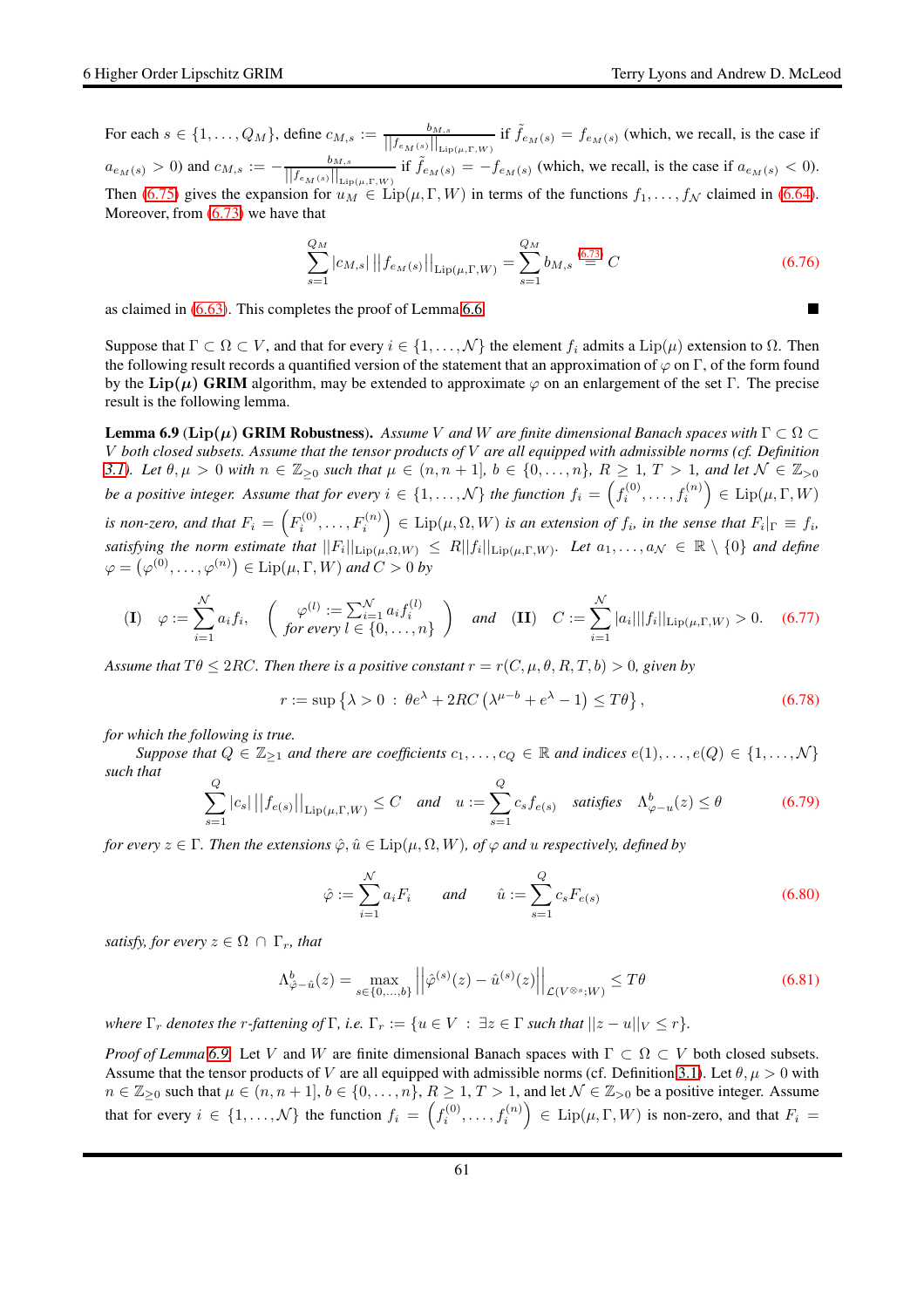$\left(F_i^{(0)}\right)$  $\left( \mathcal{F}_i^{(0)},\ldots,\mathcal{F}_i^{(n)} \right) \in \mathrm{Lip}(\mu,\Omega,W)$  is an extension of  $f_i,$  in the sense that  $F_i|_{\Gamma} \equiv f_i,$  satisfying the norm estimate that  $||F_i||_{\text{Lip}(\mu,\Omega,W)} \le R||f_i||_{\text{Lip}(\mu,\Gamma,W)}$ . Let  $a_1,\ldots,a_\mathcal{N} \in \mathbb{R} \setminus \{0\}$  and define  $\varphi = (\varphi^{(0)},\ldots,\varphi^{(n)}) \in \text{Lip}(\mu,\Gamma,W)$ and  $C > 0$  as in (I) and (II) of [\(6.77\)](#page-60-1) respectively. Assume that  $T\theta \leq 2RC$ . Define  $r = r(C, \mu, \theta, R, T, b) > 0$  as in [\(6.78\)](#page-60-2), that is

<span id="page-61-0"></span>
$$
r := \sup \left\{ \lambda \in (0, 1] \, : \, \theta e^{\lambda} + 2RC \left( \lambda^{\mu - b} + e^{\lambda} - 1 \right) \le T\theta \right\}.
$$

A consequence of [\(6.82\)](#page-61-0) is that

<span id="page-61-7"></span>
$$
\theta e^r + 2RC\left(r^{\mu-s} + e^r - 1\right) \le \theta e^r + 2RC\left(r^{\mu-b} + e^r - 1\right) \le T\theta \le 2RC. \tag{6.83}
$$

Fix this value of  $r$  for the remainder of the proof.

Now assume  $Q \in \mathbb{Z}_{\geq 1}$  with coefficients  $c_1, \ldots, c_Q \in \mathbb{R}$  and indices  $e(1), \ldots, e(Q) \in \{1, \ldots, N\}$  such that

<span id="page-61-1"></span>
$$
\sum_{s=1}^{Q} |c_s| ||f_{e(s)}||_{\text{Lip}(\mu,\Gamma,W)} \leq C \quad \text{and} \quad u := \sum_{s=1}^{Q} c_s f_{e(s)} \quad \text{satisfies, for every } z \in \Gamma, \text{ that} \quad \Lambda_{\varphi-u}^b(z) \leq \theta. \tag{6.84}
$$

The final part of [\(6.84\)](#page-61-1) means that whenever  $l \in \{0, \ldots, b\}$  and  $z \in \Gamma$  we have  $||\varphi^{(l)}(z) - u^{(l)}(z)||_{\mathcal{L}(V^{\otimes l};W)} \leq \theta$ . Consider the extensions  $\hat{\varphi}, \hat{u} \in \text{Lip}(\mu, \Omega, W)$ , of  $\varphi$  and u respectively, defined by

<span id="page-61-2"></span>
$$
\hat{\varphi} := \sum_{i=1}^{N} a_i F_i \quad \text{and} \quad \hat{u} := \sum_{s=1}^{Q} c_s F_{e(s)}.
$$
\n(6.85)

Then it follows from [\(6.85\)](#page-61-2) that

$$
||\hat{\varphi}||_{\text{Lip}(\mu,\Omega,W)} \stackrel{(6.85)}{\leq} \sum_{i=1}^{\mathcal{N}} |a_i|| |F_i||_{\text{Lip}(\mu,\Omega,W)} \leq R \sum_{i=1}^{\mathcal{N}} |a_i|| |f_i||_{\text{Lip}(\mu,\Gamma,W)} \stackrel{(II) \text{ in (6.77)}}{=} RC,
$$
 (6.86)

and that

$$
||\hat{u}||_{\text{Lip}(\mu,\Omega,W)} \stackrel{(6.85)}{\leq} \sum_{s=1}^{Q} |c_s| \, ||F_{e(s)}||_{\text{Lip}(\mu,\Omega,W)} \leq R \sum_{s=1}^{Q} |c_s| \, ||f_{e(s)}||_{\text{Lip}(\mu,\Gamma,W)} \stackrel{(6.84)}{\leq} RC. \tag{6.87}
$$

Let  $z \in \Omega$  and  $x \in \Gamma$ . Then  $\hat{\varphi} - \hat{u} \in \text{Lip}(\mu, \Omega, W)$  satisfies that  $||\hat{\varphi} - \hat{u}||_{\text{Lip}(\mu, \Omega, W)} \leq 2RC$  and, for every  $j \in \{0, \ldots, b\}$ , that  $\left|\left|\hat{\varphi}^{(j)}(x) - \hat{u}^{(j)}(x)\right|\right|_{\mathcal{L}(V^{\otimes j};W)} \leq \theta$ . Let  $s \in \{0, \ldots, b\}$ . By applying Lemma [5.1](#page-29-3) to  $\hat{\varphi} - \hat{u}$ , with the A,  $r_0$ ,  $p$ ,  $p$ ,  $n$  and  $q$  of that result as  $2RC$ ,  $\theta$ ,  $x$ ,  $\mu$ ,  $n$  and  $b$  here respectively, we deduce that (cf. [\(5.3\)](#page-29-6))

<span id="page-61-4"></span>
$$
\left| \left| \hat{\varphi}^{(s)}(z) - \hat{u}^{(s)}(z) \right| \right|_{\mathcal{L}(V^{\otimes s};W)} \le \min \left\{ 2RC \, , \, \theta \sum_{j=0}^{b-s} \frac{1}{j!} \operatorname{dist}(z,x)^j + 2RC \left( \operatorname{dist}(z,x)^{\mu-s} + S(z,x) \right) \right\} \tag{6.88}
$$

where  $(cf. (5.4))$  $(cf. (5.4))$  $(cf. (5.4))$ 

<span id="page-61-3"></span>
$$
S(z,x) := \begin{cases} \sum_{j=b-s+1}^{n-s} \frac{1}{j!} \operatorname{dist}(z,x)^j & \text{if } b < n \\ 0 & \text{if } b = n. \end{cases}
$$
 (6.89)

It follows from [\(6.89\)](#page-61-3) that  $S(z, x) \le e^{\text{dist}(z, x)} - 1$ , and so [\(6.88\)](#page-61-4) yields

<span id="page-61-5"></span>
$$
\left| \left| \hat{\varphi}^{(s)}(z) - \hat{u}^{(s)}(z) \right| \right|_{\mathcal{L}(V^{\otimes s};W)} \le \min \left\{ 2RC \, , \, \theta e^{\text{dist}(z,x)} + 2RC \left( \text{dist}(z,x)^{\mu-s} + e^{\text{dist}(z,x)} - 1 \right) \right\}.
$$
 (6.90)

The arbitrariness of  $x \in \Gamma$  allows us to take the infimum over  $x \in \Gamma$  in [\(6.90\)](#page-61-5) to obtain

<span id="page-61-6"></span>
$$
\left| \left| \hat{\varphi}^{(s)}(z) - \hat{u}^{(s)}(z) \right| \right|_{\mathcal{L}(V^{\otimes s};W)} \le \min \left\{ 2RC \,, \, \theta e^{\text{dist}(z,\Gamma)} + 2RC \left( \text{dist}(z,\Gamma)^{\mu-s} + e^{\text{dist}(z,\Gamma)} - 1 \right) \right\}.
$$
 (6.91)

Moreover, the arbitrariness of  $z \in \Omega$  allows us to conclude that [\(6.91\)](#page-61-6) is valid for every  $z \in \Omega$ . Now define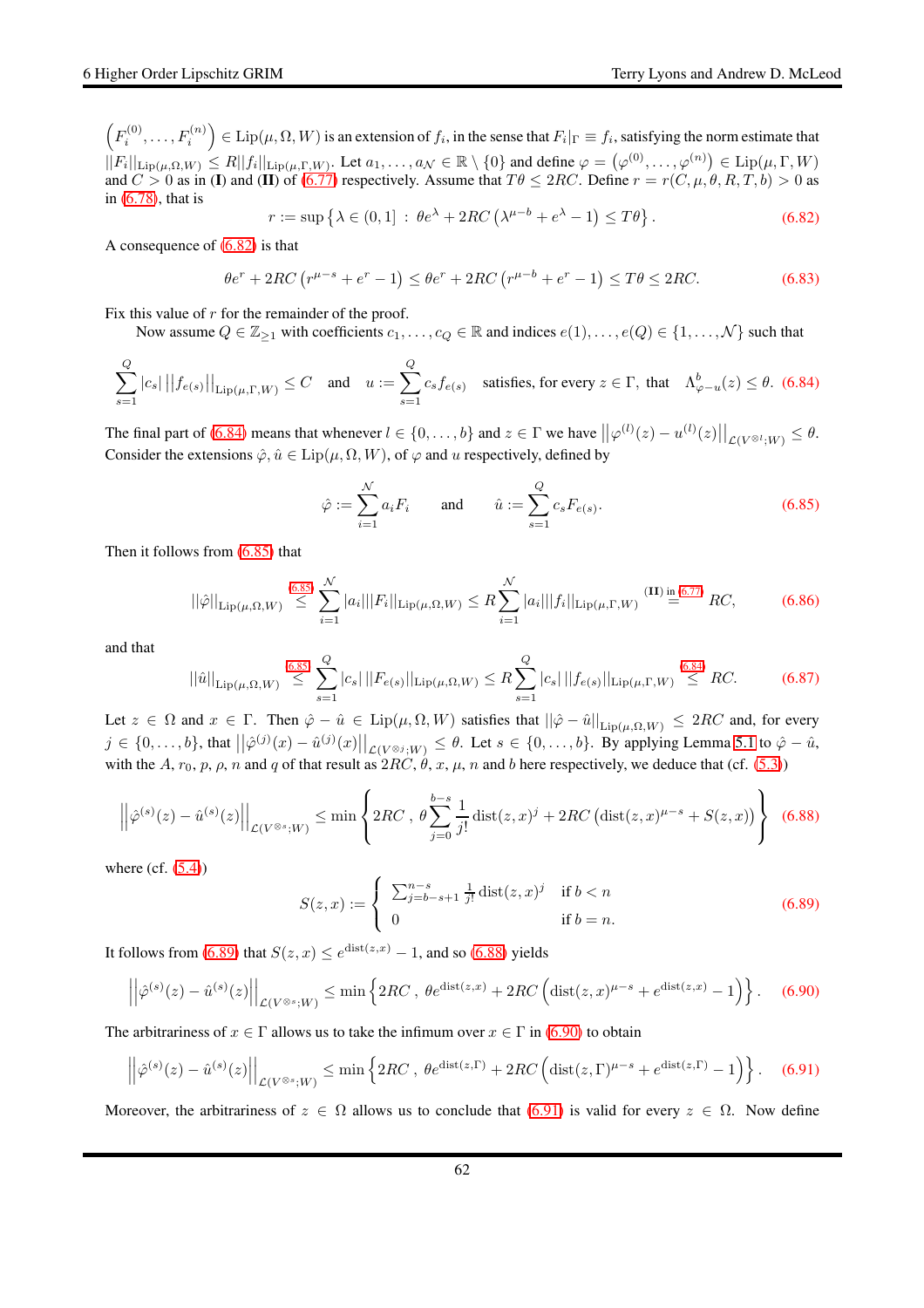$\Phi := \Omega \cap \Gamma_r$ , with  $\Gamma_r := \{u \in V : \exists z \in \Gamma \text{ such that } ||z - u||_V \le r\}$ . Since  $\Phi \subset \Omega$ , given any  $z \in \Phi$  we may conclude that [\(6.91\)](#page-61-6) holds for z. But  $z \in \Phi$  means  $dist(z, \Gamma) \le r$ , and so (6.91) becomes

$$
\left| \left| \hat{\varphi}^{(s)}(z) - \hat{u}^{(s)}(z) \right| \right|_{\mathcal{L}(V^{\otimes s}; W)} \le \min \left\{ 2RC \, , \, \theta e^r + 2RC \left( r^{\mu - s} + e^r - 1 \right) \right\}
$$

$$
\le \min \left\{ 2RC \, , \, \theta e^r + 2RC \left( r^{\mu - b} + e^r - 1 \right) \right\}
$$

$$
\le \min \left\{ 2RC, T\theta \right\} = T\theta
$$

where we have used that  $r \leq 1$  means  $r^{\mu-s} \leq r^{\mu-b}$  since  $s \in \{0, \ldots, b\}$ . The arbitrariness of  $s \in \{0, \ldots, b\}$  means that we have established that

<span id="page-62-0"></span>
$$
\Lambda_{\hat{\varphi}-\hat{u}}^b(z) = \max_{s \in \{0, \ldots, b\}} \left| \left| \hat{\varphi}^{(s)}(z) - \hat{u}^{(s)}(z) \right| \right|_{\mathcal{L}(V^{\otimes s}; W)} \le T\theta. \tag{6.92}
$$

The arbitrariness of  $z \in \Phi$  means that [\(6.92\)](#page-62-0) is valid for any  $z \in \Phi$  as claimed in [\(6.81\)](#page-60-3). This completes the proof of Lemma 6.9 of Lemma [6.9](#page-60-0)

We combine Lemmas [6.5,](#page-55-1) [6.6](#page-57-4) and [6.9](#page-60-0) to prove Theorem [6.2.](#page-50-0)

*Proof of Theorem* [6.2.](#page-50-0) Let V and W be finite dimensional Banach spaces with Σ ⊂ V compact. Assume that the tensor products of V are all equipped with admissible norms (cf. Definition [3.1\)](#page-14-1). Let  $\mathcal{N} \in \mathbb{Z}_{>0}$  be a positive integer and  $\gamma > 0$  with  $k \in \mathbb{Z}_{\geq 0}$  such that  $\gamma \in (k, k + 1]$ . Assume that for every  $i \in \{1, ..., \mathcal{N}\}\$  the function  $f_i = \left(f_i^{(0)}\right)$  $\mathcal{F}_{i}^{(0)},\ldots,f_{i}^{(k)}\Big) \in \text{Lip}(\gamma,\Sigma,W)$  is non-zero and define  $\mathcal{F} := \{f_i : i \in \{1,\ldots,N\}\} \subset \text{Lip}(\gamma,\Sigma,W).$ Given  $a_1,\ldots,a_\mathcal{N}\in\mathbb{R}\setminus\{0\}$ , define  $\varphi=\left(\varphi^{(0)},\ldots,\varphi^{(k)}\right)\in\mathrm{Span}(\mathcal{F})\subset\mathrm{Lip}(\gamma,\Sigma,W)$  and constants  $C,D>0$  by

$$
\text{(I)} \quad \varphi := \sum_{i=1}^{N} a_i f_i, \quad \left( \begin{array}{c} \varphi^{(l)} := \sum_{i=1}^{N} a_i f_i^{(l)} \\ \text{for every } l \in \{0, \dots, k\} \end{array} \right) \quad \text{and} \quad \text{(II)} \quad C := \sum_{i=1}^{N} |a_i| ||f_i||_{\text{Lip}(\gamma, \Sigma, W)} > 0 \quad \text{(6.93)}
$$

and  $D := \dim(W) \sum_{s=0}^{k} {\dim(V) + s - 1}$ s ). Let  $0 \le \varepsilon_0 < \varepsilon < 2C$ ,  $q \in \{0, \ldots, k\}$  and  $K \ge 1, T > 1$  with  $T\epsilon \leq 2KC$ . Define positive constant  $r_1 = r_1(C, \gamma, \epsilon, \epsilon_0, q) > 0$  and  $r_2 = r_2(C, \gamma, \epsilon, R, T, q) > 0$  as in (I) and (II) of [\(6.20\)](#page-51-1) respectively. That is,

$$
\begin{cases}\n(\mathbf{I}) & r_1 := \sup \{ \lambda > 0 : 2C\lambda^{\gamma - q} + \varepsilon_0 e^{\lambda} \le \varepsilon \} \\
(\mathbf{II}) & r_2 := \sup \{ \lambda \in (0, 1] : \varepsilon e^{\lambda} + 2KC\left(\lambda^{\gamma - q} + e^{\lambda} - 1\right) \le T\varepsilon \},\n\end{cases}\n\tag{6.94}
$$

Define  $N = N(\Sigma, C, \gamma, \varepsilon, \varepsilon_0, q) \in \mathbb{Z}_{\geq 0}$  to be the  $r_1$ -packing number of  $\Sigma$  as in [\(6.21\)](#page-51-2). That is,

$$
N := \max \{ d \in \mathbb{Z} : \exists x_1, \dots, x_d \in \Sigma \text{ for which } ||x_a - x_c||_V > r_1 \text{ if } a \neq c \},
$$
\n(6.95)

Now consider applying the Lip( $\gamma$ ) GRIM algorithm to approximate  $\varphi$  on  $\Sigma$ , with the target accuracy threshold, the acceptable recombination error bound, and the order level in  $\text{Lip}(\gamma)$  GRIM [\(A\)](#page-50-2) as  $\varepsilon$ ,  $\varepsilon_0$ , and q respectively. Since the constant  $r_1$  and the integer N here agree with the definition of the constant r and the integer N arising in Lemma [6.6,](#page-57-4) with  $\Gamma := \Sigma, C := C, \mu := \gamma, \theta := \varepsilon, \theta_0 := \varepsilon_0$  and  $b := q$  (and recalling that since we are assuming  $\varepsilon < 2C$ , we have that  $\min\{2C, \theta\} = \min\{2C, \varepsilon\} = \varepsilon$ , we may apply Lemma [6.6](#page-57-4) to conclude that the algorithm terminates after M steps for some integer M satisfying  $M \leq N$  as required.

A further consequence of Lemma [6.6](#page-57-4) is that, if we let  $Q_M := \min \{ \mathcal{N}, 1 + MD \}$ , then there are coefficients  $c_{M,1}, \ldots, c_{M,Q_M} \in \mathbb{R}$  and indices  $e_M(1), \ldots, e_M(Q_M) \in \{1, \ldots, N\}$  with

<span id="page-62-1"></span>
$$
\sum_{s=1}^{Q_M} |c_{M,s}| ||f_{e_M(s)}||_{\text{Lip}(\gamma,\Sigma,W)} = C,
$$
\n(6.96)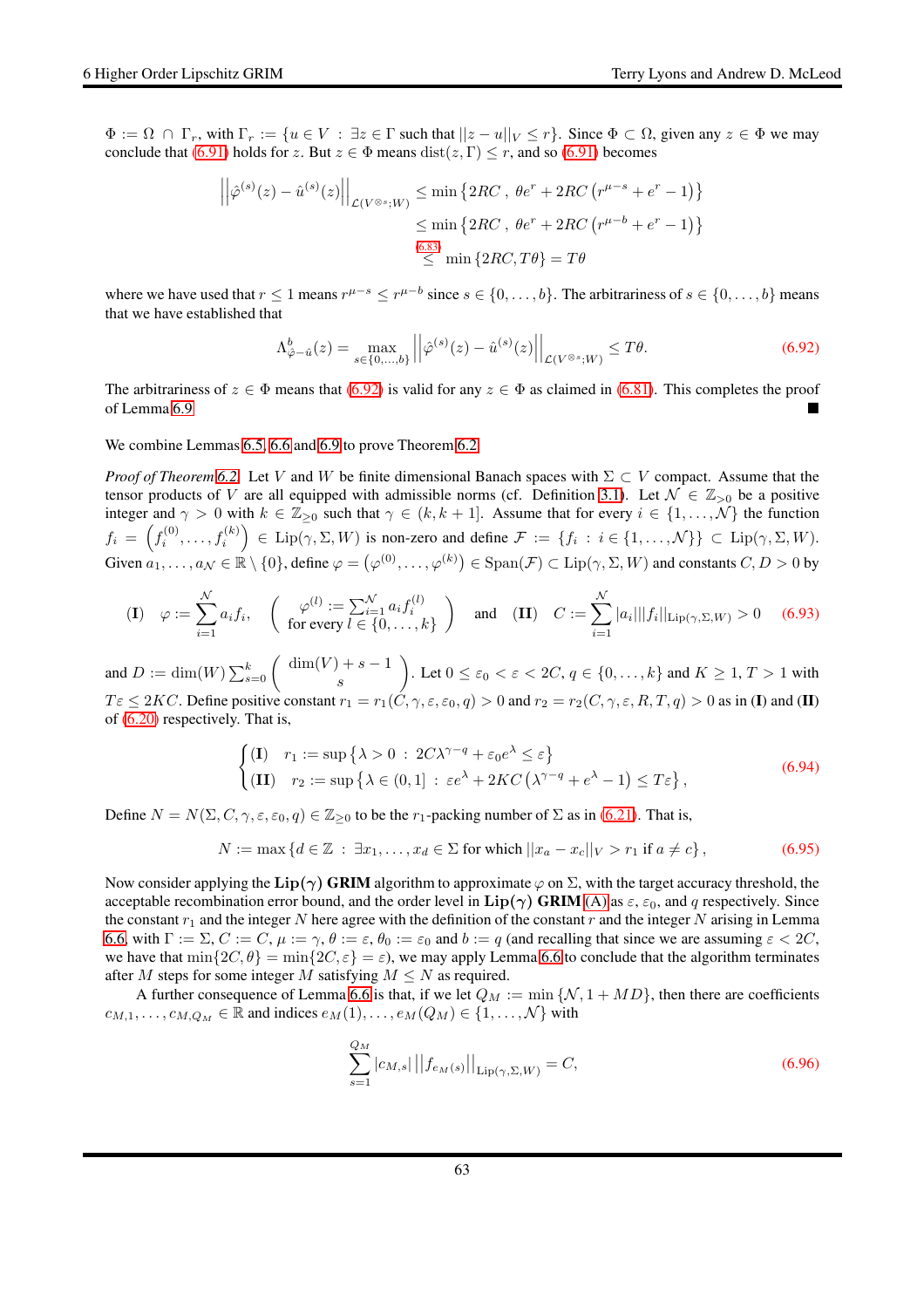and such that  $u_M = \left(u_M^{(0)}, \ldots u_M^{(k)}\right)$  $\binom{(k)}{M} \in \text{Span}(\mathcal{F}) \subset \text{Lip}(\gamma, \Sigma, W)$  defined by (cf. [\(6.64\)](#page-58-2))

<span id="page-63-6"></span>
$$
u_M := \sum_{s=1}^{Q_M} c_{M,s} f_{e_M(s)} \quad \text{ so that for every } l \in \{0, \dots, k\} \text{ we have } \quad u_M^{(l)} := \sum_{s=1}^{Q_M} c_{M,s} f_{e_M(s)}^{(l)} \tag{6.97}
$$

satisfies, for every  $x \in \Sigma$ , that (cf. [\(6.65\)](#page-58-1))

<span id="page-63-7"></span>
$$
\Lambda_{\varphi-u_M}^q(x) = \max_{j \in \{0,\dots,q\}} \left| \left| \varphi^{(j)}(x) - u_M^{(j)}(x) \right| \right|_{\mathcal{L}(V^{\otimes j};W)} \le \varepsilon. \tag{6.98}
$$

The claim  $(6.22)$  is a consequence of  $(6.96)$ , whilst the claims in  $(6.23)$  are consequences of  $(6.97)$  and  $(6.98)$ .

Now suppose that  $\Omega \subset V$  is closed with  $\Omega \subset \Sigma_{r_2}$ . Here  $\Sigma_{r_2}$  denotes the  $r_2$ -fattening of  $\Sigma$ , i.e. it is defined by  $\Sigma_{r_2} := \{u \in V : \exists z \in \Sigma \text{ such that } ||z - u||_V \leq r_2\}$ . Assume that, for each  $i \in \{1, ..., N\}$ , the element  $f_i = \left(f_i^{(0)}\right)$  $\left( \mathbf{F}_i^{(0)}, \ldots, \mathbf{f}_i^{(k)} \right)$  can be extended to an element  $F_i = \left( F_i^{(0)} \right)$  $\left( \mathcal{F}_i^{(0)}, \ldots, \mathcal{F}_i^{(k)} \right) \in \text{Lip}(\gamma, \Omega, W)$  satisfying the estimate that  $||F_i||_{\text{Lip}(\gamma,\Omega,W)} \le K||f_i||_{\text{Lip}(\gamma,\Sigma,W)}$ . Define an extension  $\hat{\varphi} = (\hat{\varphi}^{(0)}, \dots, \hat{\varphi}^{(k)}) \in \text{Lip}(\gamma,\Omega,W)$  of  $\varphi$  by (cf. [\(6.24\)](#page-51-4))  $\hat{\varphi} := \sum_{i=1}^{N} a_i F_i$  so that for every  $l \in \{0, \ldots, k\}$  we have  $\hat{\varphi}^{(l)} = \sum_{i=1}^{N} a_i F_i^{(l)}$ , and define an extension  $\hat{u}_M = \left(\hat{u}_M^{(0)}, \dots, \hat{u}_M^{(k)}\right)$  $\begin{pmatrix} (k) \ M \end{pmatrix} \in \text{Lip}(\gamma,\Omega,W)$  of  $u_M$  by (cf. [\(6.25\)](#page-51-5))  $\hat{u}_M := \sum_{s=1}^{Q_M} c_{M,s} F_{e_M(s)}$  so that for every  $l \in \{0, \ldots, k\}$  we have  $\hat{u}_M^{(l)} = \sum_{s=1}^{Q_M} c_{M,s} F_{e_M}^{(l)}$  $e_M(s)$  .

Since the constant  $r_2$  here agrees with the definition of the constant r arising in Lemma [6.9,](#page-60-0) with  $C := C$ ,  $\mu := \gamma$ ,  $\theta := \varepsilon$ ,  $b := q$ ,  $R := K$  and  $T := T$ , we may apply Lemma [6.9](#page-60-0) to conclude, for every  $z \in \Omega \cap \Gamma_r$ , that (cf. [\(6.81\)](#page-60-3))

<span id="page-63-8"></span>
$$
\Lambda_{\hat{\varphi}-\hat{u}_M}^q(z) = \max_{s \in \{0,\ldots,b\}} \left| \left| \hat{\varphi}^{(s)}(z) - \hat{u}_M^{(s)}(z) \right| \right|_{\mathcal{L}(V^{\otimes s};W)} \le T\varepsilon. \tag{6.99}
$$

The estimates claimed in [\(6.26\)](#page-52-2) now follow from [\(6.99\)](#page-63-8) and the fact that  $\Omega \subset \Sigma_{r_2}$  means that  $\Omega \cap \Sigma_{r_2} = \Omega$ . This completes the proof of Theorem [6.2.](#page-50-0)

### References

- [ALS21] Ryan Alweiss, Yang P. Liu and Mehtaab Sawhney, *Discrepancy Minimization Via a Self-Balancing Walk*, In Proceedings of the 53rd Annual ACM SIGACT Symposium on Theory of Computing, pages 14-20, 2021.
- <span id="page-63-3"></span>[ABCGMM18] J.-P. Argaud, B. Bouriquet, F. de Caso, H. Gong, Y. Maday and O. Mula, *Sensor Placement in Nuclear Reactors Based on the Generalized Empirical Interpolation Method*, J. Comput. Phys., vol. 363, pp. 354-370, 2018.
- <span id="page-63-2"></span>[ABGMM16] J.-P. Argaud, B. Bouriquet, H. Gong, Y. Maday and O. Mula, *Stabilization of (G)EIM in Presence of Measurement Noise: Application to Nuclear Reactor Physics*, In Spectral and High Order Methods for Partial Differential Equations-ICOSAHOM 2016, vol. 119 of Lect. Notes Comput. Sci. Eng., pp.133-145, Springer, Cham, 2017.
- <span id="page-63-5"></span>[BLL15] Francis Bach, Simon Lacoste-Julien and Fredrik Lindsten, *Sequential Kernel Herding: Frank-Wolfe Optimization for Particle Filtering*, In Artificial Intelligence and Statistics, pages 544-552, PMLR, 2015.
- <span id="page-63-0"></span>[BMPSZ08] F. R. Bach, J. Mairal, J. Ponce, G. Sapiro and A. Zisserman, *Discriminative learned dictionaries for local image analysis*, Compute Vision and Pattern Recognition (CVPR), pp.1-8, IEEE 2008.
- <span id="page-63-1"></span>[BMPSZ09] F. R. Bach, J. Mairal, J. Ponce, G. Sapiro and A. Zisserman, *Supervised dictionary learning*, Advances in Neural Information Processing Systems, pp.1033-1040, 2009.
- <span id="page-63-4"></span>[BMNP04] M. Barrault, Y. Maday, N. C. Nguyen and A. T. Patera, *An Empirical Interpolation Method: Application* to Efficient Reduced-Basis Discretization of Partial Differential Equations, C. R. Acad. Sci. Paris, Série I., 339, pp.667-672, 2004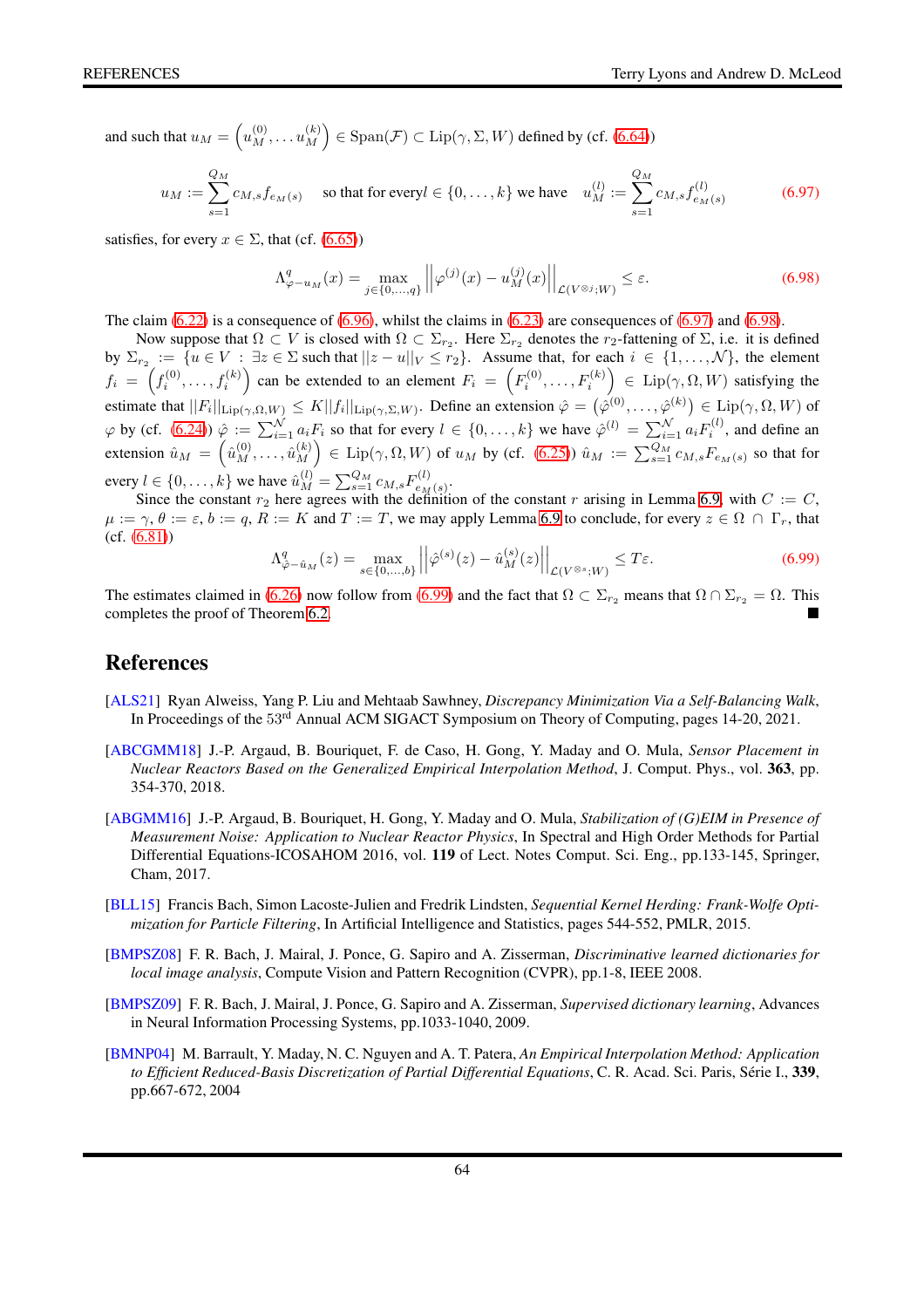- <span id="page-64-8"></span>[BS18] A. G. Barto and R. S. Sutton, *Reinforcement learning: an introduction*, (2nd). Cambridge, MA, USA: MIT Press.
- <span id="page-64-16"></span>[BCGMO18] F. -X. Briol, W. Y. Chen, J. Gorham, L. Mackey and C. J. Oates, *Stein Points*, In Proceedings of the 35th International Conference on Machine Learning, Volume 80, pp. 843-852, PMLR, 2018.
- <span id="page-64-1"></span>[CT05] E. Candés and T. Tao, *Decoding by linear programming*, IEEE Trans. Inform. Theory, **51**, 2005.
- <span id="page-64-3"></span>[CRT06] E. Cand´es, J. Romberg and T. Tao, *Robust Uncertainty Principles: Exact Signal Reconstruction from Highly Incomplete Frequency Information*, IEEE Trans. Inform. Theory, 52, pp. 489-509, 2006.
- <span id="page-64-15"></span>[CSW10] Y. Chen, A. Smola and M. Welling, *Super-Samples from Kernel Herding*, In Proceedings of the Conference on Uncertainty in Artificial Intelligence, 2010.
- <span id="page-64-11"></span>[CM73] Jon F. Claerbout and Francis Muir, *Robust Modeling with Erratic Data*, Geophysics, Vol. 38, So. 5, pp. 826-844, (1973)
- <span id="page-64-2"></span>[Don06] D. Donoho, *Compressed Sensing*, IEEE Trans. Inform. Theory, 52, pp. 1289-1306, 2006.
- <span id="page-64-0"></span>[DE03] D. Donoho and M. Elad, *Optimally Sparse Representation in General (Nonorthogonal) Dictionaries via* l<sup>1</sup> *Minimization*, Proc. Natl. Acad. Sci. USA, 100, pp.2197-2202, 2003.
- <span id="page-64-12"></span>[DGOY08] J. Darbon, D. Goldfarb, S. Osher and W. Yin, *Bregman Iterative Algorithms for L1 Minimization with Applications to Compressed Sensing*, SIAM J. Imaging Sci. 1, pp.143-168, 2008.
- <span id="page-64-17"></span>[DM21a] Raaz Dwivedi and Lester Mackey, *Kernel Thinning*, <https://arxiv.org/abs/2105.05842> [stat.ML], 13 November 2021.
- <span id="page-64-18"></span>[DM21b] Raaz Dwivedi and Lester Mackey, *Generalized Kernel Thinning*, <https://arxiv.org/abs/2110.01593> [stat.ML], 16 November 2021.
- <span id="page-64-19"></span>[DMS21] Raaz Dwivedi, Lester Mackey and Abhishek Shetty, *Distribution Compression in Near-Linear Time*, <https://arxiv.org/abs/2111.07941>. [stat.ML], 17 November 2021.
- <span id="page-64-7"></span>[DF15] Chris Dyer and Manaal Faruqui, *Non-distributional Word Vector Representations*, Proceedings of the 53rd Annual Meeting of the Association for Computational Linguistics and the 7th International Joint Conference on Natural Language Processing, Association for Computational Linguistics, Beijing, China, Volume 2: Short Papers, pp.464-469, 2015.
- <span id="page-64-4"></span>[EMS08] M. Elad, J. Mairal and G. Sapiro, *Sparse representation for color image restoration*, IEEE Transactions on Image Processing, 17(1), 53-69, 2008.
- <span id="page-64-6"></span>[FMMT14] Alona Fyshe, Tom M. Mitchell, Brian Murphy and Partha P. Talukdar, *Interpretable semantic Vectors from a joint model of brain-and text-based meaning*, Proceedings of the 52nd Annual Meeting of the Association for Computational Linguistics, Association for Computational Linguistics, Baltimore, Maryland, Volume 1: Long Papers, pp.489-499, 2014.
- <span id="page-64-5"></span>[GMSWY09] A. Ganesh, Y. Ma, S. S. Sastry, J. Wright and A. Yang, *Robust face recognition via sparse representation*, TPAMI 31(2), 210-227, 2009.
- <span id="page-64-13"></span>[GO09] T. Goldstein and S. Osher, *The Split Bregman Method for L1-Regularized Problems*, SIAM J. Imaging Sci. 2, pp.323-343, 2009.
- <span id="page-64-14"></span>[GMNP07] M. A. Grepl, Y. Maday, N. C. Nguyen and A. T. Patera, *Efficient Reduced-Basis Treatment of Nonaffine and Nonlinear Partial Differential Equations*, M2AN (Math. Model. Numer. Anal.), 2007.
- <span id="page-64-9"></span>[HS19] J. Hernandez-Garcia and R. Sutton, *Learning Sparse Representations Incrementally in Deep Reinforcement Learning*, <https://arxiv.org/abs/1912.04002>, [cs.LG], 9 Dec 2019.
- <span id="page-64-10"></span>[KK20] M. Kalinić and P. Kómár, *Denoising DNA encoded library screens with sparse learning*, ACS Combinatorial Science, Vol. 22, no. 8, pp.410-421, 2020.